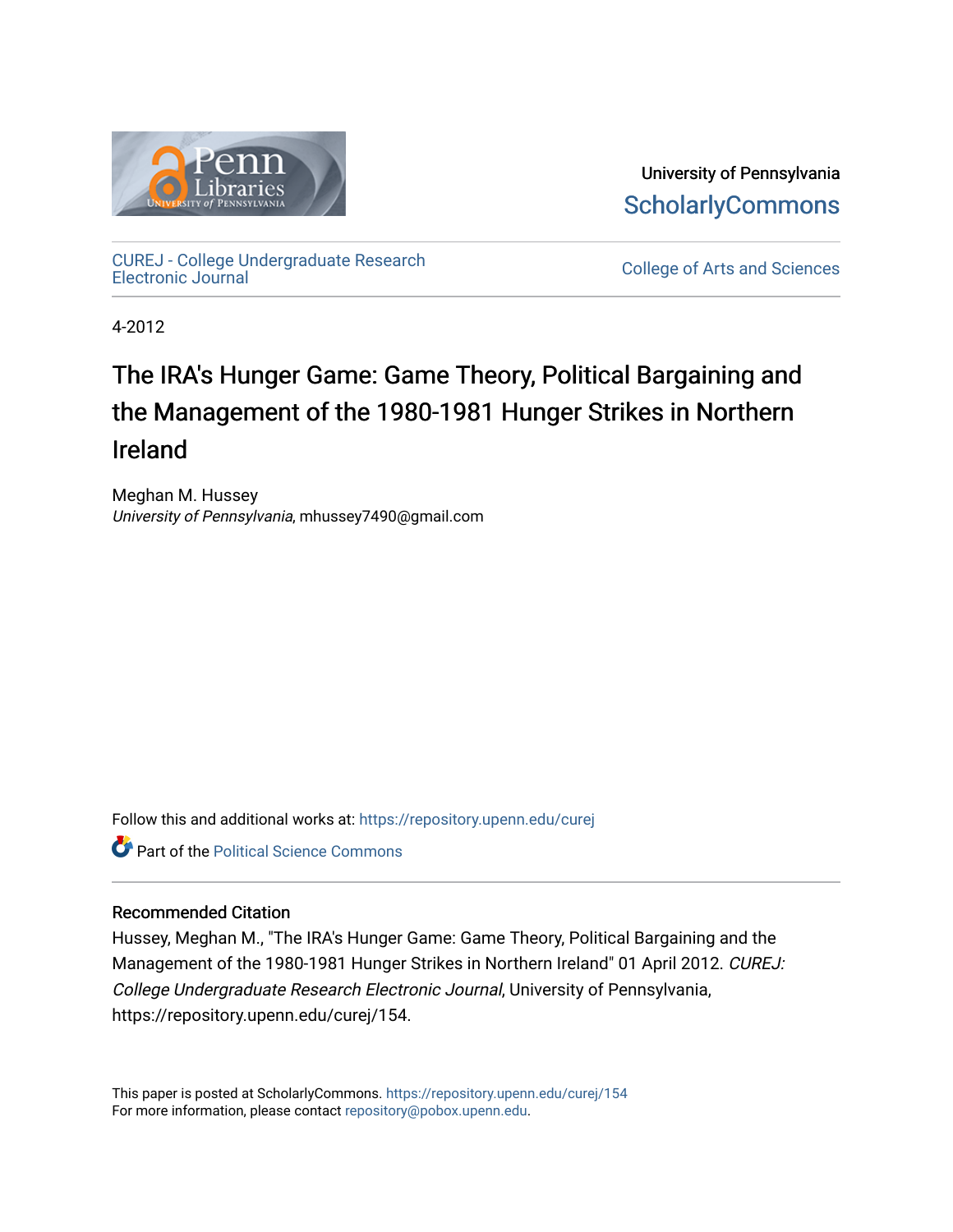# The IRA's Hunger Game: Game Theory, Political Bargaining and the Management of the 1980-1981 Hunger Strikes in Northern Ireland

# Keywords

IRA, Northern Ireland, prisons, game theory, hunger strike, political science, ethnic conflict, Ireland, Great Britain, political bargaining, Social Sciences, Political Science, Brendan O'Leary, O'Leary, Brendan

# **Disciplines**

Political Science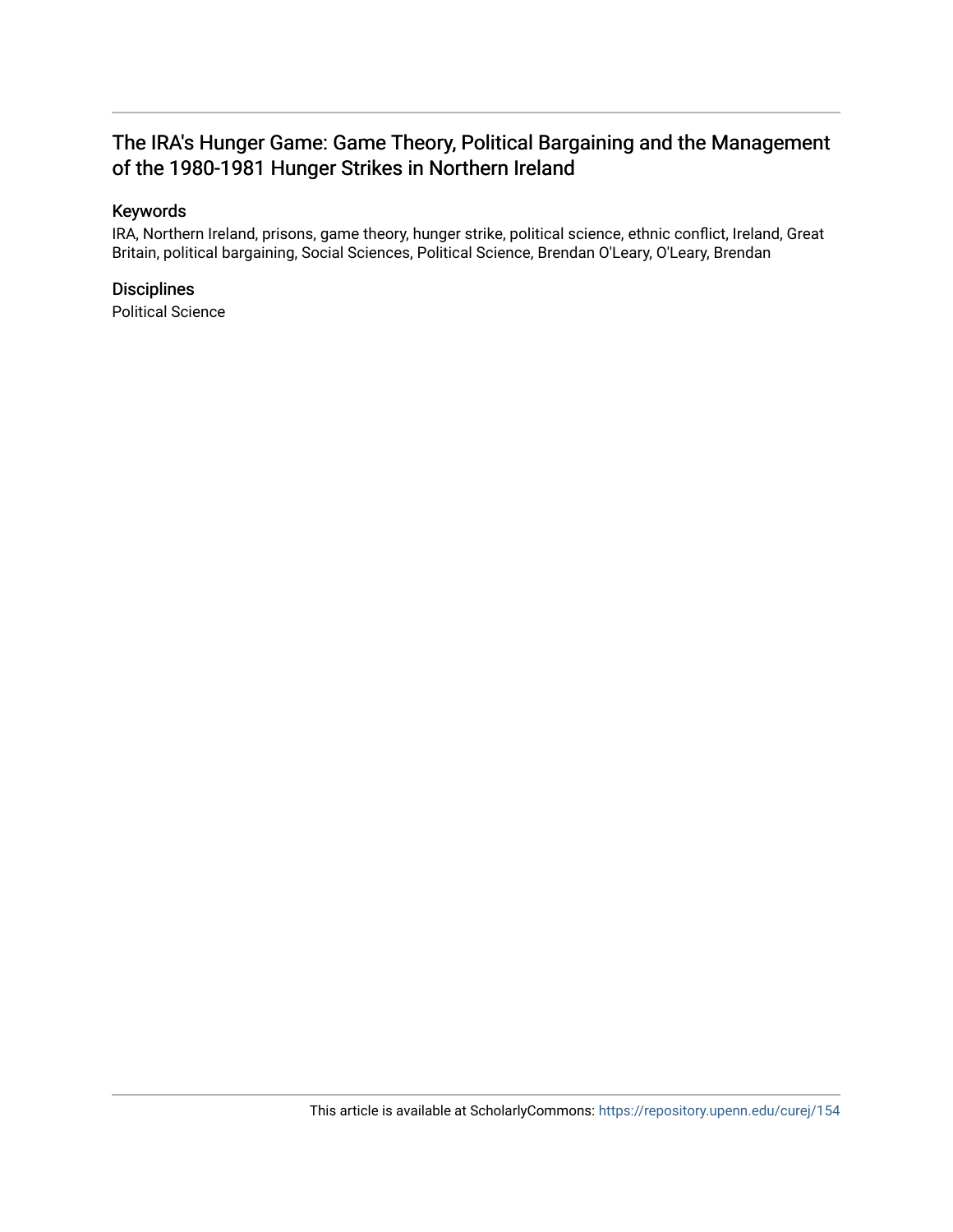# The IRA's Hunger Game:

# Game Theory, Political Bargaining and the Management of the 1980-1981 Hunger Strikes in Northern Ireland

By, Meghan M. Hussey Advised by: Dr. Brendan O'Leary

A Senior Honors Thesis in Political Science The University of Pennsylvania 2012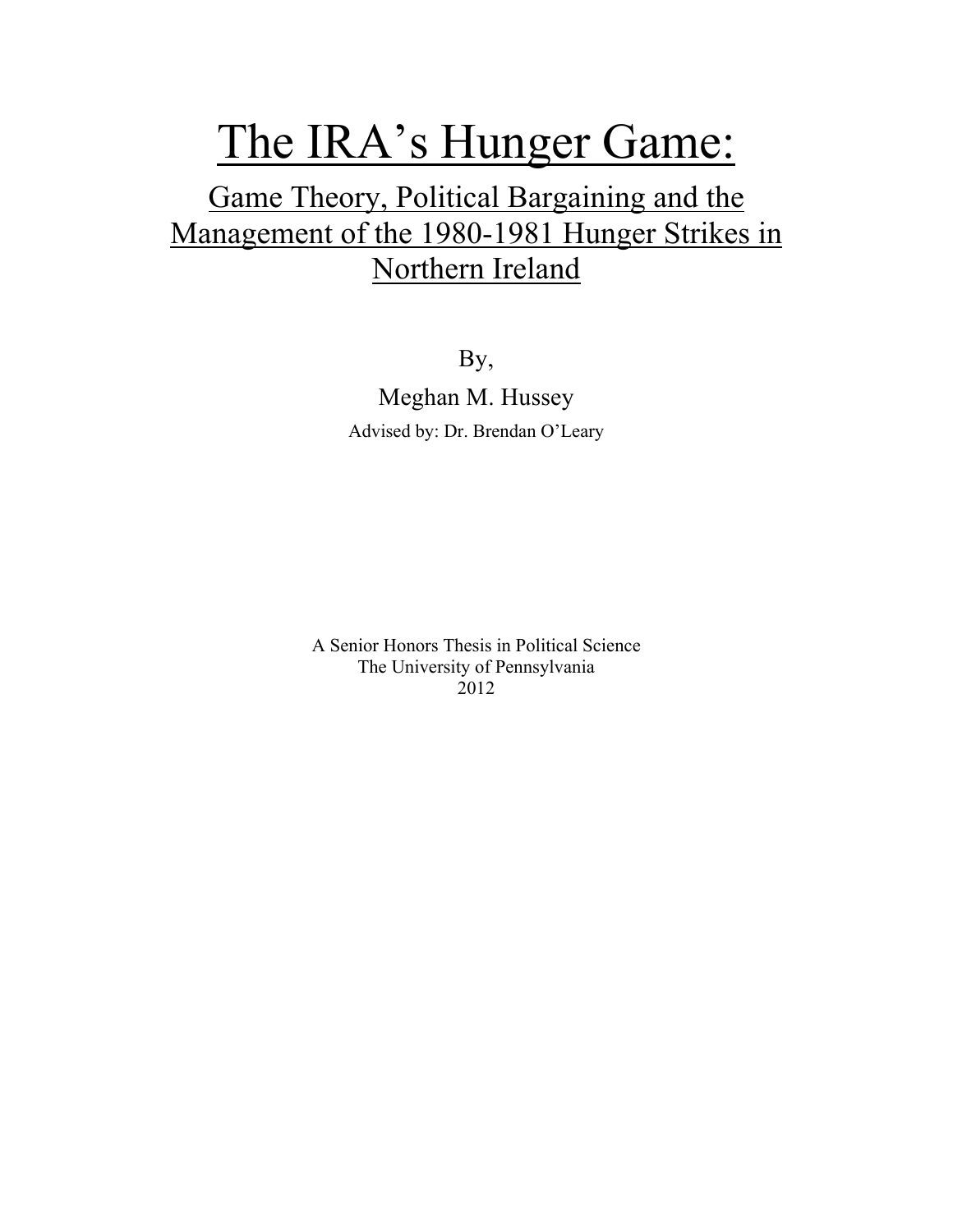# Acknowledgements

I would like to make several acknowledgements of those without which this thesis would not have been possible. First and foremost I would like to thank my advisor, Dr. Brendan O'Leary, whose expertise has proved invaluable to the success of this project, and whose encouragement has contributed immensely to my personal growth as a researcher. I would like to thank the Center for Undergraduate Research and Fellowships for the grant funding which enabled me to collect the archival documents, which are at the center of my analysis. Last, but certainly not least, I would like to thank my family and friends supporting me throughout this research process.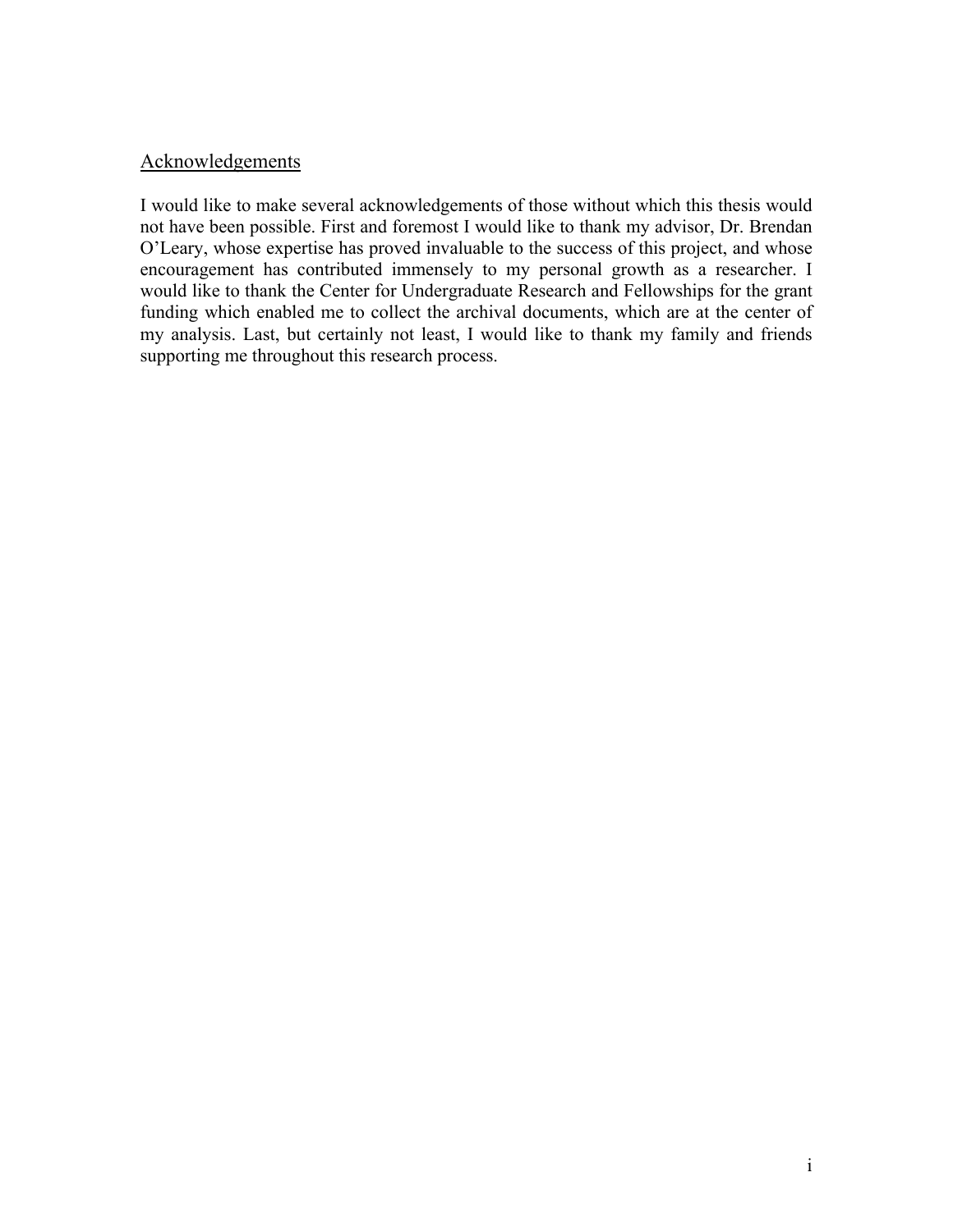#### List of Illustrations and Tables

Figure 1: The H-Blocks of the Maze Prison (Bobby Sands Trust)

Figure 2: Prisoners "on the blanket" during the dirty protest (Belfast Telegraph)

Figure 3: Campaign poster for IRA hunger striker Bobby Sands (Bobby Sands Trust)

Figure 4: The crowd of over 10,000 at Bobby Sands' funeral (Bobby Sands Trust)

Table 1: The Hunger Strike Payoff Matrix (Modeled off of Brams and Togman)

Table 2: The Ten Dead Hunger Strikers (David Beresford, *Ten Men Dead*)

## List of Abbreviations

DUP – Democratic Unionist Party ECHR – European Commission on Human Rights HMG – Her Majesty's Government IRA – Irish Republican Army INLA – Irish Nationalist Liberation Army NIO – Northern Ireland Office OC – Officer Commanding RTÉ – Radió Telefis Éireann RUC – Royal Ulster Constabulary SDLP – Social Democratic Labour Party UDA – Ulster Defense Association UUP – Ulster Unionist Party UVF – Ulster Volunteer Force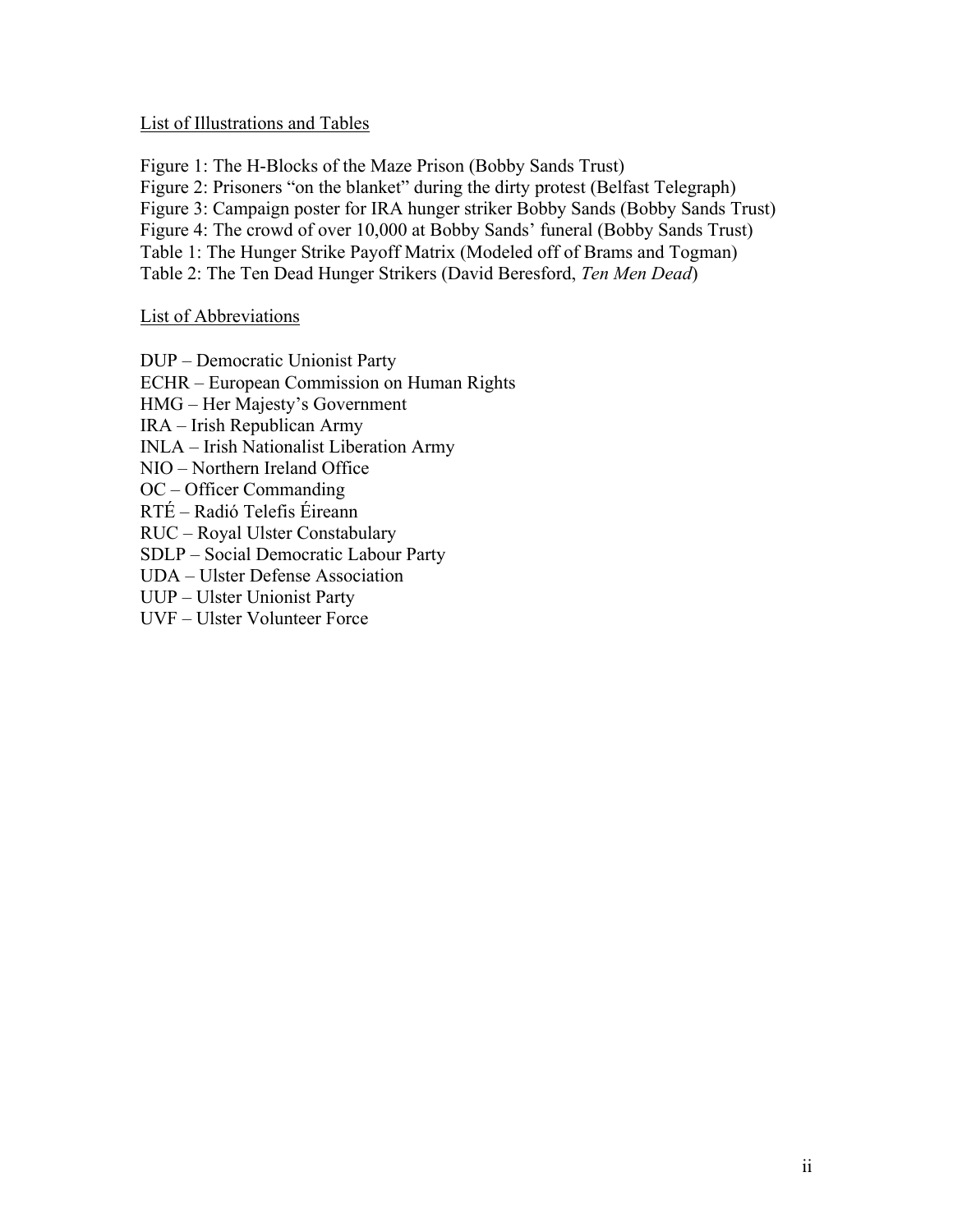# **Table of Contents**

| <b>CHAPTER 1: INTRODUCTION</b>                                                 | <u>1</u>       |
|--------------------------------------------------------------------------------|----------------|
| 1.1: ORGANIZATION                                                              | $\overline{2}$ |
| <b>CHAPTER 2: LITERATURE REVIEW</b>                                            | $\overline{5}$ |
| 2.1: POLITICAL AND CULTURAL INTERPRETATIONS OF CONFLICT IN NORTHERN IRELAND    | 5              |
| 2.2: CULTURAL AND POLITICAL INTERPRETATIONS OF THE HUNGER STRIKES OF 1980-1981 | 10             |
| <b>CHAPTER 3: METHODOLOGY AND RESEARCH DESIGN</b>                              | 17             |
| 3.1: HYPOTHESIS AND RESEARCH DESIGN                                            | 17             |
| 3.2: SOURCE MATERIALS                                                          | 23             |
| <b>CHAPTER 4: THE LOOMING CRISIS</b>                                           | 25             |
| 4.1: THE LEGAL STARTING POINT                                                  | 25             |
| <b>4.2: SPECIAL CATEGORY STATUS</b>                                            | 29             |
| <b>4.3: PRISON PROTESTS</b>                                                    | 33             |
| 4.4: COMPARISON WITH THE PRISON REGIME IN THE IRISH REPUBLIC                   | 36             |
| 4.5: SPECIAL CATEGORY PRISONERS AND INTERNATIONAL HUMAN RIGHTS                 | 39             |
| <b>CHAPTER 5: THE FIRST HUNGER STRIKE</b>                                      | 43             |
| 5.1 - THE STRIKE IS DECLARED                                                   | 43             |
| 5.2: THE THREAT OF INTERNATIONAL CONCERN                                       | 46             |
| 5.3 - THE CONFUSED ENDING                                                      | 51             |
| <b>CHAPTER 6: THE SECOND HUNGER STRIKE</b>                                     | 56             |
| <b>6.1: A STRIKE TO THE DEATH</b>                                              | 56             |
| <b>6.2: ELECTION SUCCESS</b>                                                   | 59             |
| <b>6.3: MEDIATION FAILURES</b>                                                 | 63             |
| 6.4: INTERNATIONAL MEDIATION VS. SECRET NEGOTIATION                            | 71             |
| <b>6.5: THE DRAWN OUT ENDING</b>                                               | 82             |
| <b>CHAPTER 7: CONCLUSION</b>                                                   | 88             |
| <b>BIBLIOGRAPHY</b>                                                            | 92             |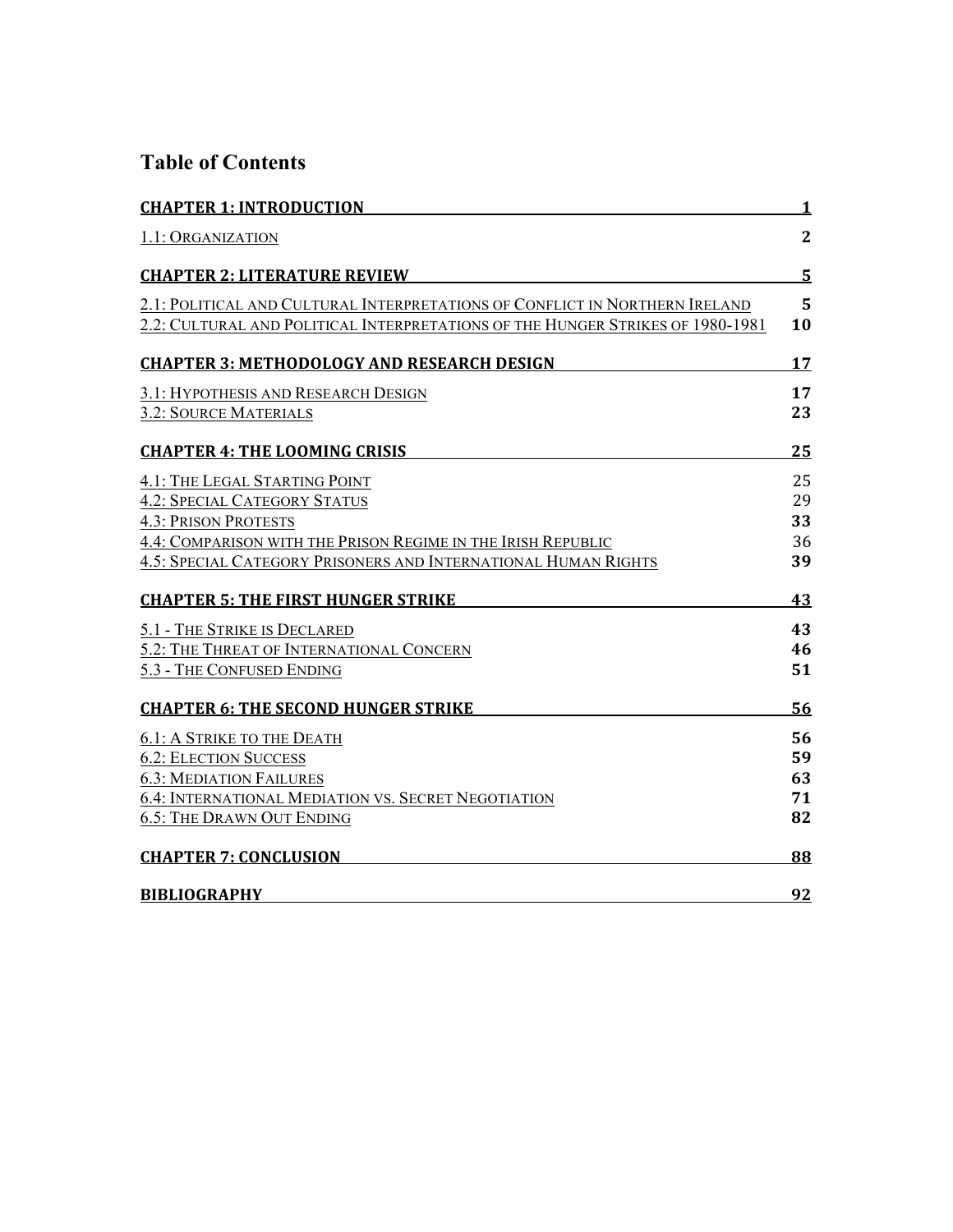#### **Chapter 1: Introduction**

A hunger strike is one of the ultimate acts of protest. It is violence turned inward in defiant self-immolation. To starve and leave oneself dead on your enemy's doorstep, so to speak, achieves the aim of drawing attention to a grievance or political goal, while simultaneously claiming the moral high ground. It demonstrates an unwavering dedication to a certain cause and set of convictions. To hold a belief so firmly as to endure such a slow and painful death is almost beyond understanding. However, hunger strikes have effects far beyond the bodies of those who embark upon them; they evoke emotion, polarize people, and make men into martyrs.

Over the course of the years 1980 and 1981, republican prisoners in the Maze Prison outside of Belfast in Northern Ireland launched two hunger strikes for what they regarded as restoration of their status as political prisoners. The first hunger strike was launched on October 27, 1980 and was ended on December 30 of that year, when it appeared that a compromise had been reached. When the subsequent implementation of the changes in the prison conditions revealed differences between the prisoners and the British Government in the interpretation of the deal, the prisoners decided to strike again. The second hunger strike was launched on March 1, 1981. Between the start of that strike and its conclusion on September 26, 1981, ten hunger strikers died of starvation. No compromise had been able to be reached that could break the deadlock. However, the repercussions of the strikes were felt strongly outside the prison walls. Political and civil unrest erupted in both Northern Ireland and the Republic, and brought tensions to one of the highest points of the period of conflict known as "The Troubles".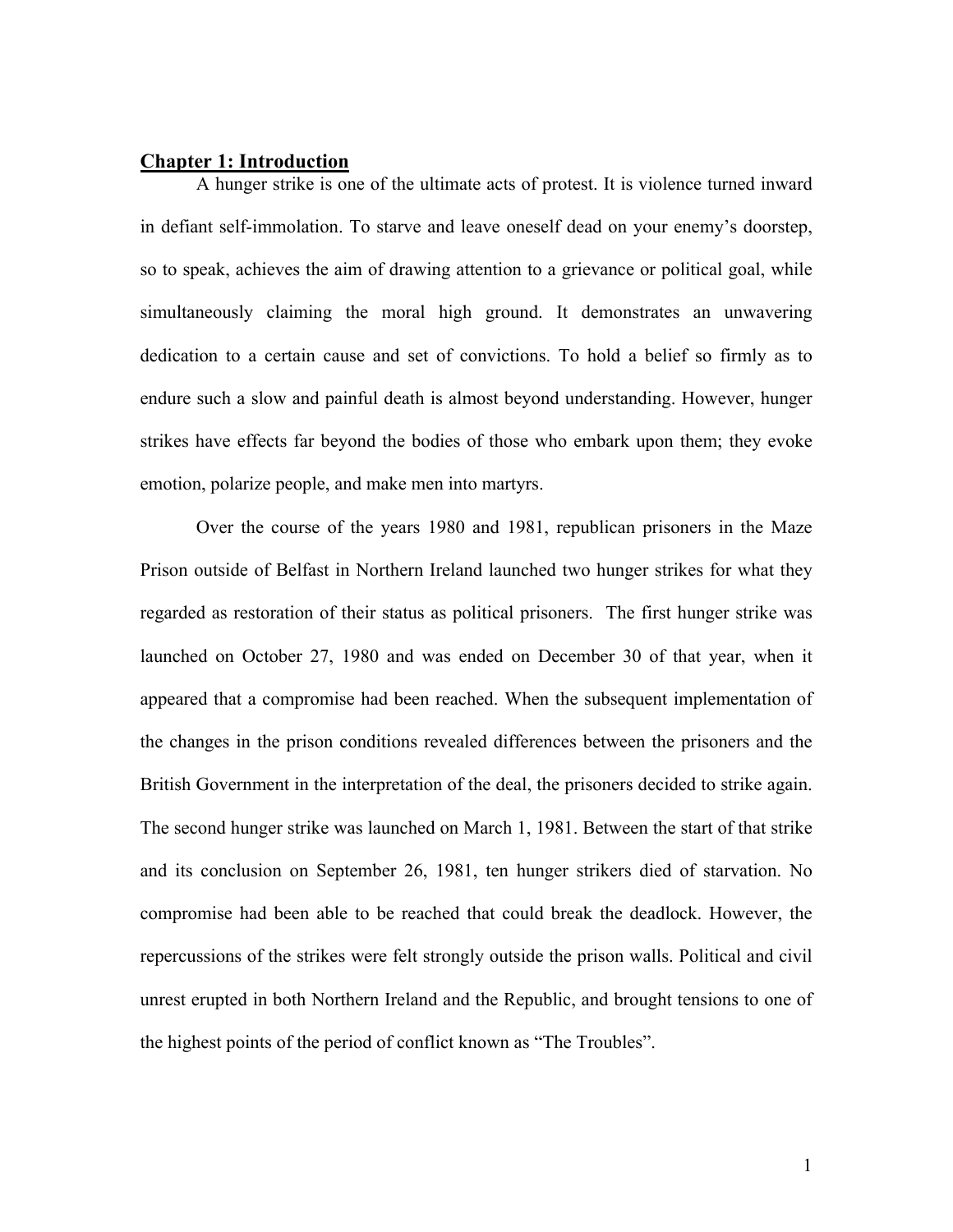The 1980-1981 hunger strikes have often been explained as a product of culture. Some observers and scholars view the hunger strikes as being bound to the heritage and legacies of Irish history, invariably tragic. I argue, by contrast, that the strikers viewed themselves primarily as political agents. Those who embarked on the hunger strikes had a clearly defined and explicitly political objective. The same can be said of the strikers' main opponent: the British Government. Culture did undoubtedly play a background role in the preferences of the agents involved, the IRA [Provisional Irish Republican Army] wanting a united Ireland and the British wanting to preserve the Union. Yet the behavior of each of the agents involved during the crisis was determined not by ingrained or irrational cultural behaviors, but by strategic political calculations. This thesis will utilize game theory to examine political brinksmanship during the hunger strike crisis and thereby demonstrate not only that this was a primarily political, rather than cultural, event, but also that the most important legacy of the hunger strikes has been the impact on the political landscape of Northern Ireland moving forward.

#### 1.1: Organization

In chapter two, I will begin my study of the 1980-1981 hunger strikes by reviewing the relevant literature on this topic, juxtaposing works of both political and cultural approaches. The first subsection will place the hunger strikes in context by examining the political versus the cultural interpretations of the Northern Ireland conflict. The second subsection will examine the scholarly and journalistic works that have been written specifically about the 1980-81 hunger strikes and will contrast the cultural and political interpretations of these events and their significance.

Chapter three will then provide an overview of my research methodology and source material. Here, I will draw heavily on the work on game theory developed by

2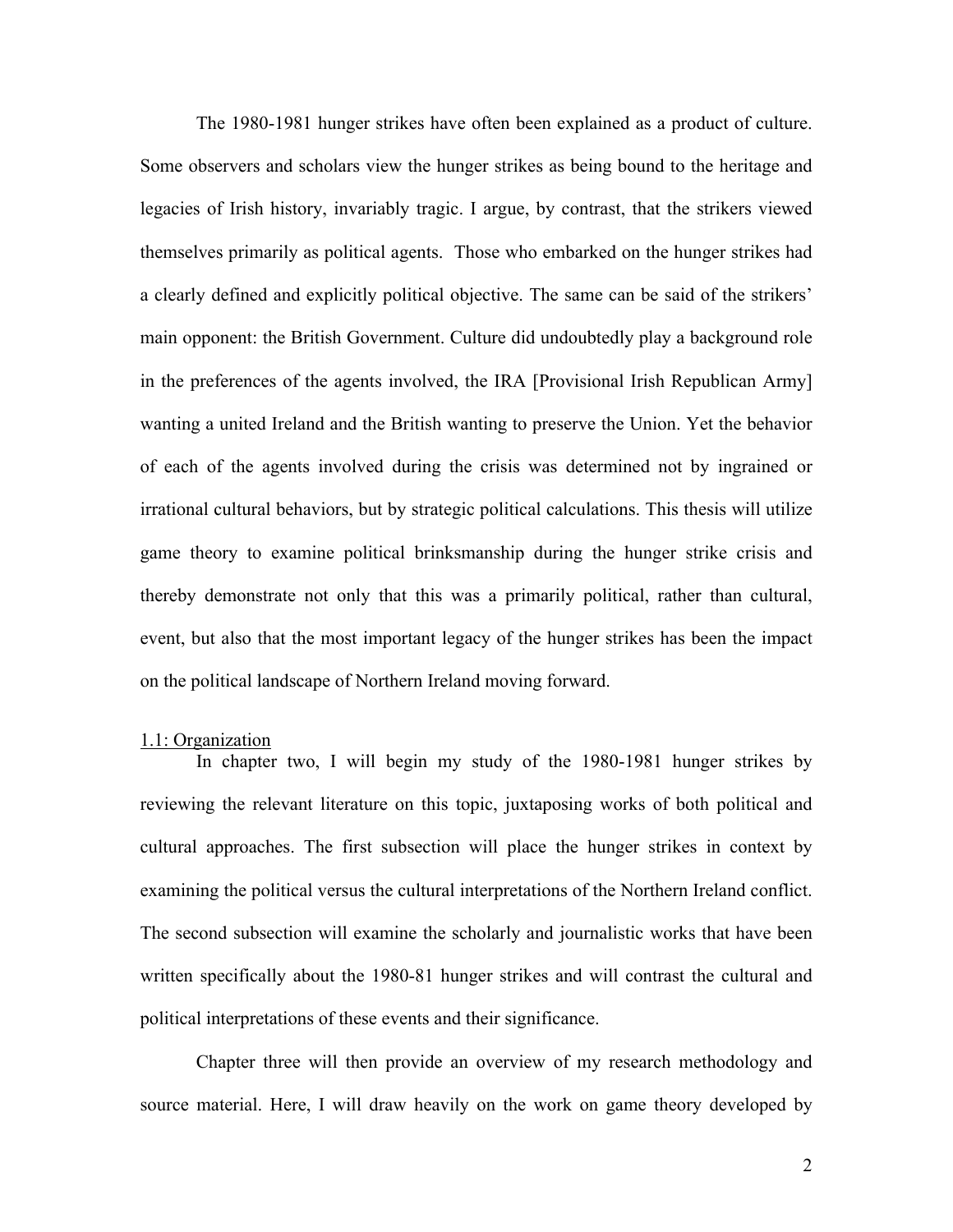political scientist Steven Brams to construct a theoretical framework through which the political bargaining behavior of the IRA and the British Government can be examined. Here I will also discuss my source material, as this thesis draws heavily on primary sources, including freshly released archival documents.

The following three chapters will provide a narrative of the hunger strikes that will trace and analyze the bargaining behavior of the British Government and the IRA. The narrative will use primary sources to tell the story of the hunger strikes from the prison controversy that preceded them through their bitter end. Throughout this telling of the hunger strike story, I will apply game theory and theory of moves to analyze the actions of the players in this negotiation game.

Chapter IV will look at the period leading up to the strikes. It will begin by providing an overview of the prison crisis in Northern Ireland, tracing the legal origins of and subsequent removal of "Special Category Status". The chapter will then turn to the protest tactics used by the prisoners seeking restoration of "Special Category Status". Finally, the chapter will compare the Northern Ireland prison regime to that in the Republic of Ireland and also place the prison situation in the context of international law.

Chapter V will examine the evidence from the first hunger strike. The chapter will begin at the declaration of the strike and establish the conflict that was laid out between the hunger strikers and the British government. Following this, the chapter will consider how successful the hunger strike as threat power tactic of the IRA, in particular how successful it was in raising the concern of outside actors such as the Republic of Ireland, the United States and the Vatican. Finally, the chapter will consider the varying accounts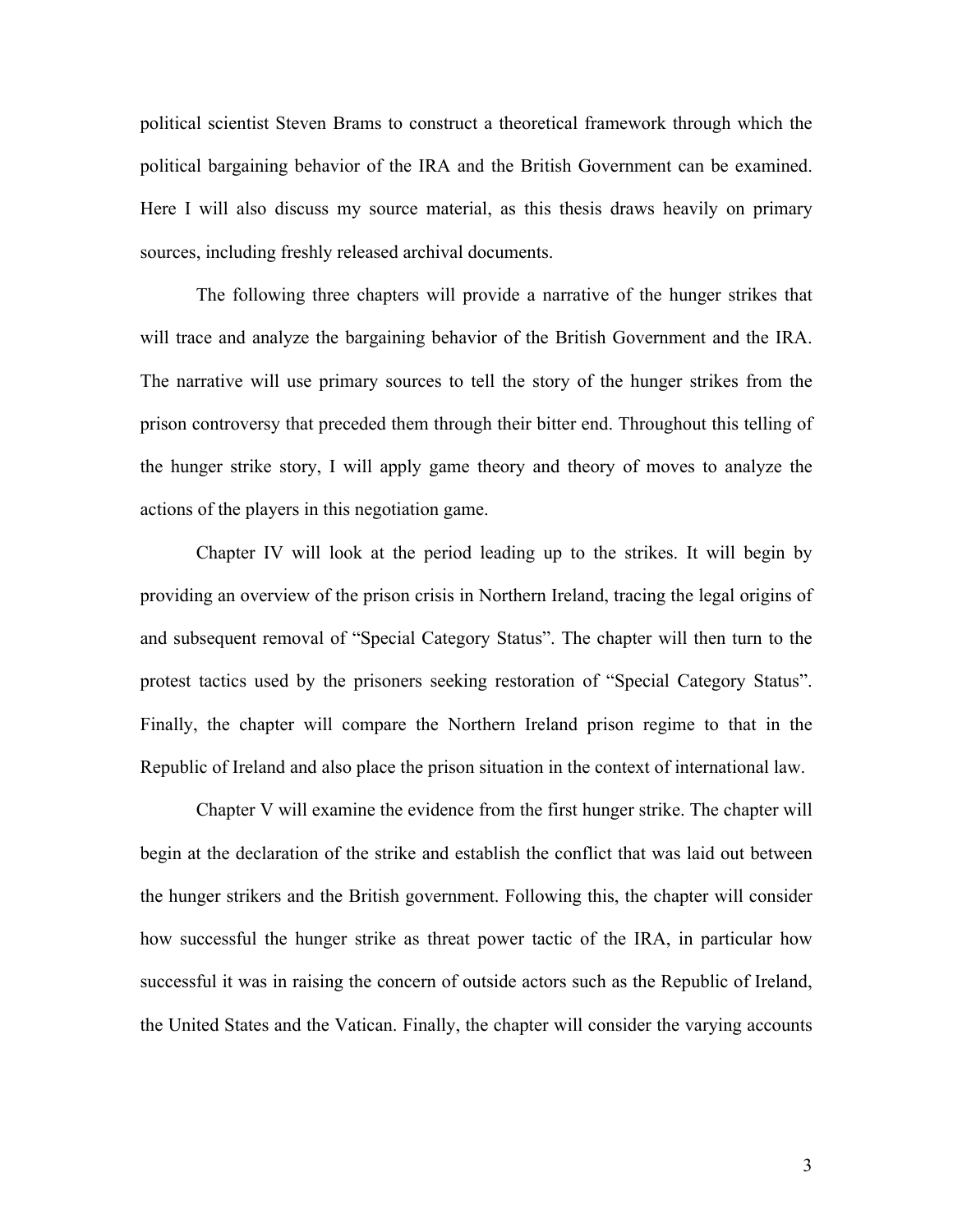of the circumstances under which the first hunger strike ended.and how this confused ending set the stage for the second hunger strike.

Chapter VI will then move to look at the second hunger strike. First it will describe the decision by the prisoners to strike again. Then it will detail the decision made by the republicans to take the prison struggle into the political realm, and the electoral success of hunger strike leader, Bobby Sands. Then it will assess the failures of mediation efforts through international actors such as Irish politicians, the European Commission on Human Rights, an emissary from the Pope, and the Irish Commission for Justice and Peace. The next section of this chapter will focus on the recently declassified records of secret negotiations that took place through a diplomatic channel following the deaths of the first four hunger strikers. Using game theory, I will look at the bargaining behaviors the British Government and the republican leadership exhibited during the negotiations and where the breakdown occurred that caused them to fail. Finally, this chapter will examine the conflicting opinions on why the strike continued after the secret negotiations had ended as well as the outside intervention of relatives that eventually brought them to an end.

I will conclude this thesis by assessing the outcome of the 1980-1981 hunger strikes, including the developments that took place within the political system of Northern Ireland. Next I will examine the various points of view on just which side "won" or came out on top in the case of the hunger strike conflict, the British or the IRA/Sinn Féin. Last, I will discuss the importance of defining the hunger strikes as a political event, and the implications of this study on the greater understanding of the conflict in Northern Ireland.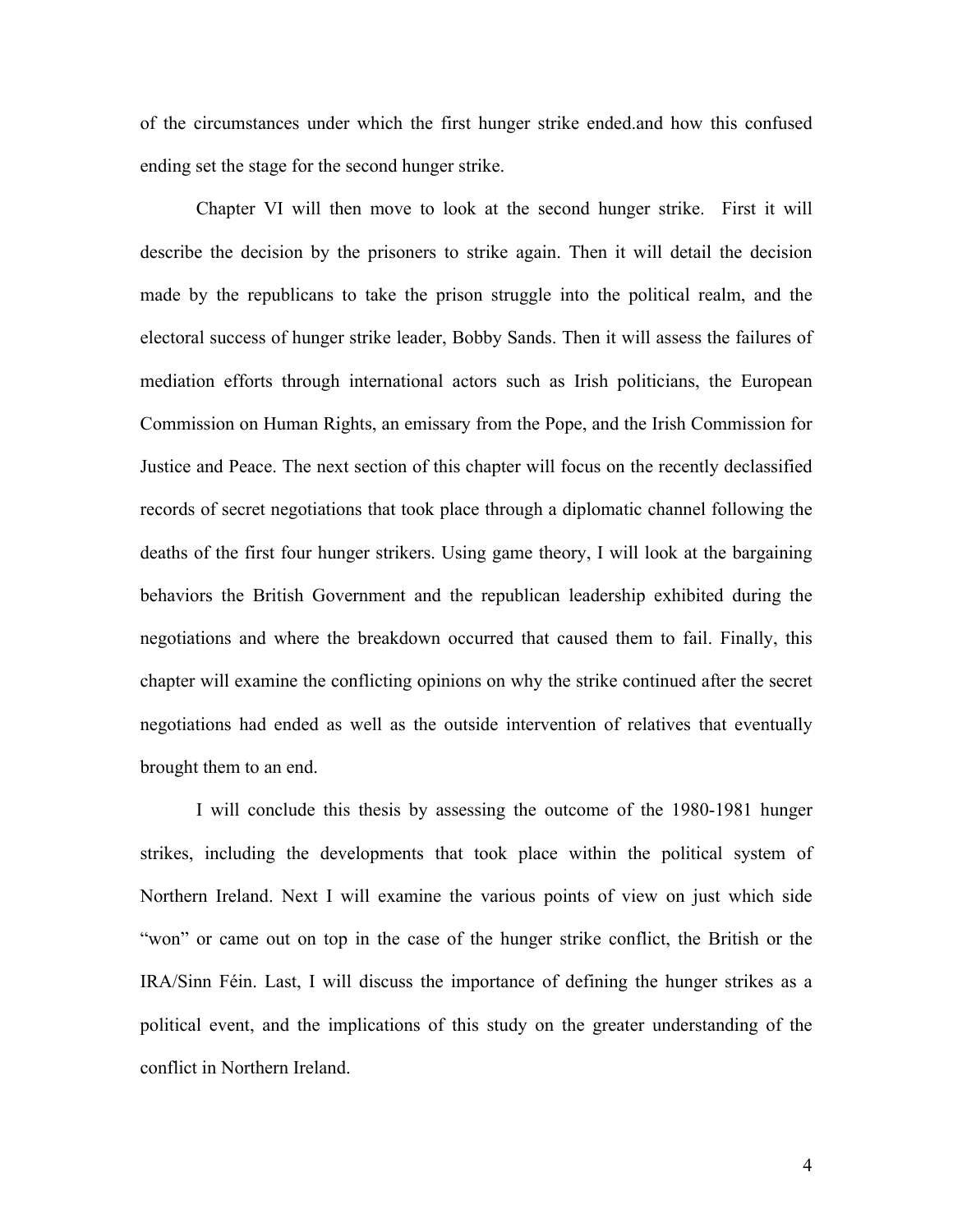#### **Chapter 2: Literature Review**

#### 2.1: Political and Cultural Interpretations of Conflict in Northern Ireland

Northern Ireland is a part of a select group of ethnic conflicts in which the two groups represent competing nationalisms vying for one piece of territory to be a part of two opposing sovereign states. The partition that occurred after the Irish Republic won independence in 1922 separated the six counties that comprise Northern Ireland from the Republic in the south, with the idea being that these areas had a majority unionist population who should be allowed to remain a part of the United Kingdom.<sup>1</sup> However, this was not a perfect split, since Northern Ireland still has a sizable minority of Catholic nationalists who make up around one third of the population. The largely Catholic Nationalist community identify with the Republic of Ireland, whereas the mostly Protestant Unionists retain strong constitutional links to the United Kingdom. Stefen Wolff therefore assesses the conflict as an ethno-national one, rather than sectarian. $2$  The predominant cleavage is this incompatible sense of national belonging. John McGarry and Brendan O'Leary have also argued for this political approach to the Northern Ireland conflict. They have dubbed the Northern Ireland problem "a self-determination dispute spanning two states", as both the UK and Ireland have constitutional claims to the land, and neither the unionist nor nationalist populations aspire for independence.<sup>3</sup> Questions over the legitimacy of each side's claim to the six counties of Northern Ireland persist and are the source of the protracted conflict.<sup>4</sup> Although there are other elements, such as

 <sup>1</sup> Patrick Buckland, *A Short History of Northern Ireland*, (Dublin: Gill and Macmillan, 1981) 17

<sup>&</sup>lt;sup>2</sup> Stefen Wolff, "Between Stability and Collapse: Internal and External Dynamics of Post-agreement Institution Building in Northern Ireland" in *From Power-sharing to Democracy: Post-Conflict Institutions in Ethnically Divided Societies* ed. Sid Noel, (Toronto: McGill-Queen's University Press, 2005) 3 ibid.

<sup>4</sup> Brendan O'Duffy, *British-Irish Relations: From Violent Politics to Conflict Regulation*, (Dublin: Irish Academic Press, 2007) 13-15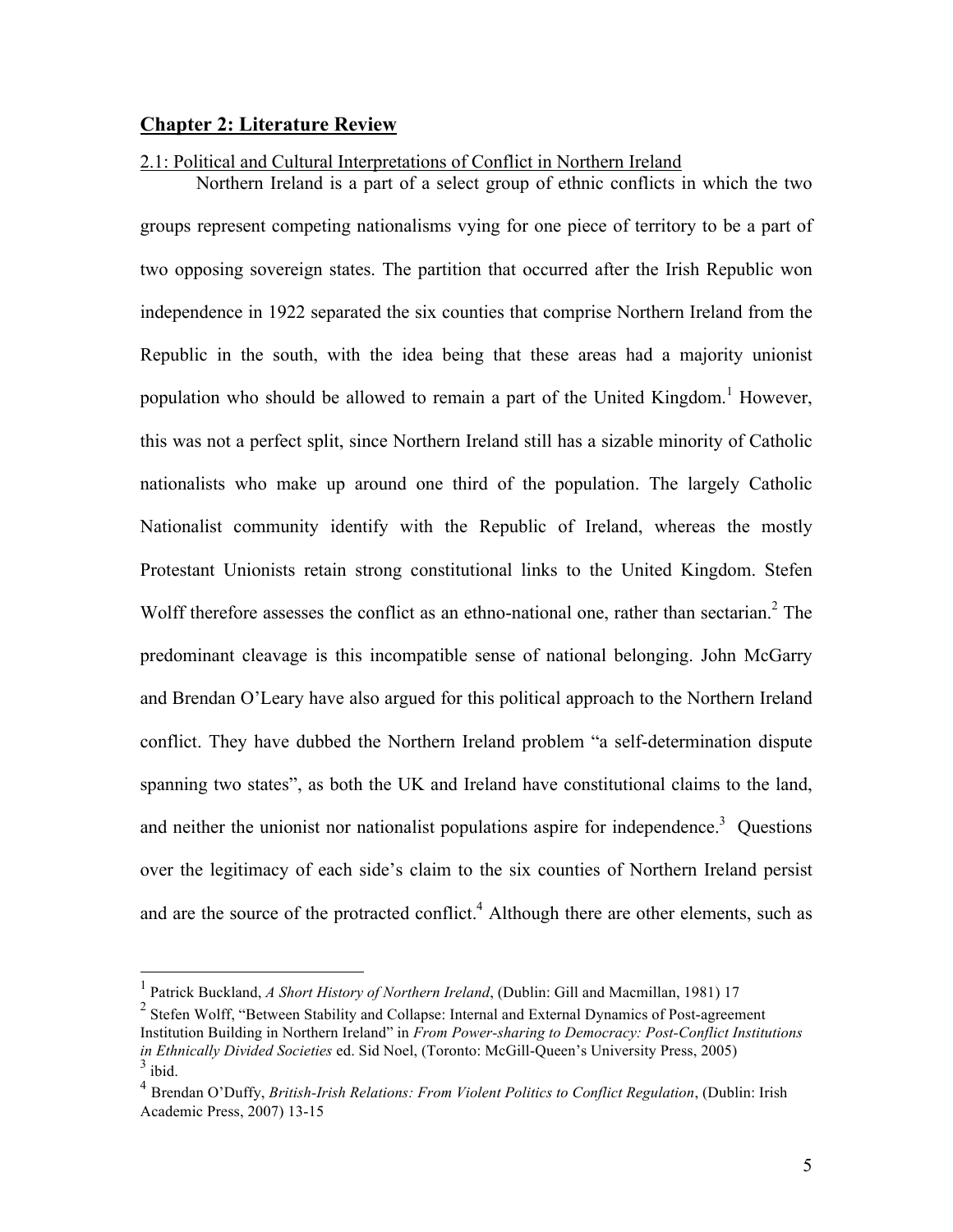culture, religion, and socio-economic class involved in Northern Ireland, the driver of the violence has been political.

Political violence used by various parties to the Northern Ireland conflict and the difficulties faced by governments that wish to control this violence and imprison its perpetrators must be situated within this context. That competing nationalisms question the very legitimacy of the state creates the basis for the political violence, but some scholars disagree. One was scholar Conor Cruise O'Brien<sup>5</sup>, who has written on political violence in Ireland and around the world. He argued that it could never be considered right for minorities to resort to violence in order to influence the government to address their concerns or demands, as this undermines the majoritarian principle of the democratic system.<sup>6</sup> This argument ignored the fact that the "minorities" may be *nationalist* minorities within a current unit but seeking reunification within a state in which they would comprise the majority.<sup>7</sup> They do not consider the democratic government in which they live as legitimate, and thus do not hold themselves to its rules. In this way, violence has been used as a tool for undermining what is regarded as an illegitimate state. To ignore the underlying problem of legitimacy is to simply talk past the causation of political violence.

The strain political violence and terrorism imposed on the criminal judicial structures affected the governments that oversee them. In situations where political terrorism undermines the legitimacy of the constitutional order, it is necessary to

 <sup>5</sup> <sup>5</sup> Connor Cruise O'Brien, *Herod: Reflections on Political Violence*, (London: Hutchinson, 1976) 76<br><sup>6</sup> ibid 24.25

<sup>&</sup>lt;sup>6</sup> ibid. 24-25<br><sup>7</sup> O'Duffy, <sup>p</sup>

O'Duffy, *British-Irish Relations,* 11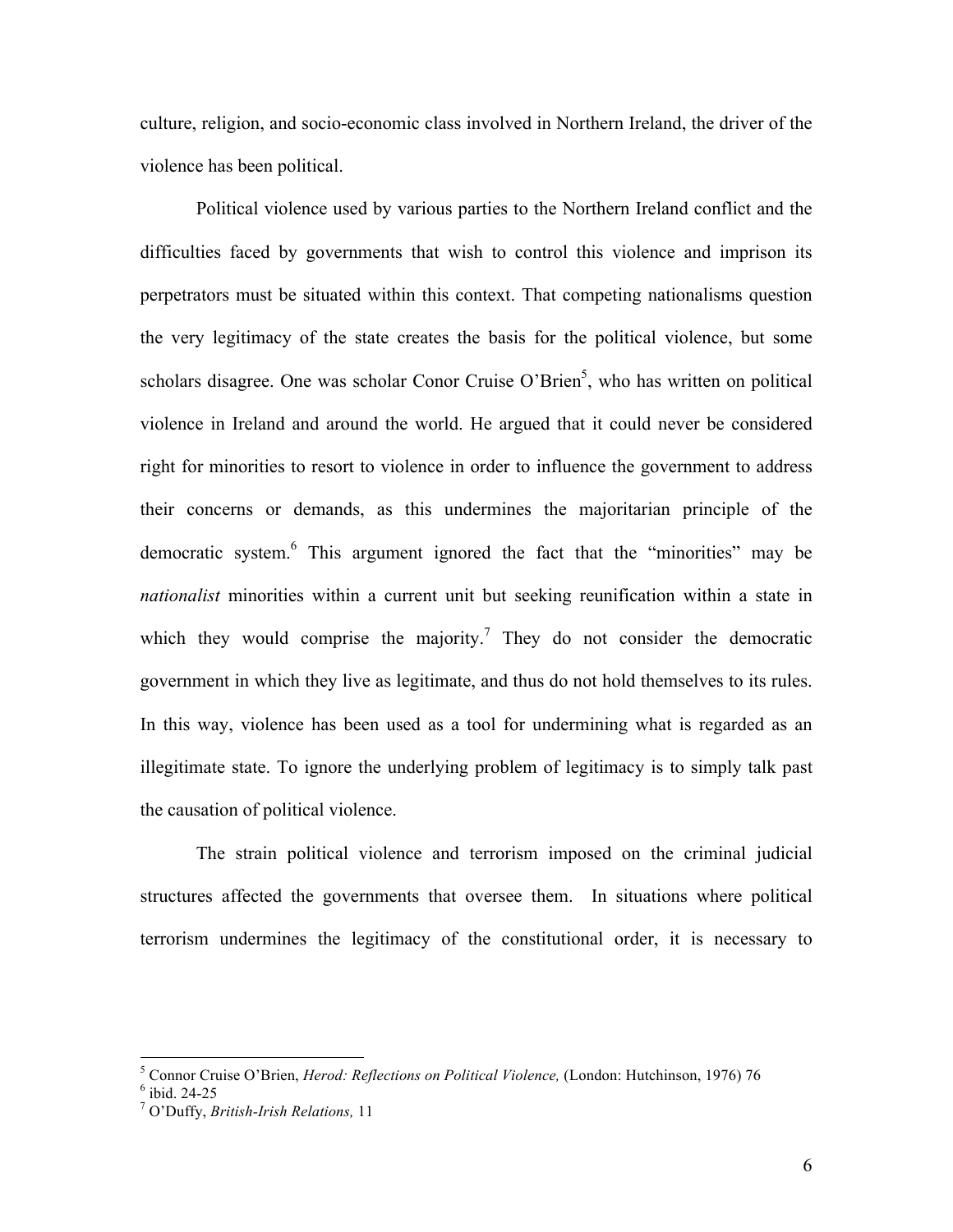recognize the political character of these violent acts.<sup>8</sup> On these grounds John E. Finn has criticized the British criminalization policy, which denied that terrorism in Northern Ireland was politically motivated and considers all violent acts to be equal. Finn points out that this is an explicit contradiction with the British legal definition of terrorism – which is "the use of violence for political ends."<sup>9</sup> According to Stuart Hall and Phil Scranton, the framing of political violence within a discourse of crime and terrorism is because of the belief that, "People are more likely to support state action against a 'criminal' act than they would use the law to repress a 'political' cause."10 Thus, a fight against political status is powerful because it mobilizes popular approval for the authority of the state, while at the same time denying and containing a political enemy.

To understand the latest cycle of violence, it is important to understand one of the dominant organizations that carried out violent attacks during the Troubles: the Provisional IRA. In *Armed Struggle*, Richard English seeks to offer an authoritative history of the organization. He argues that the IRA is an embodiment of the tension between the nation and the state, the intersection of nationalism and violence, nationalism and socialist thought, and the power of aggressive ethno-religious identity as an instrument of historical and political change.<sup>11</sup> English examines the ideological justification for the IRA war against the British and believes that its actions and the arguments behind them can be systematically explained and analyzed.<sup>12</sup> The rise of the modern Provisional IRA arose of the perceived need to protect vulnerable Catholic

 <sup>8</sup> John E. Finn, *Constitutions in Crisis: Political Violence and the Rule of Law,* (Oxford: Oxford University Press, 1991)

 $<sup>9</sup>$  ibid. 49</sup>

<sup>&</sup>lt;sup>10</sup> Stuart Hall and Phil Scranton, "Law, Class, and Control" in M. Fitzgerald, G. Heatly, and J. Pawson, *Crime and Society*, (London: Routlege and Kegan Paul, 1981)

<sup>&</sup>lt;sup>11</sup> Richard English, *Armed Struggle* (London: Macmillan, 2003) <sup>12</sup> ibid. 338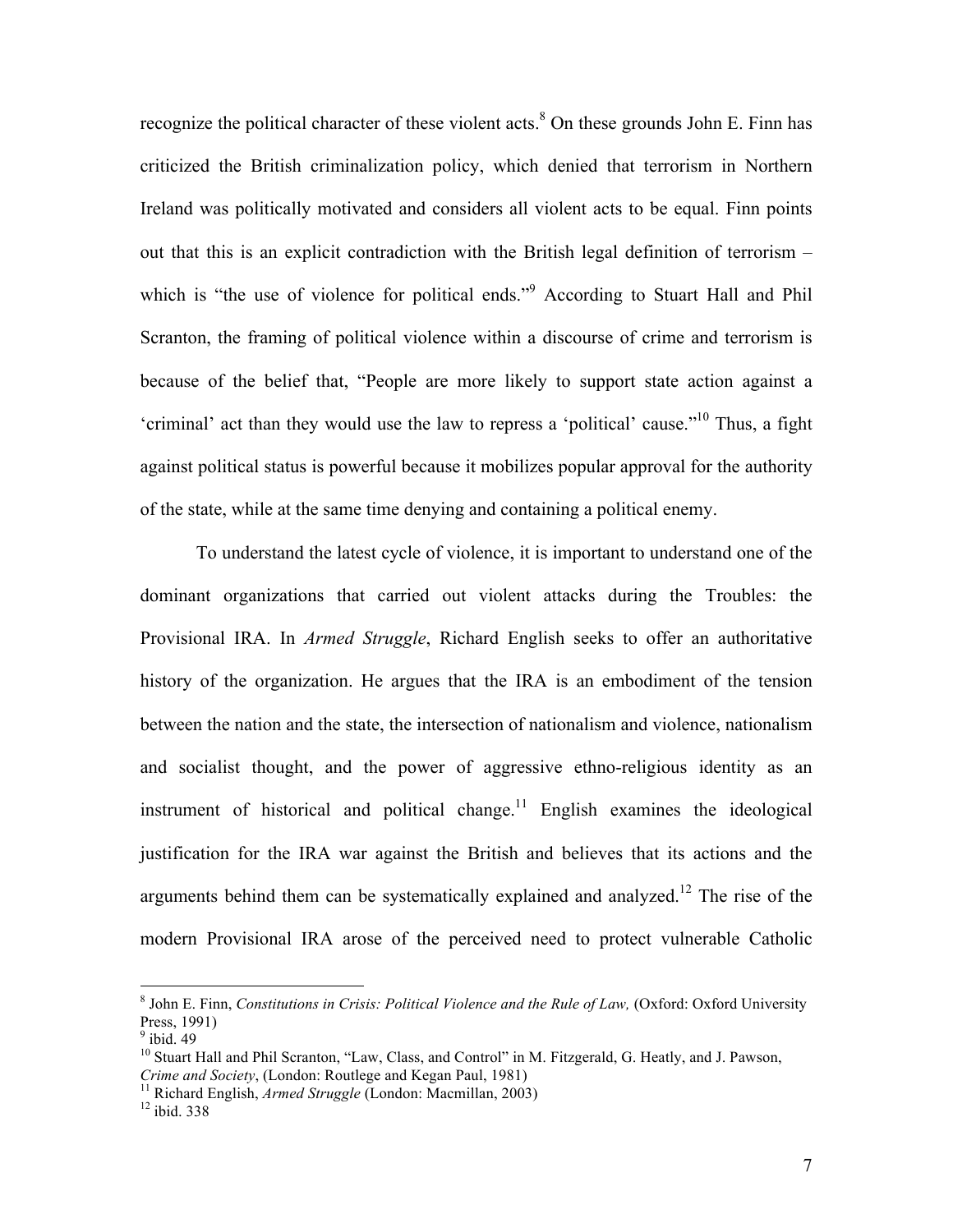communities in the North, and this self-image was tied to a belief that the partition of Ireland in 1922 set up an illegitimate state that denied Irish democracy.<sup>13</sup> Thus the Provisional IRA and the cause the claim to be fighting for can primarily be characterized as political.

However, some interpretations of the Northern Ireland conflict focus solely on cultural differences therefore simplistically classify the conflict as a cultural and sectarian struggle between Irish Catholics and British Protestants. Leland Lyons describes the Irish situation as a collision of cultures within an island whose small size forces them into conflict. To Lyons, these are "seemingly irreconcilable cultures, unable to live together or live apart, caught inextricably in the web of their tragic history."<sup>14</sup> Roy Foster believes that Northern Ireland is the site of aspects of militant Irish republicanism, such as Anglophobia and a romantic view of Gaelic revival, which have generated a culture of political antagonism.15 Conversely, David Miller provides a cultural interpretation of Ulster Protestants that argues that they are a people with an absence of national identity, which has given them a 'contractarian' loyalty to the British Crown.<sup>16</sup> This lack of nationalist political identity presents a fundamental obstacle to conflict resolution as it inhibits Protestants from supporting seemingly rational solutions to the conflict.<sup>17</sup>

Other authors place the primary blame for the conflict on religion. David Rapoport maintains that religion has properties that both reduce and produce violence. Although no major religion eschews violence under all conditions, religious wars are

 <sup>13</sup> ibid. 339

<sup>&</sup>lt;sup>14</sup> F.S.L. Lyons, *Culture and Anarchy in Ireland 1890-1939* (Oxford: Oxford University Press, 1979) 177<br><sup>15</sup> Roy Foster, *Modern Ireland: 1600-1972* (London: Allen Lane, 1988).<br><sup>16</sup> David Miller, *Queen's Rebels: Ulster* 

<sup>1978).</sup>

 $17$  ibid. 5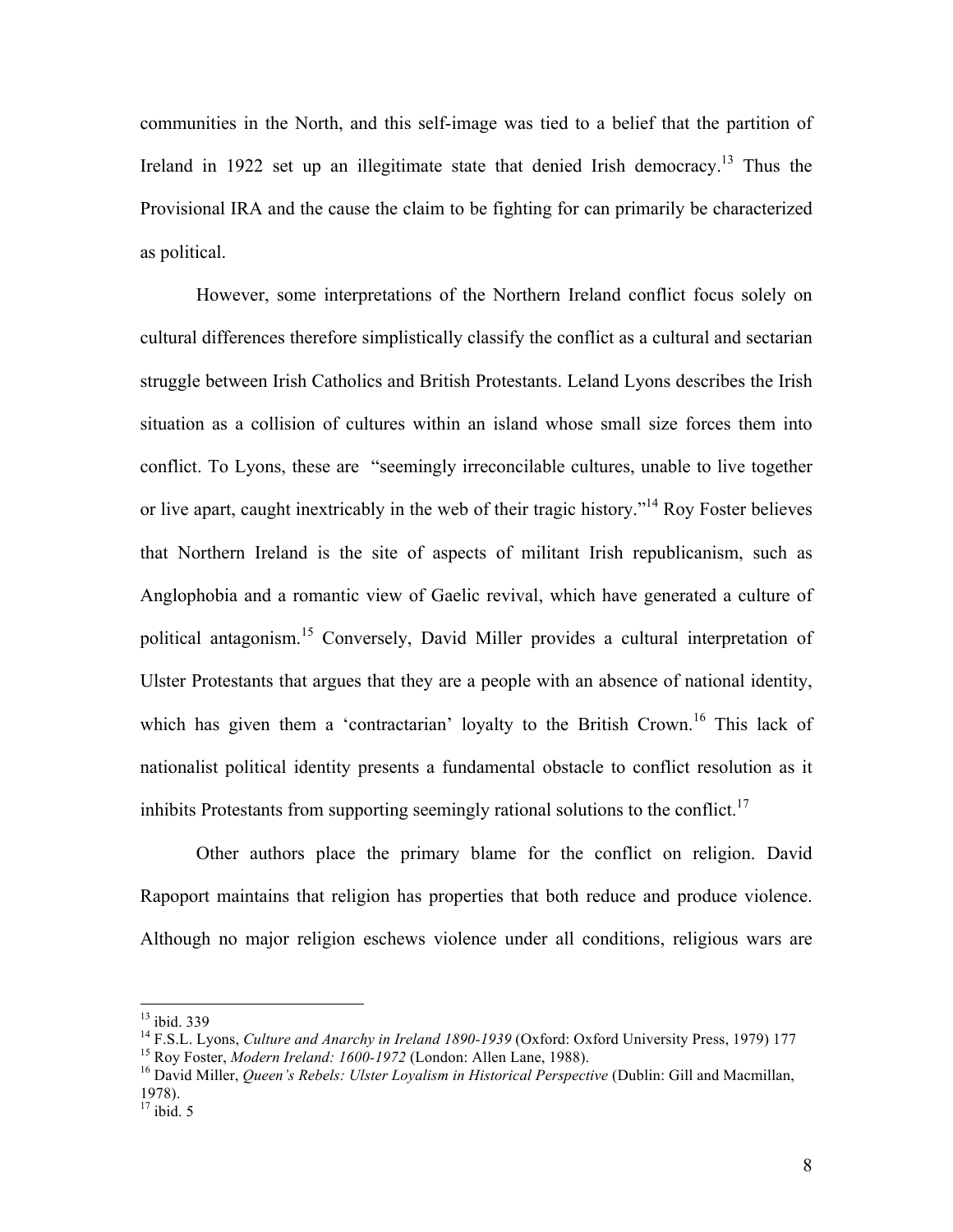among the most intense because of divine justification and the total loyalty that religion inspires.18 Richard Rose believes that "The history of the Roman Catholic Church and of various Protestant denominations illustrates the impossibility of compromise when transcendental and worldly values are in conflict."  $19$  Yet some analysts among various disciplines believe the religious tone of the conflict in Northern Ireland to be more present on the side of Protestants, who view their primary differences with Catholics to be about religion, than of Catholics, who view their objections to Protestants as being largely political.<sup>20</sup> Some social scientists also cite religion as the force that enforces social boundaries through institutions such as religiously separated schools, which keep Northern Ireland a segmented society. According to this view, mutual ignorance and group solidarity have led to intolerance, prejudice, and eventually violence.<sup>21</sup>

Political violence has had a devastating impact at the individual level of a large part of the population. Three decades after the beginning of the Troubles, one in seven of the population in surveys reported being a victim of violence; one in five had a family member killed or injured; and one in four had been caught up in an explosion.<sup>22</sup> Bernadette Hayes and Ian McAllister argue that such heavy exposure to political violence actually increased civilian support for paramilitary activities. The popular attitudes that

 <sup>18</sup> David Rapoport, "Some General Observations on Religion and Violence," *Terrorism and Political* 

Violence, 3 no.3 (1991): 118-140<br><sup>19</sup> Richard Rose, *Governing without Consensus: An Irish Perspective* (London: Faber and Faber, 1971) 401<br><sup>20</sup> Buckalnd, *A Short History of Northern Ireland*, 100. See also Ken Heskin, *N* 

*Psychological Analysis* (Dublin: Gill analysischer *Explaining Northern Ireland* (Oxford: Blackwell Publishers Inc., 1995) 185

<sup>&</sup>lt;sup>22</sup> Bernadette C. Hayes and Ian McAllister, "Sowing Dragon's Teeth: Public Support for Political Violence and Paramilitarism in Northern Ireland". *Political Studies*, 49: 901–922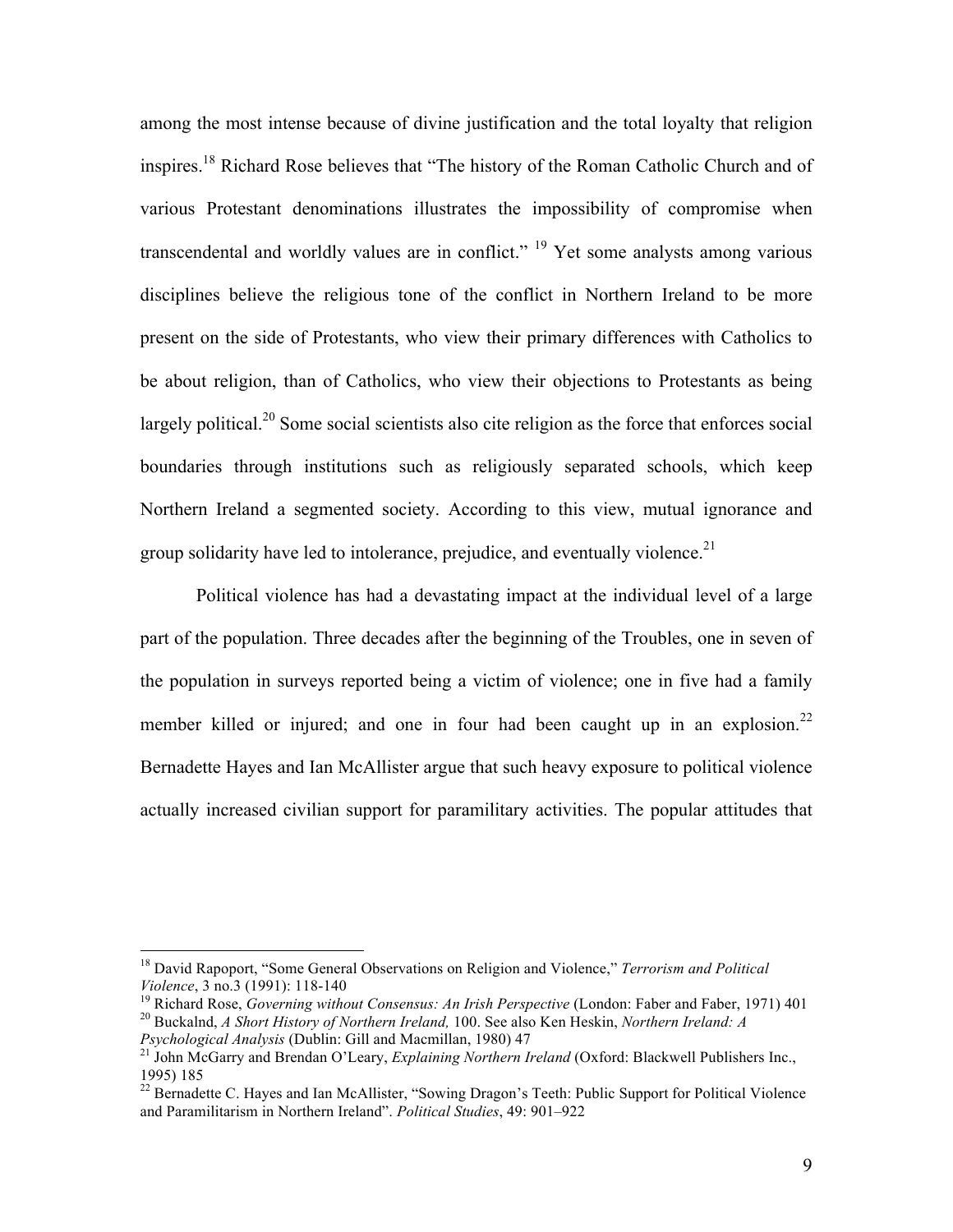condone or are ambiguous about the use of violence serve to sustain further acts of political violence, within a continuous and perpetual cycle.<sup>23</sup>

#### 2.2: Cultural and Political Interpretations of the Hunger Strikes of 1980-1981

The hunger strikes of 1980-1981 have unfortunately been an under studied event within academic scholarship on the Northern Ireland conflict. However, it is vital to understand the existing writings and analyses as they identify the key themes in the narrative of the strikes, explanations for the outcomes, and arguments of their significance in the Northern Ireland conflict. In reviewing the literature on the hunger strikes it is clear that there are two dominant opposing interpretations of the hunger strikes and their effects. The first focuses on the hunger strikes as a cultural phenomenon and a manifestation of Irish tradition and heritage. More recently, however, other scholars have instead focused on the political implications of the hunger strikes, in particular their role in propelling the political rise of Sinn Féin. This review of the literature on the hunger strikes will consider both approaches in order to assess the current state of the debate over these events.

The current literature makes much of the fact that hunger striking has a long history within Ireland. In pre-Christian Ireland the less powerful fasted against the powerful in order to redress a perceived injustice or recover a debt.<sup>24</sup> The responsibility to end the hunger strike was put on the shoulders of the perceived wrongdoer. If he allowed the hunger striker to die, he would be held responsible and have to pay damages to the family of the victim. After the introduction of Christianity to Ireland, hunger strikes fit along with the ethos of Catholic self-sacrifice. The suffering that comes with

 <sup>23</sup> ibid. 902

<sup>24</sup> Padraig O'Malley, *Biting at the Grave: The Irish Hunger Strikes and Politics of Despair*, (Boston: Beacon Press, 1990) 26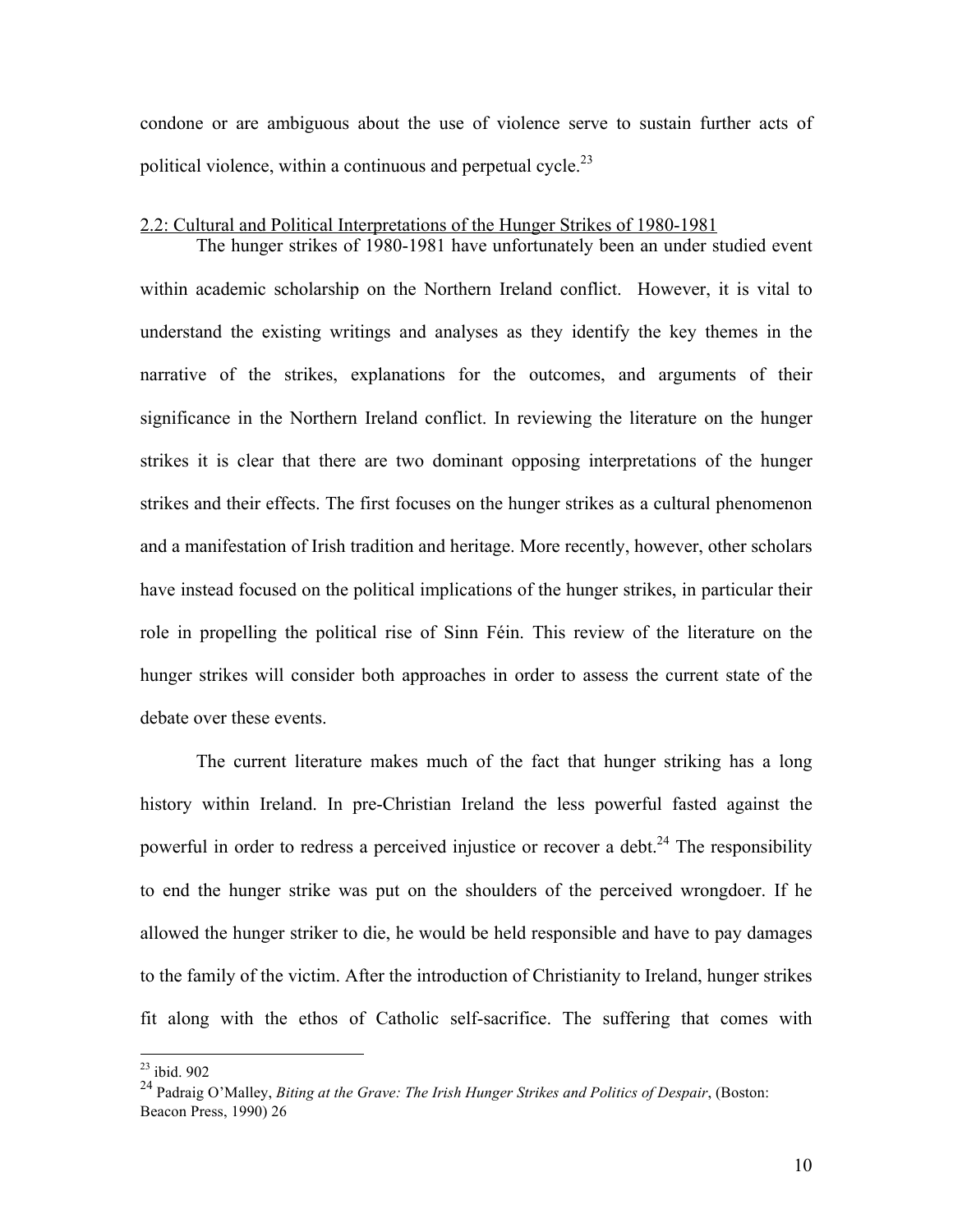prolonged fasts could be culturally explained as being "offered up," and allowing the victim to be united with the sufferings of Christ. 25 Indeed, the ancient Book of Armagh, says that the patron saint of Ireland, St. Patrick, engaged in a hunger strike against God until the saint's demands were met.<sup>26</sup>

It is this tradition of hunger striking that much of the writing about the hunger strikes of 1980-81 refers to. George Sweeney traces hunger striking within the Irish republican tradition back to the Gaelic revivals and the appeal of reverting back to ancient cultural traditions.<sup>27</sup> This harkening back to mythological tradition may also explain the legacy of hunger strikes within the tradition of Irish republicanism. In 1917, an imprisoned participant in the Easter Rising of 1916, Thomas Ashe, died after being force-fed during a hunger strike he and other republican prisoners had undertaken to demand to be treated as political prisoners or released.<sup>28</sup> Following this was the famous Terrance McSweeny, who died in Brixton prison on October 24, 1920 after 73 days on hunger strike. Modern republicans have also embarked on hunger strikes as well. As history shows, the history of hunger strikes in Ireland has produced very mixed results, with some succeeding in their aims, and some doomed to a deadly failure.

Sweeney concludes that these hunger strikes continued because Irish republicans developed a "cult of self sacrifice" based on their mythological traditions. This cult served to meet four discernable societal needs. The first was necessity; a hunger strike was a weapon for republican prisoners who lacked support, resources, and power to protest in any other way. Second, the cult demonstrated legitimacy for their professed

 $25$  ibid. 26

<sup>26</sup> George Sweeney, "Irish hunger strikes and the cult of self-sacrifice," *Journal of Contemporary History*, 28, no. 3 (1993): 10-14

 $^{27}$  ibid. 12

<sup>28</sup> ibid. 13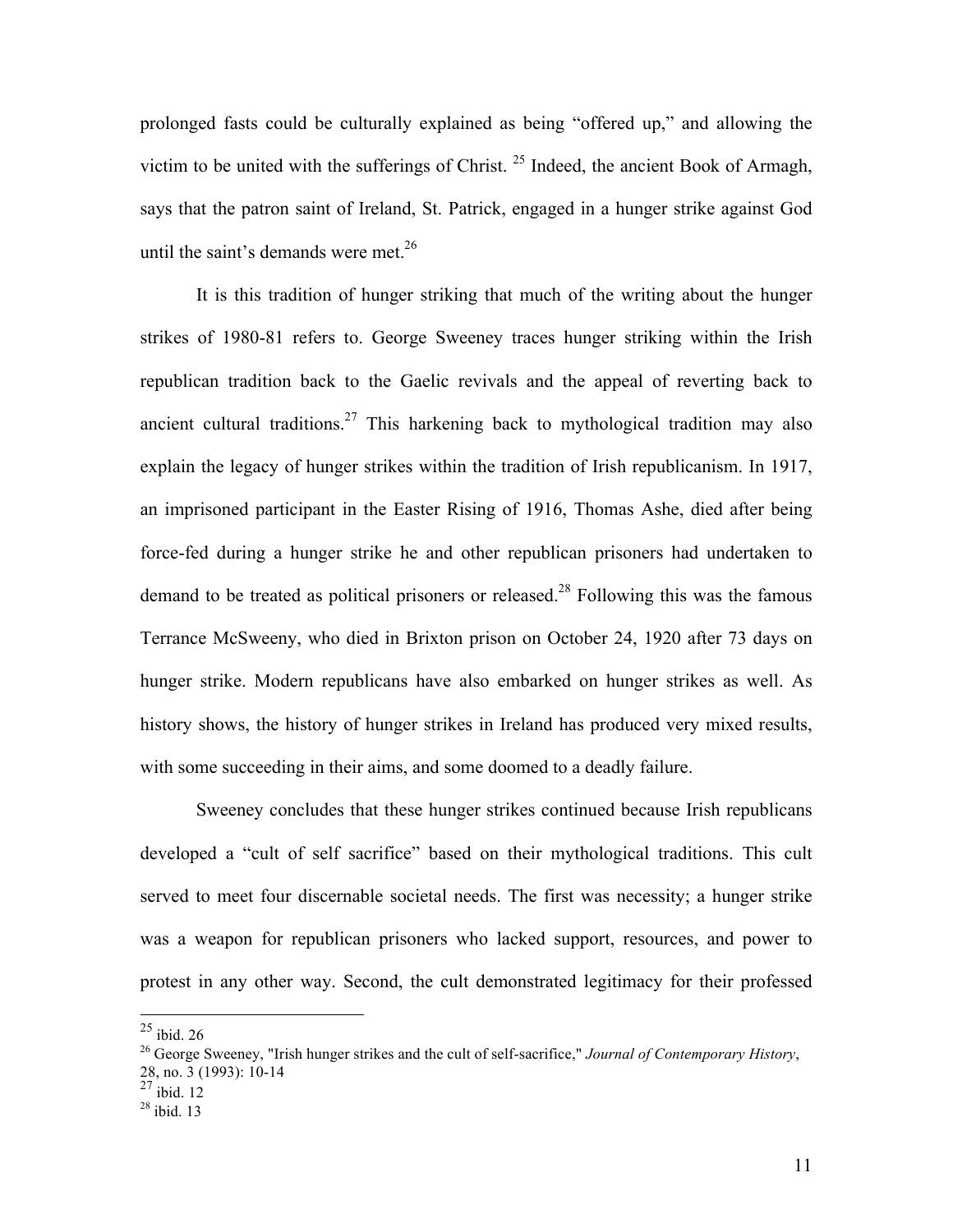cause of Irish freedom and unity. Third, it provided role models and martyrs for subsequent generations to admire and emulate. Finally, the cult was able to "flatter its followers" by providing historical figures and a "mythological line of descent" to which modern republicans could link their actions.29

Padraig O'Malley has taken a similar cultural view of the hunger strikes. O'Malley interprets the strikes as a metaphor for the entrapment of the larger society in Northern Ireland. In *Biting at the Grave: The Irish Hunger Strikes and Politics of Despair*, he concludes that Northern Ireland is a victim-bonded society in which memories of past injustice and humiliation are firmly entrenched and have created a sense of entrapment. O'Malley deconstructs the cultural importance of hunger strikes throughout the history of Irish political movements and the cult of sacrifice that he claims made the strikes such potent propaganda material.<sup>30</sup> It is this "politics of despair" that was reflected in the failure of all the parties involved to resolve the hunger strike crisis. The strikers' culturally enforced self-image of themselves as martyrs for an oppressed people imprisoned them mentally just as they were imprisoned physically within the Maze. However, in this interpretation, O'Malley essentially denies the hunger strikers any degree of agency, especially political agency. According to this O'Malley,

"the prisoners did what they were supposed to do. Their actions, ultimately, were not the actions of autonomous individuals, but rather a reflexive embrace of the way in which political prisoners throughout Irish history were presumed to have behaved...In the end they were the victims of our myths."<sup>31</sup>

O'Malley further applies this pessimistic explanation of culture to the Northern Ireland conflict overall. He claims that in Ireland, all parties to the conflict are stuck in an

<sup>&</sup>lt;sup>29</sup> ibid. 14<br><sup>30</sup> O'Malley, *Biting at the Grave*, 3

<sup>&</sup>lt;sup>31</sup> O'Malley, *Biting at the Grave*, 117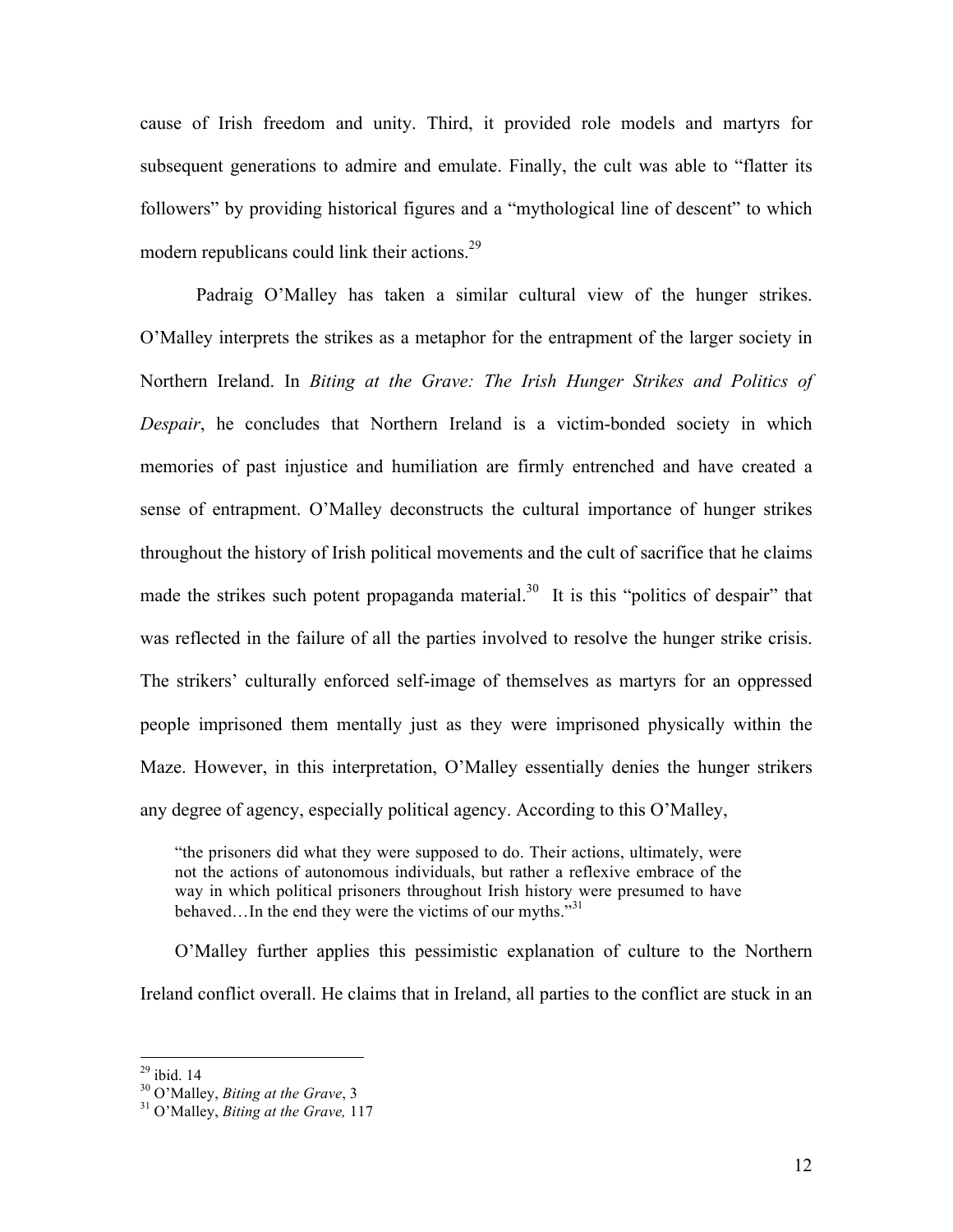action-response pattern that endlessly repeats itself and inhibits the reasoning, questioning, and inventiveness needed to remake the society and emerge from the conflict.32

*Ten Men Dead* by David Beresford is the most commonly cited book written about the strikes. Beresford, a South African journalist, was Ireland correspondent for *The Guardian* during the conflict. As Beresford confesses himself in his author's note, this book is a work of extended journalism rather than of scholarship. It seeks to provide a detailed account of the hunger strikes from their beginning as an escalation of the previous prison protests to their bitter end and the political fallout that followed. He relies primarily on republican sources and he is mildly sympathetic towards them. What especially sets this account apart is the fact that Beresford had access to IRA "comms", communications often written on cigarette wrappers or toilet paper, between the prisoners and the IRA leadership and their families outside. The reprinting of these letters within the book are invaluable for understanding the internal dynamics within the IRA prison hierarchy, their relationship with the leadership on the outside, and the way that the prisoners themselves were waging their fight through the hunger strike protest. His major conclusion is that the hunger strikes were a fight over much more than political status of the prisoners; they were a showdown between the republican ideal of the struggle of the Irish people and the British Government.<sup>33</sup>

Finally, the cultural explanation of the hunger strikes is shared by Aogan Mulcahy in his article "Claims-Making and the Construction of Legitimacy: Press Coverage of the 1981 Northern Irish Hunger Strike." Mulcahy takes a different methodological approach

 $32$ ibid. 287

<sup>&</sup>lt;sup>33</sup> David Beresford, *Ten Men Dead* (New York: Atlantic Monthly Press, 1987).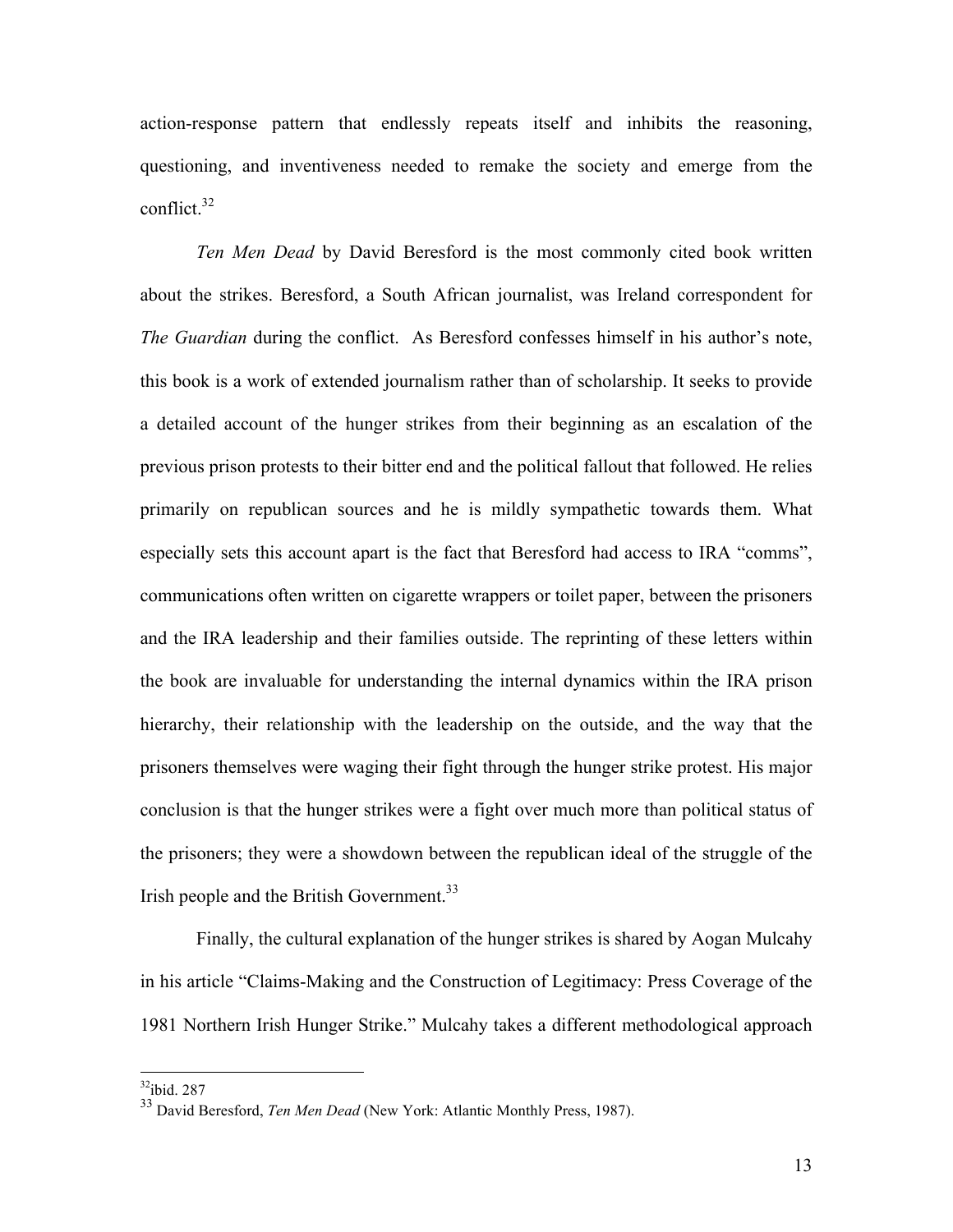to his analysis, focusing on media coverage of the strikes and comparing national and international press with local media and the cultural understandings of the public. $34$ Mulcahy aims to use the hunger strikes as a case study to demonstrate the media's role in claims making and the process of establishing legitimacy.<sup>35</sup> He points out that major news outlets such at the *Irish Times* and the *New York Times* did not present the striker's demands for political status as legitimate. For the most part, the mainstream media within Britain, Ireland, and around the world seemed to follow the British government line that to do so would be to legitimize the political violence carried out by the strikers' organizations as an acceptable tactic. However, this seemingly negative coverage did not inhibit the strikers from gaining a certain amount of popular support. Therefore, he concludes, the media's role in the hunger strike was important but not conclusive to influence public opinion. $36$ 

In contrast to the explanations of culture presented above, some authors take a more political approach to explaining what happened during the hunger strikes and their significance in the history of Northern Ireland. First, they view the decision to carry out a hunger strike as a strategic political move. They also consider the most important legacy of the hunger strikes of 1980-81 to be the movement of militant republicanism into the political realm.

The research of Stephen Scanlan, Laurie Cooper Stoll, and Kimberly Lumm has shed some light on the use of hunger striking as a political tactic in this last century. The evidence shows that hunger strikes have been a widespread phenomenon, not at all

<sup>&</sup>lt;sup>34</sup> Aogan Mulcahy, "Claims-making and the construction of legitimacy: press coverage of the 1981 Northern Irish hunger strike", *Social Problems*, 42 no. 4 (1995): 449-67<br><sup>35</sup> ibid. 450.

 $36$  ibid. 463.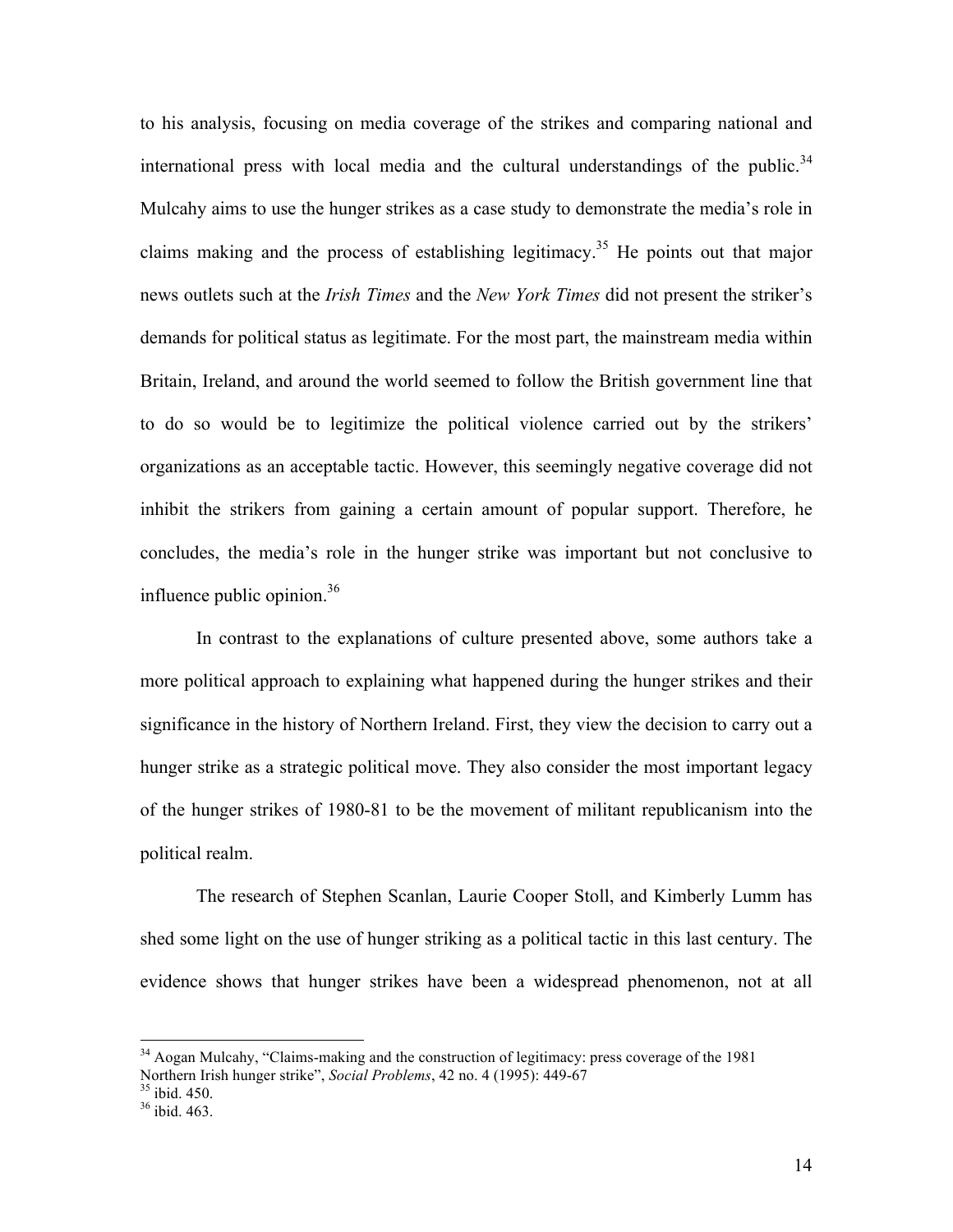exclusive or unique to the Irish culture. Hunger stiking has been adapted by a wide array of individuals and organizations, fighting for a variety of causes on almost every continent.<sup>37</sup> Hunger striking as a political tactic has a particular appeal to those who those who feel "politically impotent" and are engaged in a power dynamic that affords them few opportunities to protest, such as within a prison system, where 69.9% of hunger strikes occur. For this reason, their research references Gene Sharp's game theory of power, from his 1973 work, *The Politics of Non-violent Action*. 38 Scanlan, Stoll, and Lumm argue that hunger striking is a prime example of the "political jiu-jitsu" described by Sharp, where the opposition group is able to increase their unity and support while politically throwing the ruler off balance and weakening his/her regime.<sup>39</sup> Finally, Scanlan, Stoll, and Lumm argue that hunger strikes reveal the tactical significance that emotion plays in social movements. James Jasper argues that appeals to emotions have been slighted in research on political protest because of a naïve association they have with irrationality.<sup>40</sup> Yet, hunger strikes include both rationality and emotion, especially when those embarking on them do so with the specific intention of evoking emotions that will mobilize a social movement around the striker's cause.

Liam Clarke's analysis of the 1980-81 hunger strikes and their aftereffects focuses on how these events led to the movement of the IRA from the bullet to the ballot box. In *Broadening the Battlefield: The H-Blocks and the Rise of Sinn Fein,* he argues that the IRA leadership used the hunger strike crisis to move their struggle beyond the

<sup>&</sup>lt;sup>37</sup> Stephen J. Scanlan, Laurie Cooper Stoll, and Kimberly Lumm, "Starving for Change: The Hunger Strike and Nonviolent Action, 1906-2004", in *Research in Social Movements, Conflicts and Change*, 28 (2008):

<sup>275-323</sup> 38 Gene Sharp, *The Politics of Non-Violent Action*, (Boston: P. Sargent Publisher, 1973) 39 ibid.

<sup>40</sup> James M. Jasper, *The Art of Moral Protest*, (Chicago: University of Chicago Press, 1997)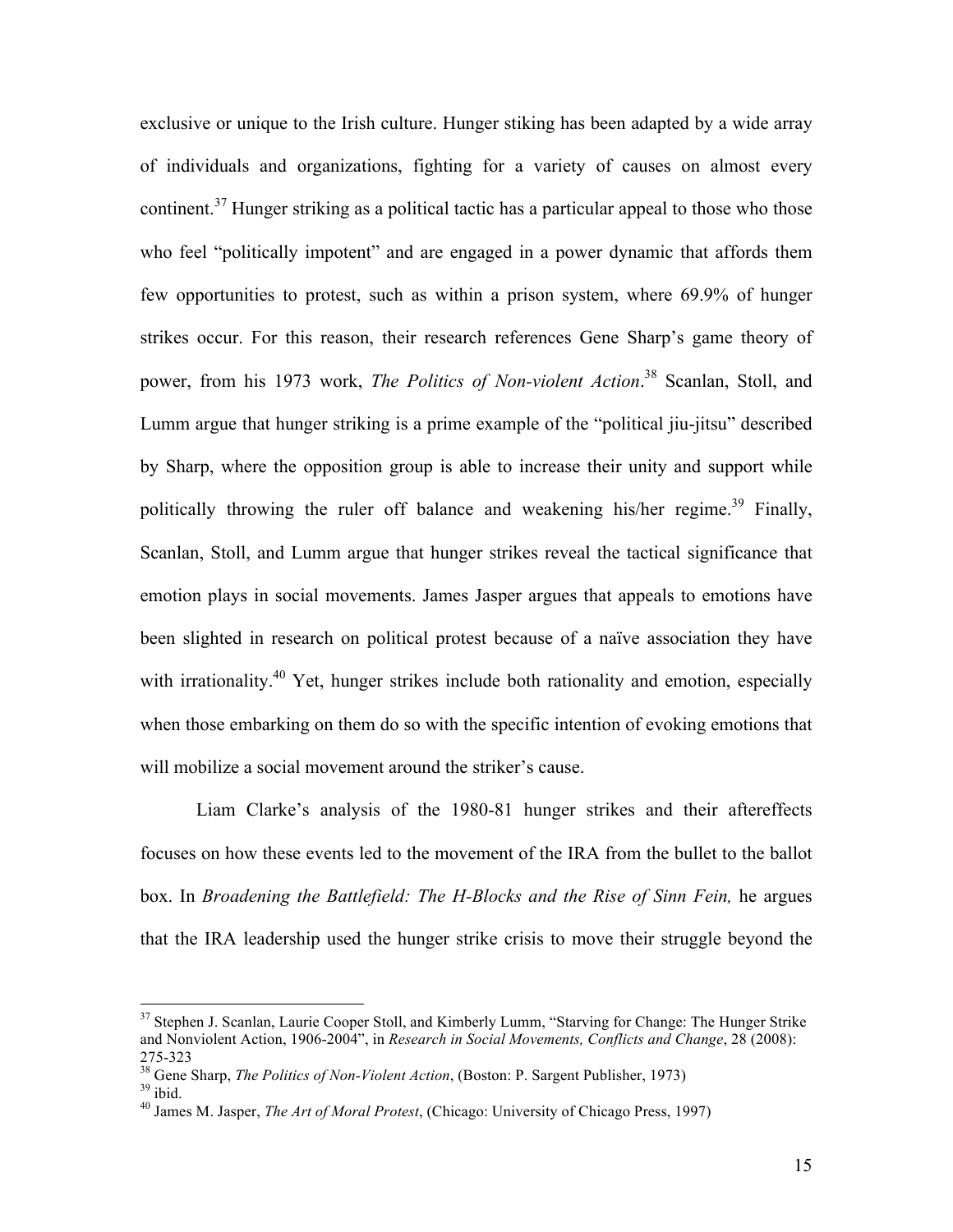military realm and adopt a strategy that became known as "the armalite and the ballot box".<sup>41</sup> He claims that the IRA's previous tactic of pure force and armed struggle alone had begun to fail at this point, and that the organization used the electoral success of the hunger strike and the potent ability of this crisis to mobilize support for their cause to facilitate their political rise. This switch in tactics, he claims, was vital and was a conscious tactical move by the leadership of the organization.<sup>42</sup>

The most recent addition to the literature on the hunger strikes has been F. Stuart Ross's book *Smashing H-Block*. <sup>43</sup> This book takes a different approach to analyzing the history of the hunger strikes. Rather than focusing on the prisoners themselves or the high-level political actors involved, he instead examines the coalition of groups involved grassroots organizing in support of the prisoners and their demands. Although much attention has been given in other accounts to the rise in of Sinn Féin as a political organizing force during this period, Ross points out that there was really an umbrella of organizations, from the Relatives' Action Committees to the Irish Republican Socialist Party to People's Democracy, which also played key roles in garnering support and staging protests. Thus, Ross's investigation provides important insight into how the mobilization of protesting groups both within Northern Ireland and the Republic contributed to the reshaping and revival of modern Irish republicanism.

Finally, Anthony McIntyre has critiqued the current body of literature on the hunger strikes of 1980-1981, positing that most of the current treatments of these

<sup>&</sup>lt;sup>41</sup> This phrase is became well known following a speech given by Danny Morrison at the Sinn Fein Ard Feis in 1983.

<sup>42</sup> Liam Clarke, *Broadening the Battlefield: The H-Blocks and the Rise of Sinn Fein*, (Dublin: Gill and Macmillan, 1987)

<sup>43</sup> Stewart Ross, *Smashing H-Block: The Popular Campaign against Criminalization and the Irish Hunger Strikes 1976-81*, (Liverpool: Liverpool University Press**,** 2011)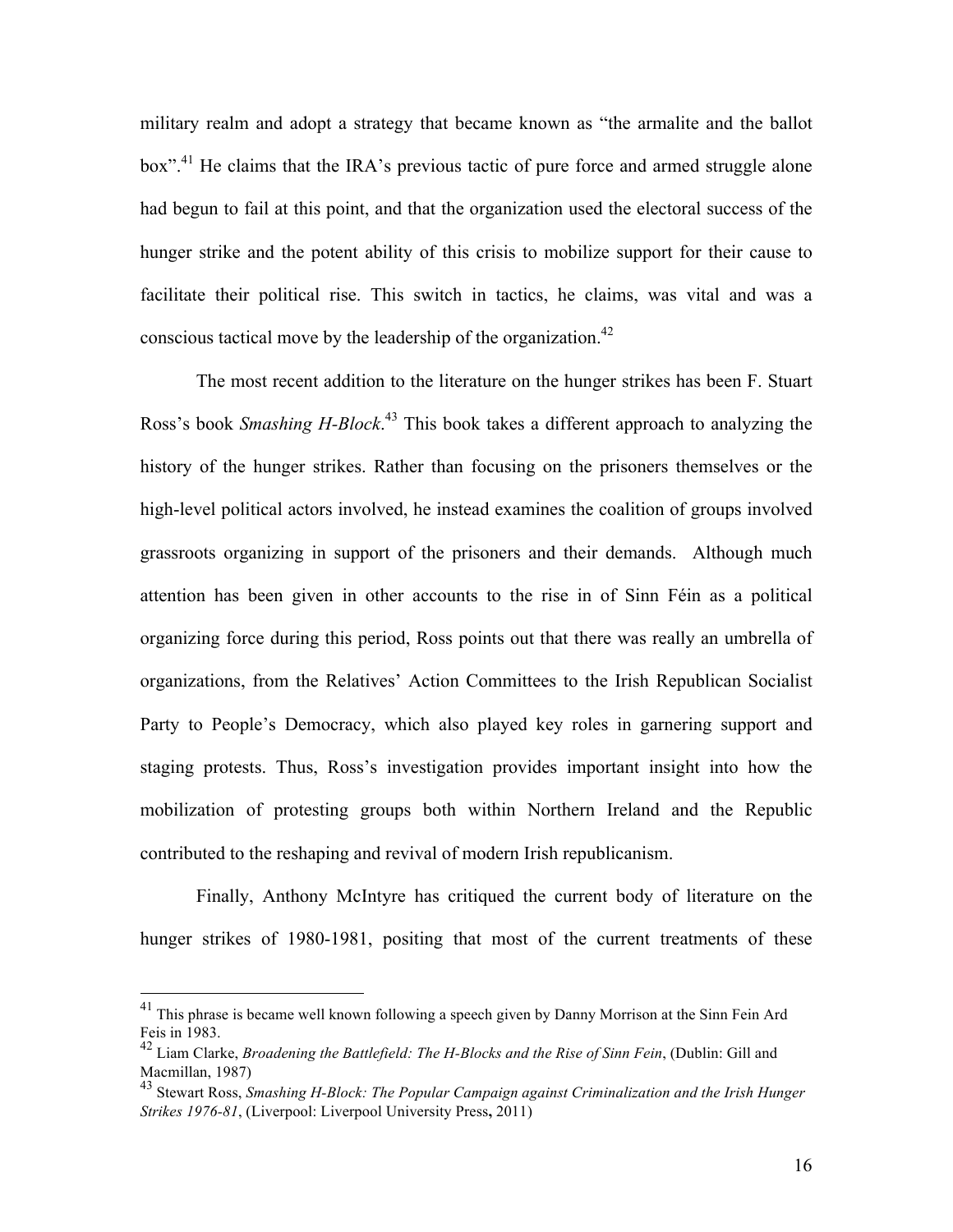historical events do not do justice to the study of Irish republicanism or the Northern Ireland question.<sup>44</sup> A former IRA volunteer who spent fourteen years in the Long Kesh prison, four of which as a participant in the blanket/ dirty protests for political status, McIntyre is now a Northern Ireland scholar and journalist. He dismisses some of the treatments of the hunger strike, particularly Beresford, as being "superficial". Although he concedes that Clarke is more substantive, he takes issue with the notion that Sinn Féin emerged from a vacuum, which he feels undermines the long-standing political objectives that IRA violence was meant to achieve. While he also commends the thoroughness of O'Malley's identification of political change within republicanism, he believes that O'Malley places to high an emphasis in "some hazily defined culture of martyrdom", rather than ideological legitimizing props. Above all McIntyre criticizes "internalist" analyses of the IRA as an organization, which he believes ignore the fundamental relationship between Irish republicanism and the British state.

# **Chapter 3: Methodology and Research Design**

#### 3.1: Hypothesis and Research Design

The aim of this study is to refute cultural interpretations of the hunger strikes and to show that they were in fact a case of political bargaining. In embarking on the hunger strike, the IRA challenged the British Government to what was, essentially, a "chicken game"; both the British Government and the IRA were engaged in bargaining activity to try to secure victory in the situation.<sup>45</sup> As such, my analysis will focus on game theory

 <sup>44</sup> Anthony McIntyre, "Modern Irish republicanism: The product of British state strategies," *Irish Political Studies*, 10 no.1 (1995): 97-122.<br><sup>45</sup> This term for the hunger strike has previously been used by John McGarry and Brendan O'Leary in

*Explaining Northern Ireland*, 245-246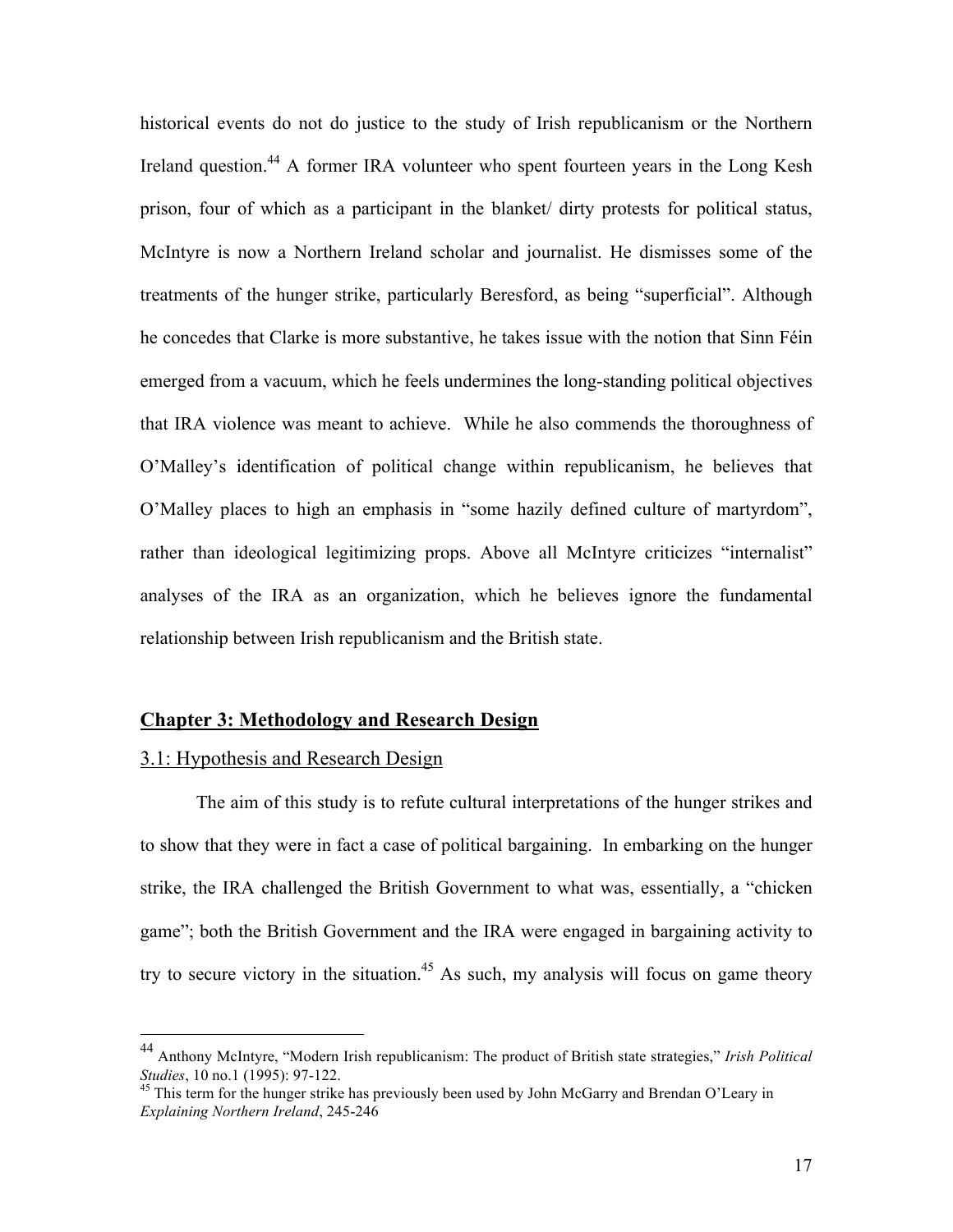and the brinksmanship that was taking place between the two sides in order to explain why there was such a disastrous outcome. To be certain, the hunger strikes also involved other key actors, such as the Irish Government and the unionists in Northern Ireland. However, by focusing this study on the two players with the actual power to end the strike, we can highlight the central dynamics of the conflict and the breakdown of negotiations.

Although the word "game" is colloquially associated with lighthearted fun, there is no such association in game theory.<sup>46</sup> The formal representations of games in game theory connect the participants of a negotiation, the "players", to social states realized from the play of the game, the "outcomes". 47 This thesis will employ a specific type of game theory known as the theory of moves, pioneered by political theorist Steven Brams. Classical game theory has very little to say about the decision processes that determine the choices made by the players in the game to produce certain outcomes. However, this is a vital element to have when applying game theory to the choices made by political actors in conflict situations. Brams' Theory of Moves adds this dimension, by assuming that players look ahead before making any moves, altering their strategies in anticipation of the possible moves of their opponent.<sup>48</sup> This allows for game theory to serve as a framework to be used by political scholars when looking at negotiation, bargaining, and brinksmanship.

 <sup>46</sup> Steven J. Brams, *Game Theory and Politics,* (Mineola: Dover Publications Inc, 2004) 2

 $47$  ibid. 3

<sup>48</sup> Steven Brams, *Theory of Moves*, (Cambridge: Cambridge University Press, 1994)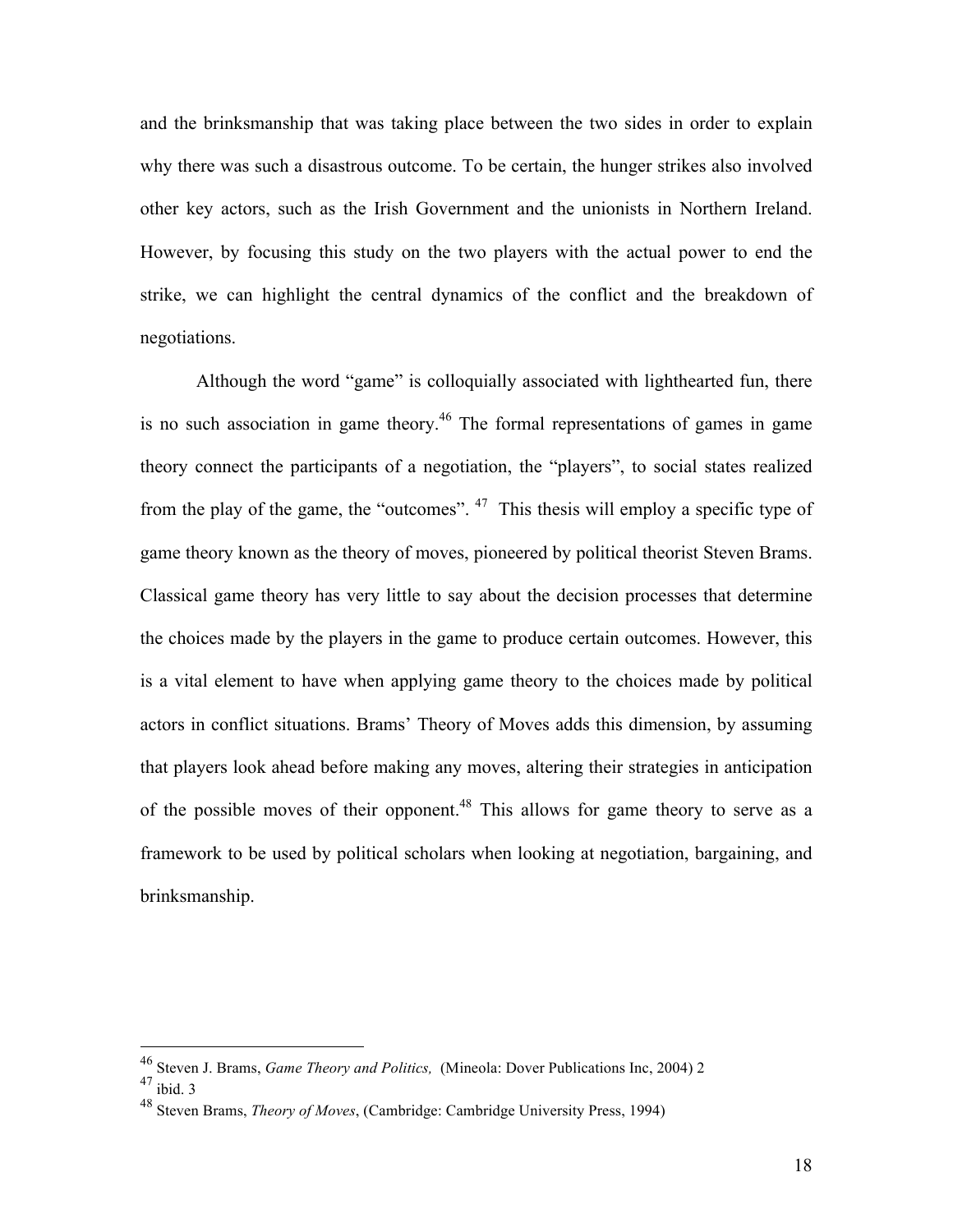Brams has previously applied his theory to the Northern Ireland conflict before, in his study of the negotiations that lead to the Good Friday Accords Peace Agreement in 1998.<sup>49</sup> I have adapted this model to fit the case study of the hunger strikes.

When presented with a conflict such as the prison hunger strikes there are two options for each side. One could either take a hard-line stance (denoted by H) or a conciliatory stance (denoted by C). For the British Government a hard line stance would be the refusal to grant any of the five demands and to hold firm on the principle of no political status. A conciliatory stance for the British Government would be to negotiate some type of compromise solution to address the grievances of the prisoners and possibly give some type of special status. The opposite would be true for the IRA; a hard line stance would be to hold out and continue the hunger strike unless the five demands were met, whereas a conciliatory stance would be willingness to compromise on the demands.

When applied to a standard 2 x 2 matrix within game theory, we see that the choice of C or H by each side leads to four possible outcomes. Each of these outcomes is then assigned a numerical value between 1 and 4 based on how great the payoff would be for each player. The higher the number is, the greater the payoff would be for that player.

1. C-C: Both states take a conciliatory stance and reach a state of mutual compromise. This is the next-best state for each player. The main benefit for both players is an end to the hunger strike and an avoidance of further deaths. The prisoners would gain improved prison conditions and the British Government would gain from a more sustainable prison regime and the loss of a key IRA propaganda tool.

 <sup>49</sup> Steven Brams and Jeffrey Togman, "Agreement through Threats: the Northern Ireland Case" in Joseph Lepgold *Being Useful: Policy Relevance and International Relations Theory* (Ann Arbor: University of Michigan Press, 2000) 328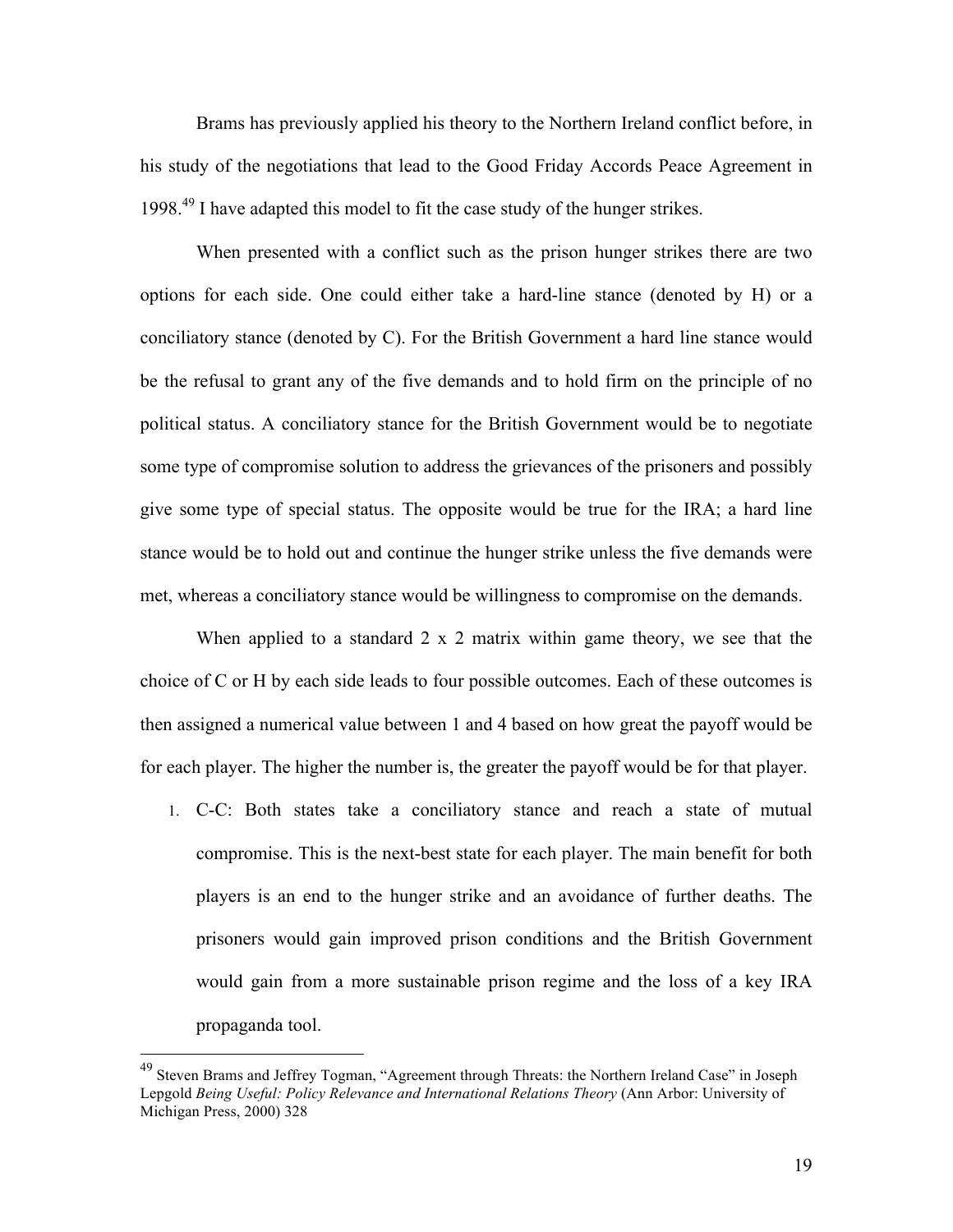- 2. H-H: Deadlock and the continuation of the hunger strike and loss of life. This is the next worst state for the British Government. Although it is able to demonstrate strength by refusing to negotiate, the hunger strikes continue. The British Government would also have to accept further isolating the Catholic minority within Northern Ireland and facing international pressure to bring a solution to the conflict. This is the worst state for the IRA; in addition to the continuation of the current prison regime, they also continue to suffer deaths from the hunger strikes.
- 3. H (IRA) C (Great Britain): Capitulation by the British Government; the IRA wins its five demands and the restoration of special category status. This is the worst state for the British Government, which would be seen both at home and abroad as caving into terrorism. It would greatly anger the Protestant unionist community in Northern Ireland. Furthermore, it would set a precedent that could further encourage the IRA to try to force concessions from the British under duress. This is the best state for the IRA, which would gains restoration of the five demands without having to compromise and enjoy increased popular legitimacy.
- 4. C (IRA) H (British Government): Capitulation by the IRA; they call off the hunger strike and Britain wins. This is the best state for the British Government. It does not have to make any concessions to the IRA and is able to maintain a public image of strength in the face of a threat. This is the next worst state for the IRA. While it fails to achieve its objective and the current prison regime stays in place, it is considered a better state than continued hunger strike as the organization no longer has to endure loss of life.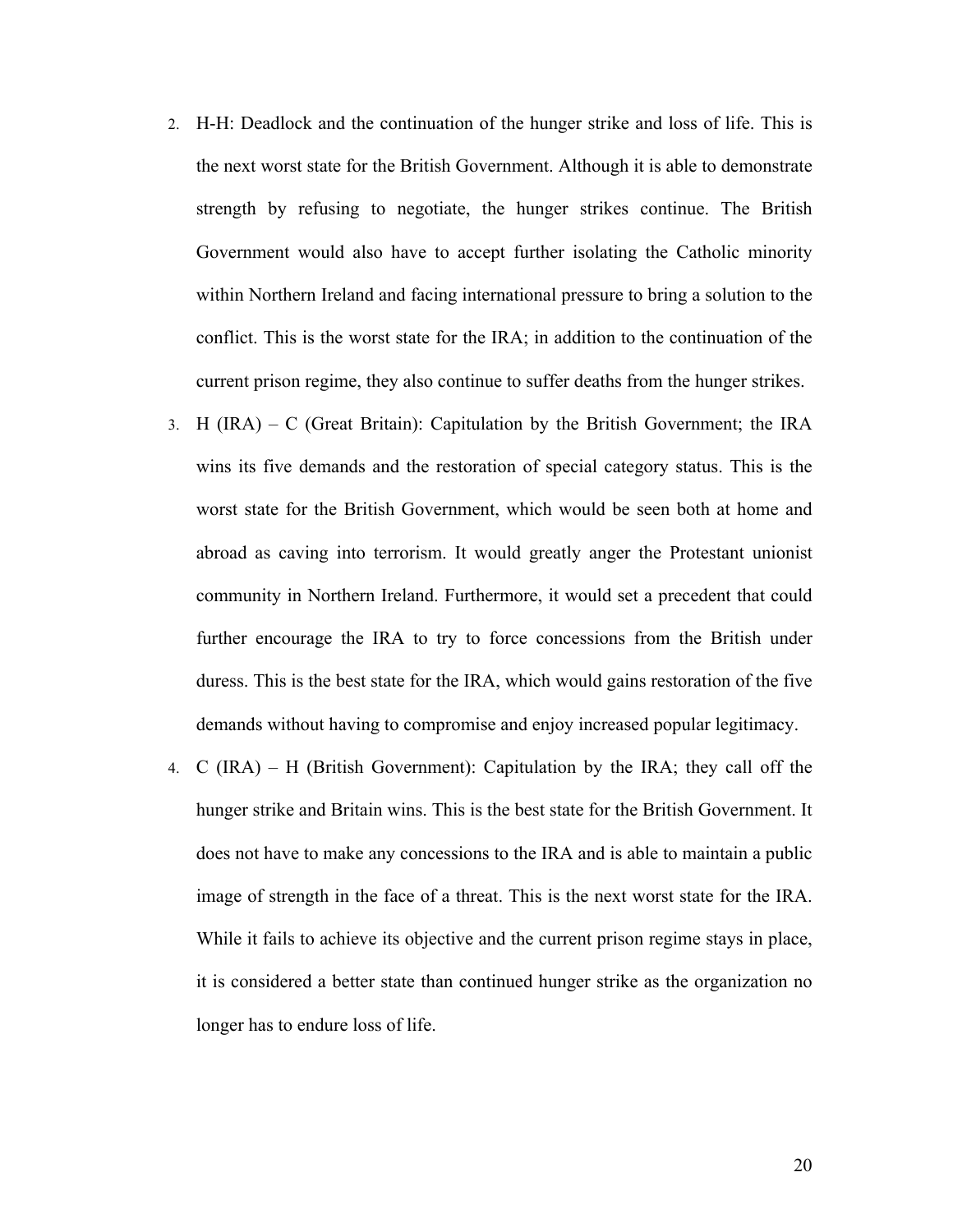#### **Table 1**

| таріе т           |                                                                                 |                                        |
|-------------------|---------------------------------------------------------------------------------|----------------------------------------|
|                   | The British Government                                                          |                                        |
|                   | $C-C(3,3)$ - Compromise                                                         | C-H $(2, 4)$ – Capitulation by the IRA |
| The IRA/Sinn Fein | $H-C$ (4,1) – Capitulation by the British   H-H (1, 2) - Conflict<br>Government |                                        |

**Key:** C= Conciliatory stance, H= Hard line stance

 $1 =$  Worst,  $2 =$  Next Worst,  $3 =$  Next Best,  $4 =$ Best

In a game where both players have all the information, the IRA could assume that Britain would consistently choose H. For the British Government, H is advantageous regardless of whatever strategy the IRA chooses, thus making it the "dominant strategy".<sup>50</sup> The IRA is then faced with a choice of which strategy it will choose. Unlike the British Government, the IRA does not have a dominant strategy: H is better if the British choose C, as it would yield an outcome of  $(4,1)$  rather than  $(3,3)$ . However, if the British choose H, the IRA is better off choosing C, which would give it an outcome of (2,4) rather than (1,2).

In a game where all the players have complete information, the IRA could assume that the British Government will consistently choose its dominant strategy of H. In that case the best move for the IRA would be to choose C, which would put it in a slightly better position, (2,4) than if it were to choose H and reach conflict, which would put it in the worst state of  $(1,2)$ . The strategies that produce the state of  $(2,4)$  constitute what game theorists call a Nash equilibrium.<sup>51</sup> Were either player to unilaterally depart from the

 $50$  Brams and Togman, "Agreement through Threats: the Northern Ireland Case", 331 ibid. 331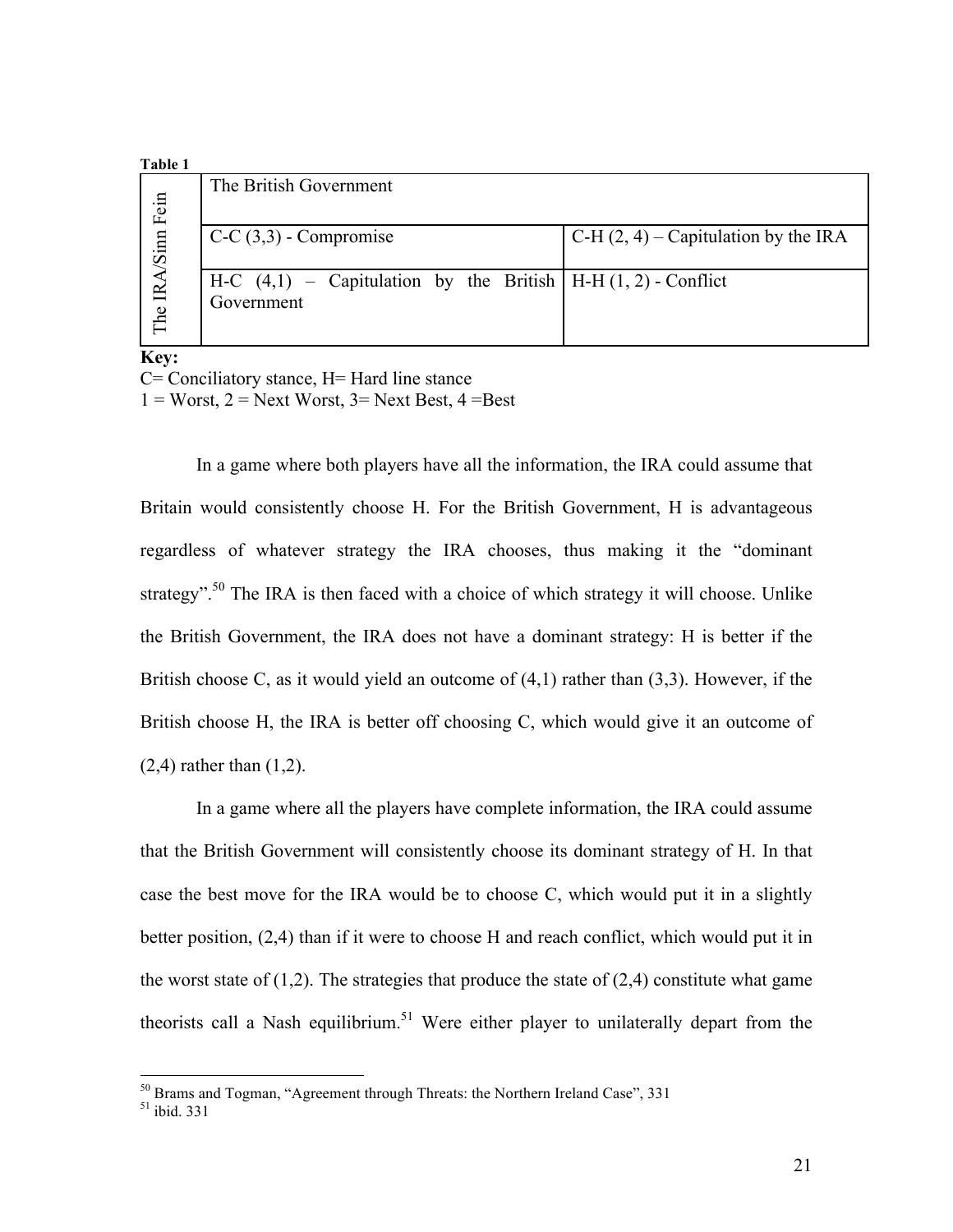strategy associated with the state of  $(2,4)$ , it would do worse. The state of  $(2,4)$ , in which the IRA capitulates and the British Government holds a hard line, is the unique stable game. Were each side to take a conciliatory stance and reach a compromise at (3,3) each would have an incentive to depart from C to try to achieve its best state. The other two states, in which Great Britain capitulates or in which the parties engage in conflict are unstable in that at least one player would have the incentive to unilaterally change its strategy.<sup>52</sup>

The predictions of classical game theory reason that any hard line stance or use of violence by the IRA would seem irrational.<sup>53</sup> However, the historical record of the Northern Ireland conflict shows that the reality of this situation does not match with the predictions of classical theory. In order to understand the behavior of the IRA in its clash with the British Government Brams's Theory of Moves must be used. The major element of Theory of Moves is the notion of threat power, which is the ability to better endure an inefficient state than an opponent.<sup>54</sup> An inefficient state is one that is worse for both players than another state in the game. When looking at the Northern Ireland conflict, we see that throughout "the Troubles" both the IRA and the British Government have attempted to assert their threat power. The IRA used violence and conflict to establish that it would be willing to endure a mutually harmful state  $(1,2)$ . In doing so, it gave Britain a choice between its two worst states  $(4,1)$  and  $(1,2)$ . Given these options, game theory predicts that the British Government would maintain position H rather than compromise or concede the demands of the IRA.<sup>55</sup>

 <sup>52</sup> biid. 330

<sup>53</sup> Brams and Togman, "Agreement through Threats: the Northern Ireland Case" 331

<sup>54</sup> Brams, *Theory of Moves*, 121

<sup>&</sup>lt;sup>55</sup> Brams and Togman, "Agreement through Threats: the Northern Ireland Case" 331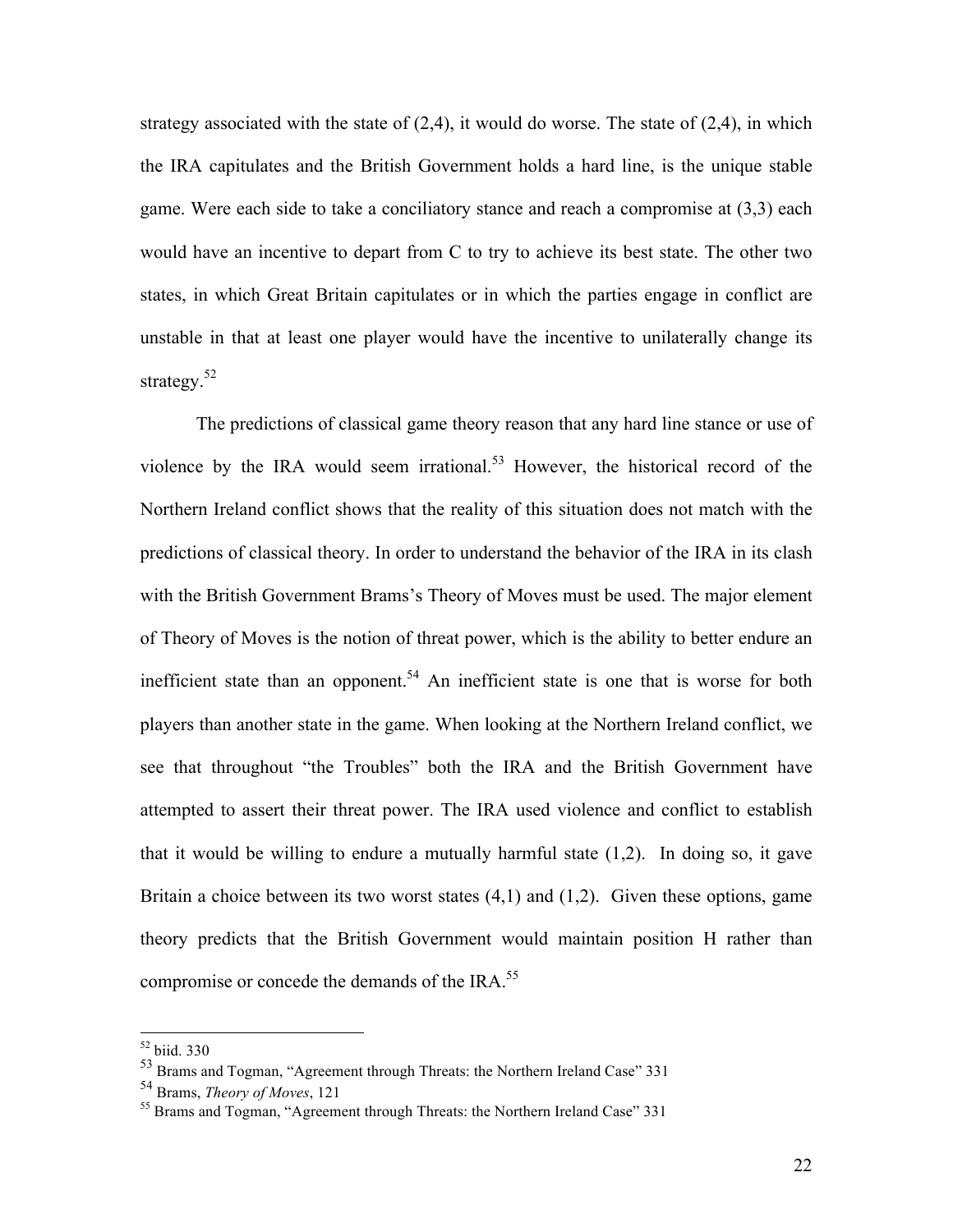I hypothesize that the IRA took a hard line stance in the negotiations during the hunger strike not because it preferred the loss of life of the hunger strikers to the state of a compromise, but as an assertion of threat power. It opted for hunger strike action originally because it hoped to force the British Government to take a conciliatory stance. From the outset, the prisoners knew that hunger strikes had the potential to touch an emotional nerve that, if channeled with tact, could put both internal and external pressure on the British Government. They believed that by raising the stakes of their protest they would garner sufficient threat power to move the British to concede their demands. Furthermore, the hunger strikes continued because the opportunity costs for the IRA changed. As the hunger strikes began to prove more and more useful as a means with which to win elections, new members, and popular support, the IRA had less to be gained by taking a conciliatory stance, and indeed to do so would risk disgracing the memory of those strikers who had already died. This is the reason that the strikes became prolonged rather than an irrational cultural impulse. In the political struggle both the IRA and the British Government had become so entrenched in their hard line positions that neither felt as though they could move without putting their opponent in an advantageous position.

#### 3.2: Source Materials

My inquiry into the hunger strikes will take advantage of primary source documents accessed from the British National Archives in London, the Irish National Archives in Dublin, and the Public Records Office of Northern Ireland (PRONI) in Belfast. These documents include diplomatic cables from each country's embassy, as well as memos from the Foreign Commonwealth Office and the Office of Home Affairs, and cabinet papers. Government sources also available include transcripts of speeches made by British and Irish politicians both to the public and within the Westminster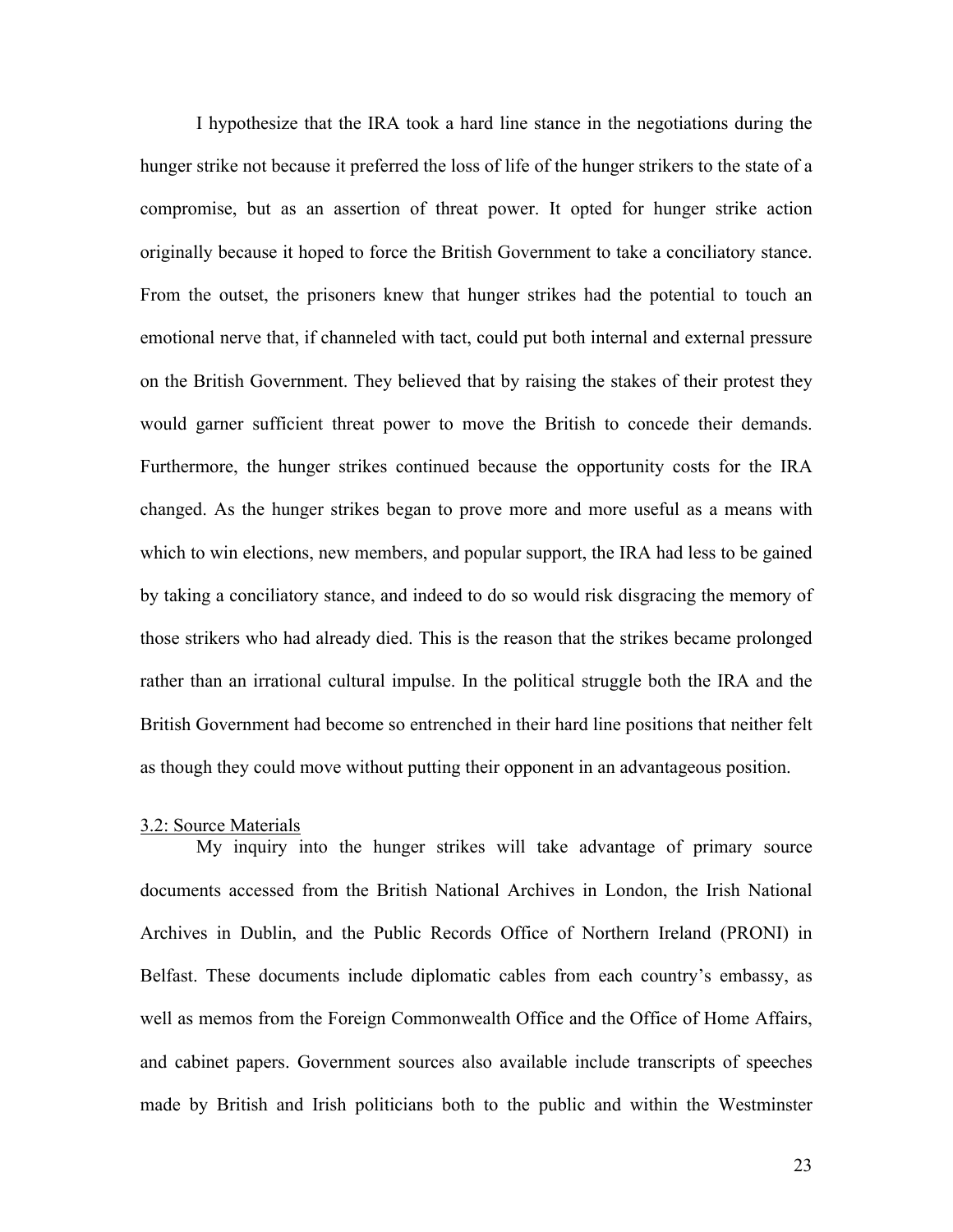Parliament and the Irish Dáil (Parliament) at the time. Finally, the archival documents consulted also include transcripts of television and radio interviews, as well as newspaper articles from Britain, Ireland, and around the globe. These media sources add another dimension necessary to understanding the hunger strikes as an event that carried an incredible amount of emotional weight and propaganda potential. Due to the 30-year hold on documents, these sources were only released in 2011. As such, no archives-based investigation of these events has been executed and, until now, no scholar was fully able to cross check claims made by journalists with the government record. The access to these records makes this study an exciting opportunity to add to scholarship on this topic.

However, these archival sources do have their limitations. Several files held by the British National Archives and the Public Records Office of Northern Ireland are currently not available to the public. These files have been placed on eighty to hundred year holds, rather than the traditional thirty, for security reasons because they pertain to negotiations with a group that is considered to be a terrorist organization. In addition, at the time the author traveled to the United Kingdom and Ireland to carry out this research, June 2011, some of the documents pertaining to the second hunger strike in 1981 had not been released. The most recent document release on December 30, 2011 made some, but not all, of the files from 1981 available to the public electronically. It is important to acknowledge the limits of these archival materials within my analysis. Accessing these documents is a monumental step forward in piecing together a thorough narrative of the strikes as a historic event. However, there are pieces of evidence that are not yet available which would enable me to confidently call this analysis a totally complete account.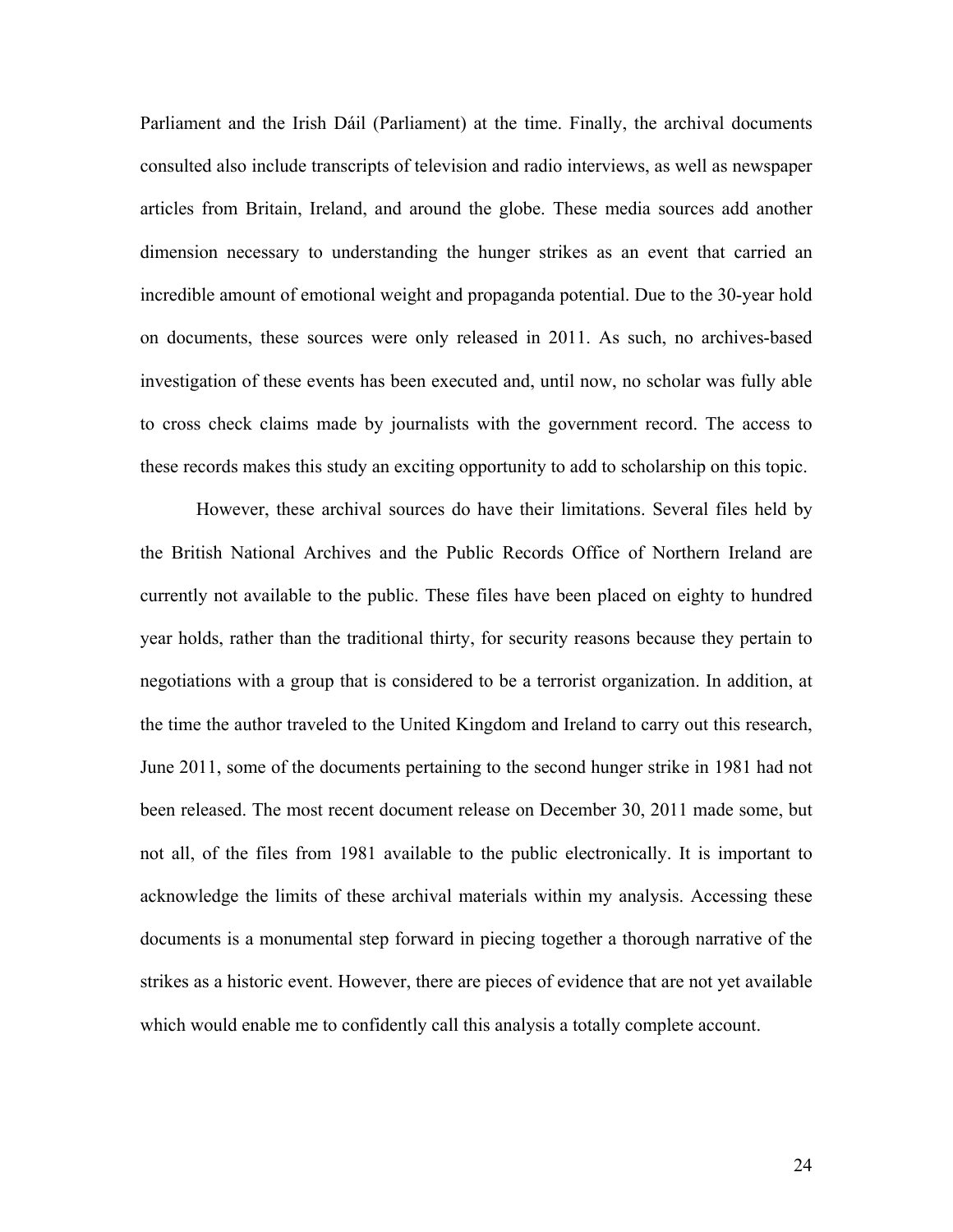The limitations of my archival material have led me to seek out other sources as important supplemental material. In addition to archival documents, this thesis draws upon firsthand accounts of the hunger strikes by prisoners and major political figures from Britain, Ireland, and Northern Ireland. It will use statements made in memoirs of figures such as former hunger strikers, IRA leaders, and major political figures from both Britain and Ireland. In addition to these memoirs, I utilize video recorded interviews with former prisoners and IRA members directly involved with the hunger strikes, as well as British and Irish politicians. By employing these types of source materials in addition to my archival findings, I have designed my methodology to place a heavy emphasis on the use of firsthand accounts and primary sources. An obvious issue to consider when using these sources in such a polarizing subject, however, is the question of bias and point of view. By taking into account the position of each author, especially their political background, I will be able to address this issue to draw and support my conclusions.

#### **Chapter 4: The Looming Crisis**

#### 4.1: The Legal Starting Point

The story of the 1980-81 hunger strikes must begin by tracing the evolution of the legal frameworks the British employed that made the prison system such a potent battleground for the political crisis. Internment without trial for those suspected of involvement with paramilitary groups is the appropriate starting point. Previously used in the history of Northern Ireland against republicans, it was reintroduced on 9 August 1971 and lasted until 5 December 1975. During this period a total of 1981 people were detained. Of these the vast majority, 1874, were Catholics suspected of belonging to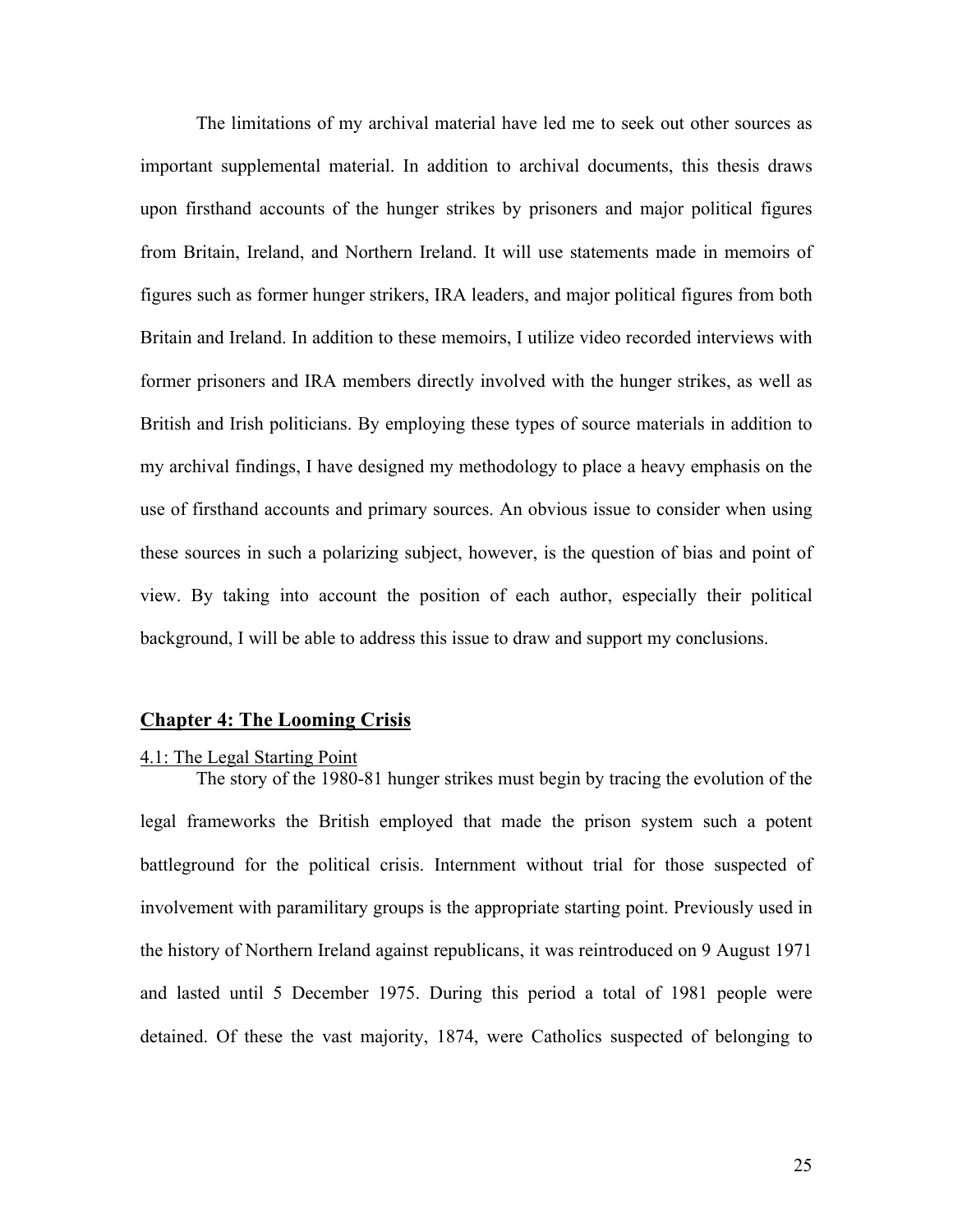republican groups, whereas only  $107$  were Protestant and loyalist.<sup>56</sup> The unbalanced nature of internment was not an accident or a product of circumstance, as previously thought. Rather, it was a decision made by the British Government because of their fear that interning Protestant loyalists would destabilize the unionist government.<sup>57</sup> The security reasoning behind such drastic measures was straightforward; by interning as many potential paramilitary members as possible, law enforcement and security forces could better control the situation. However, the legacy of internment drives, such as Operation Demitrius, set into motion in 1971, proved to have the opposite of this intended effect.

Within a growing section of the Catholic community, to be interned in Long Kesh became increasingly seen as a badge of respect and even honor. The fact that many of those interned had committed no offense against the government reinforced one of the major arguments of the IRA: that the British Government in Westminster and the Unionist government at Stormont were out to oppress Northern Ireland's Catholic minority, and that Northern Ireland was "unreformable." Internment is a recurring theme in interviews with IRA members, when asked what their motivations were for joining the armed struggle. Many had family members that were interned or were interned themselves before becoming an actual member of the organization.<sup>58</sup>

The following year, 1972, included two major legal events that would have repercussions on the prison system. The first was the *Northern Ireland (Temporary* 

<sup>&</sup>lt;sup>56</sup> Martin Melaugh, "Internment - Summary of Main Events", Conflict Archive on the Internet, University of Ulster, http://cain.ulst.ac.uk/events/intern/sum.htm

 $57$  Heath, "Draft Letter to Lynch, 8 August 1971", 15/478/8 National Archives, Kew. The original statement re-assuring the Irish that internment would be a balanced policy against paramilitaries is struck through. <sup>58</sup> Robert W. White, "From Peaceful Protest to Guerrilla  $\hat{W}$ ar — Micromobilization of the Provisional Irish Republican Army." *American Journal of Sociology* 94 no. 6 (1989): 1277-1302. & Robert W. White,

*Provisional Irish Republicans: An Oral and Interpretive History*. (Westport: Greenwood Press, 1993)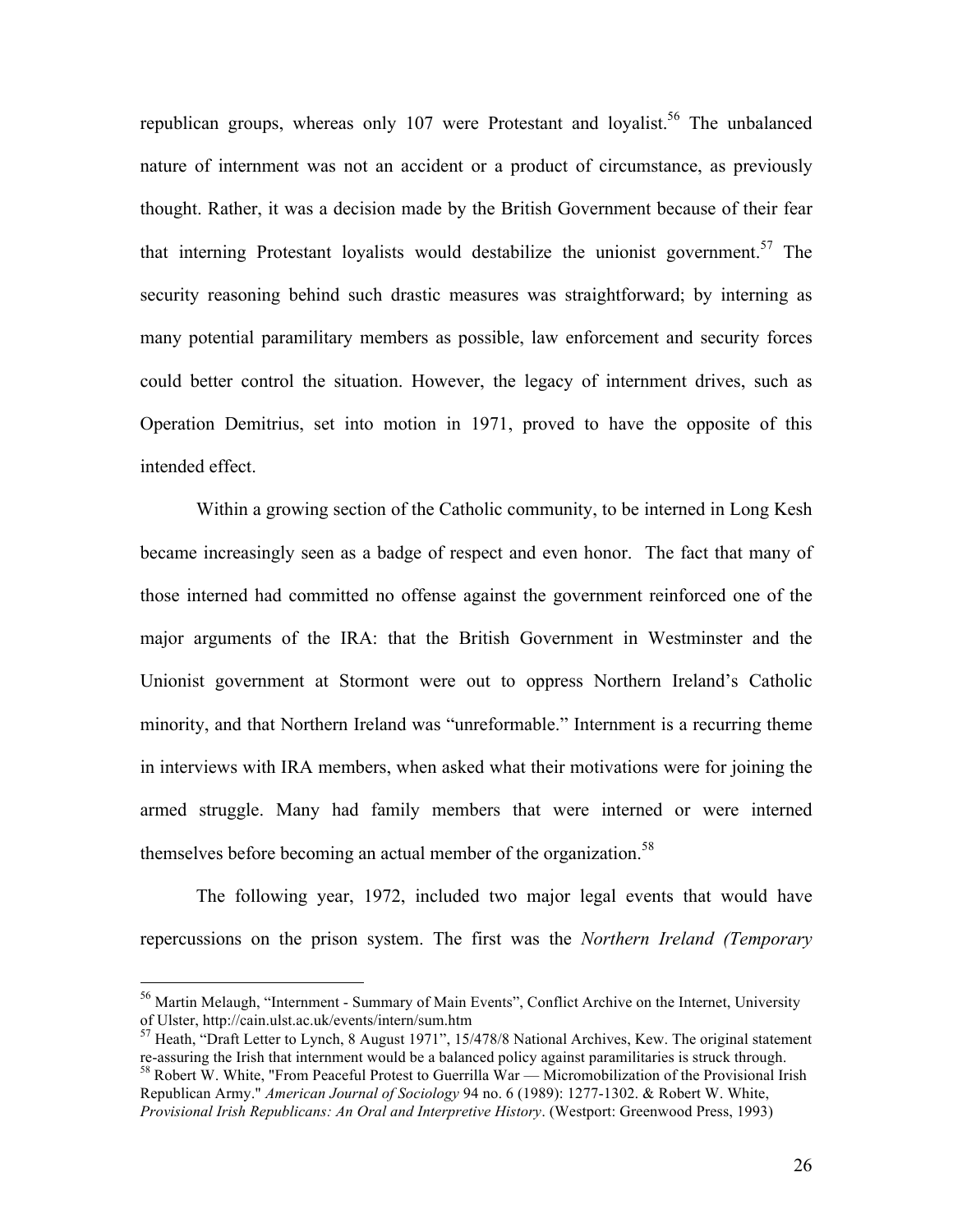*Provisions) Act 1972*. Under this act, direct rule was imposed over Northern Ireland, meaning that the Secretary of State for Northern Ireland took over the duties of Northern Ireland's Governor, ministers, and government departments. Westminster Parliament and the British Government could make law for Northern Ireland through "Orders in Council."59 The first of these was the *Detention of Terrorists Order*, which slightly modified the policy of internment. Under the new order, suspects were held under an interim custody order approved by the Northern Ireland Secretary of State. That same year, the Commission on Legal Procedures to Deal with Terrorist Activities in Northern Ireland, chaired by Lord Diplock, published its *Report of the Commission to consider legal procedures to deal with terrorist activities in Northern Ireland*. The report argued that the main obstacle to dealing effectively with terrorist crime in the regular courts of justice was intimidation of witnesses.<sup>60</sup> This problem, it concluded, could not be overcome by changes in the conduct of the trial, and until it could be removed the use of extra-judicial processes by the Executive for the detention of terrorists could not be dispensed with. It recommended significant changes to the judicial system when dealing with terrorist activities, which it termed "scheduled offenses."<sup>61</sup>

Major change to the prison system in Northern Ireland came with the *Northern Ireland (Emergency Provisions) Act 1973*. The Act banned membership in the Irish Republican Army, four other militant republican organizations, as well as the Ulster Volunteer Force under penalty of law. This act implemented the findings of the Diplock report and created "Diplock Courts" in which terrorist offences were tried. Diplock courts

<sup>&</sup>lt;sup>59</sup> *Northern Ireland (Temporary Provisions) Act 1972*, (London: Her Majesty's Stationary Office, 1972) online http://cain.ulst.ac.uk/hmso/tpa1972.htm accessed January 15, 2012

<sup>&</sup>lt;sup>60</sup> Report to Consider Legal Procedure to Deal with Terrorist Activities in Northern Ireland (Diplock Report) (London: Her Majesty's Stationary Office, 1972) paragraphs 12-20

 $61$  ibid.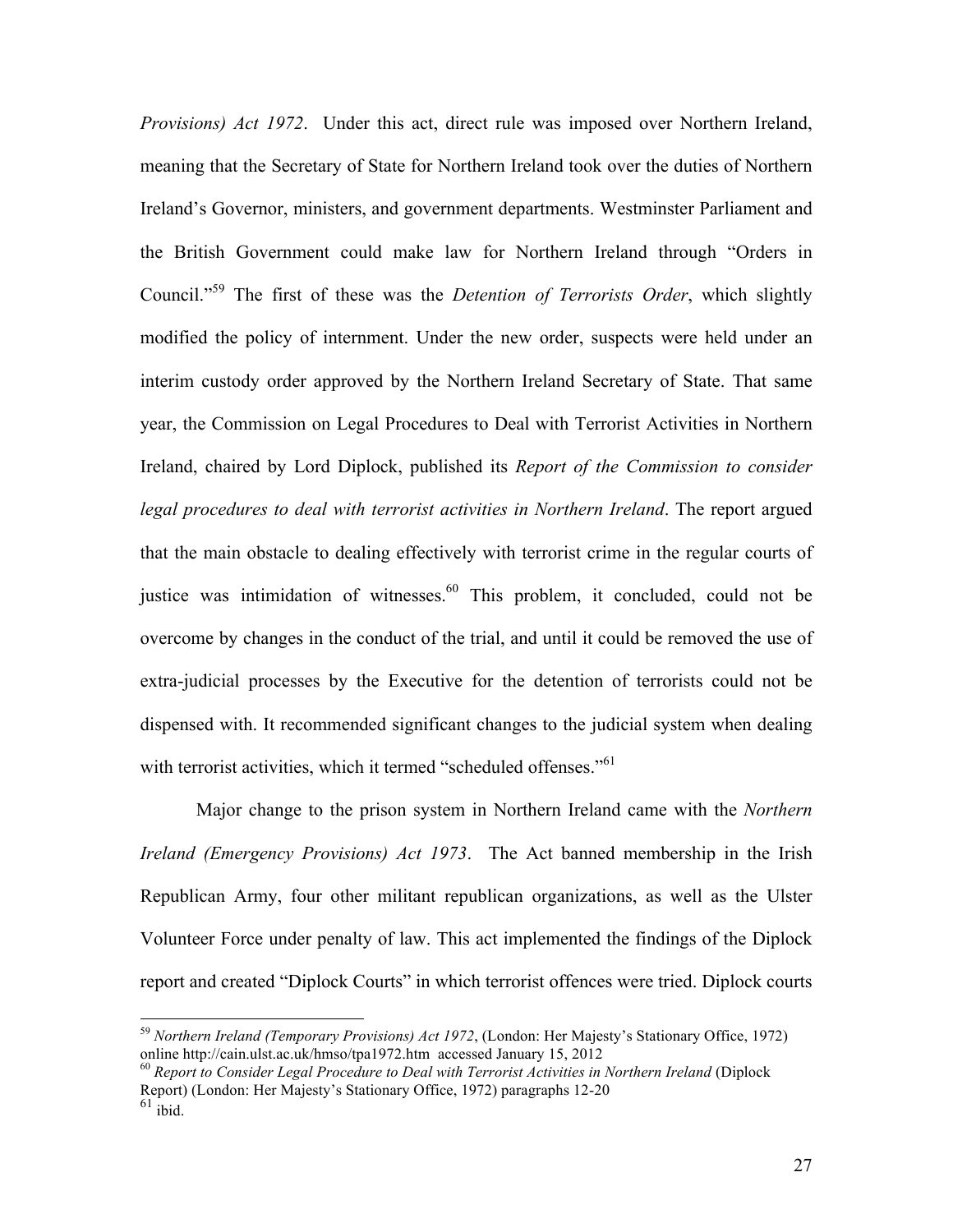had a single judge and no jury, yet had all the powers of a regular court. They became infamous because they were a radical departure from Anglo-Saxon legal tradition. The 1973 Act also provided expanded powers for law enforcement when dealing with suspected terrorists. A constable was given the power to arrest without warrant any person whom he suspected of being a terrorist.  $^{62}$  Constables were also given unlimited powers of search and seizure in regards to the premises of such suspects. 63 Furthermore, these powers were not only given to the Royal Ulster Constabulary (RUC), but also to the British Army, thus creating an even more militarized security regime that served to further isolate the Catholic minority.<sup>64</sup>

In February 1974 the new Secretary of State for Northern Ireland, Merlyn Rees, resolved to restore "the full responsibility of law and order to the police."<sup>65</sup> That year parliament enacted the *Prevention of Terrorism (Temporary Provisions) Act* of 1974.<sup>66</sup> This act gave emergency powers to police forces in Northern Ireland where they suspected terrorism in order to crack down on the activities of paramilitary groups. The first major effect of this act was to make membership in or association with a proscribed organization a crime. This included belonging an organization, financially supporting an organization, arranging or assisting in a meeting of three or more persons in support of such an organization or wearing an item or displaying any article as to "arouse reasonable apprehension that he is a member or supporter of a proscribed organization."<sup>67</sup>

 <sup>62</sup> *Northern Ireland (Emergency Provisions) Act* 1973, Her Majesty's Stationary Office, http://www.legislation.gov.uk/ukpga/1973/53/contents/enacted, 10:1

 $63$  ibid.11

<sup>64</sup> English, *Armed Struggle*, 140

<sup>65</sup> Merlyn Rees, *Northern Ireland: a Personal Perspective*, (London: Methuen Publishing Ltd, 1985) 93

<sup>66</sup> *Prevention of Terrorism (Temporary Provisions) Act,* Her Majesty's Stationary Office, 1974,

http://cain.ulst.ac.uk/hmso/pta1974.htm

 $67$  ibid.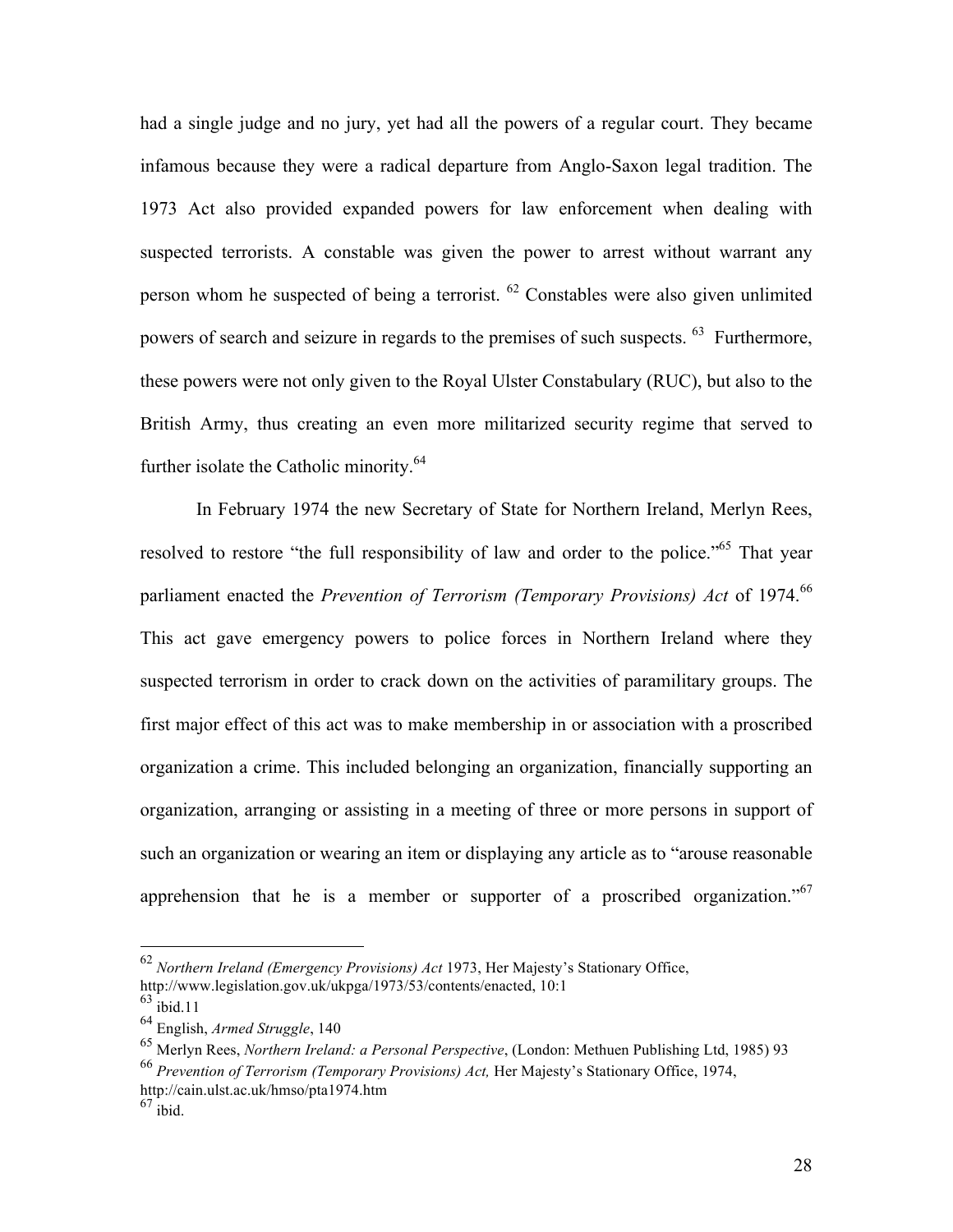Constables were given the authority to arrest without warrant a person whom they reasonably suspected to be guilty of such an offence. Finally, the report was significant in its definition of the term "terrorism" as "the use of violence for political ends."<sup>68</sup>

## 4.2: Special Category Status

In the early days direct rule a special status for politically motivated prisoners was introduced into the prison system. Conservative Secretary of State William Whitelaw introduced Special Category Status in June 1972. This event provides an important historical precedent into the bargaining power of republican hunger strikes. Whitelaw approved of Special Category partially under pressure from a hunger strike staged by prisoners at the Crumlin Road Jail in Belfast, but also because of political developments taking place at the time that included the possibility of persuading the IRA to agree to a ceasefire. Here, Whitelaw was presented with a similar predicament to that which the British Government would face in 1980-81. Whitelaw decided to opt for what the game theory matrix claims is the worst possible state for the British Government, one in which the IRA takes a hard line and the government capitulates. Though he was later widely criticized for the decision, Whitelaw argued that the short-term gain to be made by appeasing the IRA and addressing grievances of the Social Democratic Labour Party (SDLP) outweighed the potential long-term dangers of giving legitimacy to the republican movement and caving in to the pressure of a hunger strike.<sup>69</sup> Thus, it can be seen that it was political considerations, calculated by weighing the potential gains to be made by this concession against the consequences of standing firm, which brought Special Category into being in the first place. Although in the isolated manner of prison

 $68$  ibid.

<sup>69</sup> William Whitelaw, *The Whitelaw Memoirs* (London: Aurum Press Ltd, 1989) 94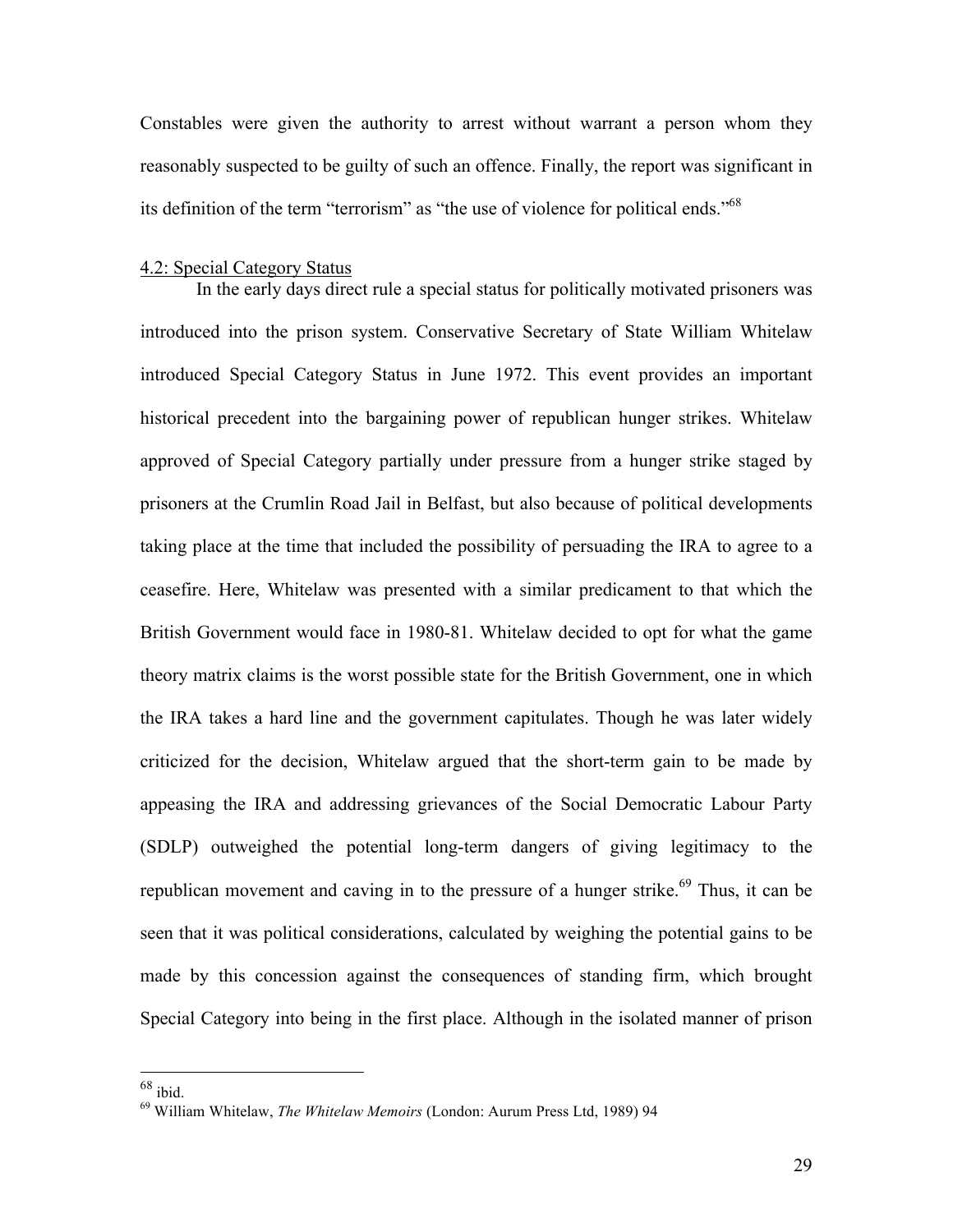policy he opted for state of capitulation, he framed the prison situation within the larger context of bringing about a solution to the Northern Ireland conflict. Were he able to get the IRA to maintain a ceasefire, which he had high hopes for at the time, then the British Government could better be described as inhabiting a compromise state, (3,3), since the government would have compromised on the prisons in order to get the IRA to compromise on its use of violence.

Special Category distinguished between "ordinary decent criminals" and those who were imprisoned serving sentences that were directly the result of the disturbed political situation, such as members of the IRA. The procedure for recognition under Special Category was purely administrative. Prisoners would apply to the Governor for Special Category. The Governor would then seek confirmation from the security forces as to whether the prisoner was associated with the organization of which he claimed to be a member. According to British Government documentation, refusal of applications was relatively rare, as prisoners would not often apply unless they were confident of being accepted by the members of the paramilitary group in prison.<sup>70</sup>

Special Category Status comprised three major elements.<sup>71</sup> The first was exemption from the requirement of prison work. The second was the right for the prisoners to wear their own clothes. The third was weekly letters and visits with parcels which could include food and tobacco. Furthermore, special category prisoners were not held in traditional prison cells. Rather, they were housed in compounds that became known among the prisoners as "cages."72 This housing arrangement posed difficulties for prison authorities that may have sought to apply normal measures of a prison regime.

<sup>&</sup>lt;sup>70</sup> Northern Ireland Office, "Presentation on Prisons 10 March, 1976", PRONI PCC 1/5/7, Belfast. 3<sup>71</sup> ibid.

<sup>72</sup> Beresford, *Ten Men Dead,* 17.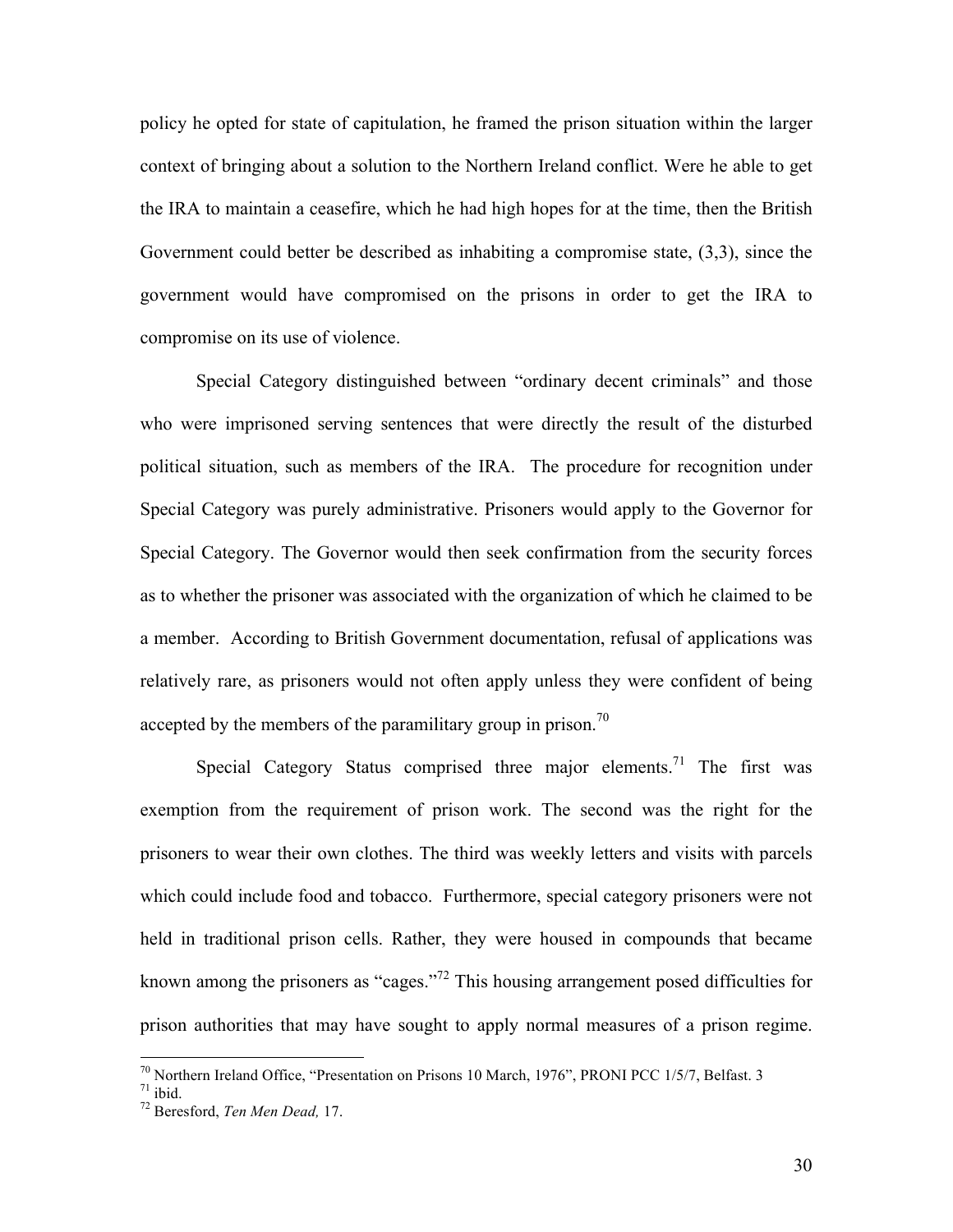About 80 prisoners lived together in a compound, and they were run and organized according to paramilitary structures. For example, in the case of the IRA, this meant that each compound had a hierarchy under the OC (Officer Commanding).<sup>73</sup>

 From the time Special Category was introduced in 1972 to when it was abolished in 1976, the population of special category prisoners in Northern Ireland grew rapidly, both in absolute number and as a proportion of the total population of convicted prisoners. At the beginning of 1973 there were 379 special category prisoners, about 42% of the total population of convicted prisoners in the province.<sup>74</sup> As of March 1976 there were 1498 special category prisoners, about 68% of the population. Of these prisoners, a large proportion was in prison for serious offences. 226 prisoners – about 15% - were sentenced for murder or violence against the person. 834 prisoners – 56% – were in prison for firearms or explosives offences.<sup>75</sup>

Special Category Status came under attack with the publication of the *Report of a Committee to consider, in the context of civil liberties and human rights, measures to deal with terrorism in Northern Ireland*, which became known as the Gardiner Report after the Committee's chairman. Chapter 5 of the report made clear that the Committee thought that the decision to grant Special Category Status had been a mistake. Paramilitary groups held within the compound accommodations were able to organize themselves according to their own hierarchical structures and had therefore caused the prison authorities to lose all meaningful control over the prisoners.<sup>76</sup> According to a

<sup>&</sup>lt;sup>73</sup> McKeown, *Out of Time*, 37-39.<br><sup>74</sup> Northern Ireland Office, "Presentation on Prisons 10 March, 1976", PCC 1/5/7, PRONI, Belfast, 3<br><sup>75</sup> ihid

<sup>&</sup>lt;sup>76</sup> Report of a Committee to consider, in the context of civil liberties and human rights, measures to deal *with terrorism in Northern Ireland, January 1975 (Gardiner Report)*. (London: Her Majesty's Stationary Office, 1975)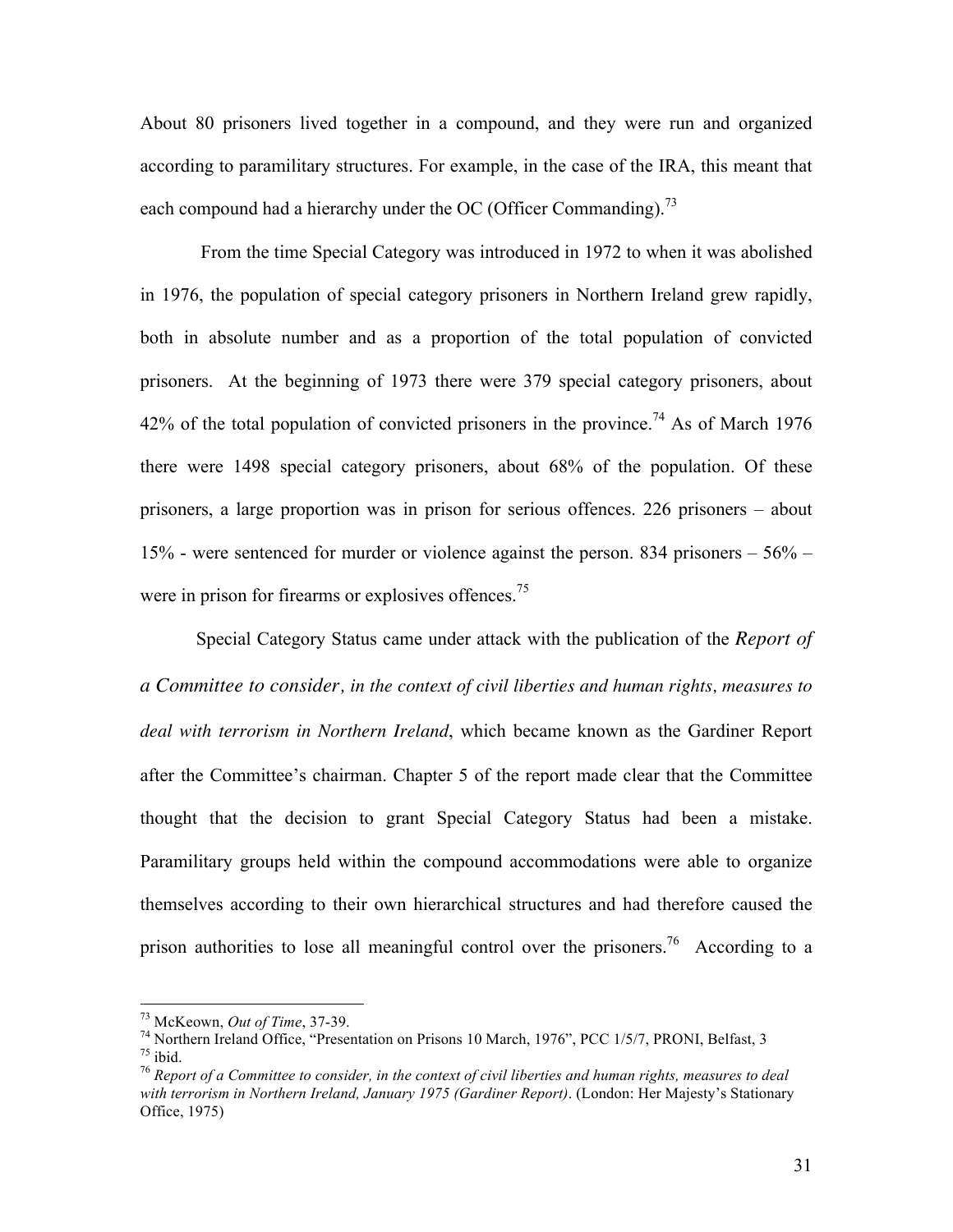British Government background paper on Special Category, "Inevitably the compounds have thrown up their own leaders, who may in some cases exert considerable power and influence over the men in the compounds."77 However, it was not only concern for the internal security situation within the prison that worried the British Government; it was also the effect that Special Category Status was believed to have on the attitudes among the population of Northern Ireland as a whole. "Special category is in effect a declaration of continued allegiance to paramilitary groups which organize or condone violent crime. Community attitudes to crime and to prison are blurred when offenders can be represented as loyalist or republican prisoners of war. Special Category is regarded as a badge of respectability particularly amongst young prisoners.<sup>778</sup> Thus the British Government concluded that it was at a losing state in the conflict game with the IRA. Special Category Status had not been a successful means of appeasing the IRA into a cease-fire agreement. Therefore the British Government had no gains from the decision; it concluded that it had only lost both in terms of its control over the prison regime and in the acceptance of paramilitary activity among the Catholic minority. The report recommended that, "The earliest practicable opportunity should be taken to bring special category status to an end."79



The report went further with this recommendation, going on to say that the government should immediately begin to plan for construction of both a new prison for

 <sup>77</sup> Northern Ireland Office, "Presentation on Prisons 10 March, 1976", PCC 1/5/7, PRONI, Belfast, 3

<sup>78</sup> ibid. 1

**<sup>79</sup>** ibid. 1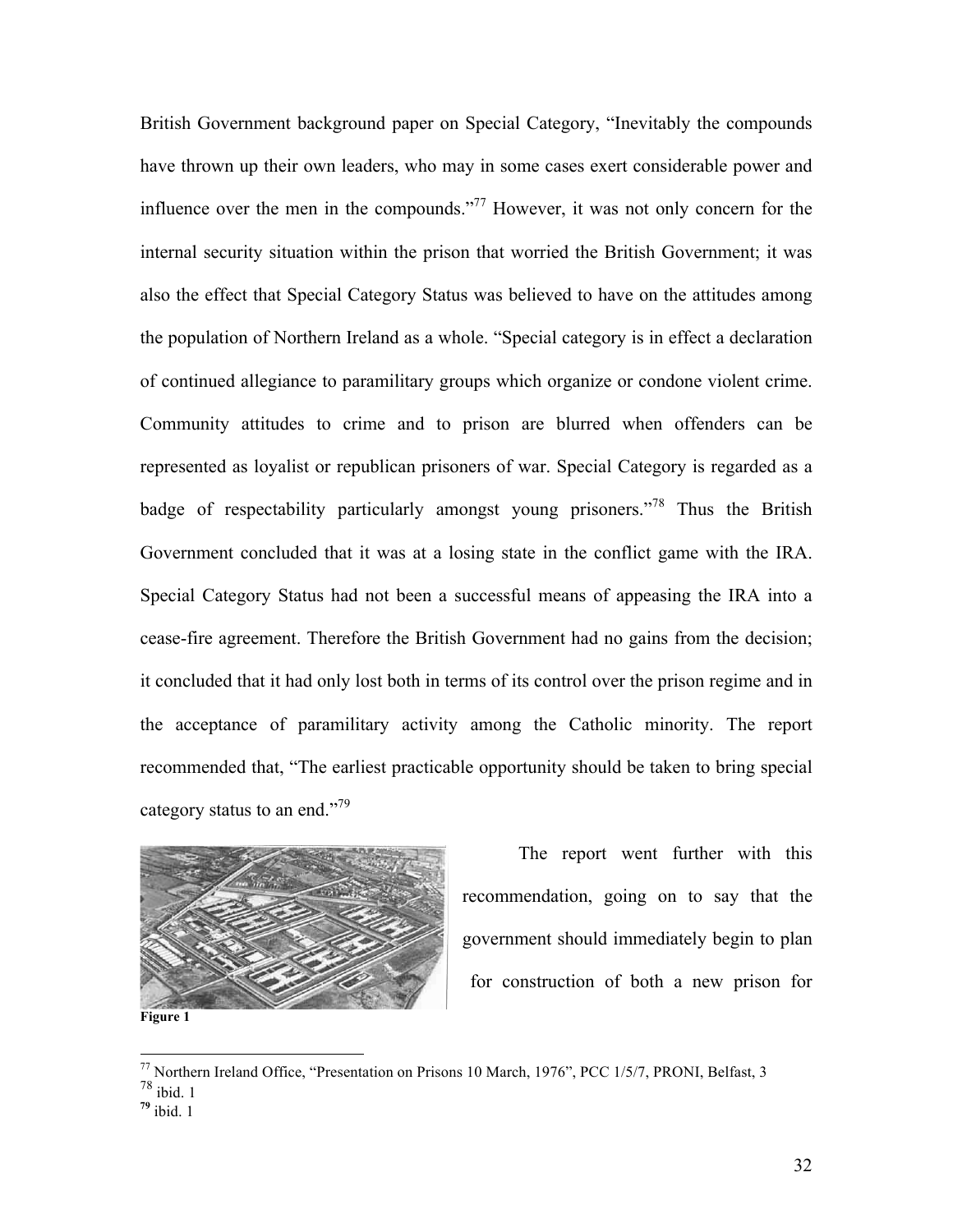detainees and a temporary prison to be used while a permanent structure was being built. These new prisons were recommended to have designs modified to improve internal security, and also be significantly reduced in size. "The first crucial requirement is for cells."80 In order to do away with Special Category Status and create a prison that fell within the lines of a normal UK prison structure, the British Government had to do away with the compound living arrangements reminiscent of POW camps and build cellular accommodations more appropriate for criminals. <sup>81</sup>

The decision to take away special category status was taken by Secretary of State for Northern Ireland, Merlyn Rees. According to Rees, the issue of special category status had been on the agenda since he took office and all that had prevented him from doing away with it earlier had been the fact that suitable prison accommodation needed to be built.<sup>82</sup> With the H-Block prisons were newly completed, Rees ended special category status for those sentenced for crimes committed after March 1, 1976. He claimed that he might have gone even further and ended it for those already sentenced, but both the lack of prison cells and the legal difficulties of removing concessions from existing prisoners ruled out this possibility.<sup>83</sup>

#### 4.3: Prison Protests

The decision to take away Special Category Status began a new conflict game between the British Government and the IRA prisoners. After the withdrawal of Special Category on March 1, 1976, the first republican prisoner to protest was Kieran Nugent. He was the first offender to be brought in after the March 1 withdrawal date to refuse to

 <sup>80</sup> ibid. 3 81 ibid. 4 82 Rees, *Northern Ireland: A Personal Perspective*, 275 83 ibid. 276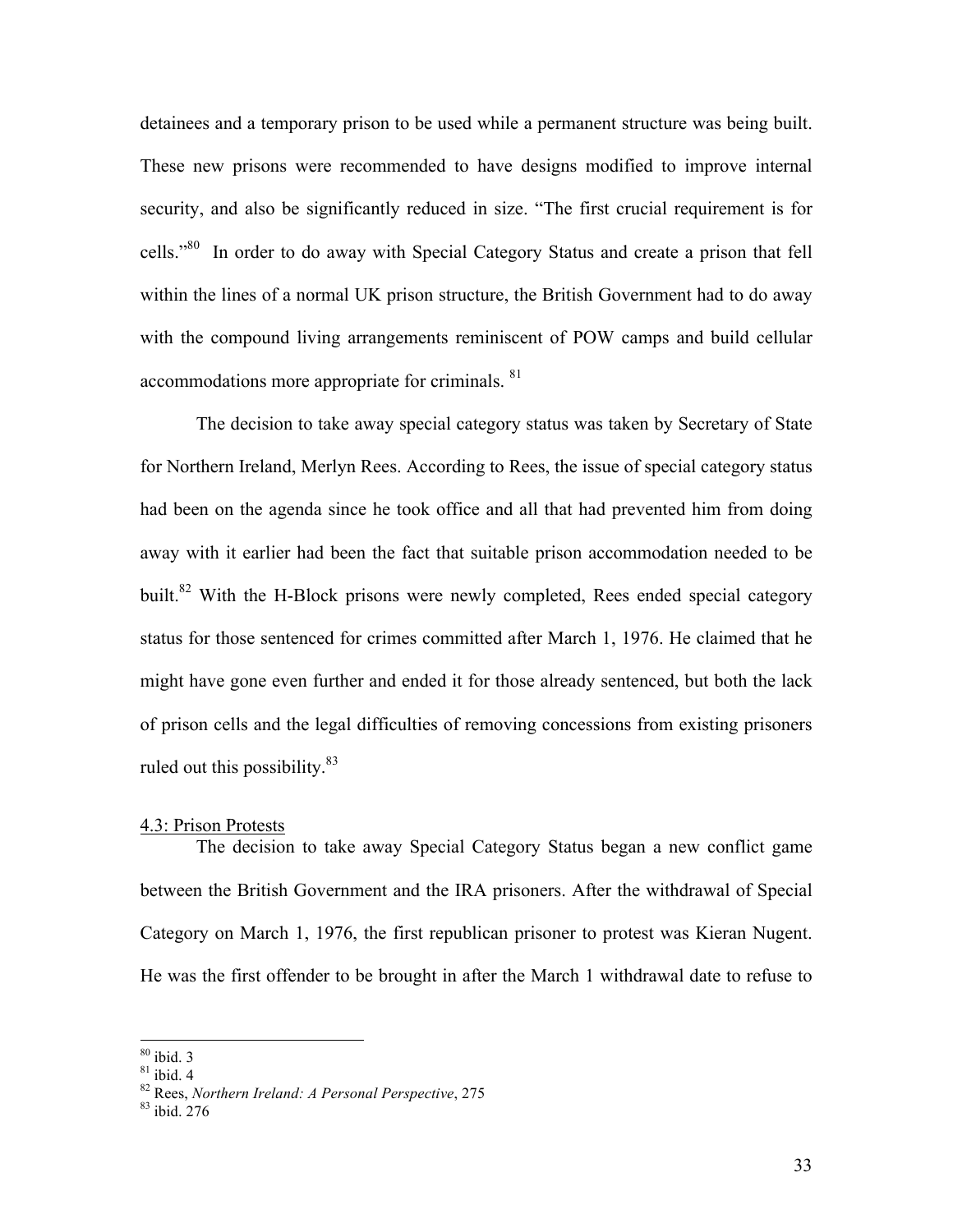wear a prison uniform. He was sent naked to his cell with only a blanket to wrap around him. This began the first protest by the prisoners in the Maze, known as the "blanket protest". The "blanket men" as they were called, all followed Nugent's lead and refused to wear a prison uniform or do prison work. The number of prisoners "on the blanket" skyrocketed. However, this protest did not draw enough attention to make any difference in prison policy. The British Government remained steadfast in their implementation of the criminalization policies.

Over time the prisoners escalated their protest further. They refused to "slop out" (empty their chamber pots) and clean their cells. They smeared their excrement on the walls and poured their urine through the cracks in the doors. $84$  The prisoners also smashed much of the furniture in their cells as well as the windows, leading to the removal of all the furniture from the cells except for a mattress and chamber pot. A constant battle took place between the prisoners and the prison officers. The prison staff



**Figure 2**

would steam clean the cells to remove the excrement from the walls, using chemicals that the prisoners claimed made them violently sick and forced them to smash their windows to get fresh air. Forced washes were sometimes carried out, and allegations of brutality on the part of the guards were made. As of 1979 there were over 350 republican prisoners

 <sup>84</sup> Mason, Roy MP. "Letter to Michael O'Kennedy, Irish Minister for Foreign Affairs, 16 October, 1978", 6112/10/78, National Archives, Kew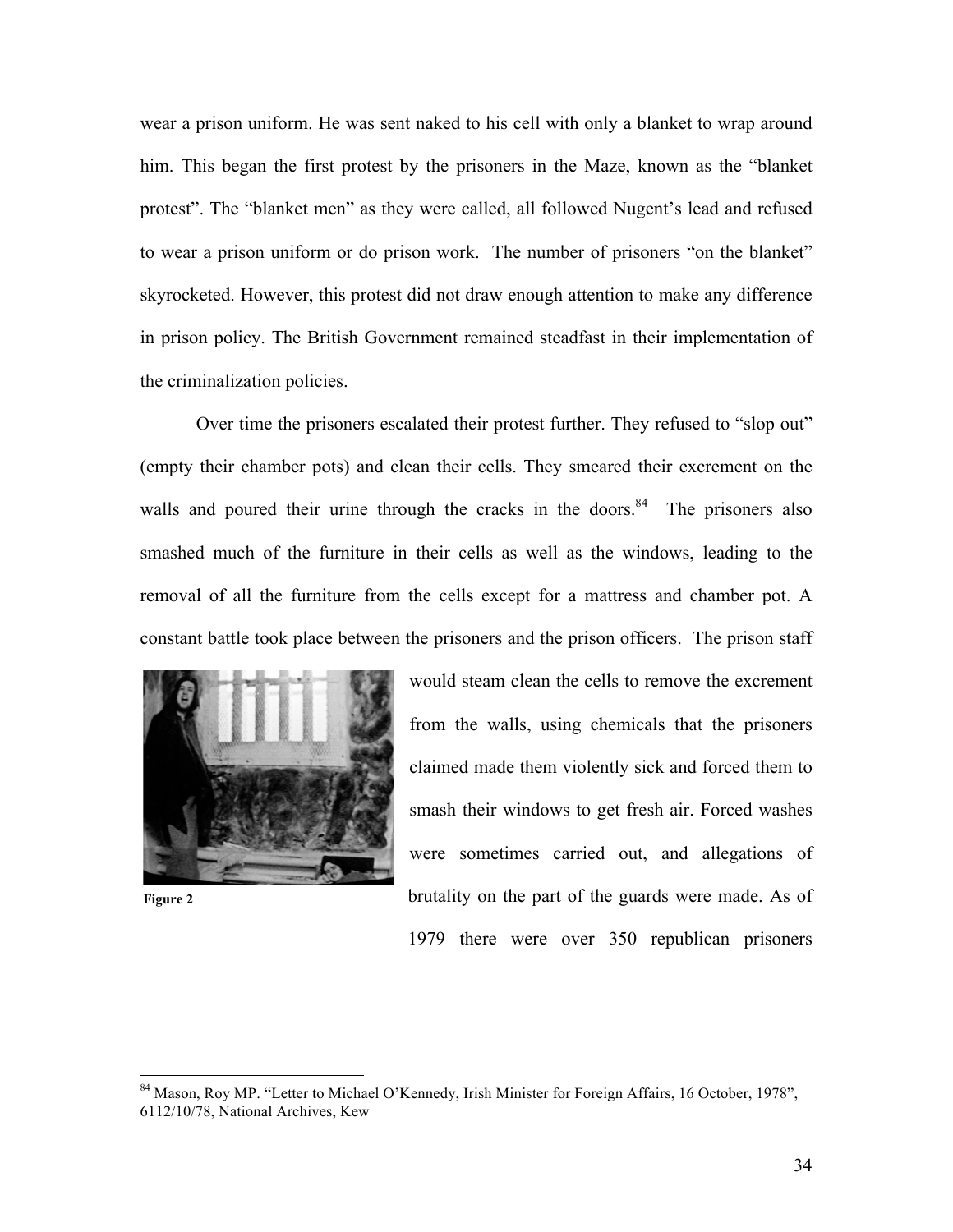convicted of offences committed after 1 March 1976 that were refusing to work, wear prison clothes, take exercise, use the toilets, or clean their cells.<sup>85</sup> The appalling state of the conditions in the Maze Prison soon began to draw limited but notable attention in the media and among the public. After visiting the H-Blocks, the Archbishop of Armagh and Primate of all-Ireland, Cardinal Ó'Fiaich, released a statement in which he condemned the inhuman conditions he saw there. "One would hardly allow an animal to remain in such conditions, let alone a human being. The nearest approach to it that I have seen was the spectacle of hundreds of homeless people living in sewer-pipes in the slums of Calcutta."<sup>86</sup>

However, the early assessment among British public officials was that the H-Block situation, while embarrassing, did not pose a major threat. The Anti H-Block Committees that had been set up, and the activist activities they were pursuing, were not gaining the momentum the participants desired. According to a British Embassy document, although it was difficult to assess the impact of the H-block campaign, it appeared to have "failed to get off the ground" because it was "not possible to run a 'civil rights' campaign in parallel with a continuing campaign of violence."<sup>87</sup> As the British were monitoring the progress of the prison protests, one of the barometers they were keeping track of was the perceived effect that the protests were having on public opinion in the South. In the late 1970s, this appeared to be extremely limited. The propaganda of the "Anti H-Block" campaign had not gained serious traction among large numbers of

<sup>&</sup>lt;sup>85</sup> Northern Ireland Office, "H-Blocks Background Note", NIO/12/138, PRONI, Belfast.<br><sup>86</sup> Ó'Fiaich, Tomás, "Statement by Archbishop of Armagh, Dr Tomas O'Fiaich concerning his visit on Sunday last to H-Block at Long Kesh prison, Northern Ireland, 1 August, 1978", NIO/12/67, PRONI,

Belfast.<br><sup>87</sup> Gouldon, PJ. "Letter to AL Free-Gore Republic of Ireland Department FCO, British Embassy Dublin, 12 December 1978", 7601/10/78, National Archives, Kew.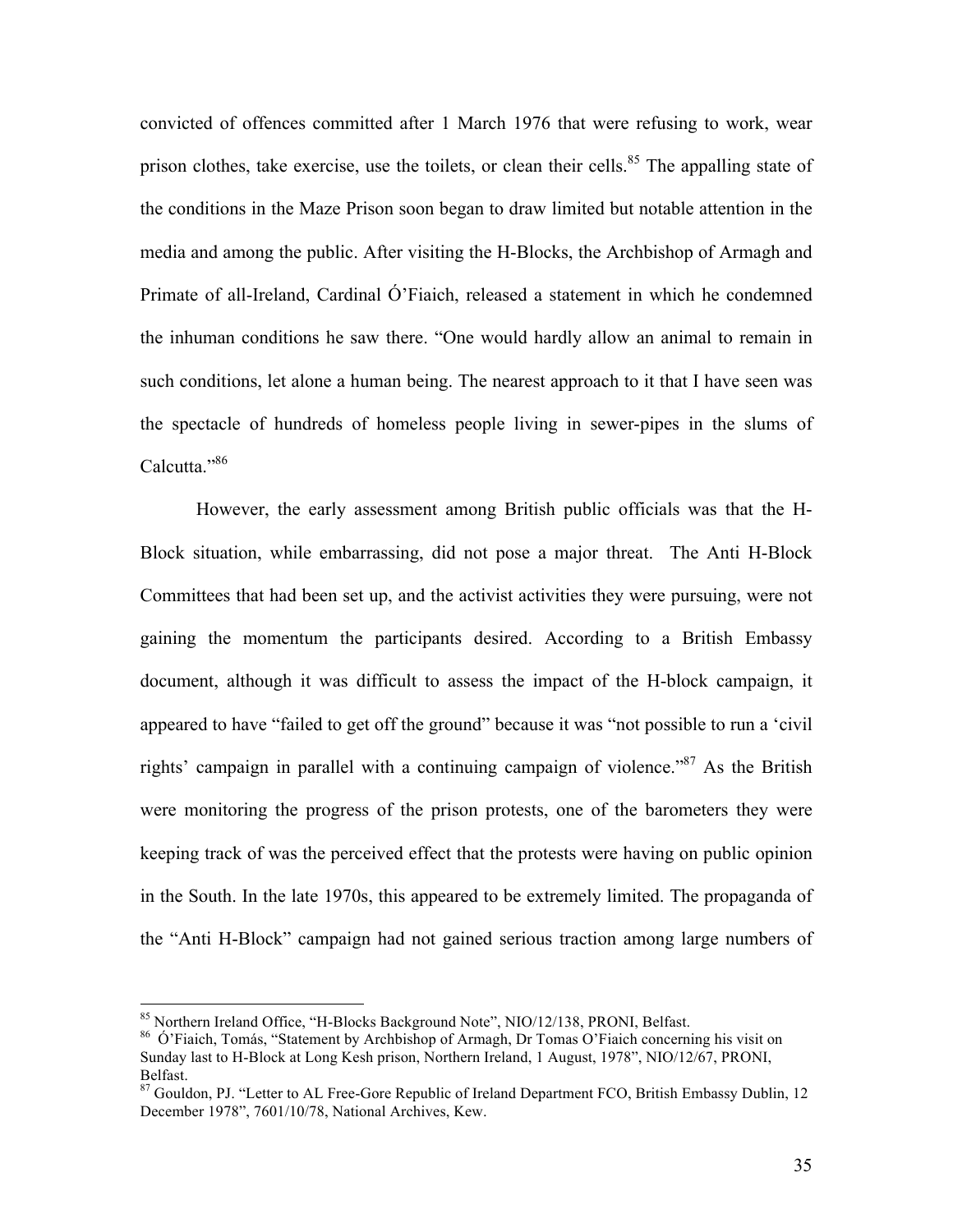people in the Republic. "At the most, a ground-swell has been created among republican and extreme left wing organizations and among a minority of concerned clerics and civil rights campaigners."88 As was noted, some trade unions and respected members of the Catholic clergy had expressed concern about the prisoners' conditions. However, there was still a "very wide gap between *An Phoblacht* [the Republican newspaper] obsessive interest in this campaign and the apparent indifference of the daily press".<sup>89</sup> The British perceived themselves as having the upper hand.

# 4.4: Comparison with the Prison Regime in the Irish Republic

The Northern Ireland authorities were not the only ones who had to deal with questions surrounding the imprisonment of members of violent organizations. The approach to handling paramilitary prisoners and prison protests in the Republic of Ireland provides an interesting comparison to the tactics used in Northern Ireland. The IRA and other paramilitary groups were also outlawed in the South and posed a security risk to the government there. Although many in the South agreed with the ultimate political goal of the IRA, the reunification of Ireland, they condemned the campaign of violence known as the "armed struggle". The IRA, after all, also did not recognize the legitimacy of the government in Dublin, regarding it as an illegitimate state constructed after the Irish plenipotentiaries signed the Treaty of 1921, an action that was endorsed by the Irish Cabinet and Parliament, and which accepted the likelihood of both a non-republican form of government and partition.<sup>90</sup>

Acts of violence had taken place in the South as well. Notably the Queen's cousin, Lord Mountbatten, was killed in an explosion while on holiday in Sligo in 1975.

 $88$  ibid.

 $89 \overline{\text{ibid}}$ .

<sup>90</sup> English, *Armed Struggle*, 31-39.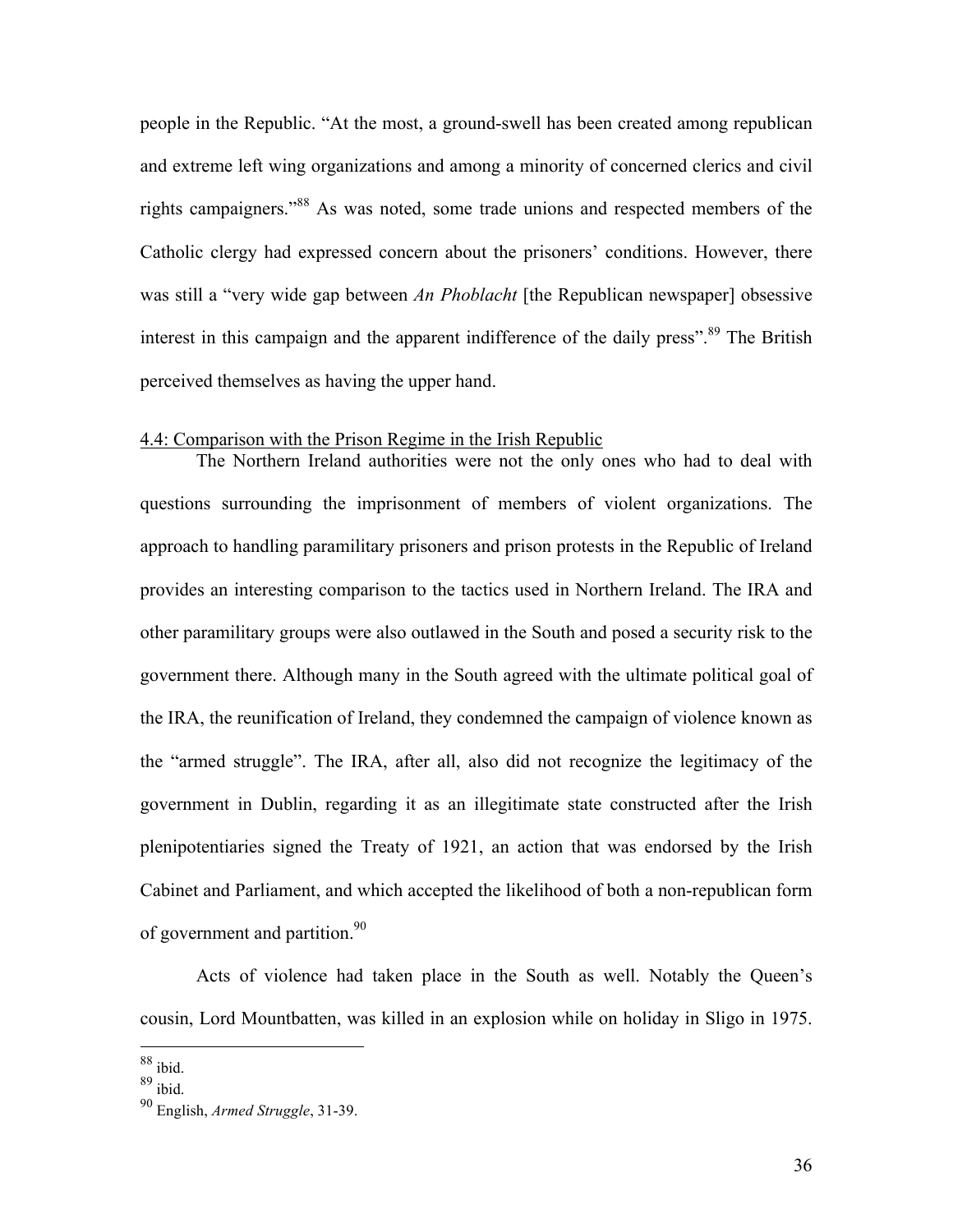In the Republic, the IRA was also an illegal organization, and IRA members were imprisoned for terrorist offenses. However, the handling of paramilitary prisoners differed noticeably between the North and the South. In December 1975 an official from the Northern Ireland Office visited the Department of Justice in Dublin. According to the British, the conclusion of this 1975 visit was that the prison regime in the Republic was much tougher than in the North, and it was felt that "there was an underlying suggestion that our 'soft' attitudes occasionally embarrassed the Prison Service in the Republic in that it led to invidious comparisons."<sup>91</sup> This was especially the case in Portlaoise prison, where politically motivated or "subversive" prisoners were held. In 1973, the Irish Government made the decision to move all "subversive" or "politically motivated" prisoners to the Portlaoise.

The prisons in the Republic had also seen their own protests at the "toughness" of conditions, coming up against very similar choices as the British would later face under the hunger strikes. Some 20 prisoners in Portlaoise had staged their own hunger strike in March 1977 in protest at the conditions. The Irish Government had maintained what the British described as a "hard attitude" and had offered no concessions. The hunger strike was brought to an end by the intervention of the auxiliary Bishop of Dublin. The Irish Government, however, embarked on a prison reform that allowed them to appear compassionate but simultaneously show that they would not compromise with paramilitaries.<sup>92</sup> Put into game theory terms, the Irish Government had found a way to maintain the appearance of a hard-line attitude while actually moving towards a more

<sup>&</sup>lt;sup>91</sup> Goulden, PJ. "Prison Procedures in the Republic,1980", National Archives, Kew N.B. Deptartment of Justice Annual Report on Prisons. (1977) Dublin, 50-51.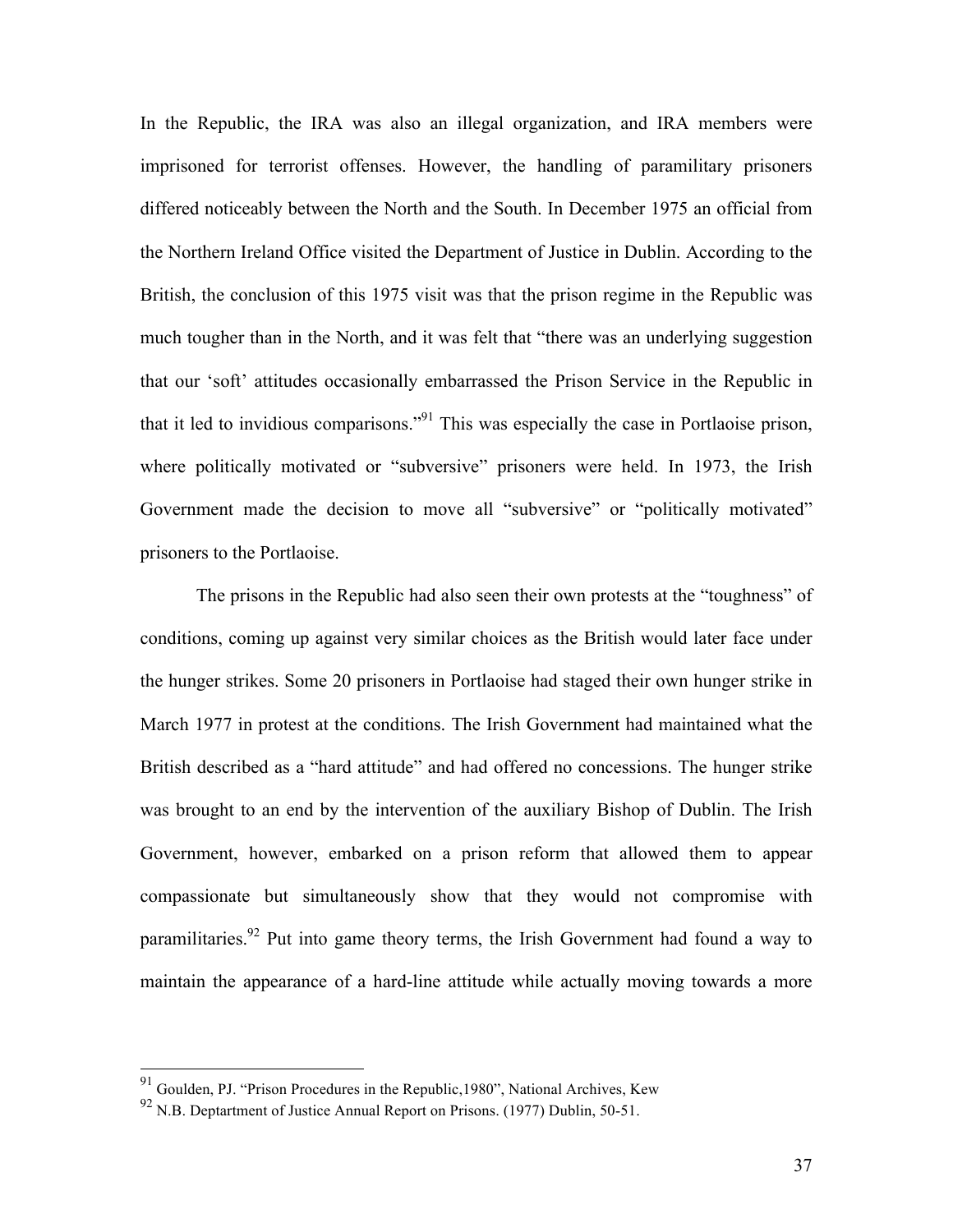conciliatory state that would ameliorate the grievances of the prisoners and make future confrontations less likely.

Despite its perceived and described toughness, the prisoners in Portlaoise did enjoy the privileges (as the government and prison authorities put it) or rights (as the prisoners and their supporters put it) that were later contained in the "Five Demands" of the Maze Prison hunger strikers.<sup>93</sup> The idea of prison work, however, was not required in the Republic. Keeping the cells clean traditionally passed for work, and the prisoners were allowed to pursue educational pursuits. Furthermore, every prisoner in the Republic was entitled to wear his own clothes, irrespective of the nature of the crime for which he was convicted. The only restrictions involved general guidelines on cleanliness and quality, and there was also an embargo on any clothing in "military mode" (berets, green or blue jackets, anoraks, etc). The conclusion drawn by the British officials was that this regime "sounds like a very Irish solution to the question of prison clothing."<sup>94</sup>

However, these British officials also remembered that the Irish prison system was quite different from that in the United Kingdom. They interpreted the prisoners in Portlaoise as enjoying "a form of political status, partly owing to the fact that they are grouped on landings according to their affiliation.<sup>995</sup> The separation of the republican prisoners in Portlaoise from other criminals and the special security measures taken in this particular prison drew a distinction between themselves and common criminals. Security at Portlaoise was undertaken by not only the prison guards, but also by the Garda Síochána na hÉireann ("The Civic Guards of Ireland," the Irish police) and the Army. This unique arrangement meant that there was essentially *de facto* recognition of

 $93$  See page 53 of this thesis for more detail.

 $^{94}$  Goulden, "Prison Procedures in the Republic"<br> $^{95}$  ibid.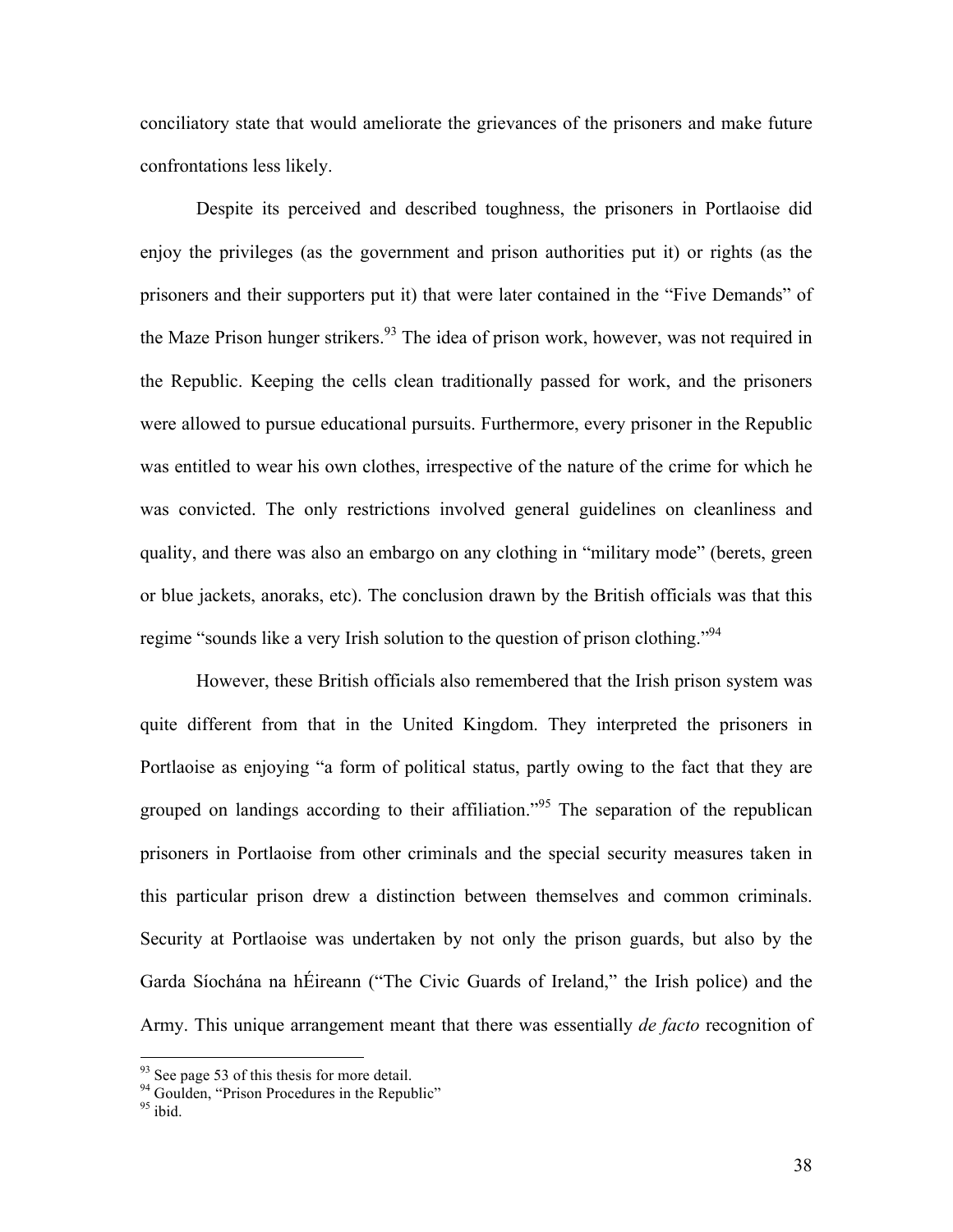the political nature of their offences and their on-going political nature by the permanent army presence at Portlaoise. Lastly, the differences in regards to the question of amnesty made the assertion of political status more important for prisoners in the North than in the South. A British official reported to ministers that the Taoiseach (Irish Prime Minister), Jack Lynch, had implied in a television interview on January 8, 1978 that paramilitaries would receive amnesty when their organization's campaign came to an end. This meant that it was less symbolically important for them to have political status.<sup>96</sup>

### 4.5: Special Category Prisoners and International Human Rights

The British Government was very cognizant of the fact that their participation in international bodies meant that their prison policy was subject to certain regulations under conventions of international law. In addition to providing criticism of the prison regime, the Gardiner Report had offered a brief assessment of the British anti-terrorism law in terms of civil liberties and international human rights. The major international law that it used as a standard was *The European Convention for the Protection of Human Rights and Fundamental Freedoms 1950*, which the United Kingdom ratified in 1951, but had not incorporated into its domestic law.<sup>97</sup> According to the Gardiner Report, Article 5 of the convention establishes the general right of liberty and security of persons; but Article 17 specifically negates the right "to engage in any activity or perform any act aimed at the destruction of any of the rights and freedoms set forth herein.<sup>"98</sup> Article 15 then gives any High Contracting Party the right to derogate from its obligations under

 <sup>96</sup> Goulden, PJ. "Letter to Ian McCrory Esq, Republic of Ireland Dept. FCO, 'Prison Procedures in the Republic', 1 November 1978", 6662/10/78, National Archives, Kew

<sup>97</sup> Yvonne Cripps, "Some Effects of European Law on English Administrative Law," *Indiana Journal of Global Legal Studies*: 2 no. 1 (1994) Available at: http://www.repository.law.indiana.edu/ijgls/vol2/iss1/14 217

<sup>98</sup> *Gardiner Report*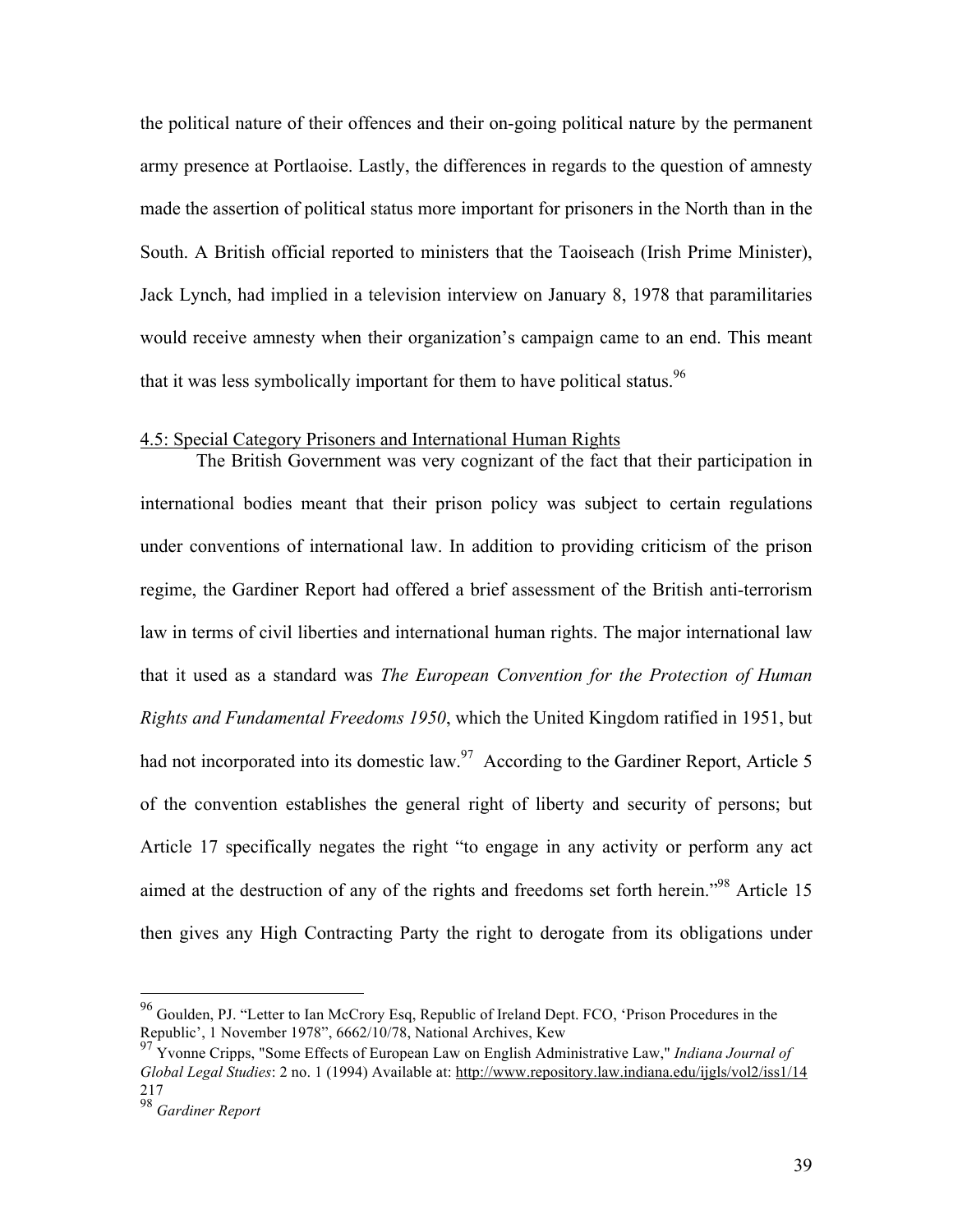Article 5 "in time of war or any other public emergency to the extent strictly required by the exigencies of the situation."99 Because of terrorism in Northern Ireland, of which the United Kingdom had given notice, the Gardiner commission concluded that the 1973 Act was not in breach of international agreement.<sup>100</sup> This reasoning raised the question of the proportionality of the response of the British authorities.

The European Commission on Human Rights (ECHR) was an institution, however, available to the protesting prisoners to try to secure restoration of special category status. The ECHR was established as part of the machinery under the European Convention of Human Rights. Its mandate was to investigate alleged breaches by States party to the Convention. The UK had accepted the optional protocol, which allows individuals, as well as other governments, to make applications under the Convention. The Commission's task was decide whether applications are admissible, and then to consider their "merits." The Commission is mandated to try to achieve a "friendly settlement." It then prepares a report for the Committee of Ministers, which finally may be referred to the European Court of Human Rights.

Four of the protesting prisoners, including the initiator of the protest, Kieran Nugent, made an application to the European Commission on Human Rights (ECHR). While some of their complaints related to the normal prison regime, most of their significant grievances were directly related to the 'dirty protest,' alleging that the appalling conditions were the result of government policy. They claimed that their right to freedom of conscience and belief, as guaranteed to them under Article 9 of the convention had been denied, because the prison authorities sought to subject them to the

99 ibid.

 $100$  ibid.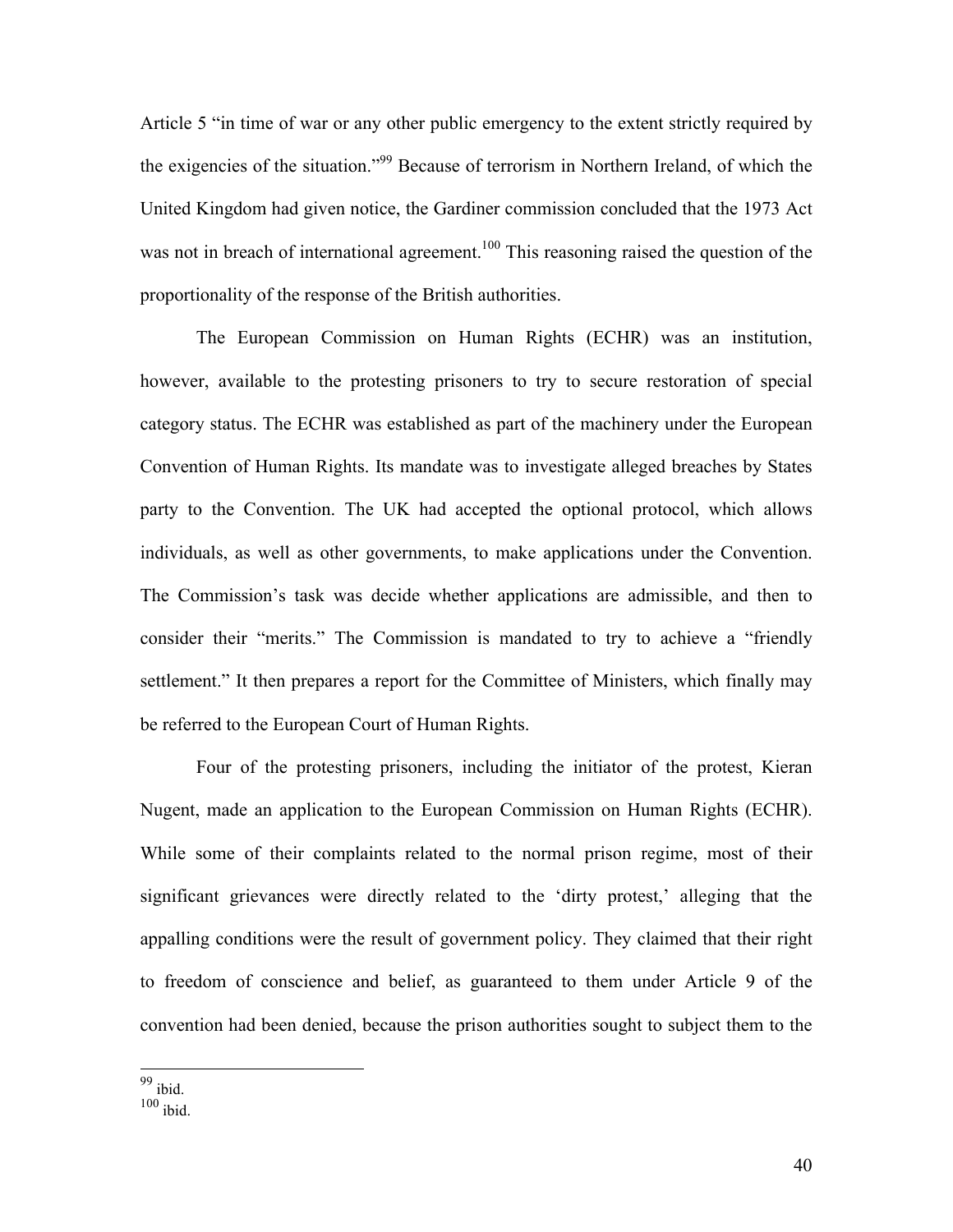normal prison regime. They further argued that the regime under which they lived amounted to inhuman and degrading treatment, thus violating Article 3 of the convention.<sup>101</sup> The prisoners hoped to utilize international law and human rights norms as an instrument of threat power to force the British Government into more conciliatory stance.

In June 1980 the ECHR was released a partial decision that declared the bulk of the application inadmissible.<sup>102</sup> The Commission found that the right to preferential treatment or status for a certain category of prisoners was not among those guaranteed by the Convention. Furthermore, the protesting prisoners in the Maze did not qualify for the status of political prisoner under existing norms of international law, such as the Geneva Conventions.103 The complaints of degrading conditions under Article 3 were all also declared inadmissible. The ECHR sided entirely with the British government on this matter, ruling that the prisoners had refused to avail themselves of the prison facilities, and the unhygienic living conditions were self-imposed as part of their protest for special category status and could be eliminated almost immediately were the prisoners to abandon their protest. $104$ 

Despite these effective counter arguments against the prisoners, the British Government was internally worried about the prospect of being criticized internationally for human rights violations. In an internal document from the Northern Ireland Office at Stormont, the government recognized that the policies for which they were most

<sup>&</sup>lt;sup>101</sup> Council of Europe, "Convention for the Protection of Human Rights and Fundamental Freedoms," (1950) http://conventions.coe.int/treaty/en/Treaties/Word/005.doc

<sup>&</sup>lt;sup>102</sup> Northern Ireland Office, "European Commission of Human Rights Partial Decision on the Application by 4 Republican Protesters at Maze, June 1980", PRONI, Belfast

 $\frac{103}{103}$  Marshall, JA, "European Commission on Human Rights: The Maze Case, June 1980", NIO/12/184, PRONI, Belfast  $104$  ibid.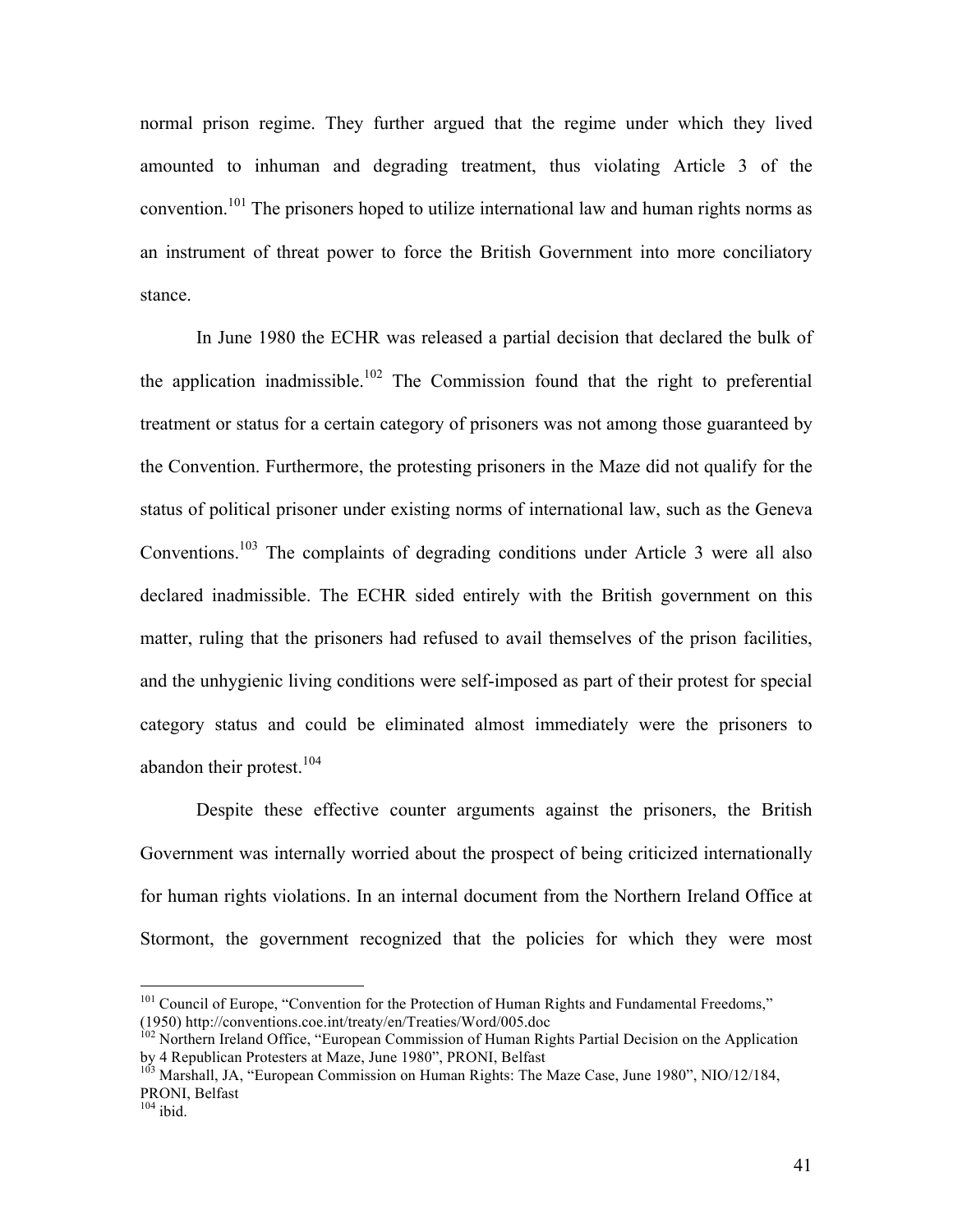vulnerable at Strasbourg would be the continuing nature of the punishment and the complete denial of all privileges. Under the agreement, collective punishment was specifically banned by the standard minimum rules. Fear of international criticism and concern for the government's image shaped government actions taken around the prison protests. The government recognized that humanitarian concern could turn into political pressure, especially if it emerged that they would be vulnerable at the European Court of Human Rights.<sup>105</sup> However, this concern at most changed how the government presented itself. It had little to no effect on the actual conditions for the prisoners. The Governor of the prison was rigid on the question of punishment and gave no credence to the "humanitarian" viewpoint. He felt that this could be countered successfully by emphasizing that the prisoner's conditions were self-inflicted, and that there were defensible security reasons behind practices such as intimate body searches, such as the frequent attempts to smuggle contraband into the prison.<sup>106</sup>

The international human rights organization Amnesty International was soon drawn into the controversy. It acknowledged the Government's point that many of the conditions in which the prisoners were living were self-inflicted and related to their claims for special category status. As such, Amnesty International was not inclined or able to help, because it did not support a special status for any prisoners, be they prisoners of conscience or otherwise.<sup>107</sup> However, it did express a wish to the British Government that it would demonstrate flexibility and humanitarian restraint in the matter. It noted that the combined punishment and disciplinary measures imposed on the prisoners, in some cases for the extended period of over a year, appeared to exceed the

<sup>&</sup>lt;sup>105</sup> Hannigan, JE "Protesters in the H Blocks, 20 October 1978", DUS/20/0301, National Archives, Kew <sup>106</sup> Huckle, AE "Visit to HM Prison Maze, 31 October, 1978), 3B/10475/MR, National Archives, Kew <sup>107</sup> Oosting, Dick.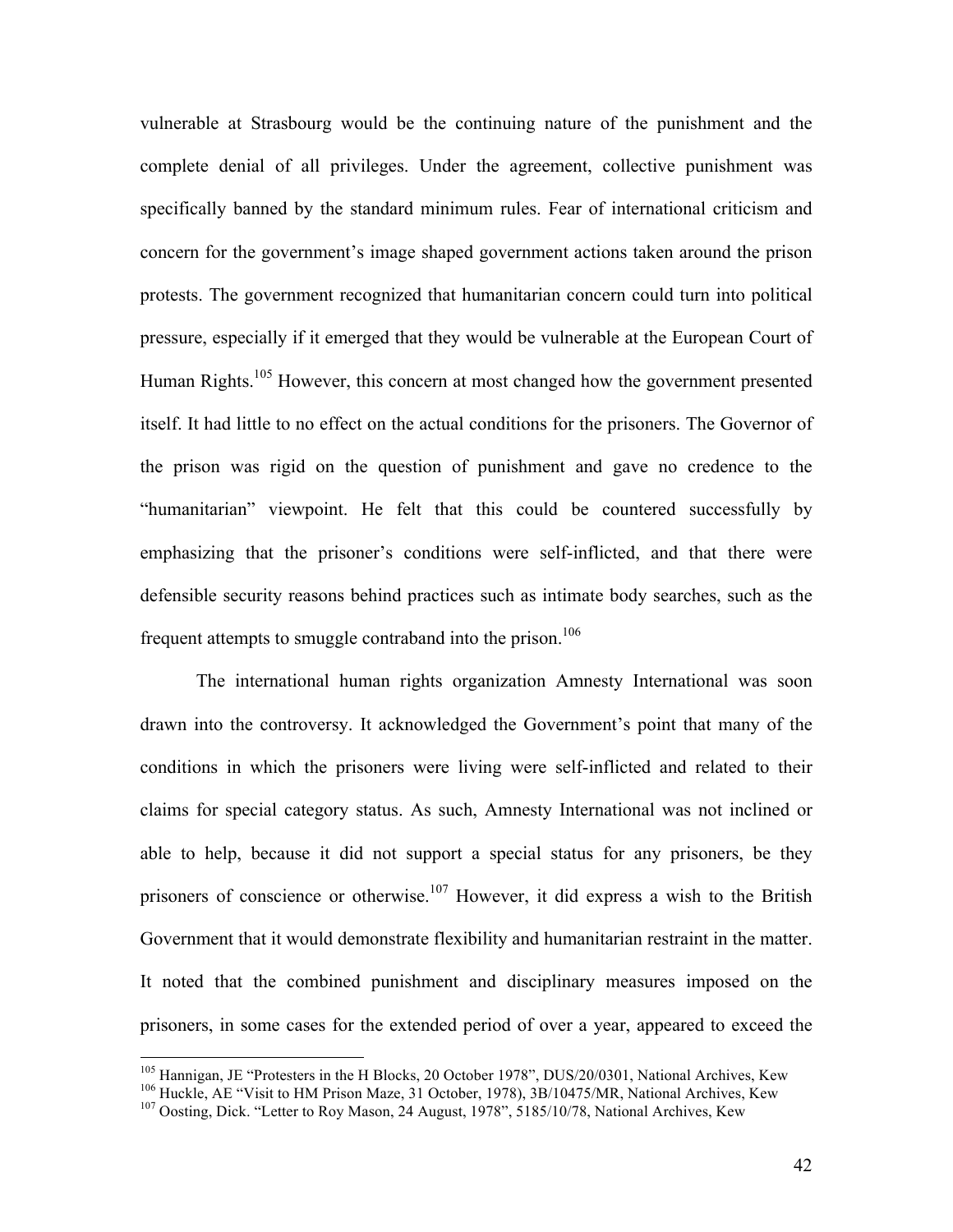maximum penalties for any offence under prison rules.<sup>108</sup> It also pointed to evidence that suggests that the social isolation of the cellular confinement, coupled with the deprivation of mental and physical stimulation, was detrimental to the mental and physical health of the prisoners. It was Amnesty's view that these, therefore, were minimum requirements and not privileges dependent on good behavior.<sup>109</sup> Amnesty countered the Government's point about the seriousness of the crimes of which the prisoners were convicted by saying that the seriousness of the crime did not reduce the obligation of the government to ensure maximum effort for humane treatment. It concluded the letter by urging the government to make the first step towards ameliorating these conditions by ensuring that the prisoners received adequate exercise and occupational facilities and be allowed some association with other prisoners. $110$ 

# **Chapter 5: The First Hunger Strike**

#### 5. 1 - The Strike is Declared

On October 10, 1980 an announcement came from the political wing of the IRA, Sinn Féin, that a hunger strike would commence on October 27. The strikers had five demands:

- 1. The right not to wear a prison uniform;
- 2. The right not to do prison work;
- 3. The right of free association with other prisoners, and to organise educational and recreational pursuits;
- 4. The right to one visit, one letter and one parcel per week;
- 5. Full restoration of remission lost through the protest.<sup>111</sup>

The hunger strikers' statement released at the beginning of the protest made clear that their aims were political. "We the Republican Prisoners of War in the H-Blocks, Long Kesh, demand as a right, political recognition and that we be accorded the status of

 $\frac{^{108}}{^{109}}$  ibid. 1<br> $\frac{^{110}}{^{110}}$  ibid. 1

<sup>111</sup> Beresford, *Ten Men Dead*, 16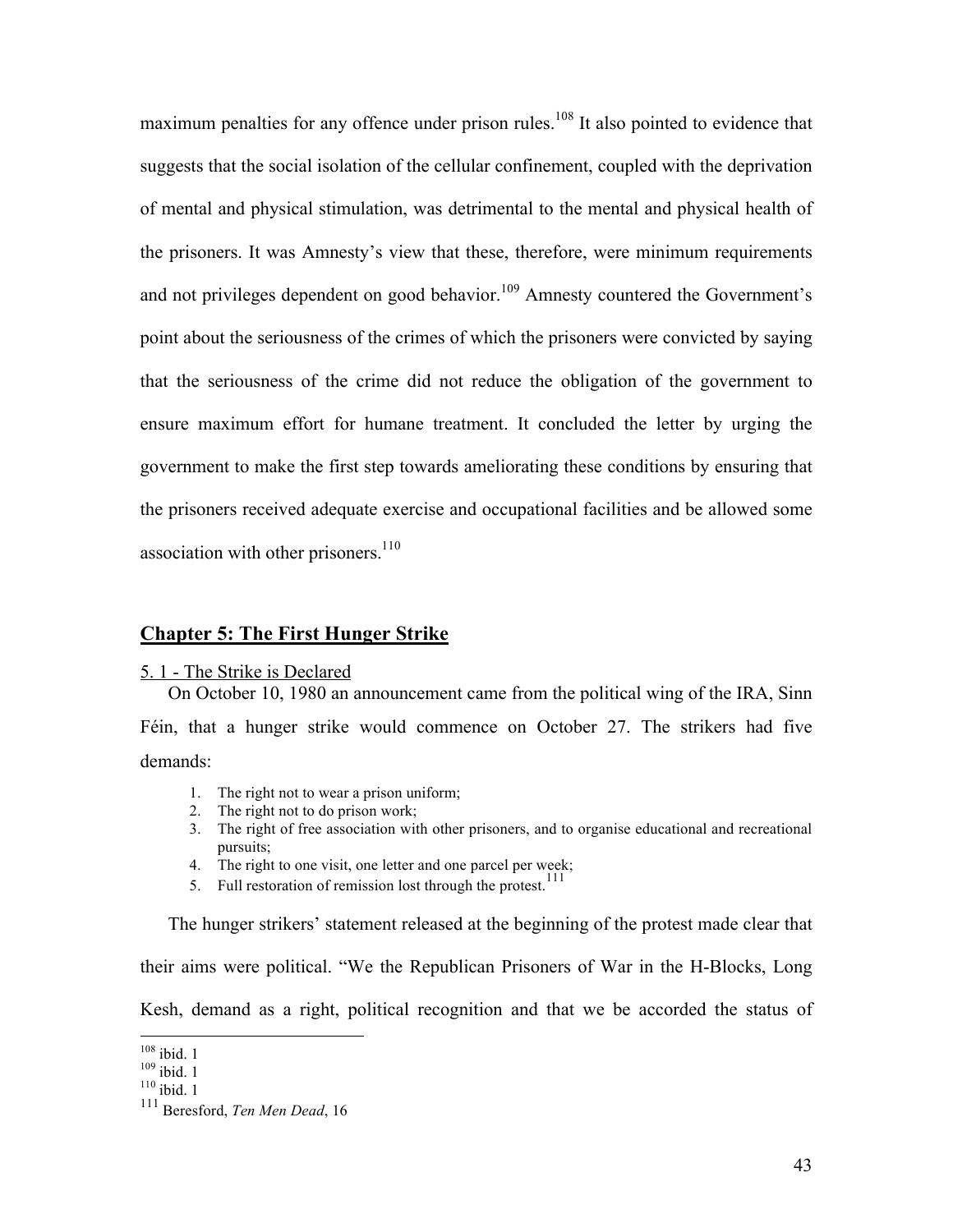political prisoners. We claim this right as captured combatants in the continuing struggle for national liberation and self-determination."<sup>112</sup> They argued that the prison system and the policy of criminalization sought to delegitimize their aims and their organization. The statement also sought to articulate the prisoners' view that the hunger strike was a last resort, and that "all channels had been exhausted."<sup>113</sup>

The prisoners took the hunger strike action with consultation from the IRA leadership on the outside. Gerry Adams, a top leader in Sinn Féin, the political wing of the IRA, and former prisoner, said that he and others within the outside leadership resisted the option of hunger strike. He felt that it would divert attention and energy away from the tasks of political development that he was prioritizing at the time. He also felt that a hunger strike would "prove an extremely draining experience for republicans" and that it might very well result not only in a loss of life, but also in a "deeply demoralizing defeat."<sup>114</sup>

From the republican perspective, "the prison war" was completely justified. "These men have been arrested under special powers, interrogated in special centers, convicted in special courts under special rules brought about by special legislation. Are they not special category!!!"<sup>115</sup> Seven republican prisoners were selected to participate by the IRA prison leadership from a pool of volunteers. The strikers in the first hunger strike included Tom McFeeley, Sean McKenna, Leo Green, Tommy McKearney, and Raymond McCartney, all of the IRA, as well as John Nixon, a member of the smaller republican paramilitary, the Irish Nationalist Liberation Army.<sup>116</sup> The choice of seven was believed

<sup>&</sup>lt;sup>112</sup> Quoted in B. Campbell, L. McKeown and F. O'Hagan (eds), *Nor Meekly Serve My Time: The H-Block Struggle*, 1976–1981 (Belfast: Beyond the Pale, 1994) 114.

<sup>&</sup>lt;sup>113</sup> ibid. 114<br><sup>114</sup> Gerry Adams, *Before the Dawn*, (Dingle: Brandon Books, 1996) 285<br><sup>115</sup> Ulster Executive of Sinn Féin, "Hunger Strike to the Death, 1980", Linen Hall Library Political Collection, H-Block/Hunger Strike Box 1. 116 McKeown, *Out of Time*, 75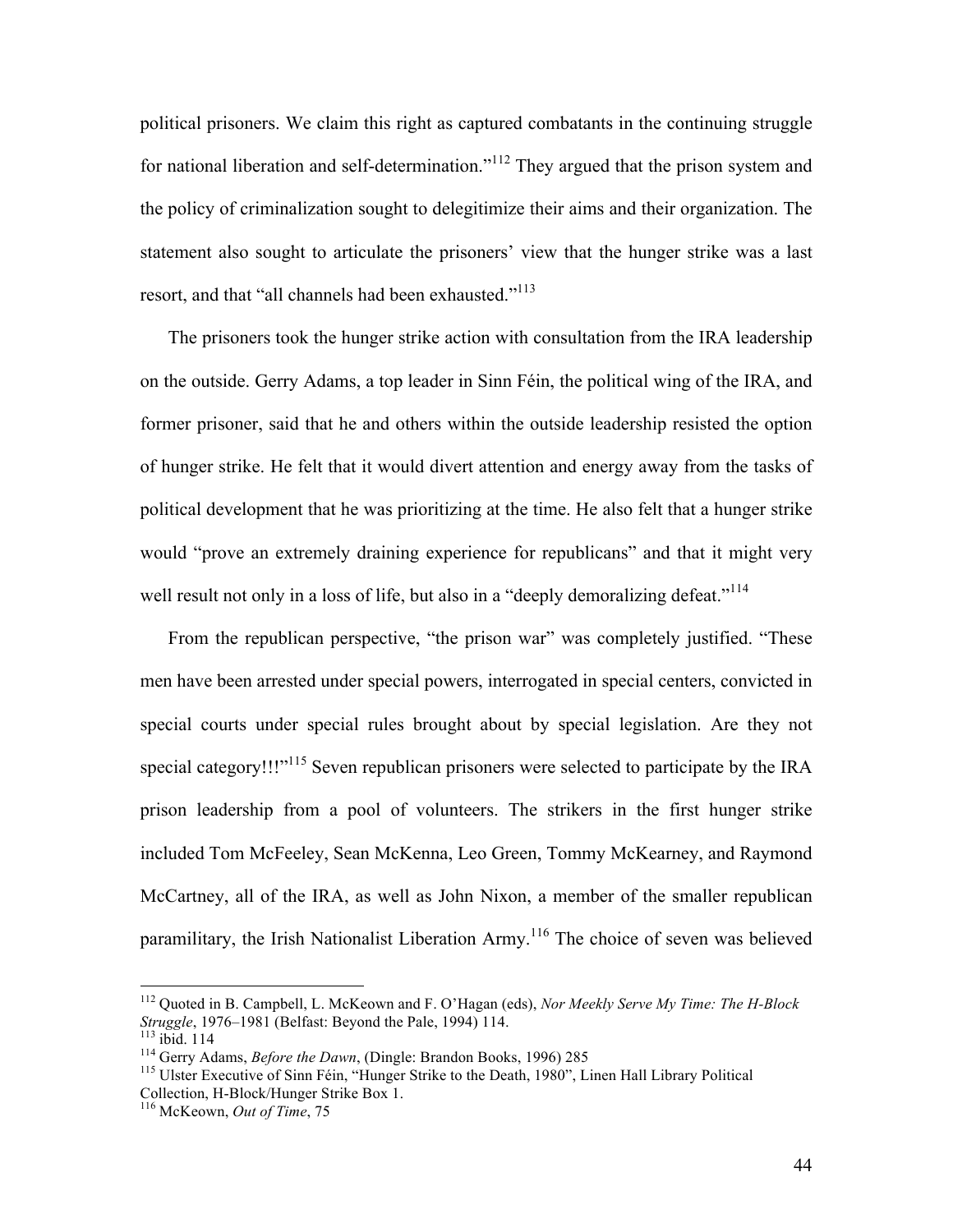by some to have some degree of historical significance. There had been seven signatories to the 1916 Proclamation of the Irish Republic that began the struggle for Irish independence.117 However, according to Brendan Hughes, the leader of the first hunger strike, the real reason was to ensure that the prisoners represented a wide geographical range; five of the six northern counties were represented. "The intention was to maximize support in all of the six counties."<sup>118</sup>

On October 23, 1980, three days before the first hunger strike was scheduled to begin, the British Government attempted to diffuse the situation by making a small concession. It made a change in the prison regime that seemed, at first glance, to address one of the hunger strikers' demands: the issue of clothing. The new prison rules would allow the prisoners a choice of costume that would allow them to wear prison-issued "civiliantype" clothing. This offering fell significantly short of the prisoners' demand, which was for the right to wear their *own* clothing. Yet it was hoped that, even if it did not satisfy the protestors, it would undermine support for the protest within the community.<sup>119</sup>

Margaret Thatcher was questioned about this concession in the House of Commons, as Ulster unionists viewed it as a possible first stage of "capitulation to the evil murderers and men of violence in H-block". The Prime Minister responded that the matter had been under consideration for some time. "The decision has been made and we shall stand by it. There will be no concessions to those on hunger strike – none at all."<sup>120</sup> Plainly it had seemed best within the British Government to make the decision before the hunger strike began. Yet even then it was clear to the British Government that the costs of taking on a

 <sup>117</sup> English, *Armed Struggle*, 10-11.

<sup>118</sup> Laurence McKeown, *Out of Time,* (Belfast: Beyond The Pale, 2001), 78

<sup>&</sup>lt;sup>119</sup> Dempsy, Paul D. Minister Plenipotentiary. "Letter to Dr. D. Neligan Assistant Secretary Department of Foreign Affairs, Dublin 2, November 12, 1980", National Archives, Dublin

<sup>120</sup> Parliamentary Debates, "October 28, 1980", TAOIS/2010/53/902, National Archives, Dublin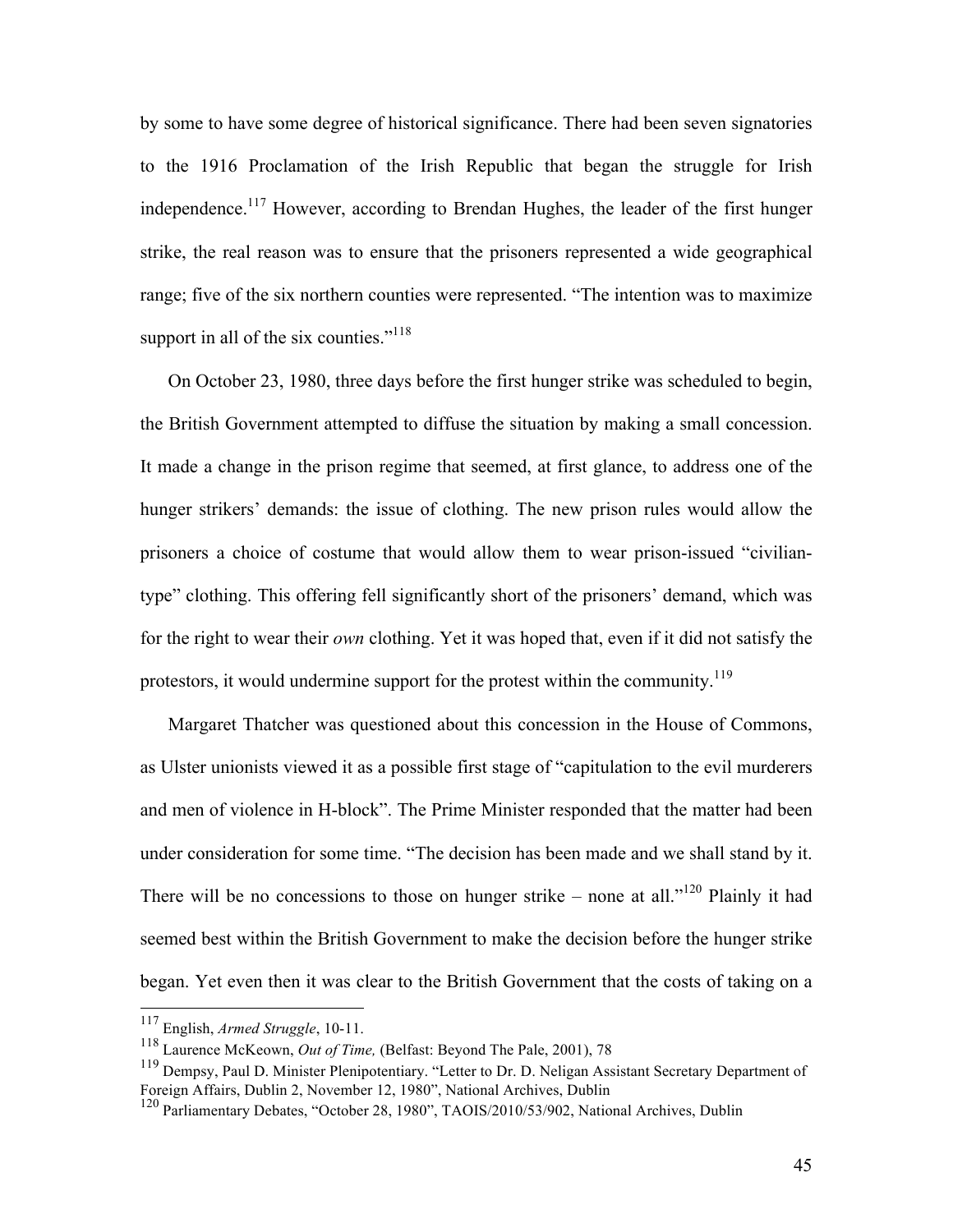conciliatory stance towards the hunger strikers would potentially be high in terms of their own domestic support, particularly among the unionists in Northern Ireland.

At the onset it appeared that the declaration of a hunger strike boosted popular support for the prisoners' demands in a way that the blanket protest and the dirty protest had not. On October 26, the day before the prisoners went on hunger strike, 10,000 people took part in the demonstration in Belfast. This caught the authorities by surprise; they had only expected about half of that number. However, this initial enthusiasm seemed to taper off. The British Government assessment was that afterwards the crowds became smaller and the RUC appeared to be well able to handle the situation. It was accepted among British and Northern Ireland Office officials that tensions between communities in Northern Ireland would rise during the hunger strike.<sup>121</sup>

#### 5.2: The Threat of International Concern

As the hunger strike situation began to heat up, it began to also draw increased international attention. International pressure to resolve the crisis was beginning to emerge, as was the consideration of the British government's image on the world stage. In addition, it had the potential to jeopardize new developments taking place in the area of British-Irish relations. A major component of the threat power the prisoners hoped to exercise with the hunger strikes was to strengthen external pressure on the British Government to concede or seek a solution.

The most concerned international observer was, understandably, the Republic of Ireland. The Taoiseach [Prime Minister] had made his concern about the hunger strike known to Prime Minister Margaret Thatcher three days after the beginning of the hunger

<sup>&</sup>lt;sup>121</sup> Northern Ireland Office, "Northern Ireland Political Review - October 13-26, November 4 1980", National Archives, Dublin.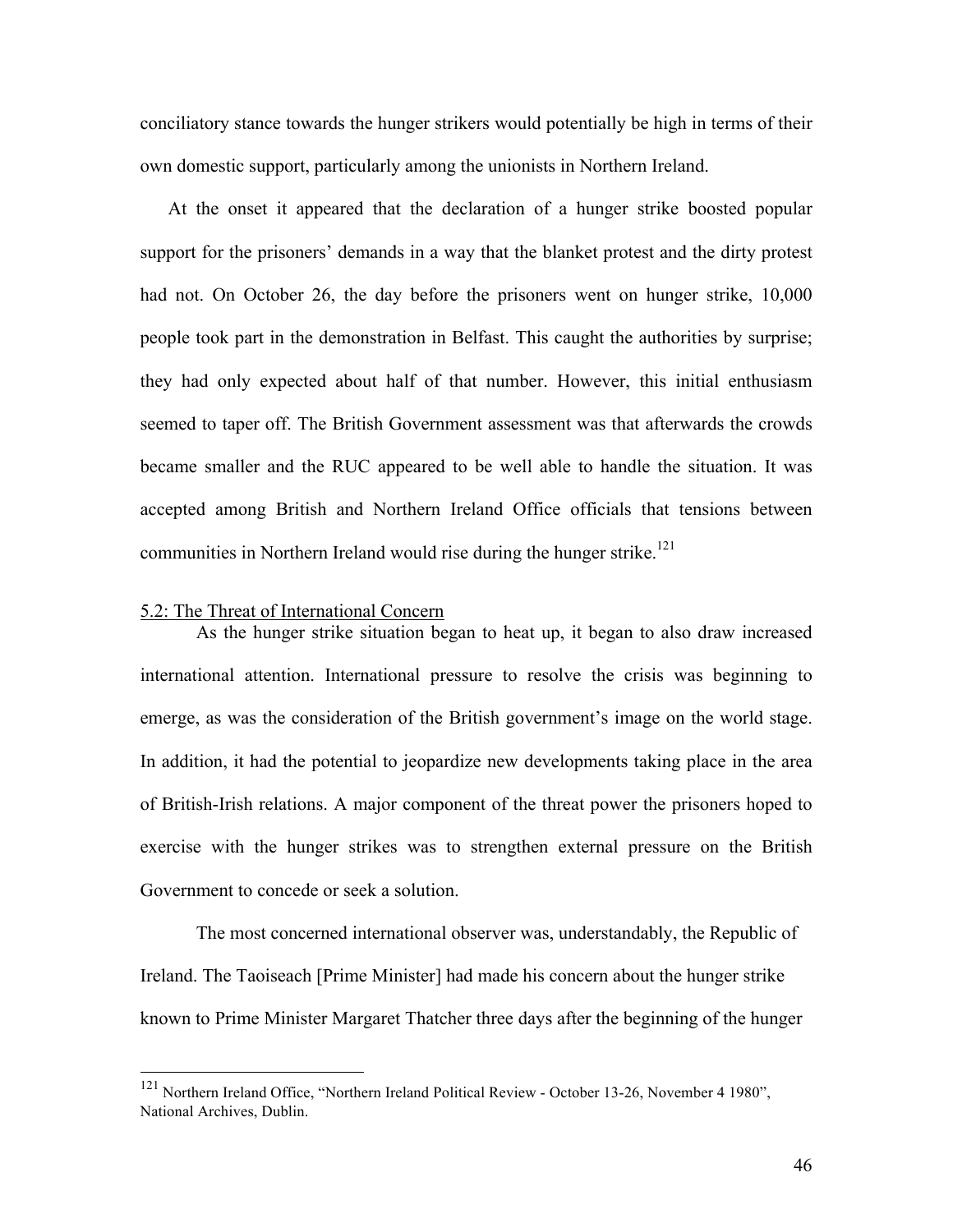strike, citing the serious repercussions it would have on the security situation.<sup>122</sup> According to Irish Ambassador to the United States, Sean Donlon, the events

"created a difficulty for the Irish Government because on the one hand no Irish government could demand of a British Government that it concede to the prisoners because after all in the Southern jurisdiction there was never any question of the government conceding to the demands of prisoners. On the other hand, all Irish governments realize unless the situation was handled with tact and with great care what would happen would be that support for the support for the IRA would inevitably increase."<sup>123</sup>

The Irish Government had a shared interest with the British Government in ending the hunger strike, as they perceived a defeat of the IRA an opportunity to strengthen the forces of constitutional nationalism and the movement towards a political settlement in a wider Anglo-Irish context.<sup>124</sup> The Irish Government internally formulated its official position on the strikes. First it affirmed that it had always paid attention to the conditions of the prisoners in the H-Blocks and Armagh, and that their concern for the human rights of individual prisoners had been raised with British authorities.<sup>125</sup> At the same time, the Irish Government condemned the violent actions perpetrated by some of the prisoners and their organizations, which led them to oppose any measure, such as Special Category, that would imply that acts of violence could be condoned.<sup>126</sup> The Irish Government had made its deepening concern known to the British as the likelihood of a hunger strike grew, emphasizing the graveness of the emotional impact on public sympathies that a hunger strike would have in Ireland. It expressed their hopes that a formula could be found to resolve the hunger strikes without sacrificing the principle of no political status by humanizing the prison regime in Northern Ireland. In that vein, the

<sup>&</sup>lt;sup>122</sup> Haughey, Charles, "Letter to the Prime Minister, October 30, 1980," TAOIS/2010/53/903, National Archives, Dublin<br><sup>123</sup> Sean Donlon, interviewed in Hunger Strike, Raidió Teilifís Éireann, 2006

<sup>&</sup>lt;sup>124</sup> Kirwan, W. "Letter to Secretary to the Government - H-Blocks Hunger Strike", DFA/2010/20/17, National Archives, Dublin.

<sup>&</sup>lt;sup>125</sup> Department of Foreign Affairs, "Confidential Note on General Outline of Government Policy, 1980" DFA/2010/17, National Archives, Dublin 126 ibid. 2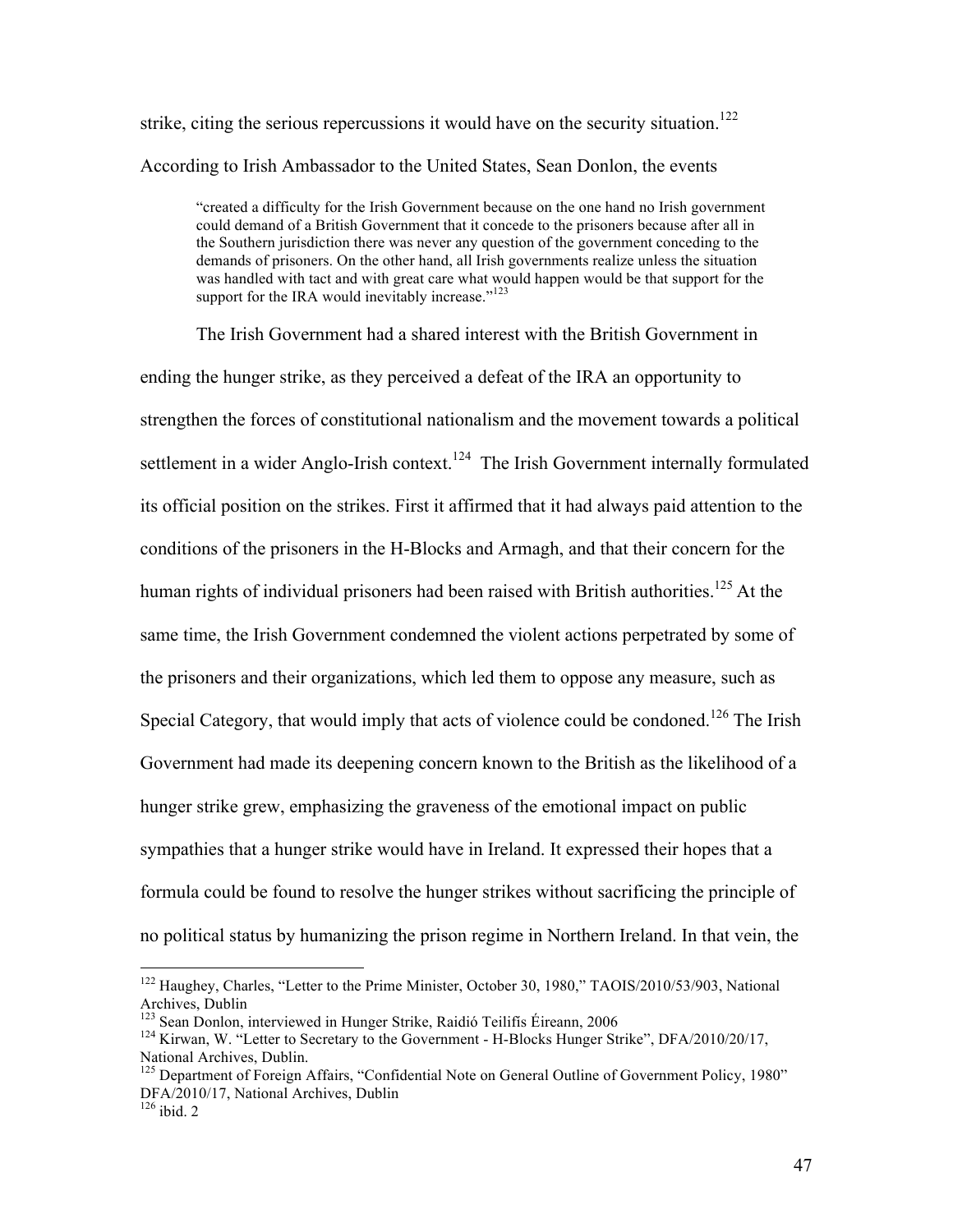Irish Government had given the British information about the its own prison regime in the hope that it might assist them.<sup>127</sup>

The hunger strike crisis was also nearing its climax just as a key development was taking place in British-Irish relations. On December 8 1980, Margaret Thatcher and Charles Haughey held an "Anglo-Irish Summit" in Dublin Castle. At this summit, the two heads of state announced that they had commissioned joint studies to be carried out before their next meeting to give "special considerations to the totality of relationships within these islands."<sup>128</sup> The studies were to cover a range of issues and institutional structures, including citizenship rights, economic cooperation, security and measures to promote mutual understanding. The communiqué released after the meeting noted that the two heads of state agreed that the interests of the peoples of the United Kingdom and the Republic of Ireland were "inextricably linked" and there was hope that this new initiative would improve not only Anglo-Irish relations, but also management of Northern Ireland. $129$ 

However, even as cooperation with the Irish Government was reaching a new level of importance, the Prime Minister did not let the urging of the Irish Government to be flexible in finding a solution to the hunger strike deter her from a firm position. Following the Dublin conference, the Prime Minister was questioned on both the hunger strike and the nature of the cooperation between the UK and Ireland. On the hunger strike question, she laid down the government position of principle in strong unequivocal terms. "Murder is crime. Carrying explosives is a crime. Maiming is a crime. It must stay crime

<sup>&</sup>lt;sup>127</sup> ibid. 2<br><sup>128</sup> Foreign Commonwealth Office, "Talks between Mrs. Thatcher and Mr. Haughey, 8 December 1980" FCO/87/1066  $129$  ibid.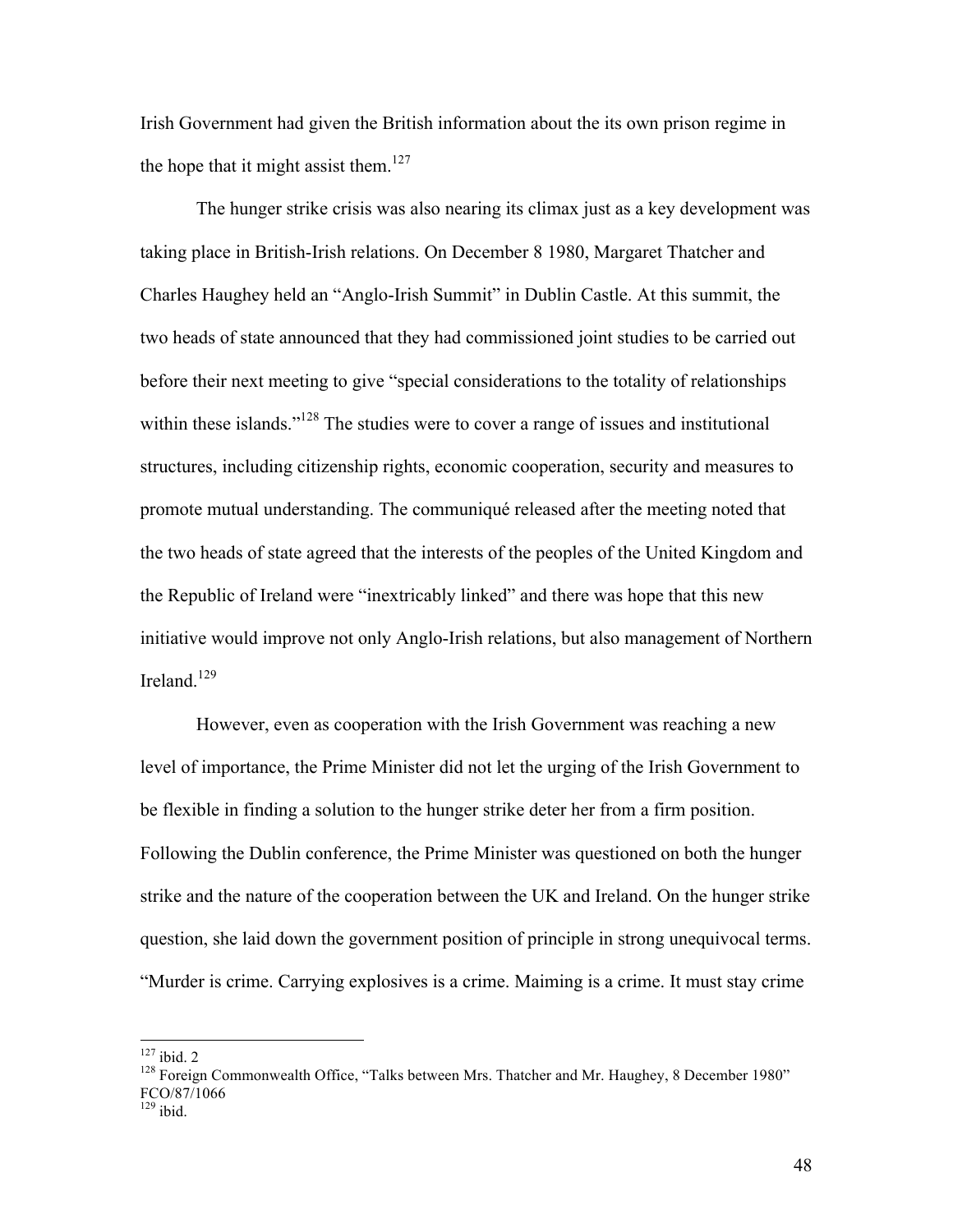in the ordinary since of the word. Murder is murder is murder. It is not, and never can be, a political crime."<sup>130</sup>

Another country that expressed concern was the United States. As the world's most powerful superpower, with a large Irish diaspora, the United States was of special concern for both political and security reasons. While attention to the Northern Ireland problem and prisoners in the H-Blocks had previously only been paid by politicians in heavily Irish congressional districts, such as that of Marie Howe of Massachusetts, now it was beginning to turn more heads. The strike started to raise media attention in major cities with sizable Irish-American populations, such as Boston and San Francisco. Four US Congressmen (Biaggi, Fish, Gilman, and Wolf)<sup>131</sup> asked the US delegation to the UN to "become involved in a mediating capacity" to end the hunger strike.<sup>132</sup> Some state governments, such as the New York State Assembly, as well as the Pennsylvania State Senate<sup>133</sup>, passed special H-Block resolutions in support of a settlement.<sup>134</sup> Finally, on December 3, a number of US Congressman belonging to the Ad Hoc Committee on Irish Affairs read statements critical of British handling of the strikes "into the record" before Congress adjourned for Christmas.<sup>135</sup>

Both the British and the Irish governments viewed public opinion in the United States as being absolutely critical to win. So did the IRA, which received significant

<sup>&</sup>lt;sup>130</sup>Margaret Thatcher, "Press Conference after Anglo-Irish summit" December 8, 1980, Thatcher Archive, http://www.margaretthatcher.org/document/104456

 $h^{131}$  Congressman Mario Biaggi (D-NY), Hamilton Fish (R-NY), James Walsh (R-NY), and Ben Gilman (R-NY)

<sup>&</sup>lt;sup>132</sup> Northern Ireland Office, "Northern Ireland Political Review – November 17-December 3, December 15, 1980" National Archives, Kew<br><sup>133</sup> Senate of Pennsylvania, "November 17, 1980", National Archives, Dublin<br><sup>134</sup> Northern Ireland Office, "Northern Ireland Political Review – November 17-December 3, December 15,

<sup>1980&</sup>quot;

<sup>&</sup>lt;sup>135</sup> Ad Hoc Committee on Irish Affairs, "Statement for the Record – Irish Hunger Strikes, December 3, 1980" National Archives, Dublin.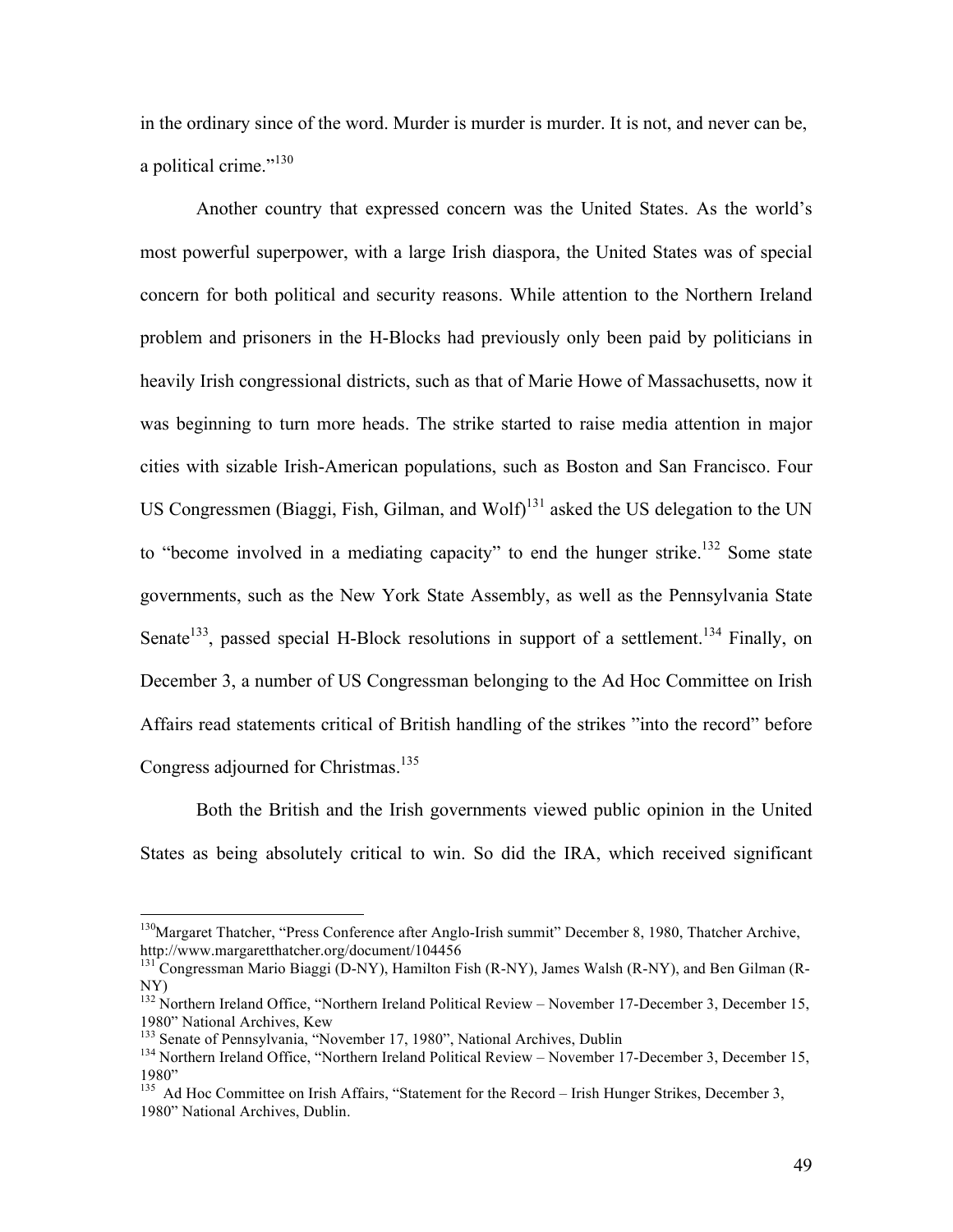funding and arms from Irish-American groups such as Northern Ireland Aid (NORAID). Irish Taoiseach Charles Haughey warned the British Government that if the IRA were able to influence Irish-American perceptions of the situation, it would create a spike of support for groups that supported them and thus greatly endanger the security situation for both the Republic and the UK.<sup>136</sup>

The other prominent international figure voicing concern about the hunger strike at this time was the Vatican. From the time the strike was announced the Pope had made his concern about the situation known to the British Government. On October 23 he wrote a letter to Margaret Thatcher about the protesting prisoners in the Maze. Following this letter, he also sent a personal telegram to the Prime Minister.<sup>137</sup> In "the spirit of the call for peace and reconciliation" that he had spoken of during his visit to Ireland the previous year, the Pope expressed his concern for the effect the strikes would have on the prisoners themselves, but also the repercussions it would have on the entire situation in Northern Ireland.<sup>138</sup> He hoped that Thatcher would consider "possible solutions in order to avoid irreversible consequences that could perhaps prove irreparable."<sup>139</sup>

 In her response to the communications from the Pope, the Prime Minister repeated the Government's position that they could not endorse the position that those who commit crimes are somehow less culpable because of "political" motives. She also cited the findings of the ECHR to support this position. She then referenced the Government's concession on clothing before the start of the hunger strike as evidence that it was committed to prison reform even though it would not concede the principle of

<sup>&</sup>lt;sup>136</sup> Haughey, Charles, "Letter to the Prime Minister, 1980" National Archives, Dublin  $137$  Holy See, "Telegram to FCO, 'Ulster Prisoners' 30 October, 1980" PREM/19/282, National Archives, Kew.

 $\frac{138}{139}$  ibid.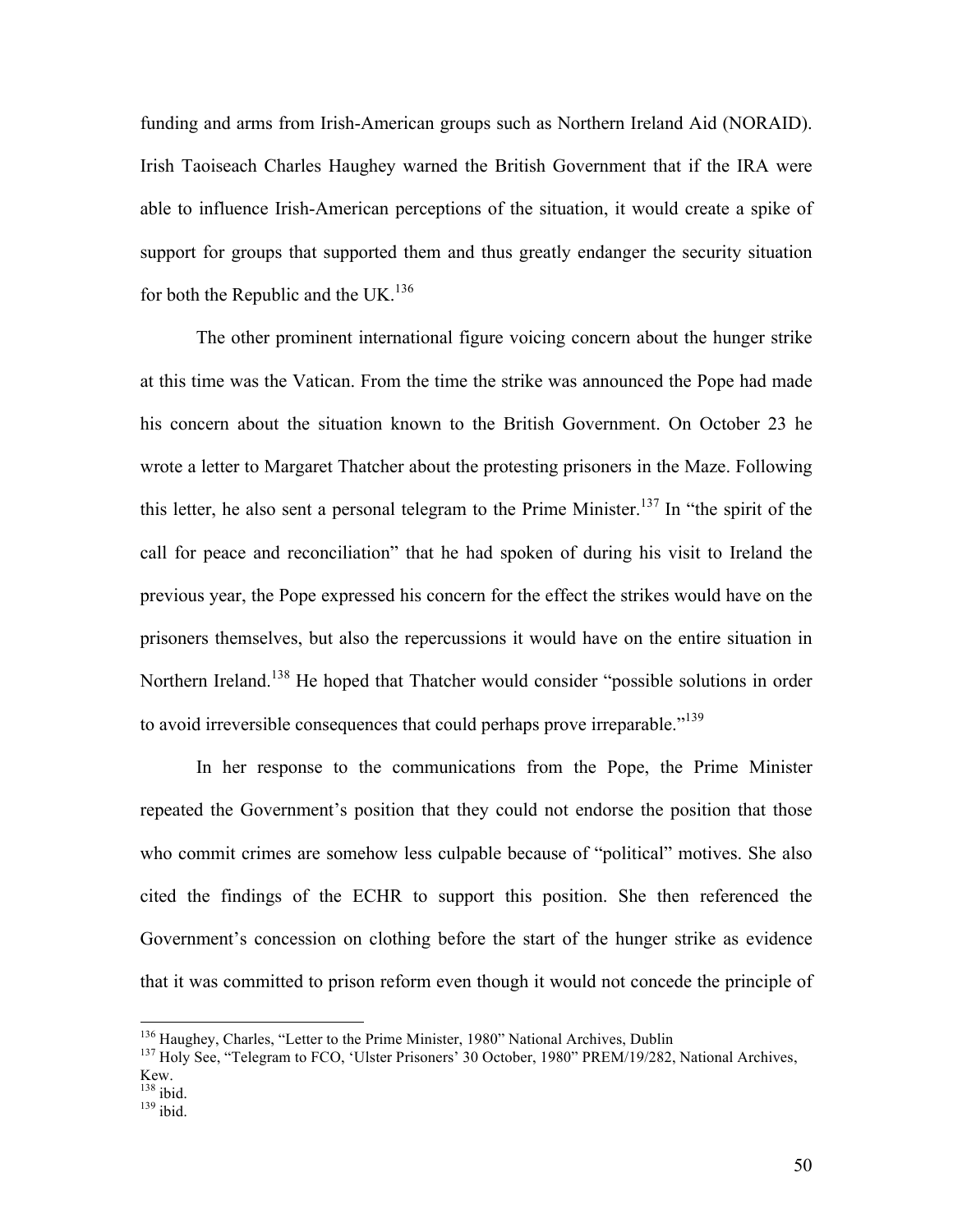special category. Finally, she offered to discuss the matter with His Holiness during her upcoming visit to Rome.<sup>140</sup>

### 5.3 - The Confused Ending

By December, the hunger strike had become the main issue relating to Northern Ireland. The strike itself had grown substantially in size as three women in Armagh Gaol, the women's prison, joined the original seven prisoners in refusing food on December 1. In an interesting development, the loyalist Ulster Defense Association (UDA) announced on December 7 that six of its imprisoned members would begin their own hunger strike for the restoration of special category status, and complete segregation from Republican prisoners.<sup>141</sup> An additional 30 republican prisoners in the Maze also threatened to join their comrades on hunger strike on Monday December  $15^{142}$ 

In addition to the growth of the protest, a new sense of urgency had taken hold as one of the original hunger strikers, Sean McKenna, was reaching a critical point in the decline of his health, and was unable to keep down water. A consultant physician warned that he was in urgent need of vitamin treatment to avoid serious and potentially irreversible damage to his sight.<sup>143</sup> He was slipping into a coma and near death. To further complicate matters, the leader of the hunger strikes, Brendan Hughes, had promised Sean that he would not let him die.<sup>144</sup> This commitment significantly handicapped the freedom of Hughes to maneuver in high pressure negotiations.

<sup>&</sup>lt;sup>140</sup> Margaret. Thatcher, "Letter to His Holiness November 16, 1980", PREM/19/283, National Archives,

Kew.<br><sup>141</sup> Northern Ireland Office, "Northern Ireland Political Review - November 4- December 7, December 15,<br>1980", National Archives, Dublin.

<sup>&</sup>lt;sup>142</sup> ibid. 143 harrington, BA. "Letter to Mr. Blelloch, 'Weekend of 13/14 December', 15 December, 1980", National Archives, Kew.

<sup>144</sup> Hughes, Brendan, interviewed in Maloney, Ed, *Voices from the Grave*, (The Boston College Irish Center's Oral History Archive, Trustees of Boston College, 2010) 240.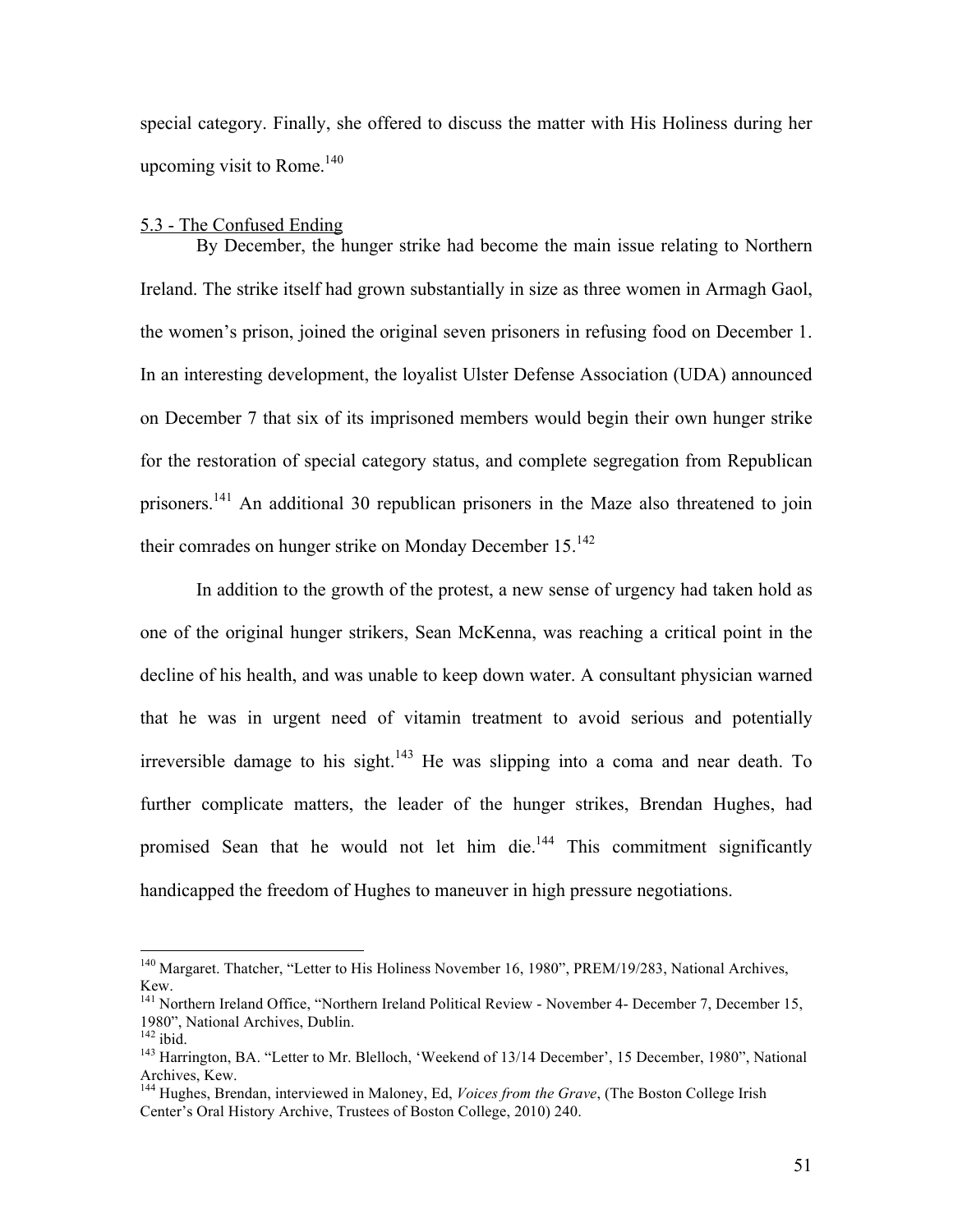Permission to visit the H-blocks prison was granted to Danny Morrison, public relations director for Provisional Sinn Féin. Morrison was told that the prison was 'about to explode' and that the prisoners felt that both he and John Hume were being 'taken for a ride by the Brits'.145 Following this meeting, Bobby Sands, the Officer Commanding of the IRA in the Maze, requested that a private meeting be permitted between himself, Brendan Hughes, anti H-Block activist Bernadette McAliskey, and a fourth person whose name has been blacked out of the official record. The Secretary of State was recommended by his officials to refuse the request. Such a meeting would be perceived as a 'Council of War' and would lead the Government down a road towards a meeting between leaders of the protest with the Secretary of State. This path towards official negotiations could not be allowed as it would, in a different sense, give the prisoners a form of political status.<sup>146</sup> By entering directly into talks with the IRA, the British Government feared that it would legitimize the organization.

On December 17, the Secretary of State outlined the position he would be taking with regards to the Government's case. The Government's position was kept the same as it had been set out in the Secretary of State's statement on December 4. Firm consistency of the Government's hard-line stance was viewed as paramount regarding both the public and the prisoners. According to British government documents, "It is vital that this [consistency] should be hammered home for two reasons: first, so that the community as a whole sees that the Government is both responsible and human; and second because the

<sup>&</sup>lt;sup>145</sup> Harrington, BA. "Letter to Mr. Blelloch, 'Weekend of 13/14 December', 15 December, 1980," PREM/19/283, National Archives, Kew

 $146$  ibid.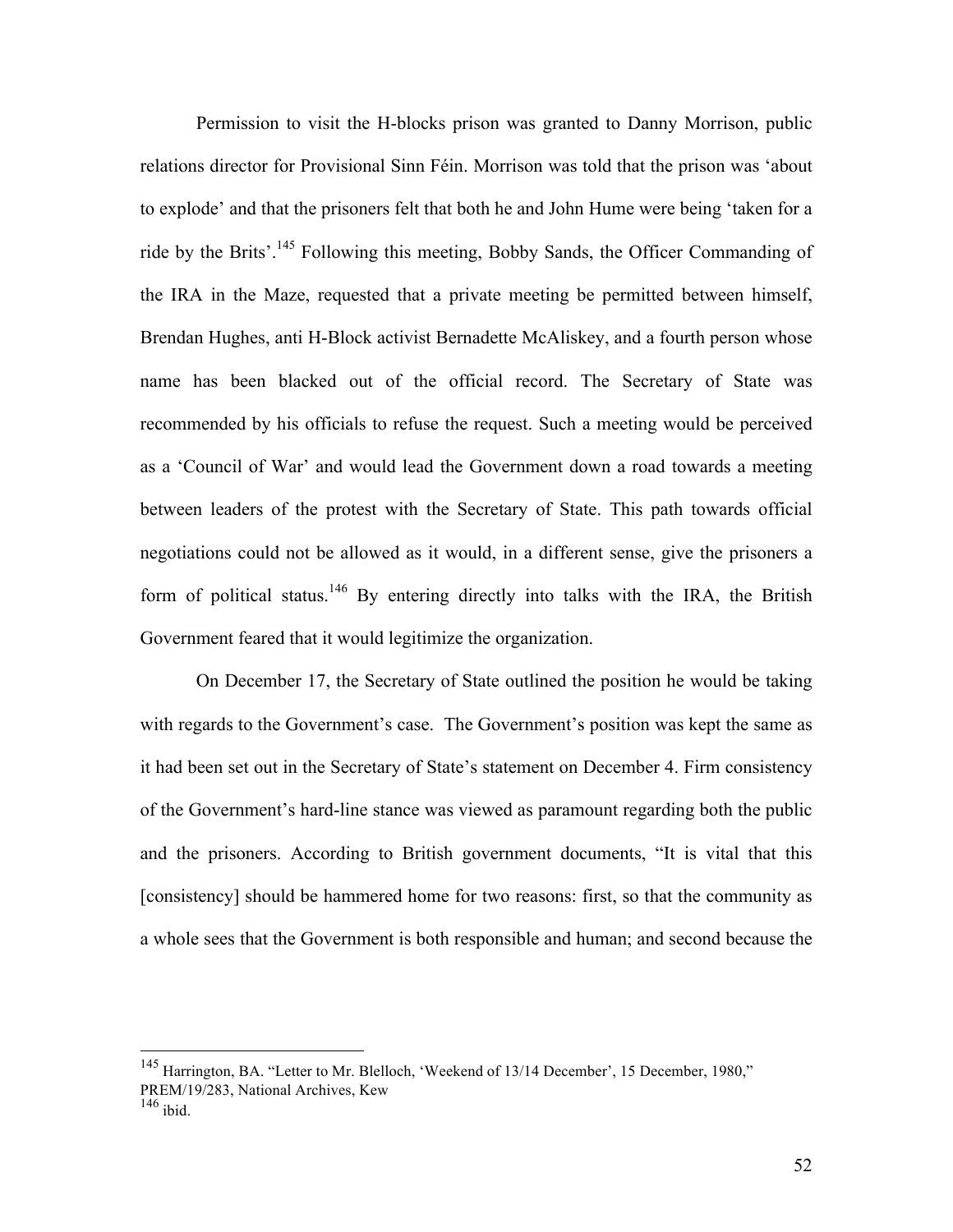prisoners may even at this late hour not have hoisted aboard what is available and the fact that they could 'honourably' give up now."<sup>147</sup>

On December 18, the NIO issued a document that set out the authorities' view of what would happen when the protests ended. The prisoners would be given clean cells with furniture; within a few days clothing provided by their families would be given to them for recreation, association, and visits, as well as 'civilian type clothing' for everyday wear; there would be access to parcels and visits; free association within each wing in the evening and on weekends; and there was the prospect of remission being restored.<sup>148</sup> The statement claimed that they did not want the prisoners to die, though if they did "it would be from their own choice." If they accepted the British conditions, "the conditions available to them meet in a practical and humane way the kind of things they have been asking for." However, the Government felt that they needed to continue their strong stance by saying, "But we shall not let the way we run the prisons be determined by hunger strikes of any other threat."<sup>149</sup> The statement concluded by underscoring the fact that this offer was final, there was nothing to be gained by fasting to the death, and "The time to stop is now."<sup>150</sup>

The British Government judged that there were two major objections to the use of the various mediators who had offered their services. The first was that this would lead the Government to fall under pressure to use representatives from the IRA. This was an obvious problem, as the Government wanted to maintain its position of power in such a

<sup>&</sup>lt;sup>147</sup> Hopkins, MW "Letter to Michael Allison, December 17, 1980" FCO/87/1068, National Archives, Kew.

<sup>&</sup>lt;sup>148</sup> Northern Ireland Office, "What Will Happen When the Protests End, 18 December, 1980", Linen Hall Library Political Collection, H-Block/Hunger Strike Box 1.

 $149$  ibid. 1

 $150$  ibid. 3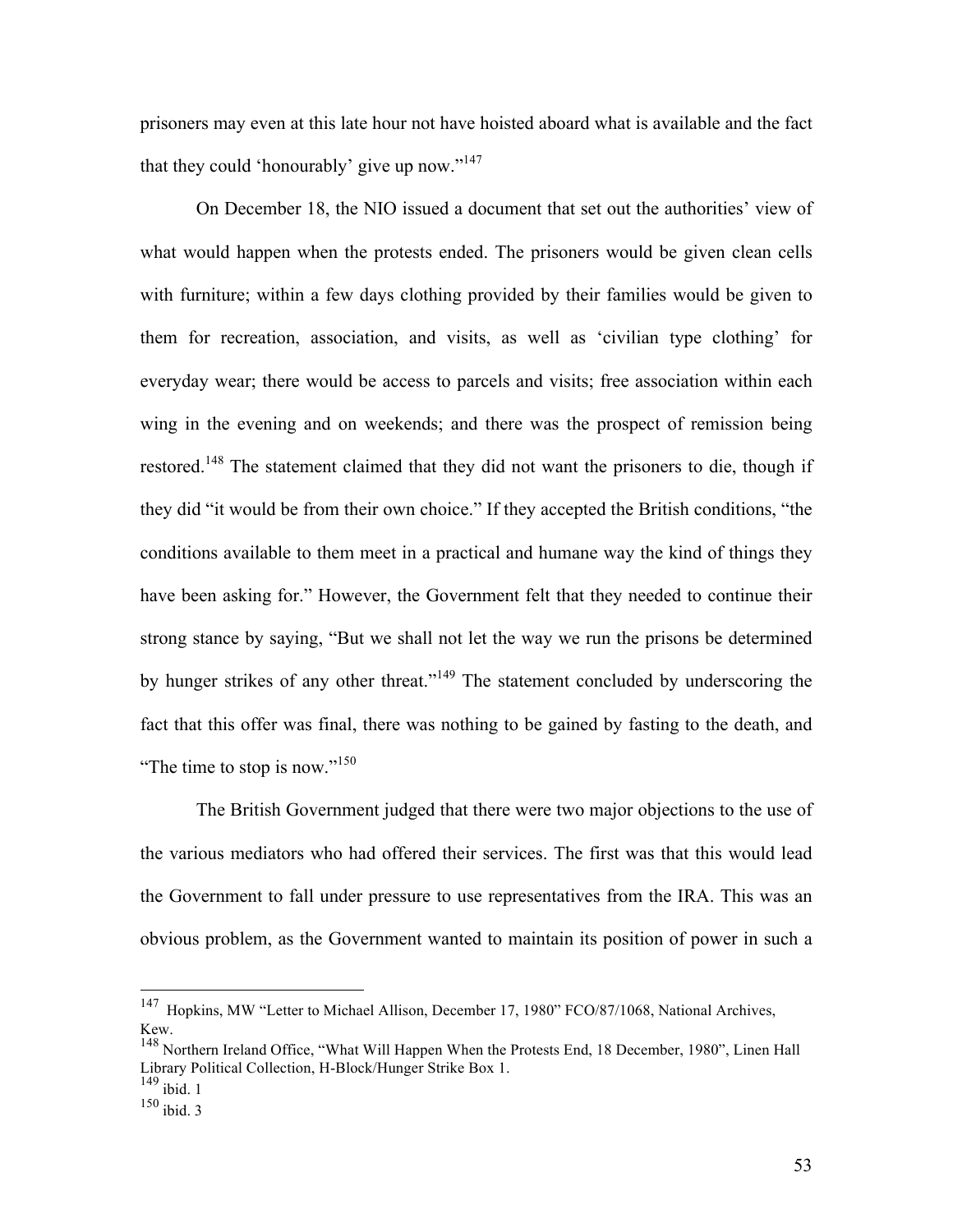situation. The second objection was that no mediator of any standing could avoid eventually becoming a negotiator. With the mediation path ruled out and a hard-line stance decided upon, the Secretary of State proposed that the text of his statement from December 4 be read and explained to the prisoners, so they knew the facilities and rights or privileges available to them on the condition that they end the protest.

At this point the story of the hunger strikes became quite confused. According to Gerry Adams and other IRA sources, a secret channel between the IRA and the British Government had been reactivated. This mediator was known as "the Mountain Climber".151 Through this backchannel the British seemed to offer what the prisoners understood to be the substance of the five demands. Though not entirely what they wanted, the negotiator told the prisoners that it would constitute a "Portlaoise-type agreement," in reference to the prison regime that had been adopted with IRA prisoners in the South.<sup>152</sup> The text of the document would be delivered to them the next morning. According to leader of the strike, Brendan Hughes, "this was when the brinkmanship started – we were holding out; they were holding out."<sup>153</sup> The prisoners decided to hold on for as long as they could in order to try and extract more. They insisted on guarantors, such as the IRA leadership from outside the prison or the trusted clergyman Father Faul, who could confirm that the proposals were real.

However, with Sean McKenna on the brink of death, Brendan Hughes made the fateful call to end the strike. He did so with no guarantee of the deal that had been offered to the prisoners by the British government. According to Hughes, the strike ended more

 <sup>151</sup> Beresford, *Ten Men Dead*, 3-4, 30

<sup>152</sup> Hughes, Brendan, interviewed in Maloney, Ed, Voices from the Grave, (The Boston College Irish Center's Oral History Archive, Trustees of Boston College, 2010) 238

 $153$  ibid. 238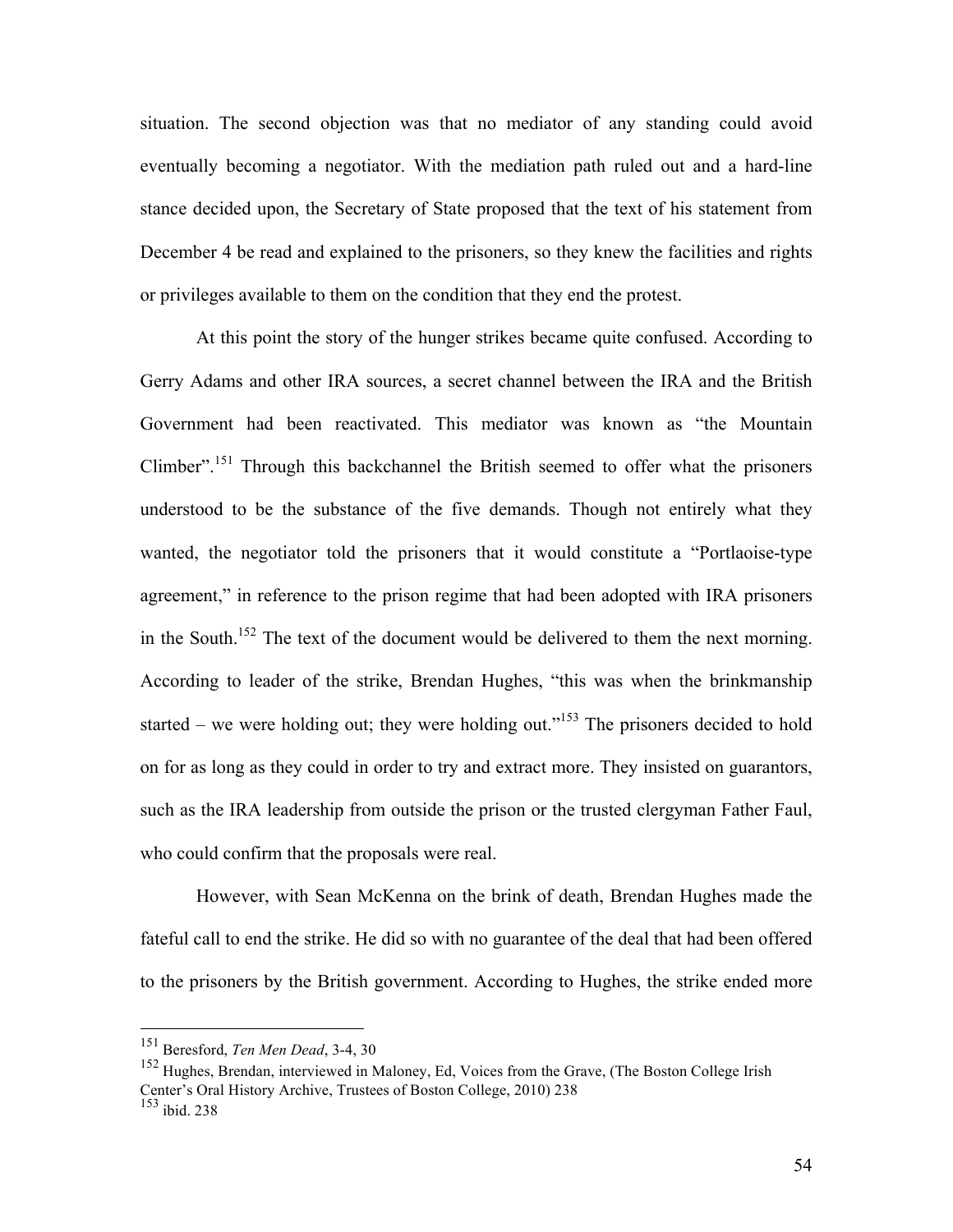out of the need to save Sean's life than out of a sense of political victory.<sup>154</sup> He confirmed the motives behind this decision with researchers from Boston College:

> Q: So is it fair to say that the hunger strike then did not end as a result of the document but the hunger strike ended prior to the document and it was in many respects the humanitarian decision on your part – you were bound by your word?  $A \cdot Yes$ <sup>155</sup>

Whatever the case, the document that arrived at the prison after the strike had been called off was not the settlement the prisoners had hoped for. Although Sands thought there was the basis for a settlement in the document, it needed further clarification and more work done on it before it would be considered acceptable to the prisoners.156 The document was found to be vague and open to interpretation. This led to problems with its implementation by the guards in the prison. The prisoners believed that they were being given a settlement that would, in effect meet their five demands, and now it appeared that the Government was reneging on their word, claiming that was not what was agreed on.<sup>157</sup> Some accounts claim that men who had begun to conform to prison rules did not receive their own clothes from prison authorities, and that overall there was reluctance on the part of the prison authorities to implement the positive aspects of the document. Having ended their strike, the prisoners had lost their leverage to effectively bargain.<sup>158</sup> It seemed to the prisoners that the British had beaten them at this round of the game by dishonestly persuading them that they could reach the compromise state (3,3), and then unilaterally changing their minds and reverting to a hard-line

 <sup>154</sup> ibid. 240

<sup>155</sup> ibid. 240

<sup>156</sup> Beresford, *Ten Men Dead*, 30

<sup>157</sup> National H-Block/Armagh Committee, "British Renege on Hunger Strike Commitments, Dublin, 1981" Linen Hall Library Political Collection, H-Block/Hunger Strike Box 1

<sup>158</sup> Ian Mulgrew, "Weakened guerrillas tricked by U.K., Irish journalist says", *The Globe and Mail*, 12 March, 1981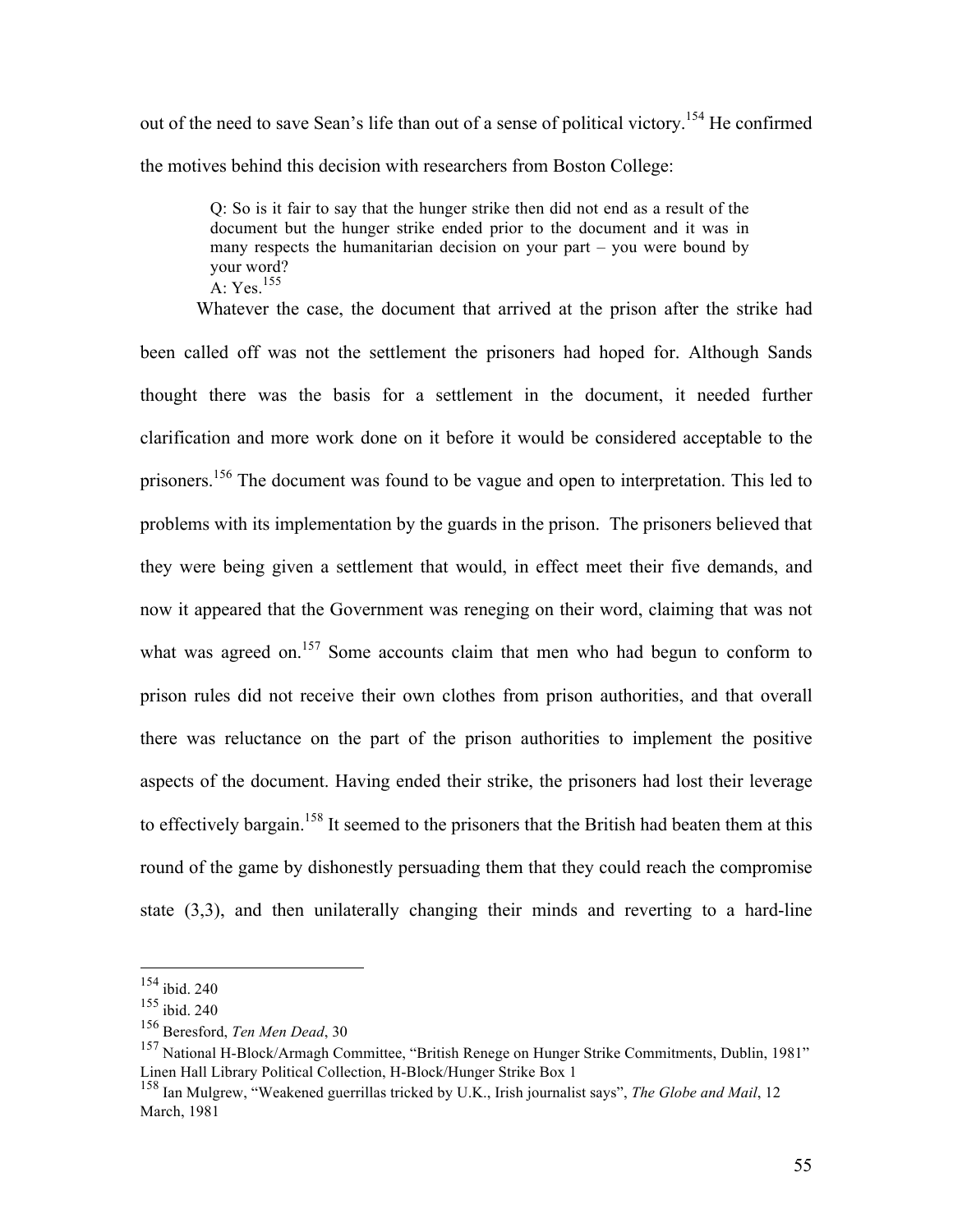position. Though the accounts of the activities of "the Mountain Climber" are unclear, one thing remains certain: the prisoners made the decision to strike again.

# **Chapter 6: The Second Hunger Strike**

#### 6.1: A Strike to the Death

According to the prison OC at the time, Bik McFarlane, the second strike was as much a political maneuver as the first one had been. "The analysis hadn't changed. We were in a conflict situation. There was no difference between then and the previous October 1980, the analysis was the same, there was one option that we had. We believed we could still shift them. That was a very firm belief."<sup>159</sup> However, given the consensus that the first hunger strike had ended in failure, there was reluctance on the part of the outside leadership to try this tactic a second time. According to Gerry Adams, the leadership on the outside was concerned not only about the very high possibility that lives would be lost, but also that a hunger strike failure would "divert attention and energy from the tasks of political development..."<sup>160</sup> At the time, Adams says he considered building Sinn Féin's political capacity and capability to be the top priority, and a demoralizing defeat in the hunger strikes would be a draining experience for republicans.

 The second hunger strike was structured much differently than the first. Rather than having seven prisoners go on strike all at once, the timing of each strike was staggered. Bobby Sands was the first to start, refusing food for the first time on March 1, 1981. The following three strikers entered the protest each at two-week intervals.<sup>161</sup> This was a strategic move on the part of the IRA, which could not afford another failure after

 <sup>159</sup> Bik McFarlane, interviewed in McKeown, *Out of Time*, 77

<sup>&</sup>lt;sup>160</sup> Adams, *Before the Dawn*, 285<sup>161</sup> Campbell, McKeown, and Q<sup>7</sup>

<sup>161</sup> Campbell, McKeown, and O'Hagan, *Nor Meekly Serve My Time*, 147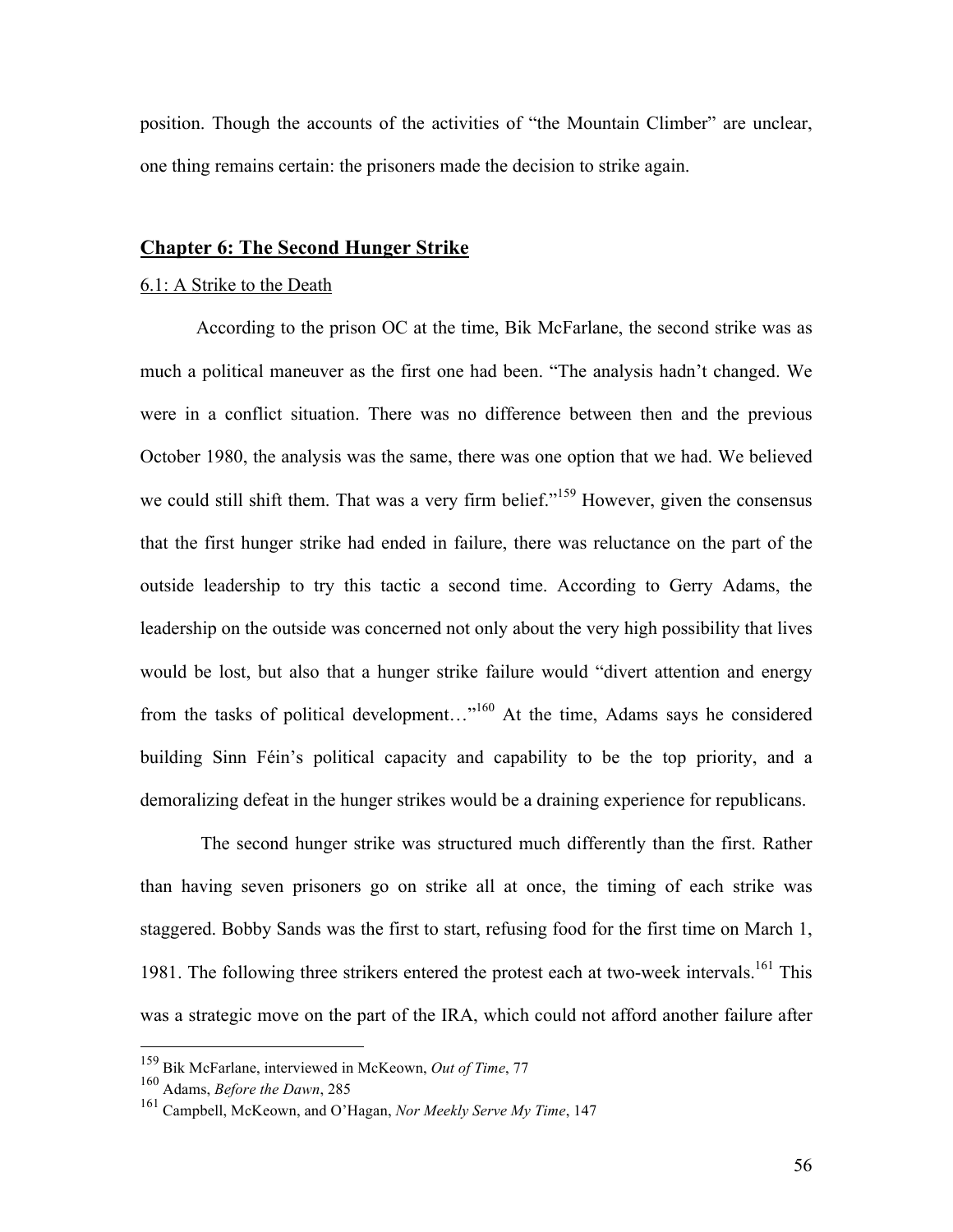the first hunger strike. The two-week gap between the start of each prisoners' fast was designed to give the British ample breathing room between deaths so that there would be the opportunity for negotiations to be worked out. It was also decided that once one of the original four hunger strikers died, a new prisoner would join the strike as his replacement.<sup>162</sup>

However, as with the first hunger strike, there was reluctance on the part of the outside republican leadership to approve the strikes. After the collapse of the first hunger strike, there was skepticism that hunger strike action would produce a threat sufficient to move the British Government. According to Adams, the leadership wanted to refocus their attention on political development. A hunger strike would demand the exclusive attention of the movement. Adams made his opposition to this tactic clear to Bobby Sands, the leader of the second strike. "'Bobby,' I wrote 'we are tactically, strategically, physically and morally opposed to a hunger strike.'"163 However, the prisoners appealed to the leadership, saying that the struggle in the H-blocks was unsustainable, and reaffirmed their decision to begin a hunger strike. In this case it appeared that the prisoners were able to exercise a degree of autonomy in choosing the tactics they would take against the British Government.

On February 5, 1981, the announcement of the second hunger strike was made. It was clear at the outset of this hunger strike as well that the strikers viewed their protest not as a quest for improved prison conditions, but for political recognition. In their statement, the prisoners said: "We the republican political prisoners in the H-blocks of long kesh and Armagh having waited patiently for 7 weeks for evidence that the British

 <sup>162</sup> ibid. 147 163 Adams, *Before the Dawn*, 288.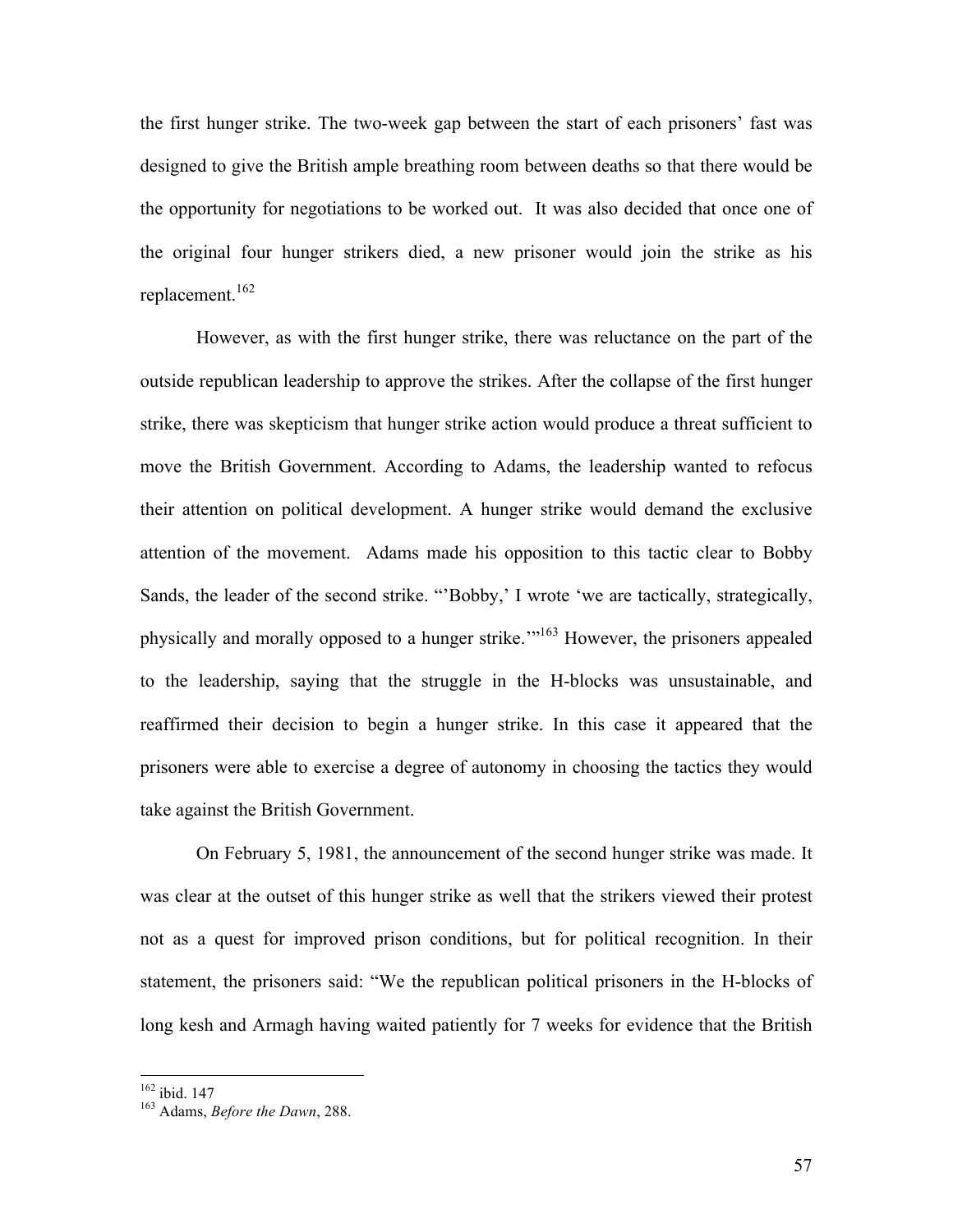Government was prepared to resolve the prison crisis, and having given them every available opportunity to do so, declare out intention of hunger striking once more."<sup>164</sup> The prison was just another battlefield on which they were fighting what they viewed as a war of liberation for the Irish people. On 1 March, 1981 Bobby Sands, once the OC of the prisoners, and now leader of the second hunger strike, wrote in the diary he kept on pieces of toilet paper, "I am a political prisoner. I am a political prisoner because I am a casualty of a perennial war that is being fought between the oppressed Irish people and an alien, oppressive, unwanted regime that refuses to withdraw from our land."<sup>165</sup>

Bobby Sands was seen as the natural leader for the next hunger strike. He had been the OC in the prison during the first hunger strike. Prior to that Sands had also taken on leadership roles within the prison hierarchy writing for the Republican newspaper, An Phlobaht, using the name of his sister, Marcella, as his pen name. He was known for engaging fellow prisoners in telling Irish legends, writing poetry and songs, and teaching the Irish language as a method to communicate throughout the prison. Sands also had a personal narrative that made him a sympathetic figure. He had spent his early years in the predominantly Protestant suburb of Newtonabbey. When it was discovered that the family was Catholic, they came under neighbor pressure and moved to Rathcoole, another predominantly Protestant area, when Bobby was seven years old. Here again they were subject to anti-Catholic intimidation, though this time of a more violent nature. After the UDA threw a rubbish bin through their living room window, the family moved

 <sup>164</sup> Statement by the PRO H-Blocks 3, 4, 5, 6 and PRO Women Political Prisoners, Armagh Jail, February 4, 1981, Linen Hall Library Political Collection, H-Block/Hunger Strike Box 1

<sup>165</sup> Bobby Sands. *The Diary of Bobby Sands*. (Dublin: Sinn Fein Bookshop, 2011) 3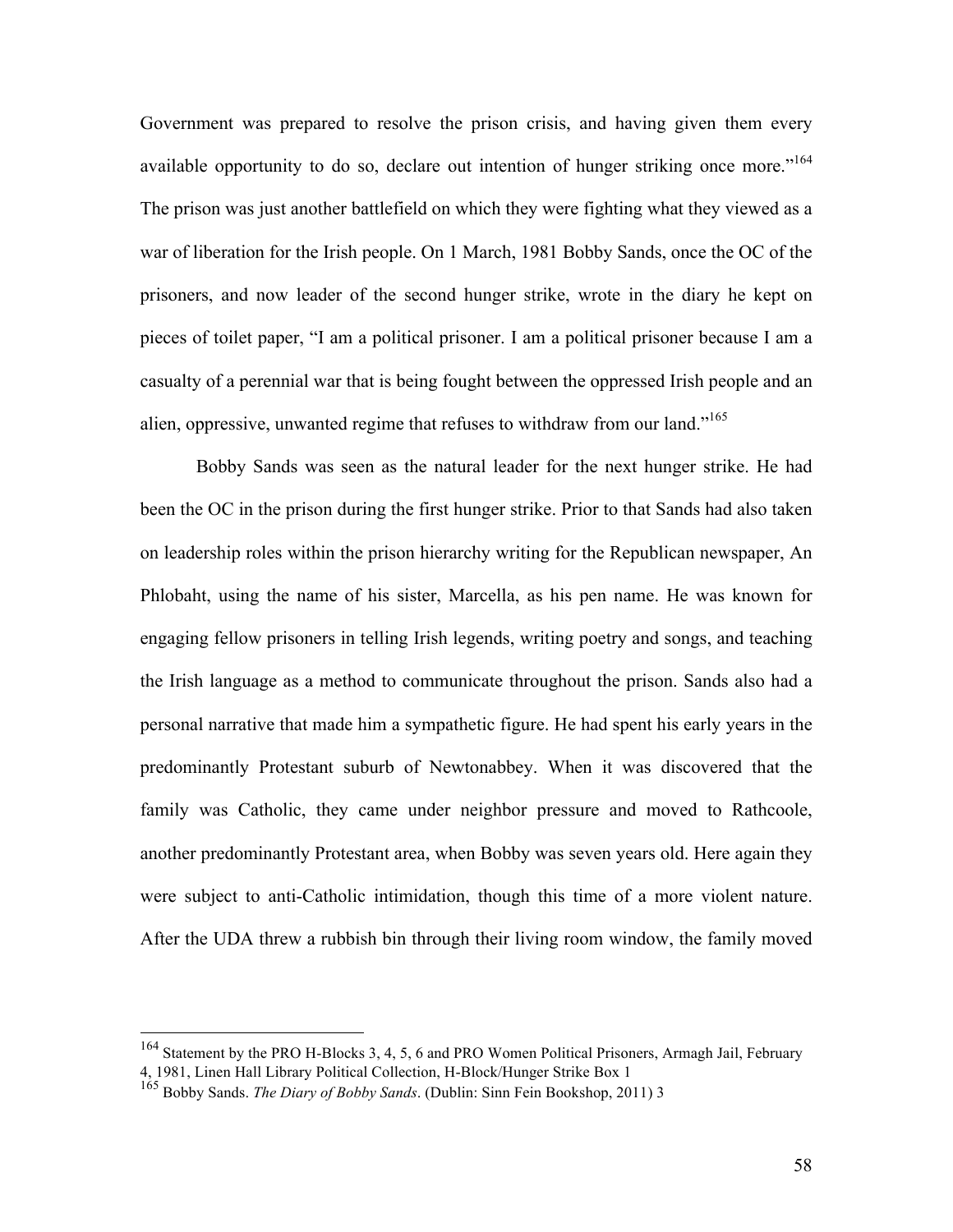again, this time to the Catholic estate of Twinbrook on the outskirts of Belfast, where Bobby joined the IRA shortly after.

The British Government was caught unawares and in a dilemma after the onset of the second strike. Were it to soften the policy on special category status or change the prison regime in any way, it would enrage the unionist constituency. Furthermore, Prime Minister Margaret Thatcher had begun taking steps to placate the fears of angered unionists who felt that their constitutional status was being threatened after hearing the Irish Taoiseach, Charles Haughey, and Irish Foreign Minister, Brian Lenihan, make public statements of "the totality of relationships." On March 5, 1981, Thatcher flew to Belfast where she made a speech that said, "There is no sell-out and those who argue otherwise have simply got it wrong or are choosing not to understand the purpose of my discussions with Mr. Haughey."166 She emphasized her government's commitment to the Northern Ireland Constitution Act of 1973, which guaranteed the position of Northern Ireland within the United Kingdom as long as it was the wish of the regional majority.

### 6.2: Election Success

The second hunger strike took a fateful and unexpected turn with the sudden death of Frank Maguire MP on March 5, 1981. Maguire was an independent nationalist MP for the constituency of Fermanagh and South Tyrone in the Westminster Parliament. This constituency was finely balanced, with a narrow majority of Catholic voters over Protestants. Maguire himself had been a former IRA internee who had spent time in Long Kesh. He had been a supporter of the prisoners' five demands going back to the blanket

 <sup>166</sup> Margaret Thatcher, "Speech in Belfast, March 5, 1981," The Thatcher Archives, http://www.margaretthatcher.org/document/104589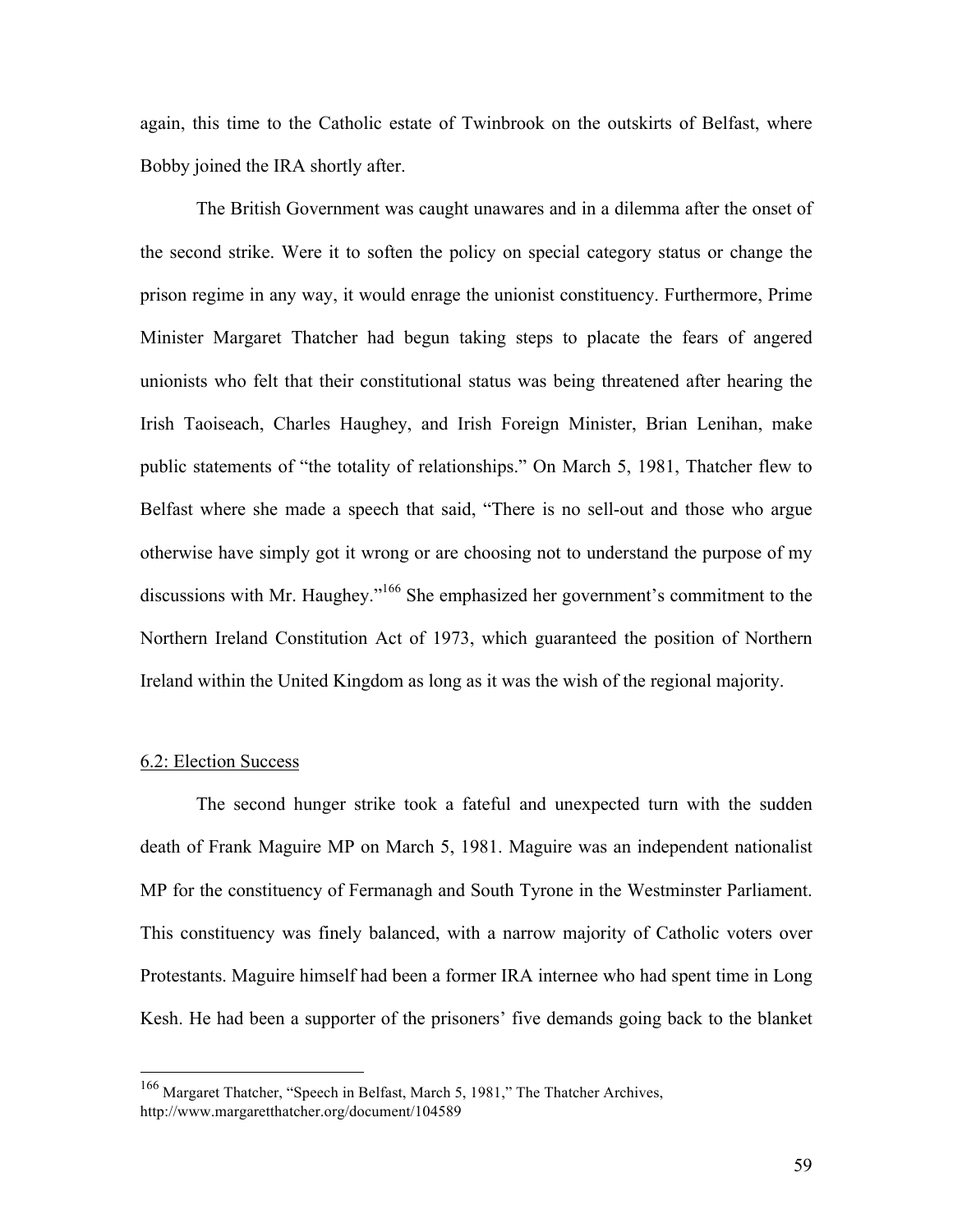and the dirty protests, even taking it upon himself to raise allegations of ill treatment to the NIO. $167$ 

After Maguire's death, Bernadette Devlin McAlisky, a socialist and anti H-Block activist, expressed her intention to run for the seat.<sup>168</sup> She had previously been elected to the Westminster Parliament at the age of 21 and had represented neighboring mid-Ulster.<sup>169</sup> She was among the most famous of the Civil Rights and People's Democracy activists of the late 1960 and early 1970s, and would likely have received a high vote. She was competing for the nationalist vote with Austin Currie, a moderate SDLP candidate that had been backed by the Catholic Church, something she was vehemently opposed to.

> "We now had this unseemly situation where we had two candidates in an election and a prisoner dying. So we were running a duel campaign on the ground saying, 'I'm not standing back for the Bishop; I'd stand back for the prisoner but not back for the Bishop', and creating the momentum where people were then going to Sinn Féin saying, 'Will you let the prisoner stand?' So they started negotiations to see if they would stand their prisoner."<sup>170</sup>

The prospect of standing for elections was new for this generation of republicans. It was also potentially risky. On the one hand it would provide the IRA with an opportunity to gain a "mandate" and demonstrate to the British that they had popular support. On the other hand, if Sands lost the result would be devastating. As Sinn Fein Sinn Féin Director of Publicity, Danny Morrison, said, ""The danger was if Bobby Sands lost by five votes, one vote, Thatcher would crow, 'Even your own people rejected

 <sup>167</sup> Jackson, SC. "Letter to Mr. Alison, 'Allegations by Mr. Frank Maguire, MP, about Prison Conditions', 13 November, 1979", NIO/12/153, PRONI, Belfast.

<sup>168</sup> Reuters, "Bernadette Devlin discloses she will run for parliament", *The New York Times, Late City Final Edition*, 22 March, 1981.

<sup>169</sup> Bernadette Devlin McAliskey, *Price of My Soul,* (London: Pan Books, 1969) 171

<sup>170</sup> McAliskey, Bernadette, interviewed in *Hunger Strike*, Raidió Teilifís Éireann, 2006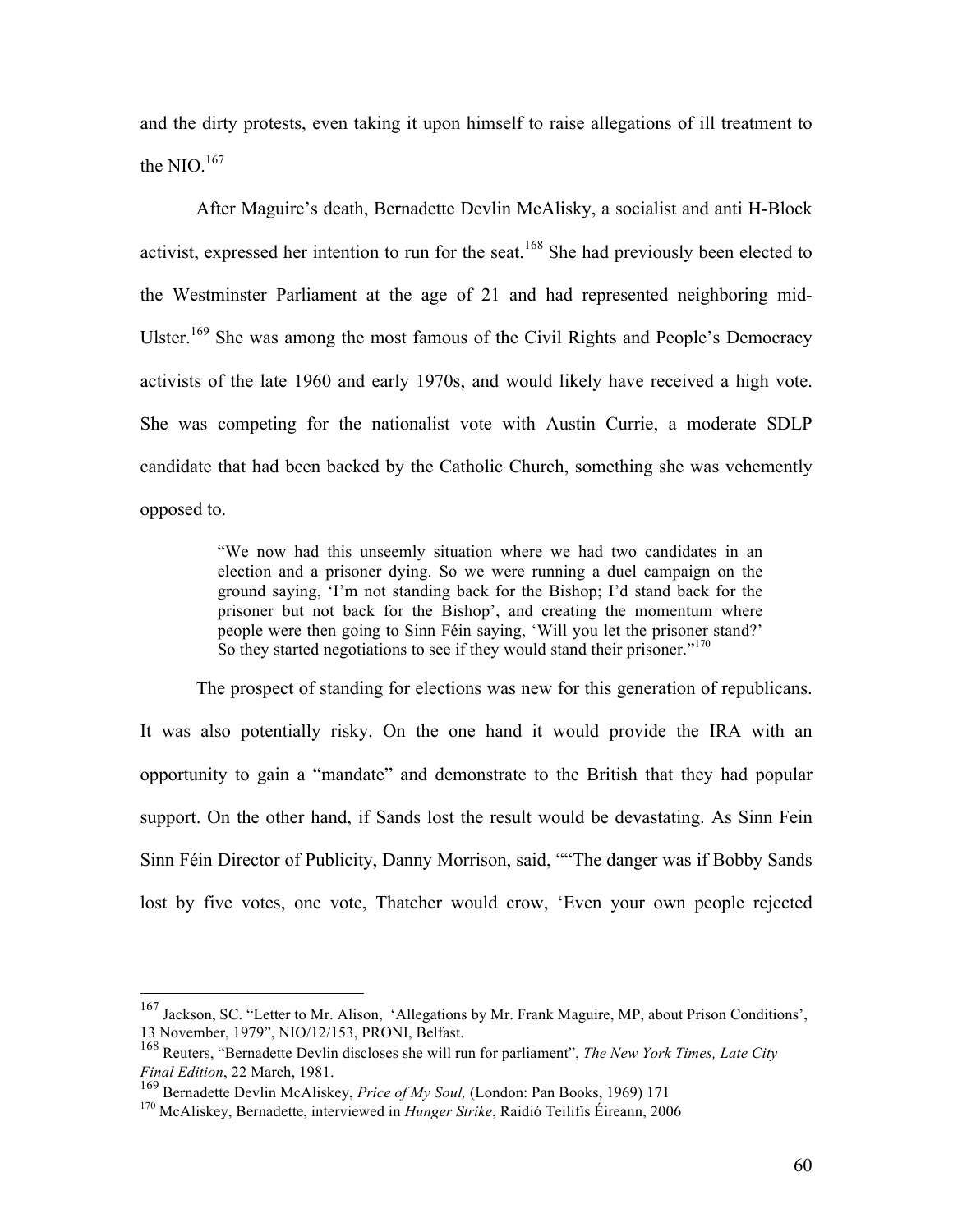you.'"171 However, the IRA Army Council after secret consultations with the prisoners' leaders took the risky decision to run Bobby Sands as a candidate in the by-election.<sup>172</sup> The election campaign fulfilled the major objective of republican leader Gerry Adams, who would later become president of the IRA's political wing, Sinn Féin, which was to develop the republican movement politically. As he recalls that period:

"The campaign was an education for us. We galvanized our people in Fermanagh and Tyrone, and they responded with great commitment….We learned about presiding officers, personation officers, how to campaign. It was exhilarating"<sup>173</sup>

Notably, Bobby Sands was the only Catholic candidate in the race. In addition to McAliskey, other nationalist candidates had also expressed interest in the seat. The moderate SDLP had originally put forth Austin Currie as their candidate. However, they withdrew from the race believing that Noel Maguire, the brother of the MP that had just died, would contest the seat. However, once it was announced that Sinn Féin would allow Sands to run, pressure began to mount to not allow the nationalist vote to be divided. Noel Maguire withdrew from the race, less than 10 minutes before the deadline, claiming it was a "matter of conscience." 174The election was a success for the prisoners: Bobby Sands narrowly defeated the Unionist candidate, Harry West, a former leader of the Ulster Unionist Party, and a former Stormont minister, receiving 30,492 votes to West's 29,046.<sup>175</sup> The election turnout was also extremely high: a reported  $87\%$ <sup>176</sup> The election of Bobby Sands represented a watershed moment in the history of the Northern Ireland conflict. It was the first electoral success for this generation of militant republicans.

<sup>&</sup>lt;sup>171</sup> Morrison, Danny, interviewed in *Hunger Strike*, Raidió Teilifís Éireann, 2006<br><sup>172</sup> This is a terminological difference meaning a special election<br><sup>173</sup> Adams, *Before the Dawn*, 291.<br><sup>174</sup> Tim Pat Coogan, *The Tro* 

<sup>&</sup>lt;sup>175</sup> William Borders "Jailed IRA Member Wins Commons Seat", 10 April, 1981 New York Times Late City Final Edition, Sec.1 p.1

 $176$  ibid.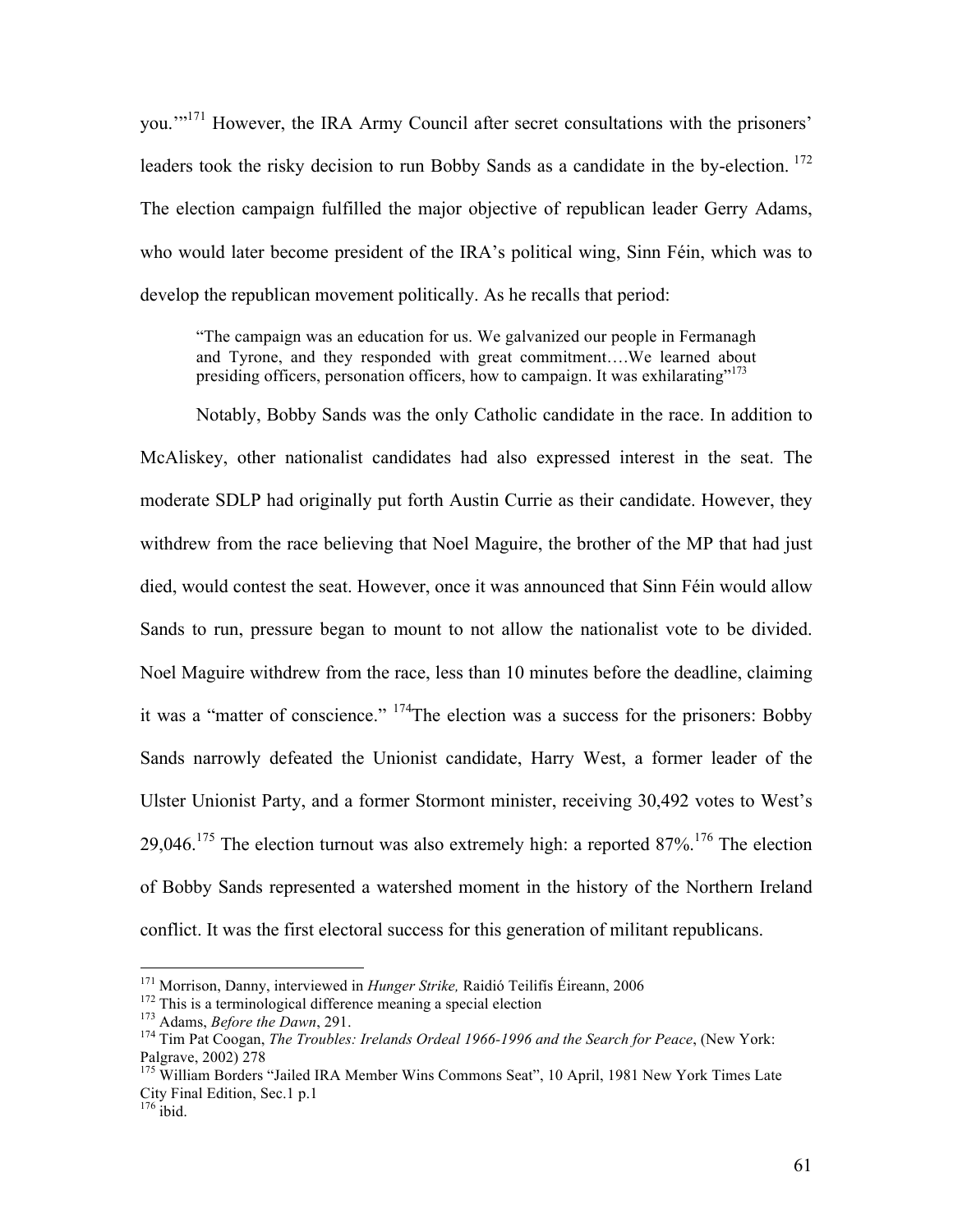

Republican prisoners received the news with jubilation, believing that this show of popular support would save Sands' life.<sup>177</sup> Many were of the impression that Thatcher would not be able to allow a fellow MP to die on hunger strike. The republicans had the impression that a strong showing of popular support for their protest would even further increase their threat power. If they could demonstrate that there was an untapped reservoir of popular support for the prisoners, they believed it

would give their demands legitimacy that would force the British Government to make concessions. In some ways, it could be argued that with the election of Sands the prisoners had won political status, because they had successfully built a political movement in support of their cause. How could Sands be nothing more than a criminal or a murderer if he was able to garner over 30,000 votes?

 Unionists, by contrast, viewed the election as evidence that all Catholics were deeply sectarian, and at the limit tacit supporters of republicans, and saw it as unconscionable that almost the entire Catholic community would actively support and elect a member of the IRA. This served to further polarization between the two communities. However, in an interview days after the election, Irish Taoiseach Charles Haughey argued that the election results were not, in fact a vote for violence. According to him "The vote was a manifestation of two different traditions and two different positions."178 Anyone who went forward as an anti-unionist candidate would get the nationalist vote. He argued that the high nationalist turnout had been motivated by that

 <sup>177</sup> McKeown, *Out of Time*, 78

<sup>178</sup> Charles Haughey, interviewed on *RTE Radio*, Raidió Teilifís Éireann, 12 April, 1981, INF/4/200, Kew.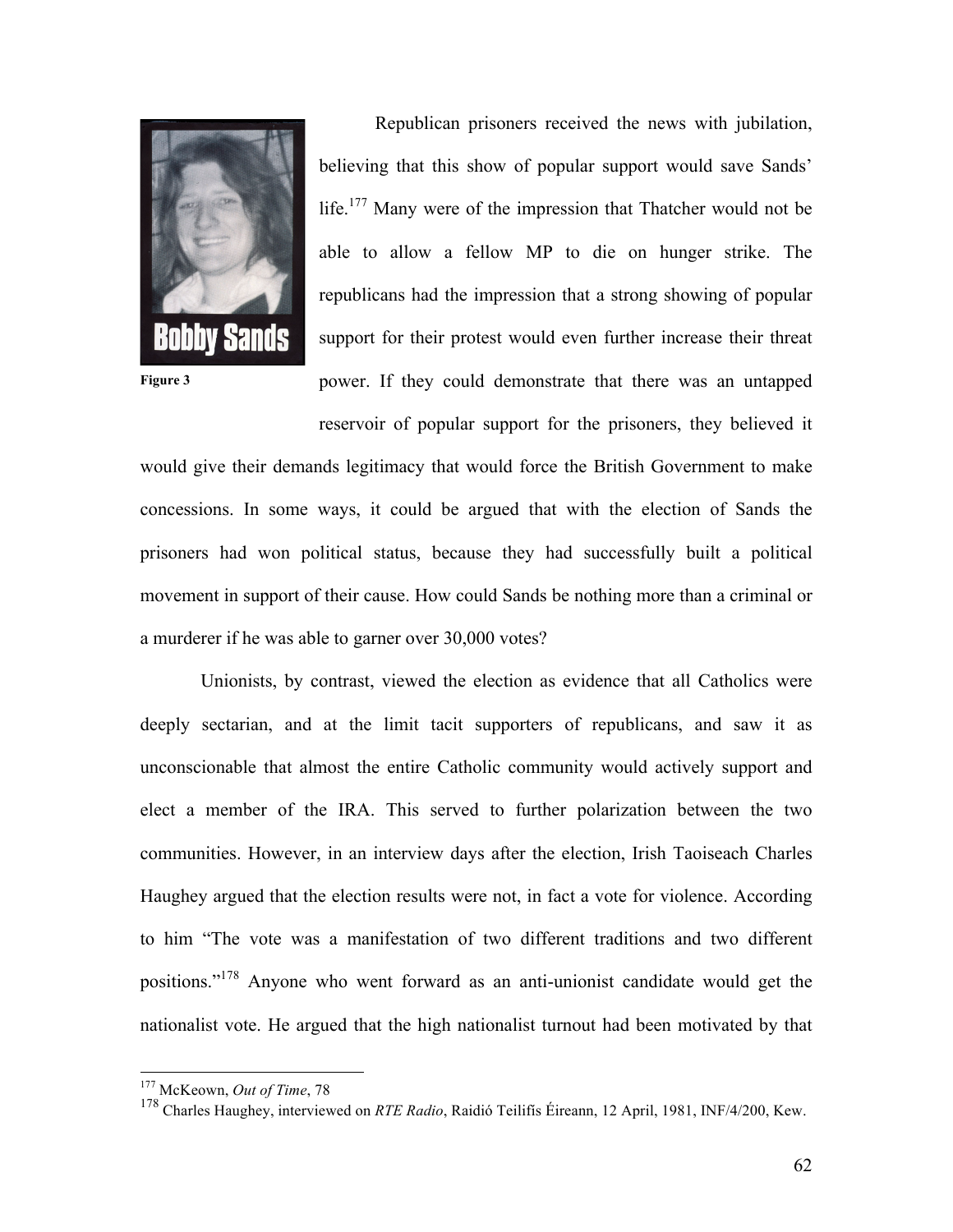tradition of opposition to unionism as well as humanitarian feeling for the H-Block situation.

#### 6.3: Mediation Failures

As the hunger strikers continued their fast and began to enter a critical stage, the Irish Government hoped that a solution could be found through mediation. Three Irish Members of the European Parliament, Mr. Neil Blaney, Dr. John O'Connell, and Miss Sile de Valera, paid visits to Bobby Sands. When these Irish Parliamentarians tried to visit Thatcher, however, they were denied a meeting.179 The Prime Minister said in a press conference in Riyadh at the time, 'it is not my habit or custom to meet MPs from a foreign country about a citizen of the United Kingdom resident in the United Kingdom."<sup>180</sup> She said that the proper way for them to proceed would be to return to Dublin and have the government there make representation to her through ordinary diplomatic channels. $^{181}$ 

The European Commission for Human Rights (ECHR) was again another avenue through which Charles Haughey sought to find a settlement. He met with Marcela Sands, the sister of Bobby Sands, and on April 23, 1981, convinced her to make an application on behalf of her brother to the ECHR. In this effort he had behind-the-scenes support from the British government. The next day a message from the British Ambassador to Ireland told the Taoiseach, "We would not oppose an intervention by the European Commission for Human Rights provided that the commission's involvement is brought about in the only way in which it can be brought about with the willing participation of

 <sup>179</sup> Christopher Thomas, "Mrs. Thatcher snubs Eire MPS over Sands plea", *The Times*, 22 April, 1981, p. 1 180 RW Apple Jr. "Mrs. Thatcher Rebuffs Irish M.P.'S on Robert Sands, Jailed IRA Leader." *New York* 

*Times, Late City Final Edition*, 22 April, 1981, sec A, p.4, col. 3  $181$  ibid.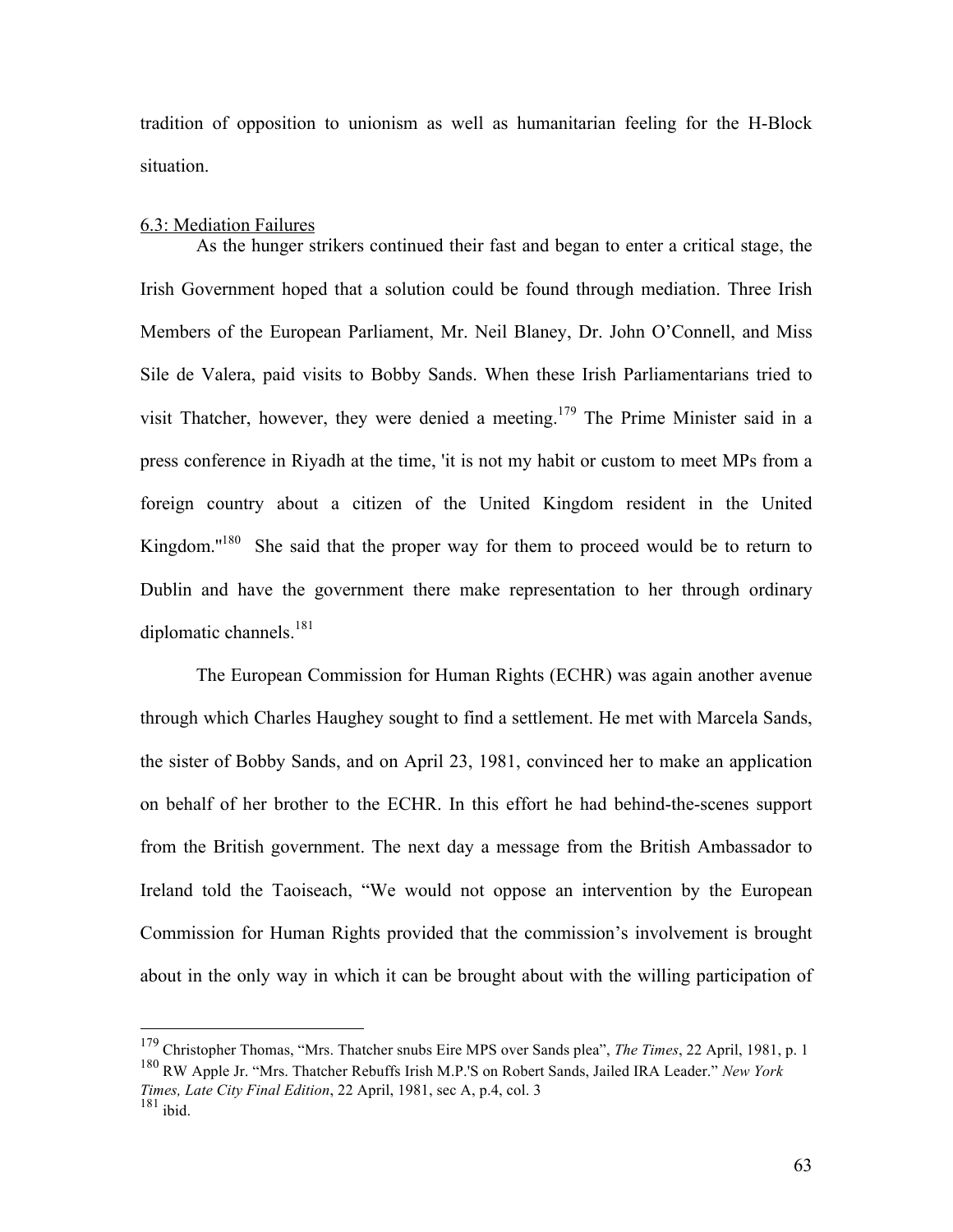HMG, namely by accepting and responding to a complaint made from one of the hunger strikers."<sup>182</sup> Furthermore the British Government would facilitate a visit to the Maze for two members of the commission.

This British Government followed through with this support. The following day, two delegates from the ECHR, Carl Norgaard of Denmark and Torkel Opsahl of Norway, as well as three members of the Dáil visited Bobby Sands.<sup>183</sup> When the ECHR delegates tried to hold a private meeting with Sands, he refused to see them unless Prison OC, Brendan "Bik" Macfarlane, as well as Gerry Adams and Danny Morrison of Sinn Féin were also present.<sup>184</sup> He did not want to adopt his sister's application to the ECHR, and it has been said, gave a strong rebuke to the Taoiseach's initiative,

> "Because Mr. Haughey has the means to end the H-Block/Armagh crisis and has consistently refused to do so, I view his prompting of my family as cynical and cold-blooded manipulation of people clearly vulnerable to this type of pressure. The Commissioners' intervention has been diversionary and has served to aid the British attempts to confuse the issue."<sup>185</sup>

The Northern Ireland Office felt that Sands' conditions for meeting the ECHR were unacceptable and thus the meeting was unable to take place. Here again was a struggle over who would maintain the upper hand; the British Government refused to relinquish its power over the any mediation or settlement by allowing the prisoners to dictate the terms of a meeting. On May 4, the day before Sands died, the Commission announced that it had no power to hear the case.<sup>186</sup>

 <sup>182</sup> Deaglán de Béadun, "UK encouraged human rights approach to Maze", *Irish Times*, 31 December, 2011, http://www.irishtimes.com/newspaper/ireland/2011/1231/1224309675084.html

<sup>183</sup> AP, "AROUND THE WORLD: Two Rights Aides Will Visit Irish Hunger Striker in Jail" *New York Times*, *Late City Final Edition*, sec. 1, p. 6, 25 April, 1981.

 $184$  ibid.

<sup>185</sup> Adams, *Before the Dawn*, 304

<sup>186</sup> Deaglán de Béadun, "UK encouraged human rights approach to Maze", *The Irish Times*, December 31, 2011, http://www.irishtimes.com/newspaper/ireland/2011/1231/1224309675084.html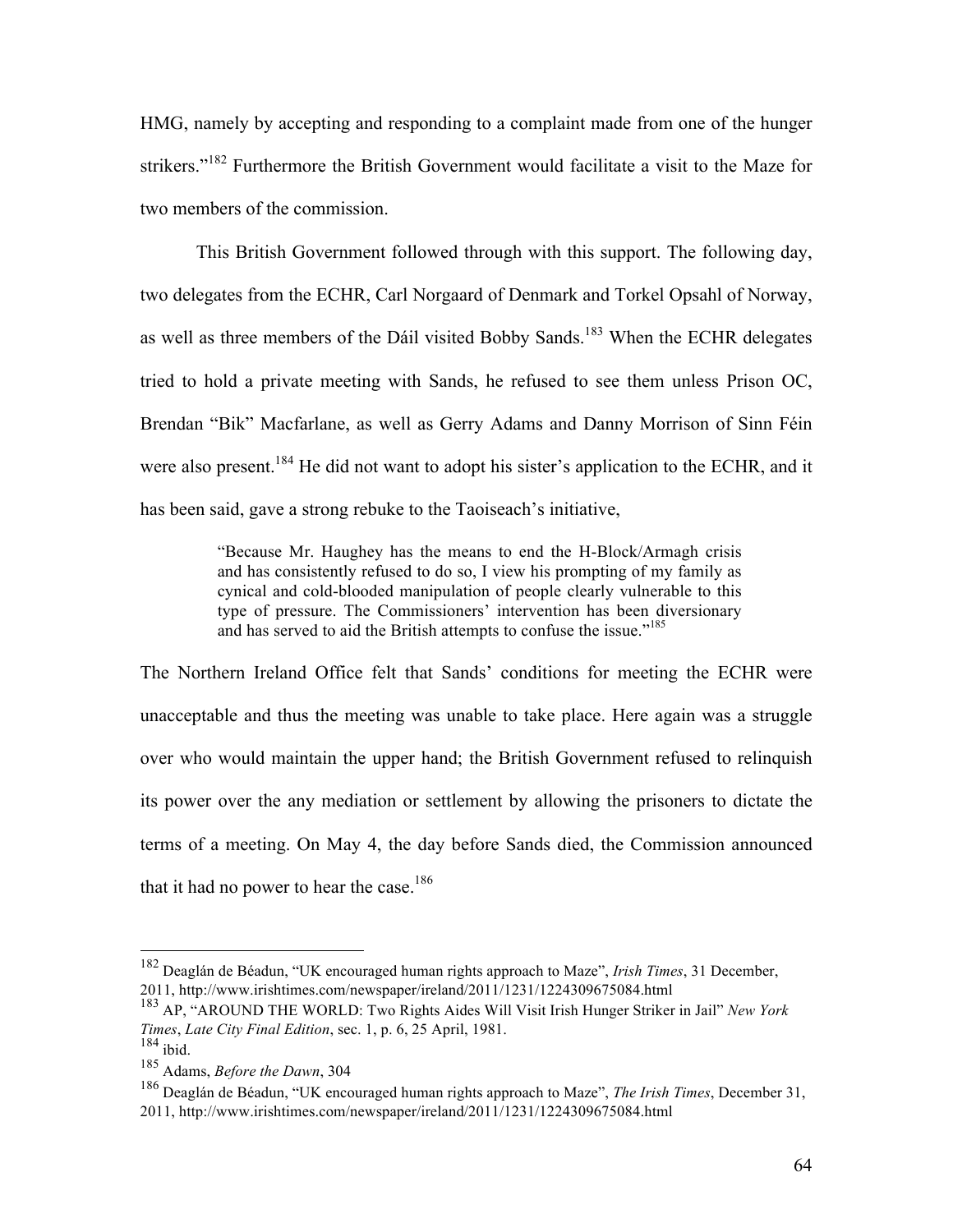However, the British did not give up the prospect that the ECHR might be able to serve as a vehicle out of the predicament. The British Ambassador to Dublin commented in a memo to the Taoiseach that though it was a "great pity" that the initiative had not succeeded, and did not see how it could be revived in the Sands case, "a similar initiative might have a better chance of working in the case of other hunger strikers."<sup>187</sup> Thus they kept it in their minds as a possibility and continued to regard this humanitarian framing of the issue as a possible face-saving solution.

Although not meant to be a negotiation, another international figure that was allowed to enter the prison in the hope of intervening was Monsignor John Magee, personal secretary to the Pope, and himself an Irishman from Ulster. He had been granted a meeting with Secretary of State Humphrey Atkins "on the clear understanding that the Government's position in relation to the hunger strike would not be subject to challenge or a matter for negotiation."188 Mgr. Magee met with all four of the prisoners on hunger strike at that time. When he asked Bobby Sands what would end the strike he was told that granting the five demands. The meeting itself was fruitless; it was clear that neither side was going to move enough for a settlement to be brokered.

Following the death of Bobby Sands, popular emotions had risen to dangerously high levels and were predictably followed by chaotic scenes on the streets. By April 22, the majority Catholic city of Londonderry in Northern Ireland had been consumed by seven days of riots.<sup>189</sup> The violence soon spread to cities throughout the province. Youth

 $^{187}$ ibid.

<sup>188</sup> Christopher Thomas and John Witherow, "Papal envoy sees Sands again", *The Times*, April 30, 1981, p. 1, col. G; Issue 60915

<sup>&</sup>lt;sup>189</sup> Staff reports, "7<sup>th</sup> Day of Londonderry Rioting", *The Washington Post*, First Section; Around the World; A24, April 22, 1981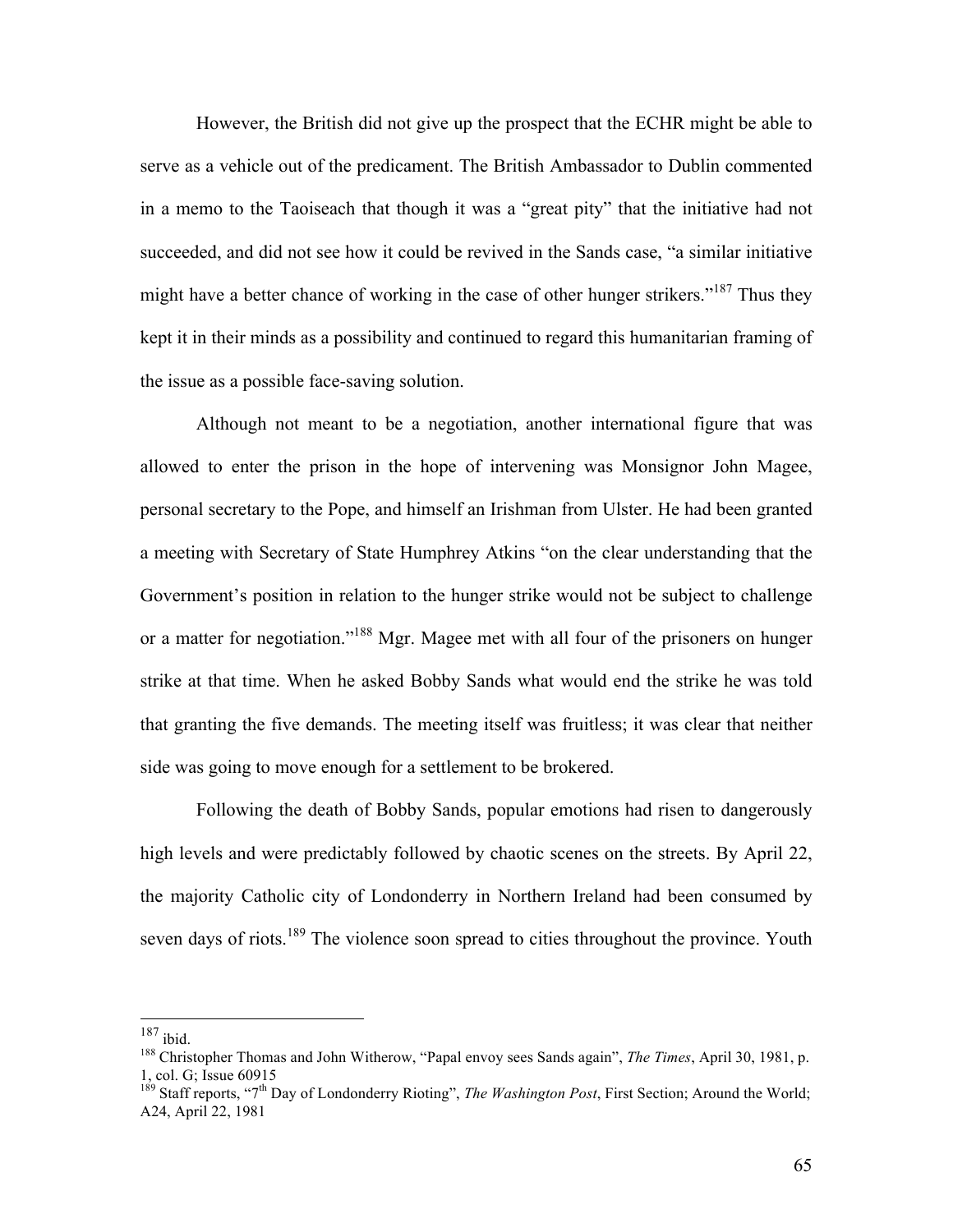engaged in battles with British troops and the police, throwing stones and firebombs.<sup>190</sup> The IRA increased targeted attacks on both British troops and prison guards. Yet, some casualties during this time came not from the actions of the rioters, but the retaliation of the security forces: two were killed when an army Land-Rover plowed into a crowd, and one teenager was killed by a plastic bullet fired during a clash in Londonderry.<sup>191</sup>

The British Government found itself stuck: the stance it had taken alienated them further from the Catholic community in Northern Ireland, which already viewed it with hostility. This alienation of Catholics from government policy was seen to be increasing support for the IRA, exactly the opposite of what the policy of criminalization had been intended to do. However, the Government felt that the violence and unrest could be contained. "Neither the riots, nor the scale of terrorist activity were as substantial as in the past. The government was in no danger of defeat."<sup>192</sup>

As Sands drew close to death, loyalist paramilitary groups braced themselves for an anticipated explosion of violence. The week leading up to his death, 1,000 unarmed Ulster Defense Association members massed in a show of defensive strength near the border with predominantly Catholic neighborhoods in West Belfast.<sup>193</sup> The militant Democratic Unionist MP and cleric Reverend Ian Paisley, warned the crowd, "War is no doubt going to be unleashed on us."<sup>194</sup>

<sup>&</sup>lt;sup>190</sup> ibid.<br><sup>191</sup> David McKittrick, et al. *Lost Lives* p. 856. For full records of the over 60 casualties during the second hunger strike period see pages 852-877<br><sup>192</sup> Alexander, Michael. "Letter to Stephen Boys Smith, 'Northern Ireland' 27 May, 1981", PREM/19/505,

Kew. 193 Leonard, Downie Jr., "Sands' Mother: 'He Is Prepared For the End", *The Washington Post*, First Section;

A1, May 1, 1981

 $194$  ibid.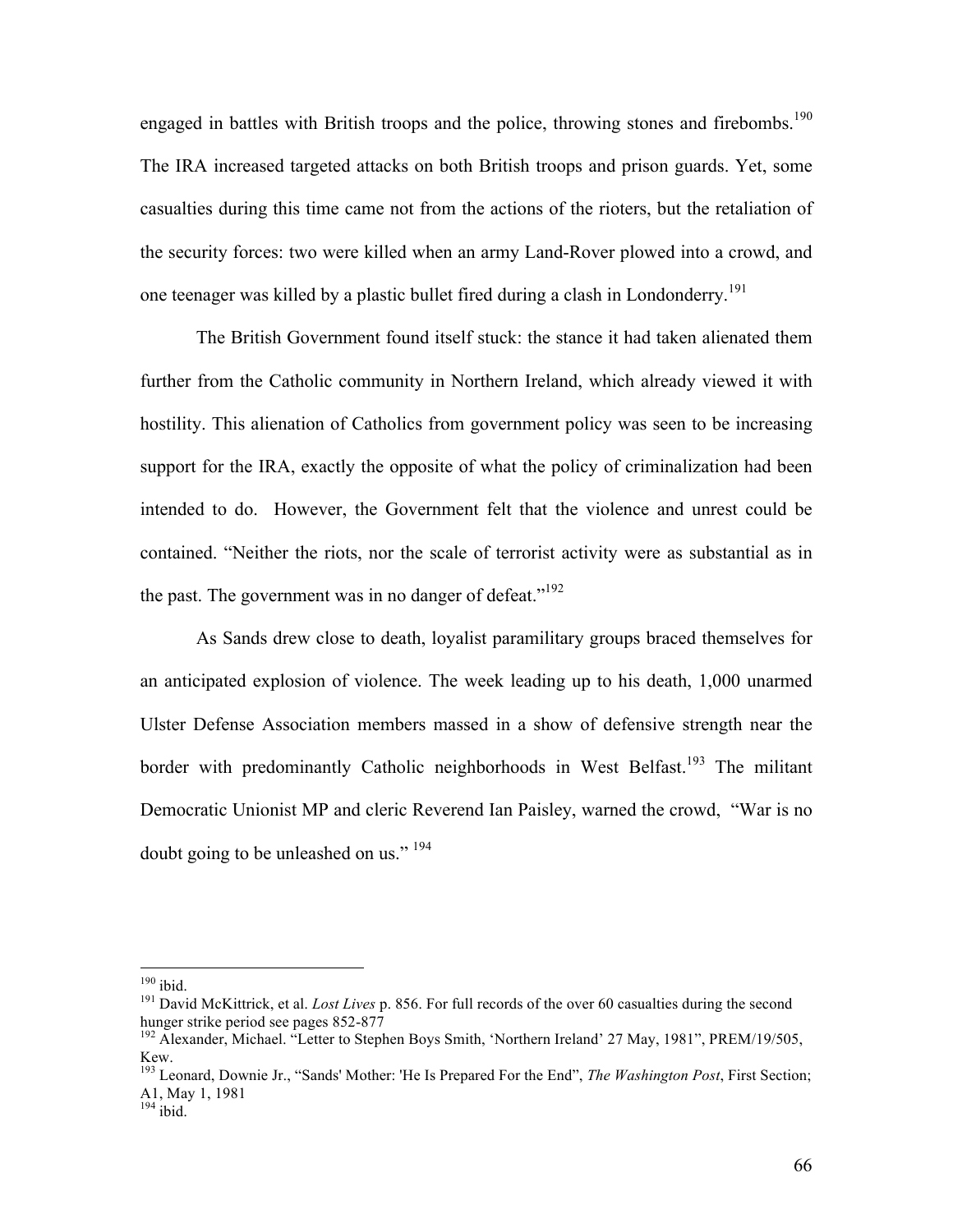

**Figure 4**

Bobby Sands died on May 5, 1981, 66 days after his strike had begun. On that day, Thatcher made a statement in the House of Commons in which she said, "Mr. Sands was a convicted criminal. He chose to take his own life. It was a choice that his organization did not allow to many of its victims."195 However, Sands' funeral was a world event. News outlets around the world covered it, and foreign journalists descended upon Belfast. The record of this

coverage and the pulse of worldwide public opinion is mixed. According to the files from the UK Information Office, much of the mainstream newspapers in the UK, Ireland, and the United States followed the British Government line. They rebuked Sands for his violence and that of his organization, frequently using the term "terrorist" to describe him.<sup>196</sup> However, some countries and political groups reacted to the struggle as a symbol of a stand against British imperialism. The opposition party in Indian parliament observed a minute of silence, the French Communist Party released a statement, a balloon full of tomato sauce was hurled at the Queen on her visit to Sweden, and the Iranian government not only sent its ambassador in Sweden to the funeral, it later renamed the street on which the British Embassy had been after Sands–it remains an issue between the two governments to this day.<sup>197</sup>

Though Bobby Sands' death was the most iconic of all the hunger strikers, it was just the beginning of the unrest that would grow as the hunger strike continued. Francis

<sup>&</sup>lt;sup>195</sup> "House of Commons PQs, 5 May, 1981", http://www.margaretthatcher.org/document/104641<br><sup>196</sup> Information Office, "Comment on Northern Ireland" INF/40/200, National Archives, Kew<br><sup>197</sup> Beresford, *Ten Men Dead*, 99.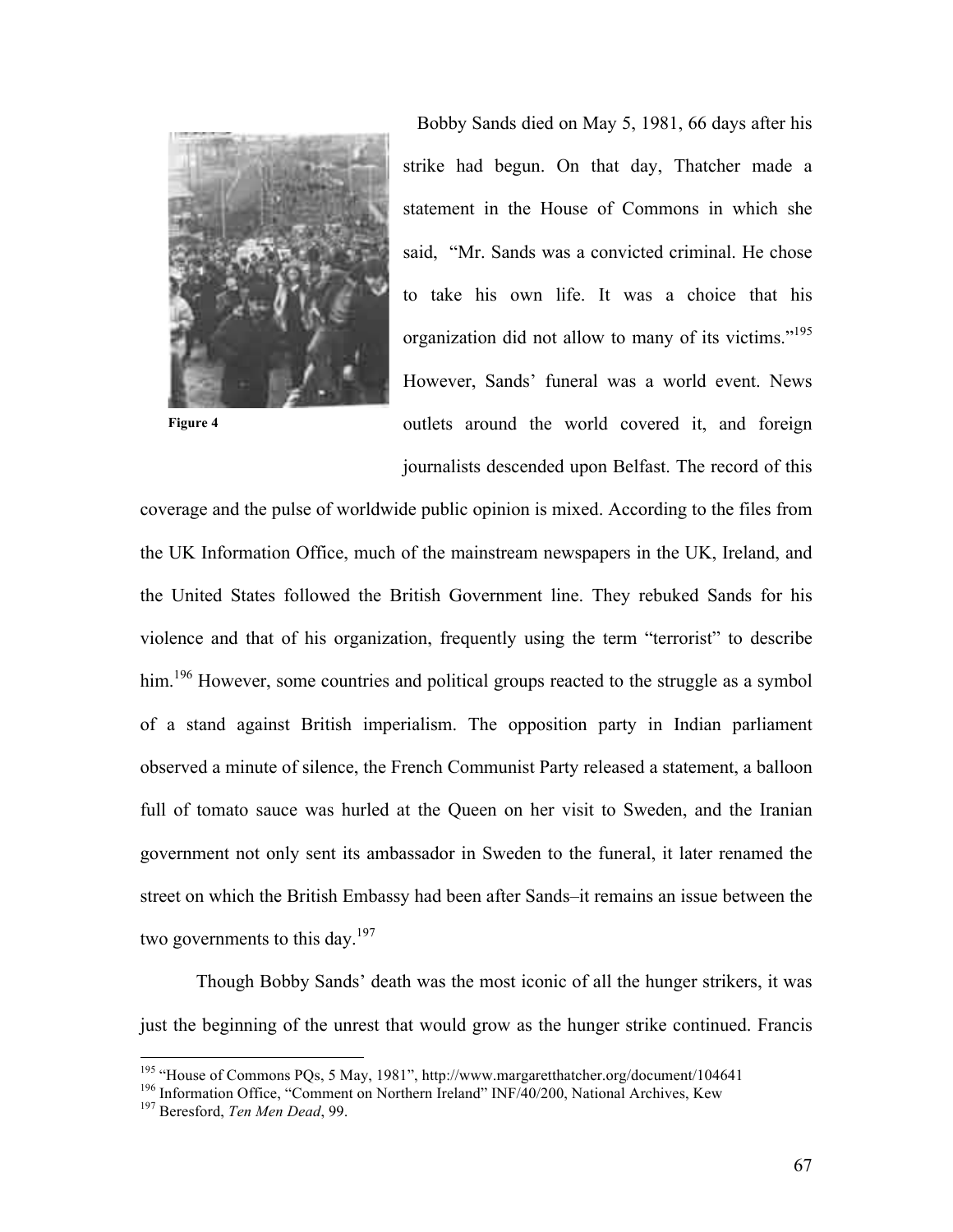Hughes became the second hunger striker to die on May 12, less than a week later.<sup>198</sup> After Hughes' death another wave of violence broke out in Belfast and Londonderry, along with a 2000 person protest in Dublin, where demonstrators threw rocks and bottles at the British embassy, and baton-wielding officers later charged to disperse the mob.<sup>199</sup> After the third and fourth hunger strikers, Raymond McCreesh and Patsy O'Hara, died on May 23, protesters turned violent and targeted British soldiers. Five British soldiers were killed in McCreesh's home county of Armagh when a remote control bomb exploded their armored vehicle.200 Reacting to the soldiers' deaths, Prime Minister Margaret Thatcher said, ''I hope that when their murderers have been tried and convicted, no one will claim that they are entitled to special privileges."<sup>201</sup> The predictions that both the British and Irish government had of hunger strike deaths causing violent unrest were proving to be dangerously accurate.

The deaths during the spring of 1981 also had a pervasive effect on Northern Ireland politics that created concerns for the British Government and its counterpart in the Republic. The tense political atmosphere caused by the hunger strike was having a clearly polarizing effect. Republicans made electoral gains at the expense of moderate nationalists. The moderate SDLP won 84 seats in the 1981 Local Government elections, down from 113 in 1977. The non-sectarian moderate Alliance Party lost 25% of its council seats across Northern Ireland. The inroads made by hardliner parties were not limited to the Republicans and the Catholic Nationalist community. The party of militant Protestant leader Reverend Ian Paisley, the Democratic Unionist Party, won 139 seats,

<sup>&</sup>lt;sup>198</sup> Leonard Downie Jr. "2nd IRA Member Dies on Hunger Strike; Death of IRA Terrorist Sparks New Violence", *Washington Post*, First Section; A1, May 13, 1981.<br><sup>199</sup> ibid. 200 AP, "New Ulster Unrest Leaves One Dead 20 Injured, *New York Times*, May 23, 1981.<br><sup>201</sup> ibid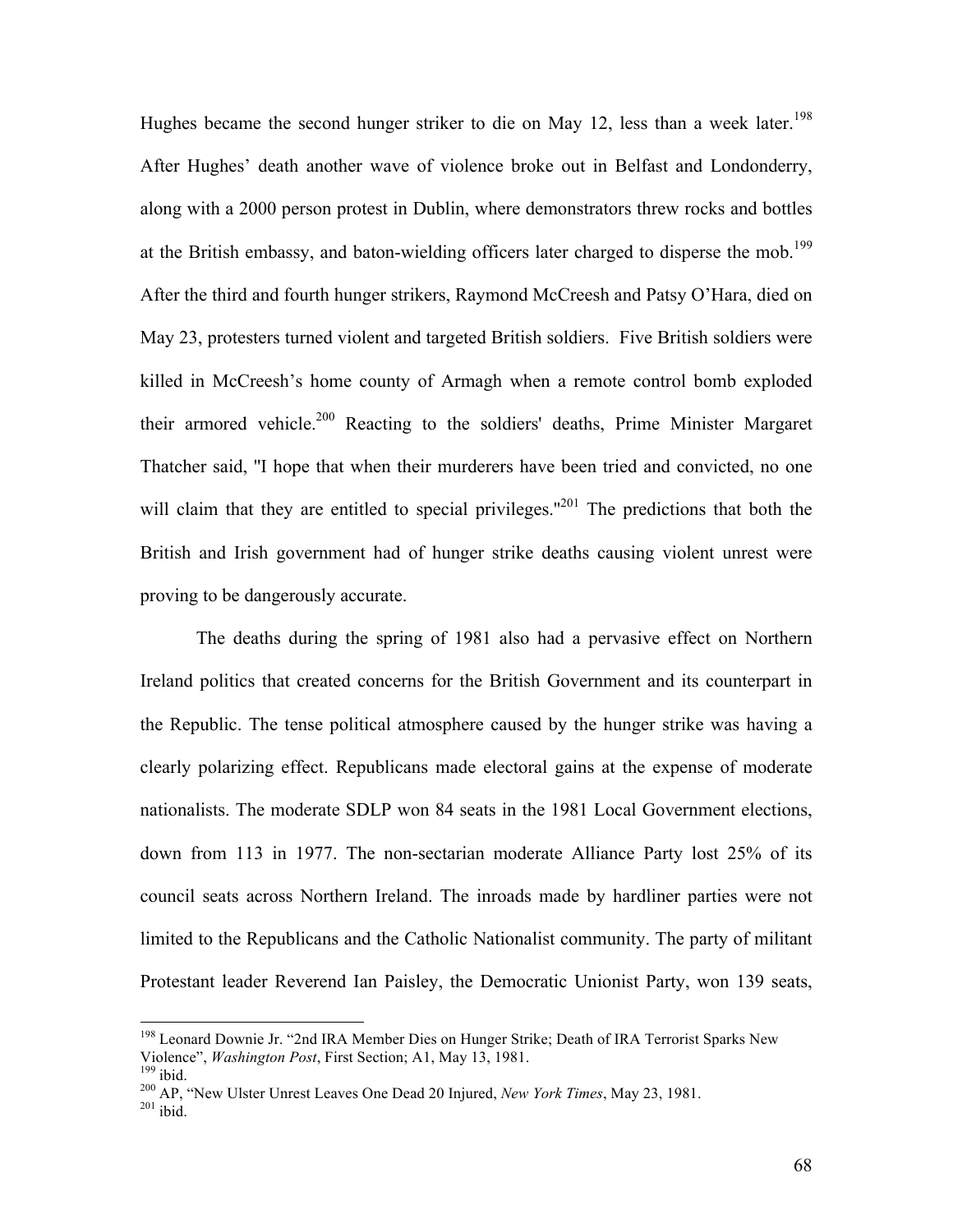double the number it had won in the previous election  $202$  It was clear that both unionists and nationalists were gravitating away from moderates and towards more hard line candidates. This was seen as a significant threat to the long-term prospects of peace in the province.

Tensions surrounding the hunger strike reached danger point at the same time as political transition in the South. In May, as the country prepared for a general election, a British official reported to the NIO that there was the risk that supporters of Provisional Sinn Féin could take six seats.  $203$  Emboldened by their political success in Fermanagh/South Tyrone, Republicans put up nine republican prisoners – four of them hunger strikers – as candidates. After voters went to the polls on June 11, two prisoner candidates – Paddy Agnew and Kieran Doherty – were elected; a third, Joe McDonnell, came within 300 votes of being elected.<sup>204</sup> As it happened, "In the Irish election the H Block candidates did better than anyone had predicted, polling over 42000 first preference votes and getting 2 members elected in Border constituencies. This suggests that the Fermanagh by-election was not a passing phenomenon.<sup> $205$ </sup>

This was alarming not only to the Irish Government and mainstream parties, but also to the British Government, who recognized that it would have adverse political effects. "A little bad luck could bring us on to a slippery downhill slope in relation to our entire policy towards Northern Ireland"<sup>206</sup> The British Government was coming under intensified pressure from the Irish, and it felt that the "rights and wrongs of the situation"

 $202$  ibid.<br><sup>203</sup> Boys Smith SW. "Letter to Clive Whitmore, 'Northern Ireland: The Protestant Community' 26 May, 1981", PREM/19/505, National Archives, Kew, Paragraph 53<br><sup>204</sup> Adams, *Before the Dawn*, 297<br><sup>205</sup> Prime Minister's Office, "Northern Ireland: Political Development and the Prison Situation, 17 June,

<sup>1981&</sup>quot; PREM/19/505, National Archives, Kew. 2 206 ibid. 1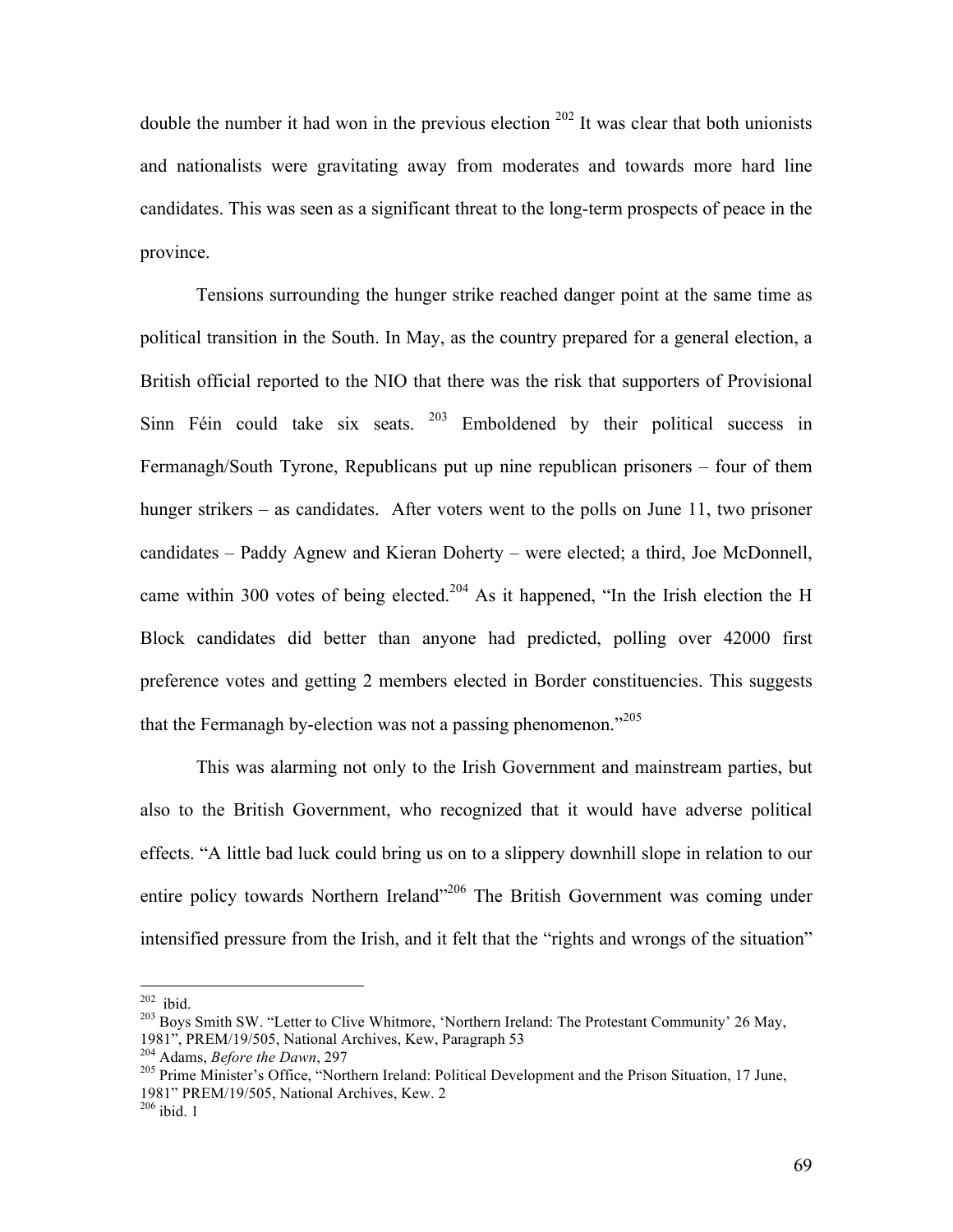were being obscured by fear that it was letting the strike get out of control and failing to recognize the serious side effects: polarization in the North, hostility towards Britain, and possible turbulence in the South.<sup>207</sup> In a phone conversation, an Irish official described the situation to be, "difficult, and is going downhill. The more things are suppressed in the North, the more they break out elsewhere."<sup>208</sup> The actual statement he made two days later did indeed assert that the "primary responsibility rests on the British Government to make an immediate effort to find a solution, not only because of the situation in Northern Ireland, but in the interests of the future relations between our two countries."<sup>209</sup>

In the midst of the death and disorder caused by the hunger strike, the IRA decided to escalate the hunger strike even further. While the original four hunger strikers had begun their fasts two weeks apart, the prisoners were now putting a new man on the strike every week beginning with Tom McElwee on June 8. This tactical shift sought to capitalize on the intense atmosphere. According to Bik McFarlane, the prisoners decided that this "calculated risk" to increase the numbers would add a more constant and concentrated form of pressure on the Brits to seek a settlement.<sup>210</sup> This "ensured that if the Brits wanted to ride out the storm of Joe McDonnell dying they would have to be prepared for a succession of potential hunger strikes..."<sup>211</sup> The prisoners had upped the anti, so to speak, and with more lives potentially in the balance, the stakes could not have been any higher as the search for a settlement reached a critical juncture.

 $^{207}$  Figg. "Telegram Number 199 to FCO 'Hunger Strike' June 17, 1981", PREM/19/505, National Archives, Kew<br><sup>208</sup> Prime Minister's Office, Untitled Document, June 18, 1981 PREM/19/505, Kew

<sup>&</sup>lt;sup>209</sup> "Statement made by the Taoiseach, June 29, 1981", PREM/19/505, National Archives, Kew<br><sup>210</sup> Bik McFarlane, interviewed in Campbell, McKeown, and O'Hagan, *Nor Meekly Serve My Time*, 181.<br><sup>211</sup> ibid. 181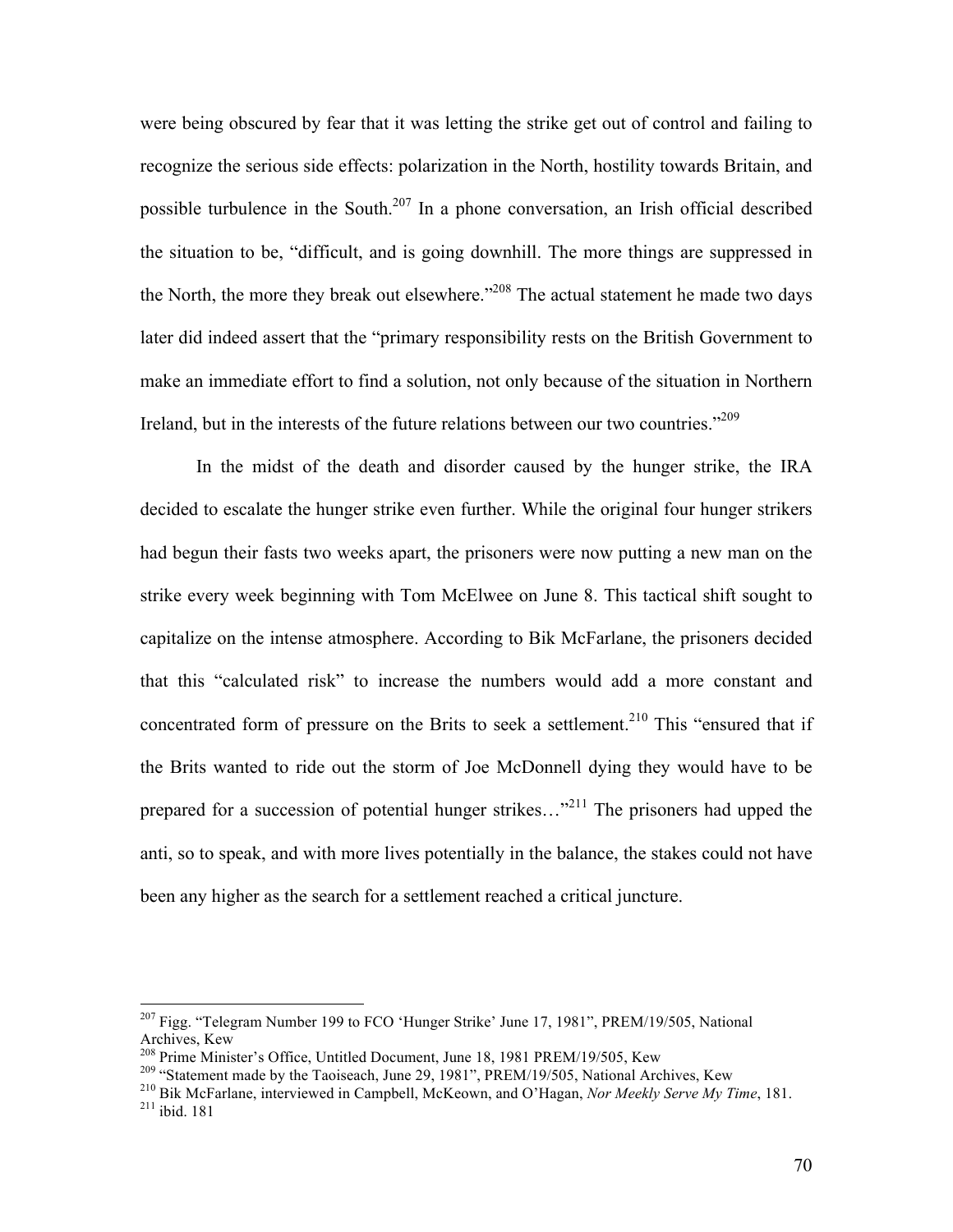## 6.4: International Mediation vs. Secret Negotiation

With the hunger strikes effects being so widespread and intense, the British government began to feel the need to do something to stop the loss of human life.<sup>212</sup> The costs of maintaining a hard line position were mounting. Within Northern Ireland it was increasingly alienating the Catholic nationalist community and the increased number of deaths from riots and paramilitary murders threatened to undue years of progress made in reducing the violence. However, it was also an embarrassing situation for the British government on the international front as well. Increasingly, it looked as though the strikes could destabilize the neighboring Republic of Ireland, and jeopardize the diplomatic relations between these two countries. Yet since the government had maintained such a hard line throughout the crisis this far, the Secretary of State for Northern Ireland was of the opinion that "A move by us [the British Government] now would be seen – in Northern Ireland by Protestants and Provisionals – as a signal that we [the British Government] were cracking."<sup>213</sup> However, the Secretary of State also put forward the idea of an intervention through a credible and impartial international body was seen to be a possible way to resolve the crisis.<sup>214</sup> This would give the British Government means to guard itself against the negative backlash that it would face for conceding to the prisoners, especially from the unionists, while at the same time signaling to the nationalist community that it was trying to be reasonable.

The British thought that international interest in Western Europe might increase when it was made public that the European Commission on Human Rights (ECHR) had

 <sup>212</sup> Foreign Commonwealth Office, "Letter to Humphrey Atkins, 29 June 1981", PREM/19/505, National Archives, Kew

<sup>&</sup>lt;sup>213</sup> Humphrey Atkins, "Prime Minister – Northern Ireland: the Hunger Strike, 2 July 1981" PREM 19/505, National Archives, Kew

 $214$  ibid. 4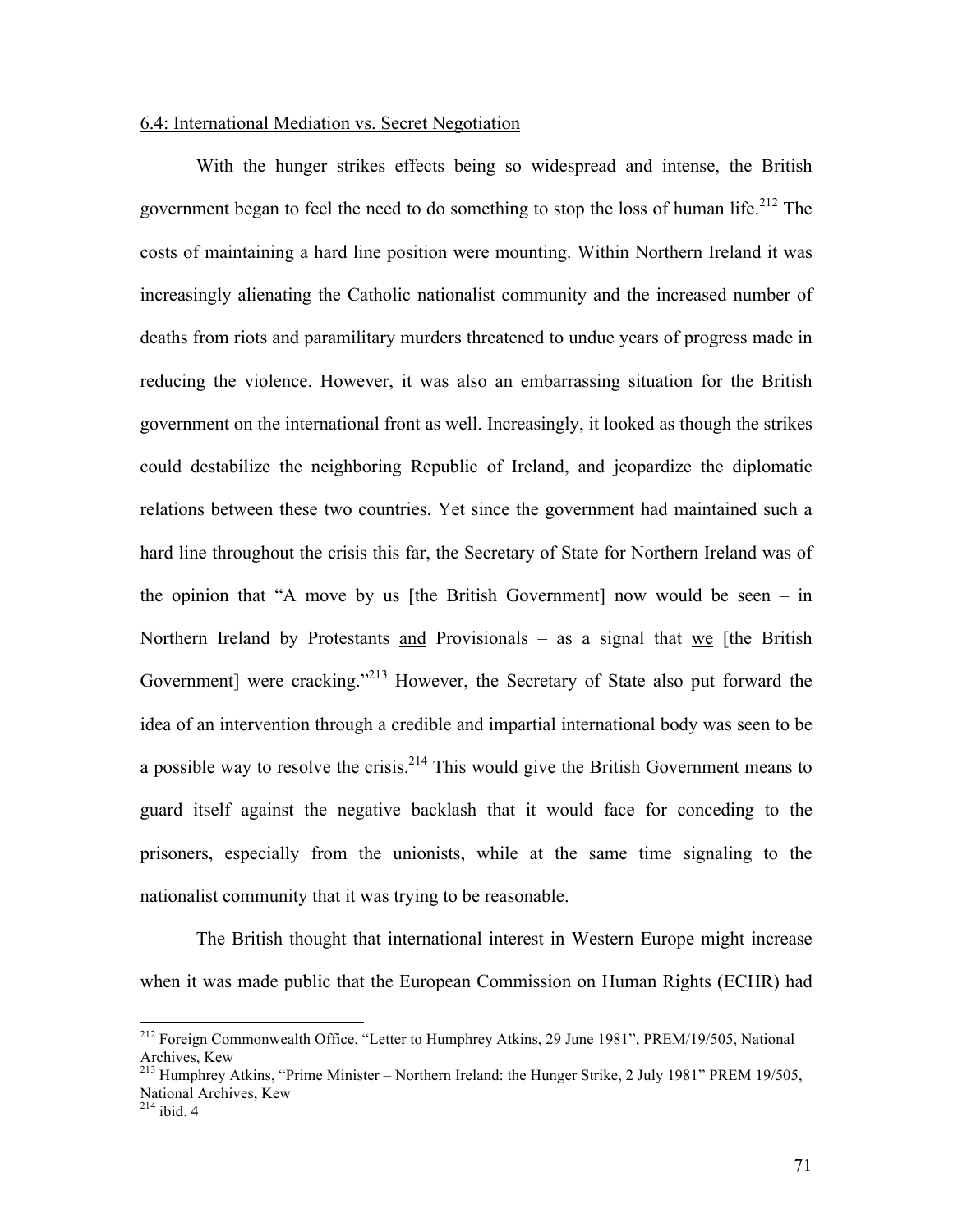declared admissible two outstanding complaints by protesting prisoners in the Maze. The ECHR was seen as a possible vehicle for the British government to reach a settlement on the issue while saving face. The GOC and Chief Constable had told the Secretary of State that they would not expect the UDR and the RUC, two bodies representative of Protestant opinion, to react adversely to movement forward under the ECHR procedure.<sup>215</sup> For this reason, the Secretary of State believed it was essential to handle the involvement of the ECHR in Northern Ireland prison issues as one of the many strands used to present the Government's position, particularly in the weeks leading up to the next series of hunger strike deaths. <sup>216</sup> They argued that the best course of action would be to respond positively to a role for the ECHR, as it would have the benefits of portraying the government as being proactive in the search for a solution. This in turn would help to improve its image with Northern Ireland Catholics, and maintain good relations with an important international organization.<sup>217</sup> The British also reported that within the Republic both the Government and the Opposition believed that this international body could produce a solution, though they were vague about details.<sup>218</sup>

However, though some in the British Government felt that action through the ECHR would be a good avenue to pursue, the Prime Minister had expressed no wish to see the government involved in the "friendly settlement" procedure through the ECHR. One draft of the statement to be given to the ECHR had included a willingness to consider proposals put forward by the other part, in this case the IRA, on the condition

<sup>&</sup>lt;sup>215</sup>Boys Smith S W. "Letter to Clive Whitmore, 'Northern Ireland: The Protestant Community' 26 May, 1981", PREM/19/505, National Archives, Kew, Paragraph 5

<sup>216</sup> Boys Smith SW " Letter to Michael Alexander - Prison Protests in Northern Ireland and the European Commission on Human Rights" May 28, 1981, PREM/19/505, National Archives, Kew.<br><sup>217</sup> ibid. <sup>218</sup> Boys Smith SW. "Letter to Clive Whitmore"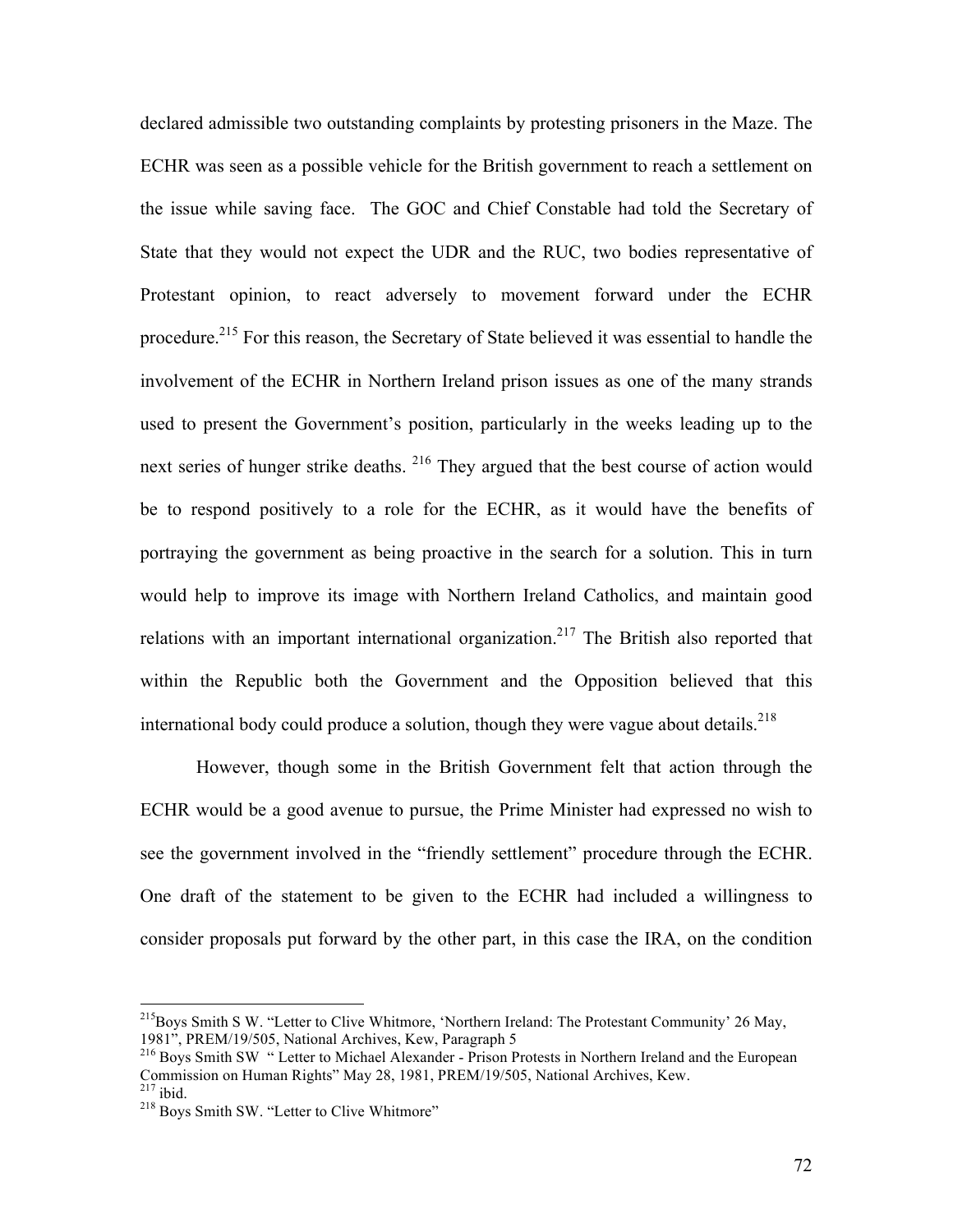that British principles were upheld. Upon reviewing the draft the Prime Minister had underlined this statement and hand-written the words, "No, No, No!"<sup>219</sup> While the Prime Minister was prepared to see the Commission carry out its duties, she was not prepared to appear to be seen to be negotiating about prison conditions through the ECHR. She felt that this impression would be particularly damaging in the aftermath of her visit to Belfast.<sup>220</sup> The continuation of a firm hard line stance was perceived to be essential.

Another major international body that the Irish government in particular had put its faith in was the Irish Commission for Justice and Peace (ICJP). The Commission was the permanent secretariat of the Catholic Irish Bishop's Conference that was set up in 1970 to consider issues concerned with Peace, Human Rights, Development and Justice. It was seen as an impartial body that had both the trust of the British government and the nationalist community and that had stepped forward as being willing to help broker a solution. It had been involved in the prison protests since before the first hunger strike in 1980. It, like the ECHR, approached the conflict from a humanitarian angle. In keeping with the Church's teaching on the "dignity of human life" they both condemned the acts of violence committed by the prisoners, while at the same time criticizing the British government's "inflexible approach" that had led to the deplorable conditions within the prisons.<sup>221</sup> While the ICJP "did not support political status, it was anxious to facilitate the bringing together of the two 'sides' in the spirit of justice and peace, and it called the Government to consider its recommendations as a possible way forward."<sup>222</sup>

<sup>&</sup>lt;sup>219</sup> Boys Smith SW. "Letter to Michael Alexander"<br><sup>220</sup> Alexander, Michael. "Letter to SW Boys Smith 'Prison Protest in Northern Ireland and the European Commission on Human Rights' 29 May, 1981 PREM/19/505, National Archives, Kew.

<sup>221</sup> Irish Commission for Justice and Peace, "Statement on H-Block", 27 August, 1980, PREM/19/505, National Archives, Kew.

National Archives, Ecc. 222 Wright, JM, "Note for the Record: Meeting with the Irish Commission for Justice and Peace – Tuesday 23 June 1981", 24 June, 1981, PREM/19/505, National Archives, Kew. 1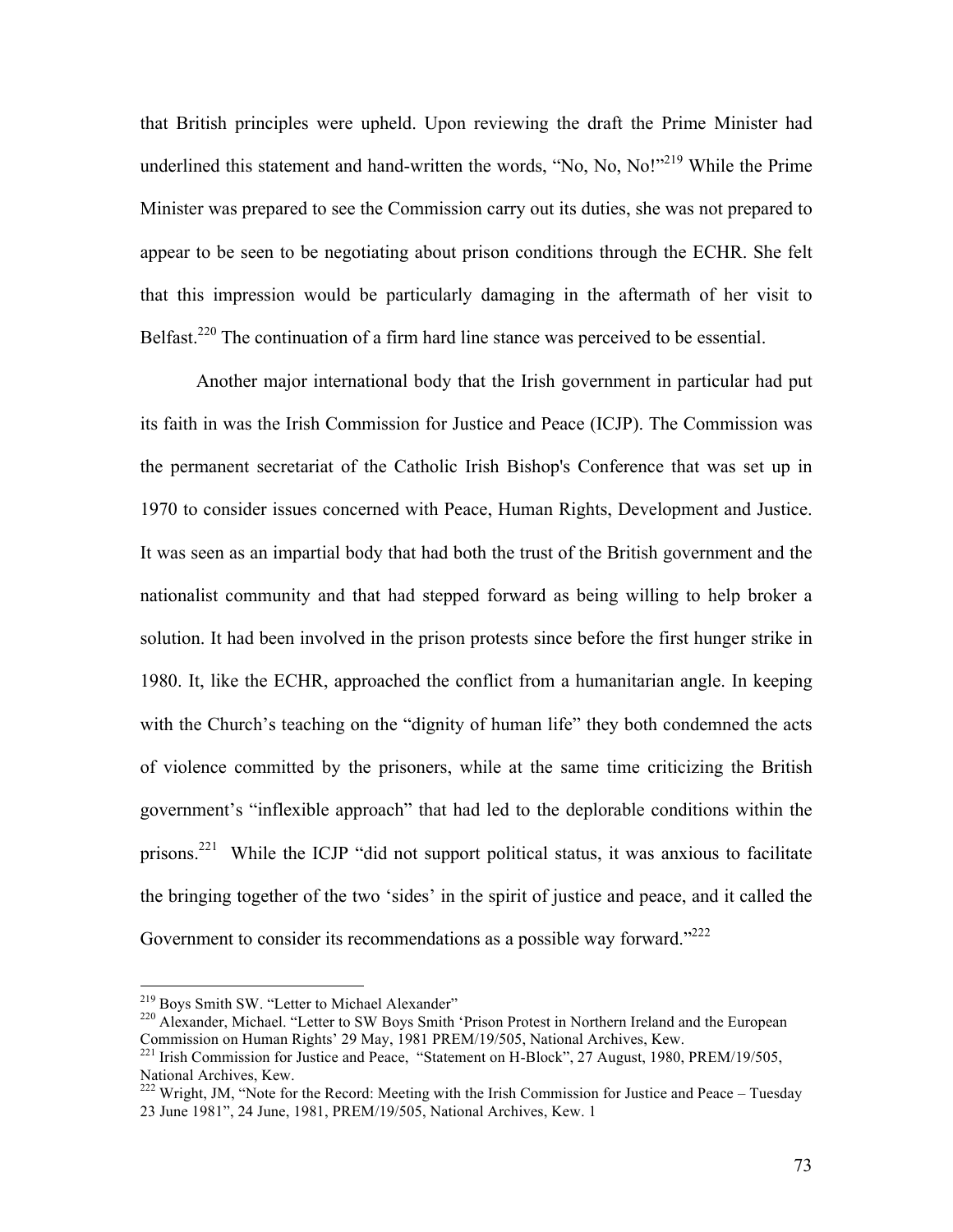The ICJP had been in discussions with both the protesting prisoners and representatives from the Northern Ireland Office. The proposed settlement they had drawn up suggested that the prisoners in the Maze be allowed to wear their own clothes at all times, enjoy increased opportunities for association (while making it clear that military training would not be tolerated), and that prison work should be reviewed to include activities with cultural and educational value.<sup>223</sup> They felt that if these reforms were granted uniformly throughout the prison system in Northern Ireland, it would both satisfy some of the demands for improved conditions of the prisoners while at the same time allowing the government to stand by its principle of not granting political status.

The ICJP met with the prisoners, who demanded written proof that the proposals it outlined were guaranteed if they ended the strike. The following day, July 4, the prisoners released a conciliatory statement without the approval of Sinn Féin or the Army Council.<sup>224</sup> The timing of the statement came as a surprise to senior IRA leaders, though intelligence suggested that its substance represented a line that had previously been agreed upon by the prisoners and the leadership outside.<sup>225</sup> In breaking with the IRA leadership outside of the prison the prisoners were making the opening move in a new round of the negotiation game. The British Government took this statement as a signal that the prisoners would be willing to take a conciliatory stance and compromise. Particularly encouraging was the statement by the prisoners that they were not seeking special treatment and that the five demands could be granted without any sacrifice of

<sup>&</sup>lt;sup>223</sup> Irish Commission for Justice and Peace, "Statement on Hunger Strike in the Maze Prison Northern Ireland", June 3, 1981, Linen Hall Library Political Collection, Belfast, 3

<sup>&</sup>lt;sup>224</sup> The republican prisoners in Long Kesh, "July 4 Statement", in Brian Campbell, Laurence McKeown, and Felim O'Hagan *Nor Meekly Serve my Time* (Belfast: Beyond the Pale, 1994) 196<br><sup>225</sup> Prime Minister's Office, "Call no.1 2200-2312, 4 July" 1981 PREM/19/506, National Archives, Kew.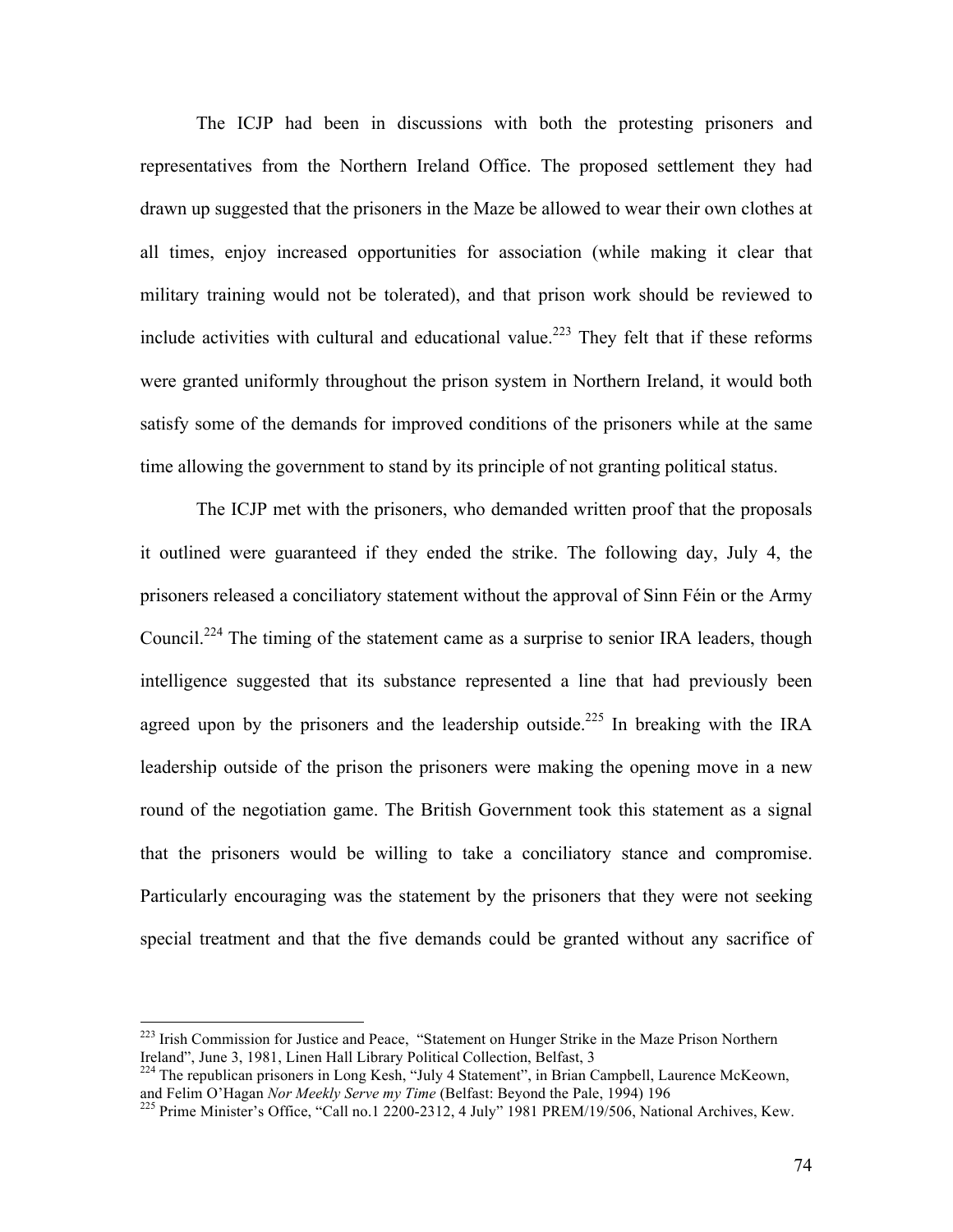principle on the British side.<sup>226</sup> The prisoners further said that they believed granting the five demands to all prisoners "would not in any way mean that the administration would be forfeiting control of the prison, nor would their say on prison activities be greatly diminished..."<sup>227</sup> This seemed to indicate that there would be a path forward towards a state of compromise.

Recent document releases are able to confirm that despite its public efforts to find an international mediator and its tough rhetoric about not talking with terrorists, the British Government was engaged in parallel and secret negotiations with the IRA. The government engaged with these contacts despite having publicly supported the mediation efforts that were simultaneously being undertaken by the ICJP. After the release of the prisoners' statement on July 4, the British Government re-activated the secret channel used in the first hunger strike and embarked on top-secret negotiations directly with the republican leadership. The secret channel went through M16 Officer, Michael Oatley, as well as a contact that was later revealed to be Derry businessman, Brendan Duddy. The latter kept a diary of the negotiations, which has now been corroborated by the release of previously classified government documents and telephone transcripts. The channel was known among the republicans as "the Mountain Climber", however in British Government transcripts of the phone conversations he was referred to as "Soon". During in the messages sent between the two sides, the British Government was code-named "the management", the Republican leadership was called "the shop stewards", and the prisoners were referred to as "the workers".<sup>228</sup>

 $\frac{226}{227}$  ibid. 196<br> $\frac{227}{1}$  ibid. 197

<sup>228</sup> Richard O'Rawe, *Blanketmen*, 174. This claim is consistent with the terminology used in Brendan Duddy's diary.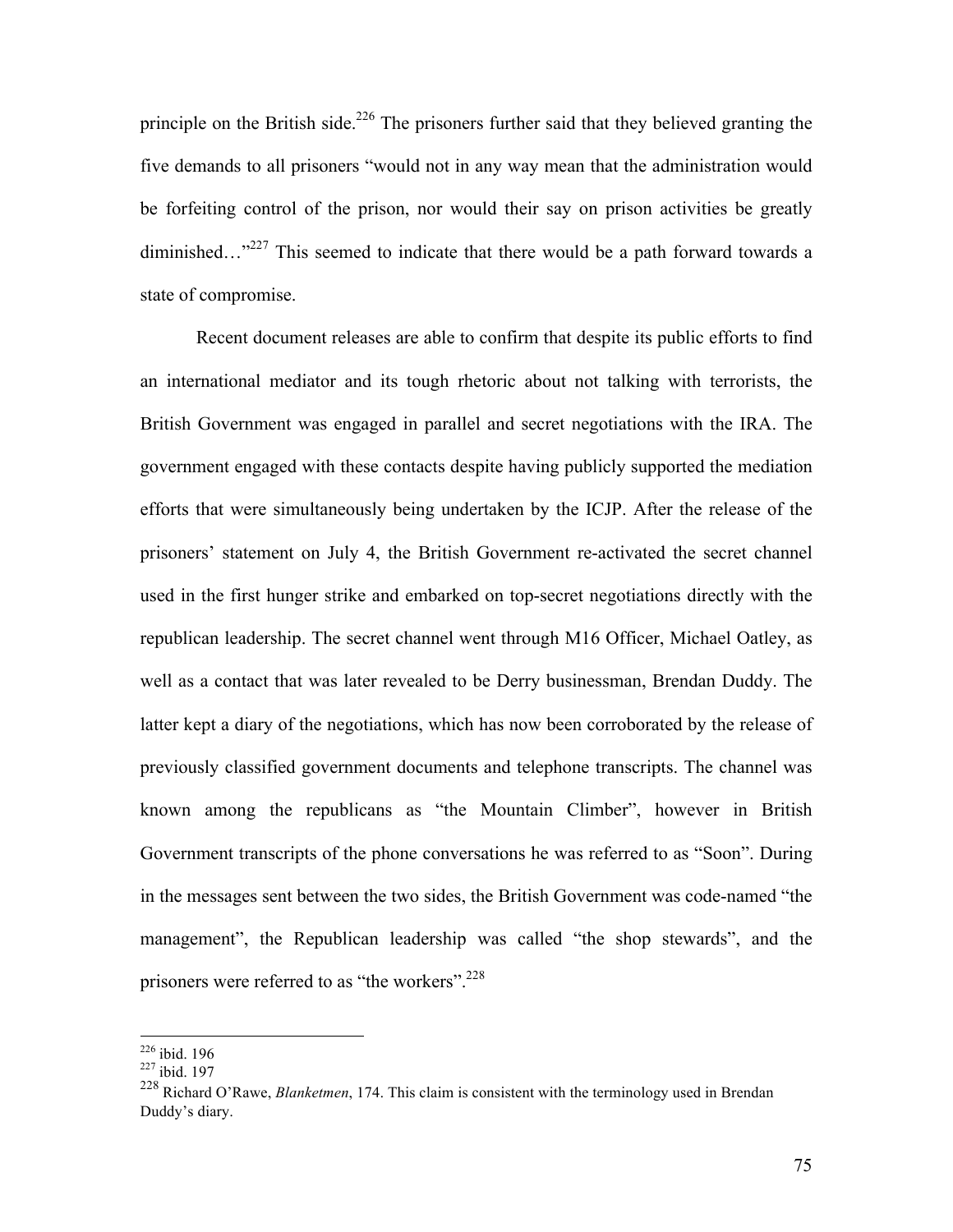On July 5, 1981 the first of a series of telephone calls took place to begin to reach a settlement. The first issue that was discussed was the one considered most symbolically important to the prisoners: that of the prison uniform. According to the government transcript of the conversation, "The issue of clothing would be the one area where testing of HMG's [Her Majesty's Government's] intentions would take place."<sup>229</sup> Not only did the prison uniform represent "the badge of criminality", but it was also the sticking point that had brought down previous compromise efforts: the decision to offer "civilian-type" clothing rather than the prisoners' own clothes had thwarted attempts to avoid the first hunger strike and the reluctance of prison authorities to distribute the prisoners' clothes had been the downfall of the attempted settlement at the end of that hunger strike. However, the government repeatedly stressed the point that the hunger strike must be called off before any action could be expected on their end. For their part, the IRA insisted that when action was taken the hunger strikers were not given special treatment. Since it was agreed that the strikers were representatives for all the prisoners, any change must be uniformly applied. $^{230}$ 

During this call it came up that one of the major difficulties in implementing the agreement at the end of the first hunger strike had been the attitude of some of the prison officers. The IRA said that it believed that the British Government had been sincere, but a breakdown occurred because the prisoner officers harassed some prisoners. The IRA requested that the British Government's proposals should include instructions to the governor of the prison to be flexible when implementing the document. <sup>231</sup>

<sup>&</sup>lt;sup>229</sup> Prime Minister's Office, "Call no.1 2200-2312, 4 July" 1981, PREM/19/506, National Archives, Kew. <sup>230</sup> Prime Minister's Office, "Call no. 2 – 0230-0500, 5 July" 1981, PREM/19/506, National Archives,

Kew.<br> $231$  ibid.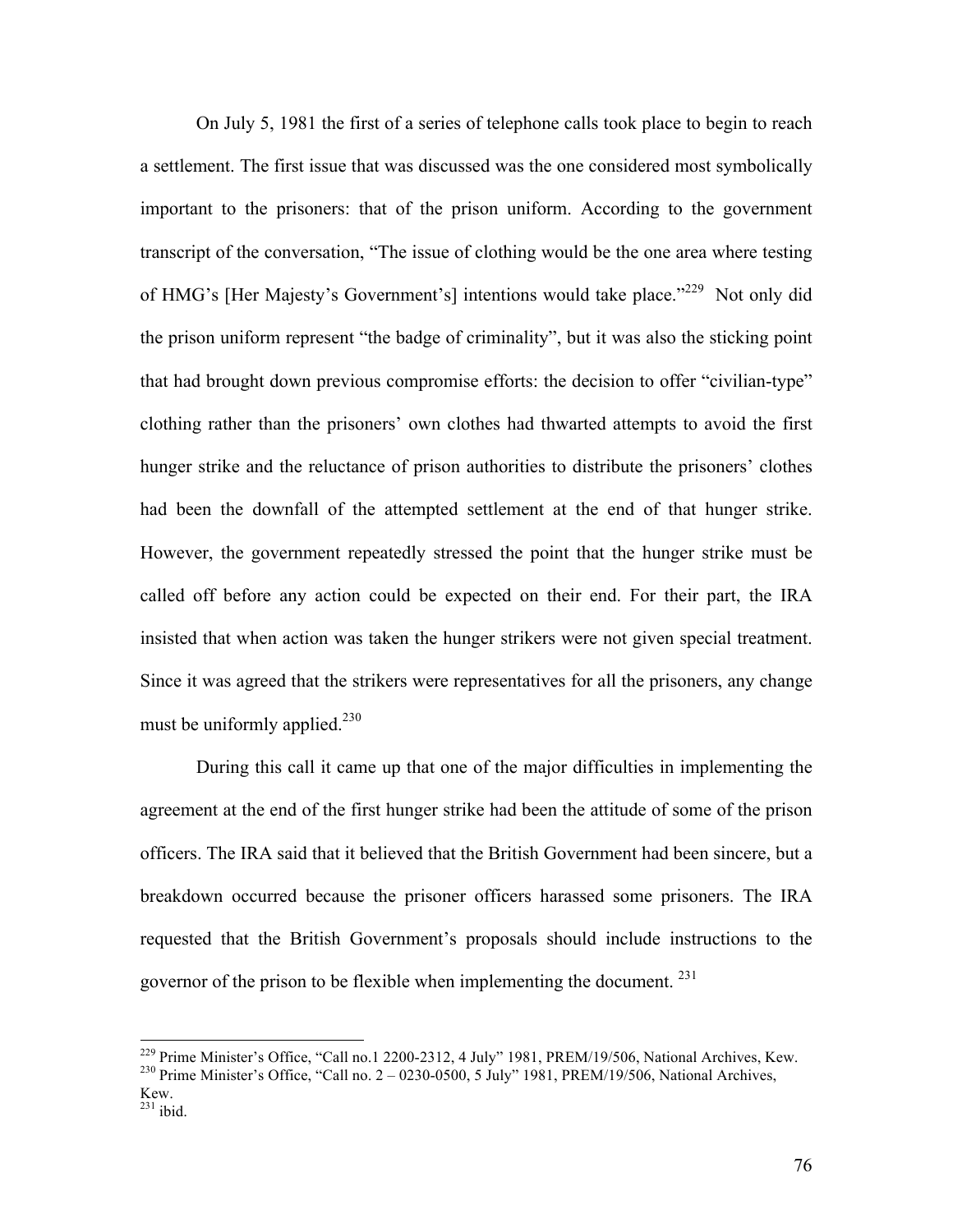In the next phone call, Duddy said that the Republicans were rapidly regrouping and they would meet with him between 1200 and 1500 that afternoon.<sup>232</sup> They wanted a senior member of the republican leadership to be granted permission to enter the prison and meet with the prisoners to discuss the possibility of a deal and assess their position. The republicans would compare the statement made by the secretary of state with the prisoners' statement in order to find common ground, paying close attention to detail. The number of senior members of the Republican leadership with a full grasp of the situation, including knowledge of the secret channel, was limited. The key to accepting agreement was persuasion, education and knowledge, and the problem was that only figures at the very upper echelons of the IRA and Sinn Féin leadership fit this description. The three proposed candidates were Danny Morrison, the Public Relations Officer for Provisional Sinn Féin and two high-ranking IRA members, Martin McGuinness and Gerry Adams. The British Government agreed to allow Morrison inside the prison but under no circumstances allow Adams or McGuiness inside.<sup>233</sup>

Although it had been originally rumored that Morrison might be in the United States, he was quickly located and he agreed to visit the prison.<sup>234</sup> The republicans stressed that it was important that it should be as quickly as possible and that it was essential that Morrison see MacFarlane and the hunger strikers.<sup>235</sup> The Government agreed but stipulated that Morrison could not see both MacFarlane and the strikers at the same time. Duddy then indicated that McGuiness had just arrived. After Morrison

<sup>&</sup>lt;sup>232</sup> Prime Minister's Office, "Call no.  $3 - 1045 - 1125$ , 5 July" 1981, PREM/19/506, National Archives, Kew<br><sup>233</sup> ibid.<br><sup>234</sup> Prime Minister's Office, "Call no.  $4 - 1400 - 1405$ , July 5" 1981, PREM/19/506, National Archive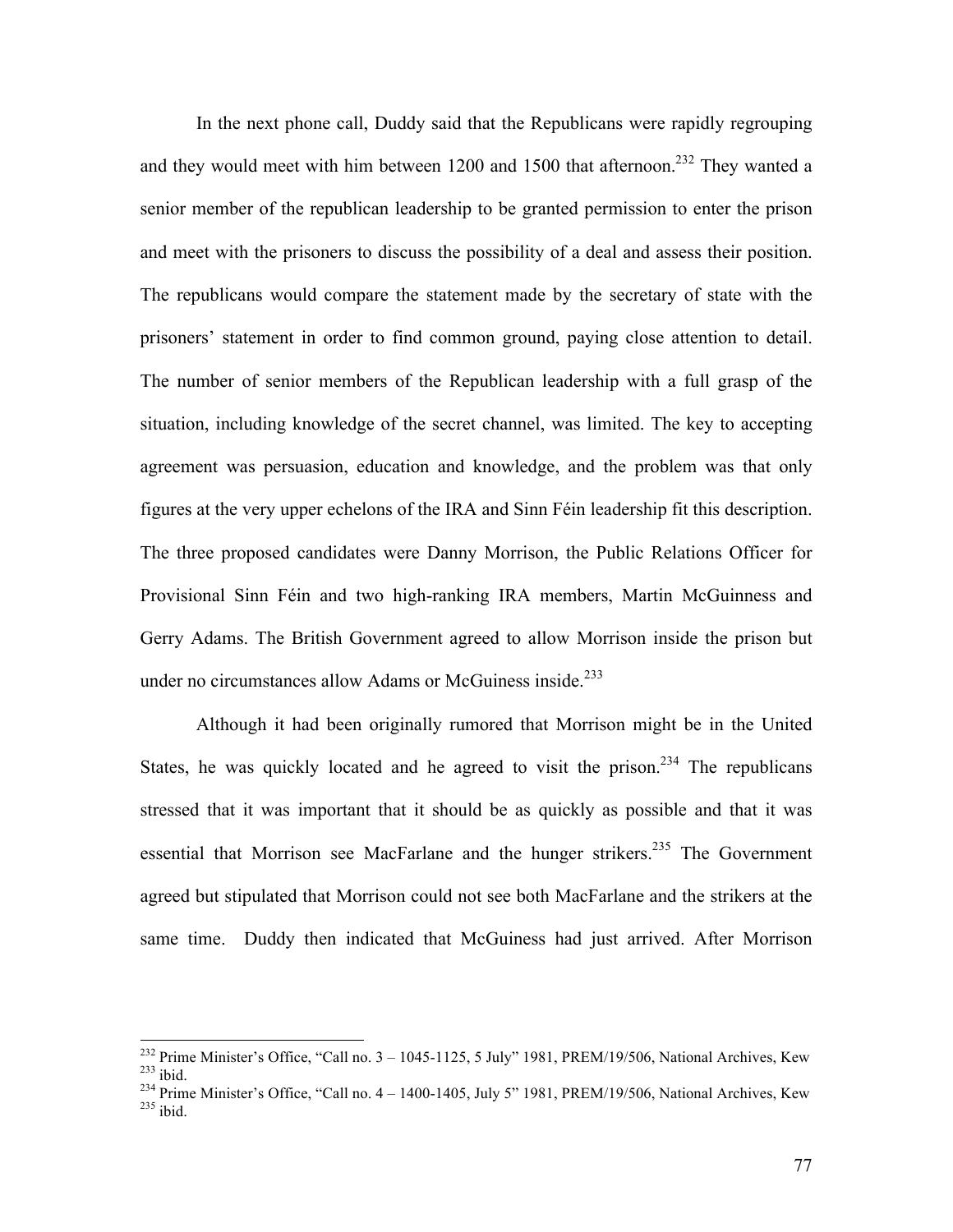returned from the jail, Duddy would contact the British Government with the prisoners' position so that it could draft a document to be consulted on by ministers.<sup>236</sup>

On the fifth call through the channel, Duddy said that he believed he had persuaded IRA that the British Government was not interested in a settlement unless hunger strike called off first. He suggested that the IRA be allowed to see the statement before it was published, possibly best achieved at a meeting between the two ends of the channel. Soon told the British Government, "Given the provisionals' [the IRA/Sinn Féin's] wariness of HMG [Her Majesty's Government's] position, even trivial setbacks could result in major disasters."<sup>237</sup>

This message relayed through the channel after Morrison returned from the Maze brought alarming reports from his visit with the prisoners.<sup>238</sup> The prisoners were hostile to the ICJP proposals and were "every type of neurosis imaginable was surfacing within the provisionals leadership."239 The republican leaders thought that the prisoners' statement had totally ignored by the ICJP, thought that the channel had be a front by the British Government to enable the ICJP to maneuver the prisoners into an "impossible position".<sup>240</sup>

On the morning of July 6, the Republican leadership sent a message through the channel. "The provisionals fully accept the position as stated by the prisoners and that is the only basis for a successful draft proposal by HMG. When HMG produced a draft, it was essential, that a copy be in the provisionals' hands before it was published."<sup>241</sup> The

<sup>&</sup>lt;sup>236</sup> ibid.<br><sup>237</sup> ibid.<br><sup>238</sup> Prime Minister's Office, "Call no. 7 – 2300-2400, 5 July" 1981, PREM/19/506, National Archives, Kew<br><sup>239</sup> ibid.<br><sup>240</sup> ibid.<br><sup>241</sup> ibid.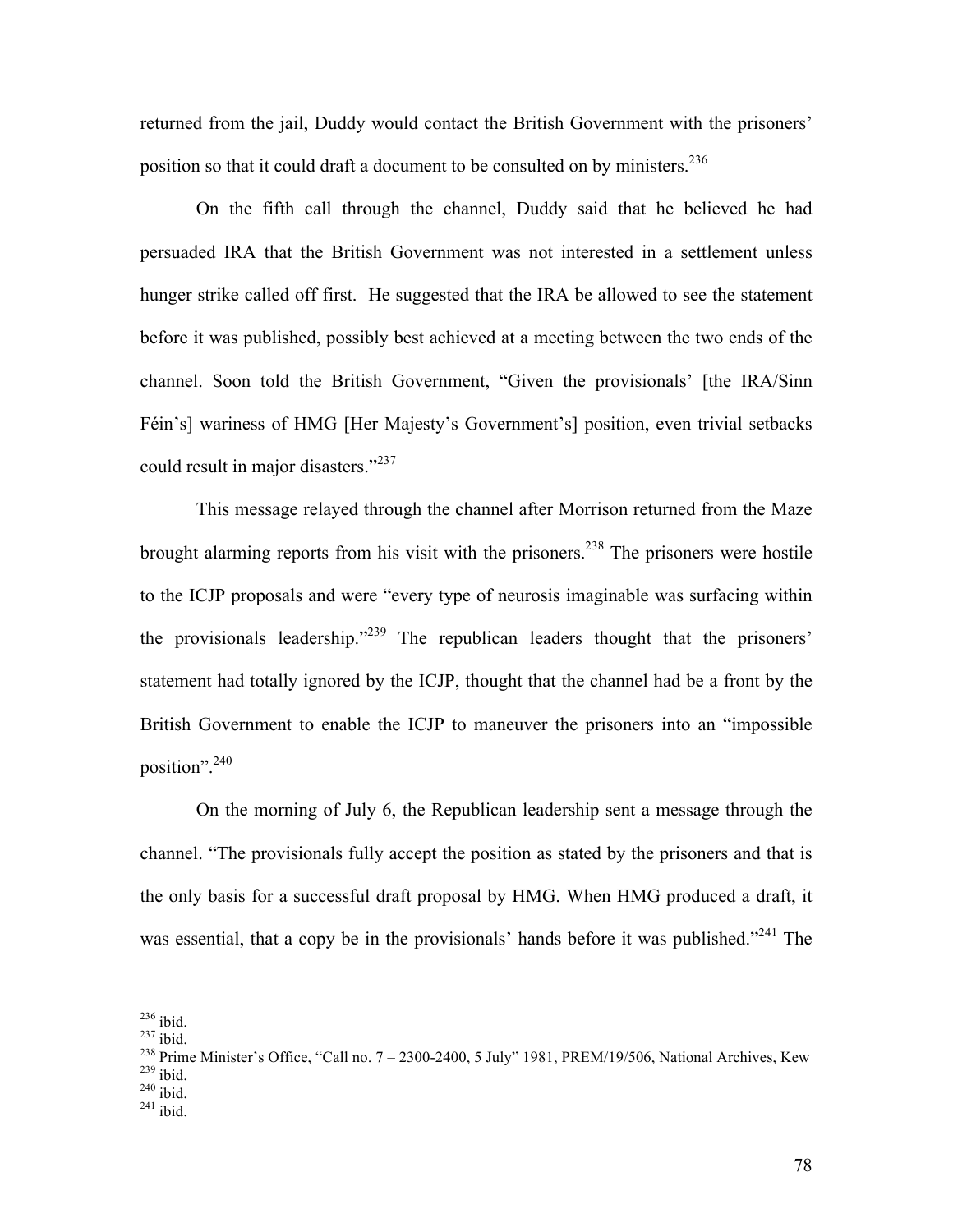British Government reply, given at 11:30 PM that night, said that it was prepared to issue a statement only if there is an immediate end to the hunger strike. The deal that was given to the prisoners stipulated that:

- 1. The prison regime in Armagh [The women's prison in Northern Ireland] would become general in Northern Ireland prisons (i.e. own clothes subject to approval) [handwritten note "of the prison governor"]
- 2. Parcels, visits, and letters would be made available on the same basis as for conforming prisoners at present.
- 3. Remission as stated on June  $30<sup>th</sup>$  by Secretary of State, Humphrey Atkins
- 4. On work prison administration must maintain the right to decide what work should be done. Within that rule, further kinds of work are added from time to time, i.e. Open University
- 5. Little advance is possible on Association as laid out on June statement of the Secretary of State<sup>242</sup>

According to Richard O'Rawe, Public Relations Officer for the prisoners at the time,

the proposals for the government deal were received well by the prisoners. "The British had gone further than I had considered possible: I felt it was almost too good to be true. I asked myself how the British government would sell this in Westminster. But that was hardly our problem: the proposals were there in black and white, direct from Thatcher's desk."243 According to O'Rawe, he and prisoner OC Bik MacFarlane were in agreement that these proposals were sufficient for the prisoners to end the dispute honourable. "As I saw it, the offer from the Mountain Climber had reduced the gap between his bottom line and our maximum demands to the point where is wasn't then worth more comrades dying."<sup>244</sup> However, the final decision to accept the deal had to be approved by the Army Council (the IRA leadership on the outside).

<sup>&</sup>lt;sup>242</sup> Prime Minister's Office, "Message to be sent through channel, 6 July, 1981" PREM/19/506 confirms the first three points, but includes illegible hand written notes on matters of work and association. The notes of this phone call taken by Brendan Duddy in *The Red Book*, National University of Ireland Galway, provide insight into what these proposals were.

<sup>243</sup> Richard O'Rawe, *Blanketmen: The Untold Story of the H-Block Hunger Strike,* (Dublin: New Island, 2005) 180 244 ibid. 180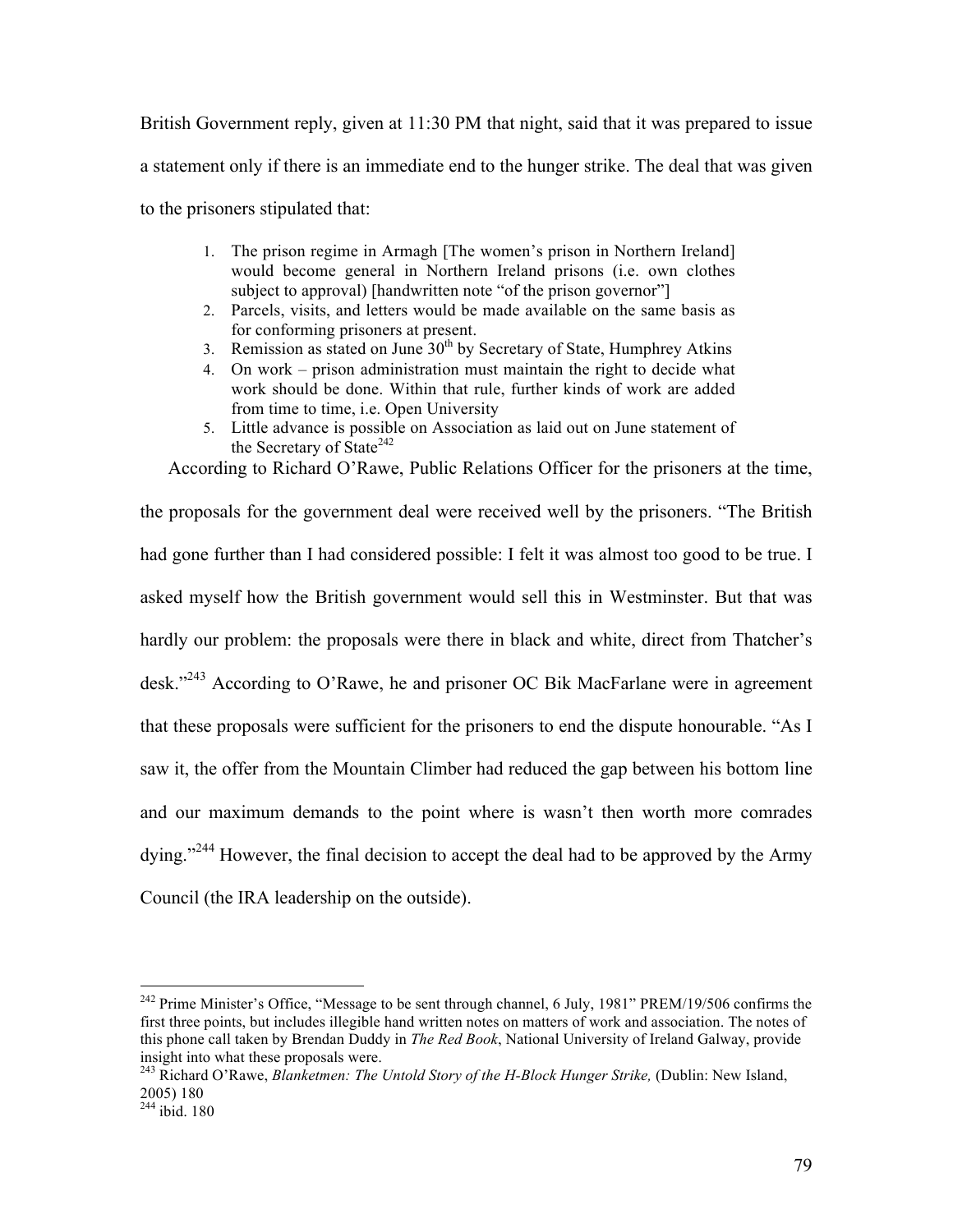The British wanted the proposals relayed to the IRA and required a "satisfactory reply" by 9:00 AM the next morning, at which time they would issue a full text of the statement.<sup>245</sup> If the reply was negative, including if it was silent, or if any public mention of the exchange were made the British would deny it ever took place.<sup>246</sup>

However, unlike the prisoners, the Army Council did not accept the proposals entirely. The reply that they send back through the channel said that, "To assist us in taking...a decision on your proposals, elaboration on Point  $C$  – remission, point  $d$  – work, and point  $e$  – association is necessary.<sup>247</sup> From the Republican perspective, these were major points of contention which need to be resolved if the prison protests are to be permanently ended. The Republicans said that when this phase of negotiations was initiated they had been informed:

- 1. That you [the British Government] sought agreement on a document which would have our endorsement
- 2. That you [the British Government] sought agreement on a mutual public position
- 3. That your [The British Government's] interest centered on the prisoners' statement of July  $4^{248}$

In this statement the prisoners had outlined their definition of work as "self-education and self-maintenance of the cells, wings, and blocks." $249$  The prisoners' position on association was that there would be freedom of movement within the wings. On remission, the prisoners' had outlined that ending the protests should lead to restoration of full remission. Finally, the prisoners welcomed the granting of the five demands to all prisoners, so the British could make changes without a sacrifice of principle.

<sup>&</sup>lt;sup>245</sup> Whitmore, Clive, "Letter to Stephen Boys-Smith, 8 July, 1981", PREM 19/506, National Archives, Kew <sup>246</sup> ibid.<br><sup>247</sup> Duddy, *The Red Book*, Transcript made on March 2001, NUI Galway <sup>248</sup> Duddy, *The Red Book*, "2 N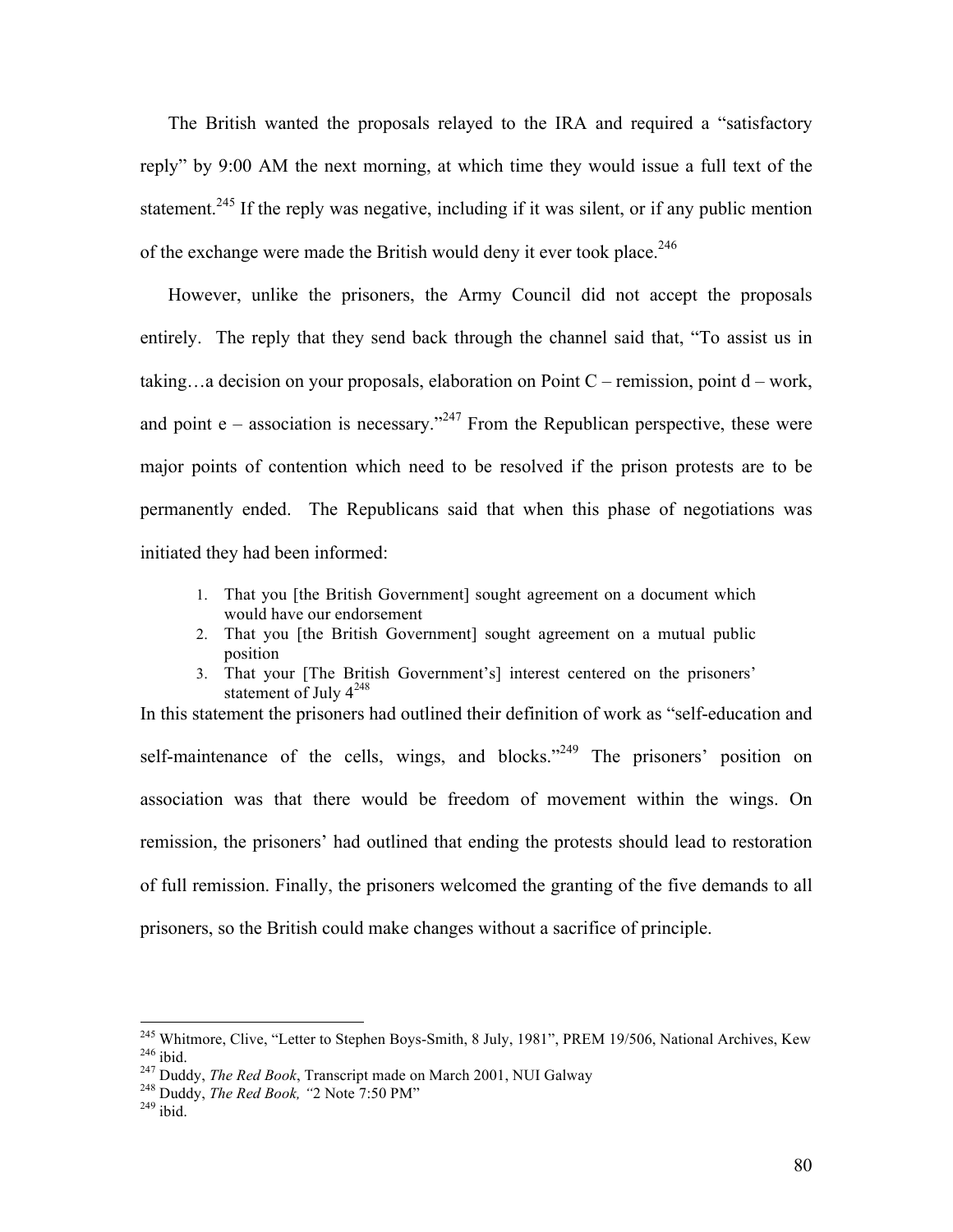At this point the Duddy papers say, "Mags cannot move…This response amounts to a rejection. We [meaning the British Government] are appalled by this decision."<sup>250</sup> With that unsatisfactory exchange, according to British documents, "That particular channel of activity is therefore now no longer active."<sup>251</sup> Shortly before 5 AM in July 7, 1981, Joe McDonnell died, as did the prospects of reaching a deal through the secret negotiations. The British Government ended its communications through the Duddy channel and the direct negotiations with the republican leadership. Duddy recorded in his diary that "the management cannot contemplate the proposal for the 2 documents" that had been set out in the last communication by the republicans and "now therefore the exchange on this channel to be ended." $252$ 

In the negotiations exhibited behavior that was consistent with the predictions of the game theory matrix. Although they had reached the mutually beneficial state of compromise (3,3), this was an unstable state. Both sides had incentives to change their move from a conciliatory stance to a hard-line one in order to maximize their payoff. This is why the republican leadership insisted that it try to push the British Government further and try to achieve all of the five demands, rather than settling for partial concessions. It is also the reason why the British Government was quick to depart from the compromise and resume its tough hard-line stance on not conceding to the prisoners' demands and, in ending the negotiations, effectively end the game. For the British, the move from a compromise state of (3,3) to a hard line state in which they forced the IRA to capitulate (2,4) would provide a better payoff. Desire by both sides to maximize their political position ended up causing the negotiations to breakdown entirely.

 <sup>250</sup> ibid. 251 Whitmore, "Letter to Stephen Boys-Smith, 8 July, 1981", 1 252 Duddy, *The Red Book,* "First 07/07/1981"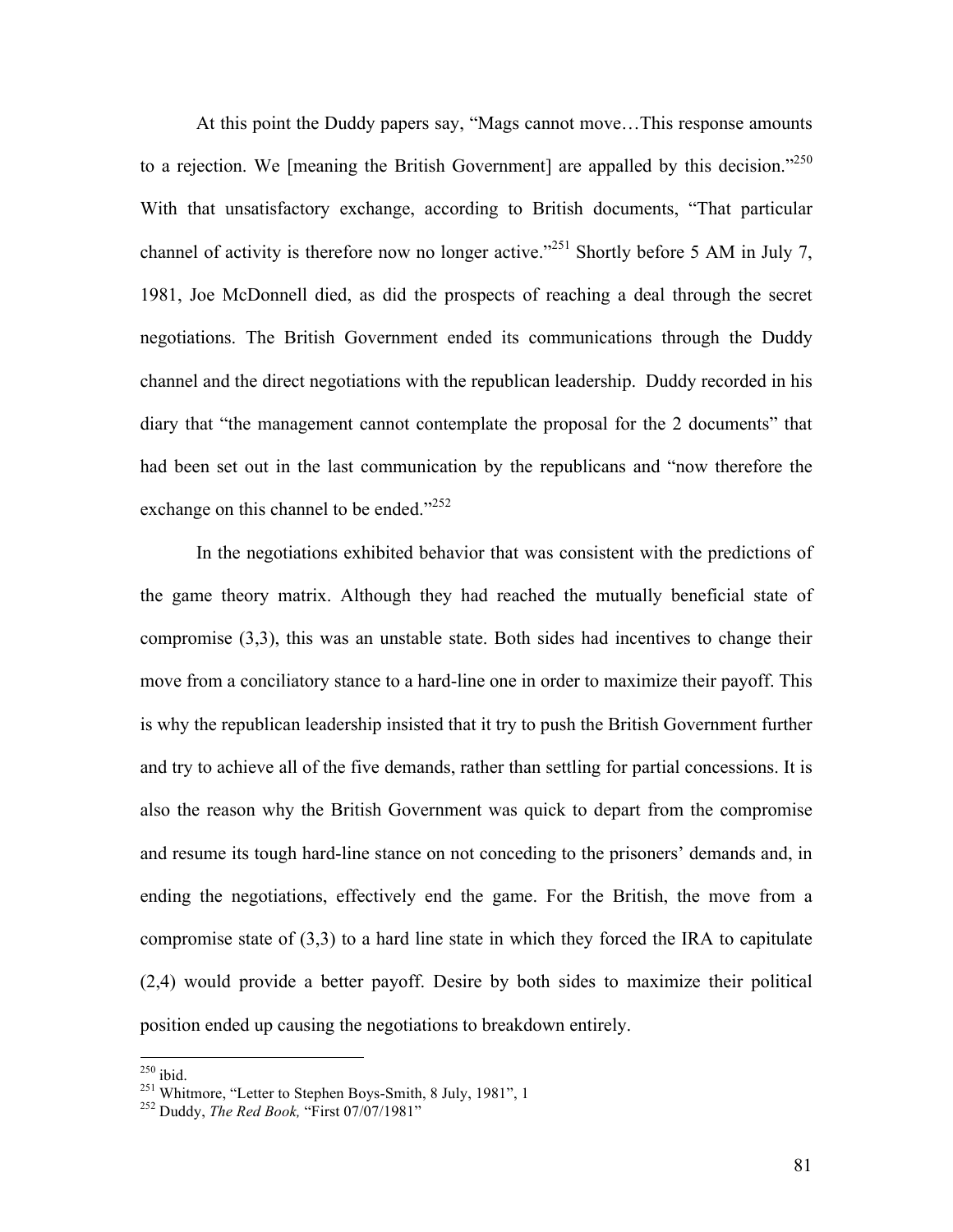## 6.5: The Drawn Out Ending

The delegates to of the ICJP were also made aware of the fact that secret talks had taken place. For them, this constituted a sobering realization that their attempts to broker a settlement had been in vain. The hunger strikers released a statement rejecting the proposals of the ICJP, which itself withdrew from any further attempts to find a settlement. On the  $12<sup>th</sup>$  of July the ICJP issued a statement that set out the discussions that had with the Minister of State at the NIO, Michael Allison, and their attempts to reach a settlement. The ICJP accused the British Government of "clawing back" from the agreement. The leader of the ICJP, Auxiliary Bishop of Dublin, Dermot O'Mahoney said, "We don't regard this as a serious attempt to seek a resolution."<sup>253</sup> Another member of the delegation, Jerome Connally, said that ''if any action is to succeed, the cloud of suspicion must be lifted…this can be done if the British Government sends in officials to the prisoners to clarify for them the Government's position on prison reform and to discuss its implementation."<sup>254</sup>

On the  $18<sup>th</sup>$  of July, a press release "from the PRO-H Blocks" asked the International Committee of the Red Cross, which had been starting to begin its own action on the hunger strike, to withdraw and called on Britain "to initiate direct negotiations with the prisoners on achieving a settlement of our demands." In response to this, the Secretary of State issued a re-statement of the Government's public position. On July 19, the OC of the prisoners, Bik McFarlane, asked to see the Governor of the prisoner. He said that unless a Government official was prepared to negotiate there was no point in sending anyone (a representative for the Northern Ireland Office) in to

 <sup>253</sup> Barbara Slavin and Milt Freudenheim, "Ulster Mediation Almost Succeeds", *New York Times*, 12 July, 1981

<sup>254</sup> UPI, "Roman Catholics End Mediation Effort in Ulster", *New York Times*, 12 July, 1981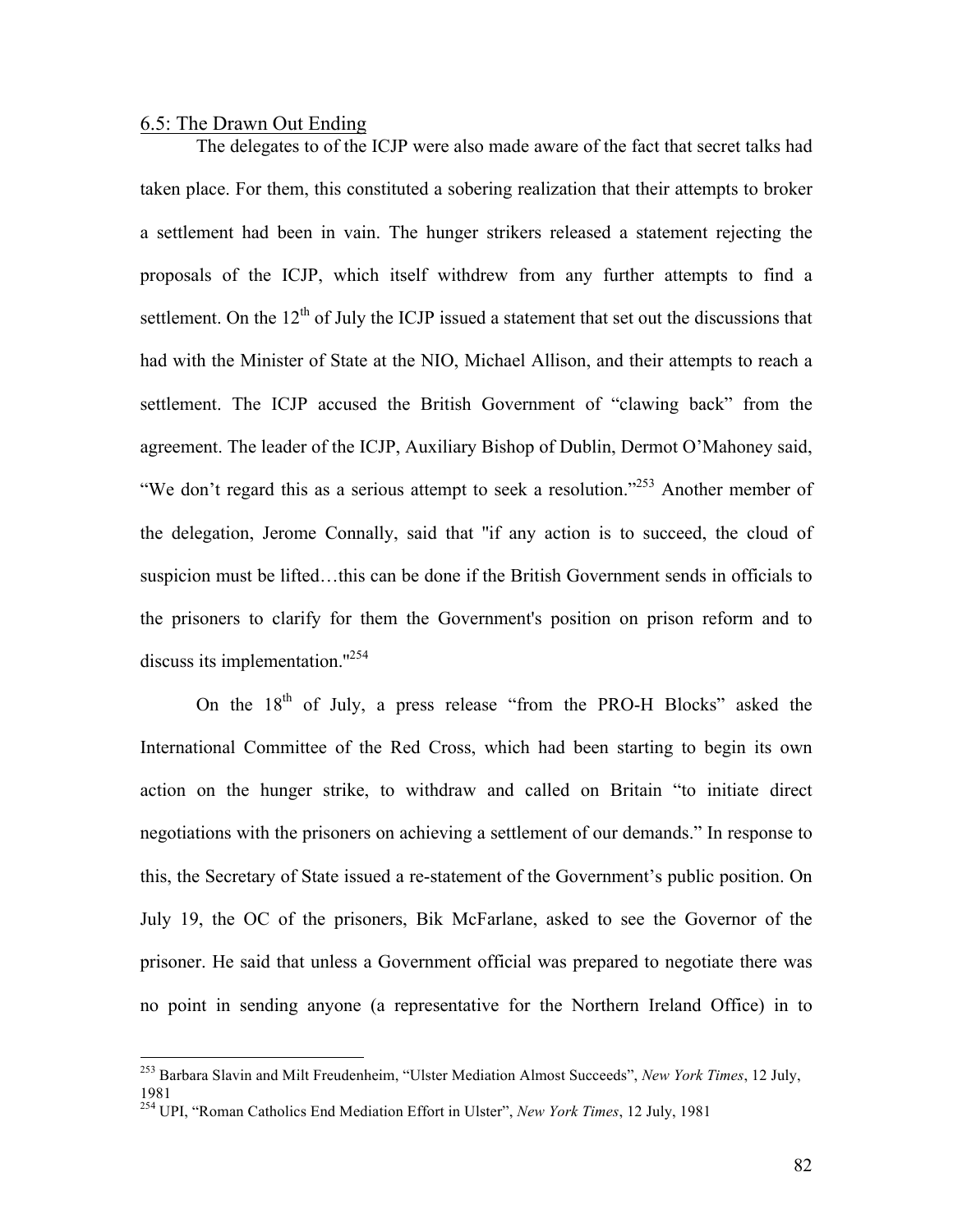clarify.<sup>255</sup> At about 19.00 hours on July 20, the Secretary of State gave instruction that the secret channel should be entirely closed.<sup>256</sup> The British claimed that the use of this channel had been to ensure that the IRA had "been left in no doubt that our public statements are our true position, and not a negotiating gambit.<sup>"257</sup> It had also served as a source of additional intelligence about the attitude of the IRA that the British could not have gotten in any other way.

After the death of Joe McDonnell and the failure of the secret negotiations, which also brought down the possibility of a settlement through the ICJP, the two sides seemed to have reached an impasse. Both the IRA and the British Government had allowed themselves to become entrenched in the hard line position they had taken. Classical game theory would say that this was an irrational move on the part of the IRA; by maintaining their hard line position on the five demands it was choosing to remain in its worst state of (1,2). However at this point in the story the rationality of the prisoners and the IRA leadership had to be reinterpreted in terms of what the hunger strike was meant to achieve. Some say it was no longer simply about achieving the five demands, but rather about a broader political objective.

Former prisoners have described this time as one of internal conflict about where the strike was going. The main question was, "What was to be gained by one more death?" For some prisoners, it was agreed that if the British had not moved after the deaths of four prisoners, it was unlikely that they were ever going to move. Richard O'Rawe says that he felt as though after Joe McDonnell's death the prisoners had crossed

<sup>&</sup>lt;sup>255</sup> Boys-Smith, SW. "Letter to Michael Alexander 'The Maze Hunger Strike', 21 July, 1981,"

PREM/19/506, National Archives, Kew, 2<br>
<sup>256</sup> ibid. 1<br>
<sup>257</sup> ibid. 1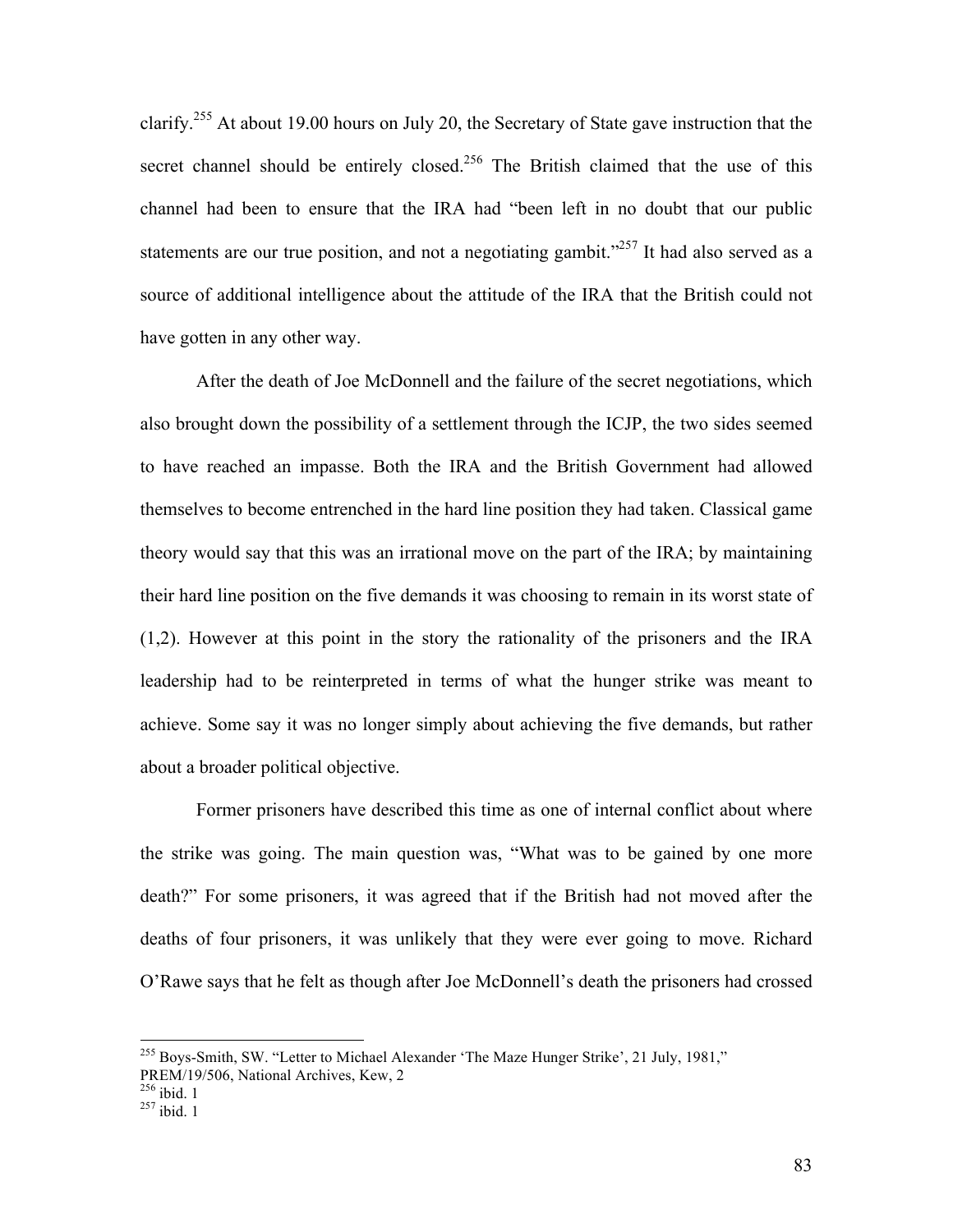a Rubicon that they had promised not to cross. In his view, the prisoners' hard-line stance of "no compromise" on the five demands was a euphemism for "no strategy".<sup>258</sup> With no indication that the British Government would ever concede to the threat power of the prisoners' hunger strike, there was confusion on just how many deaths would have to occur before the strike was eventually called off.

Brendan Hughes, the leader of the first hunger strike, believed that the Republican leadership at this point had the power to end the strike and did not. From his point of view the leadership on the outside kept the strike going for reasons that were "purely political."<sup>259</sup>

"I believe that was the reason why the leadership on the outside did not intervene, because of the street protests that were taking place, because of the political party that Sinn Fein (sic.) was building. I think that was [the] outside's foremost priority – it wasn't the five demands. I don't believe it was the five demands."<sup>260</sup>

Another prisoner, Séanna Walsh, said that he himself withdrew his name from the list of volunteers for hunger strike at this point because he believed they would no longer be dying for political status, but in order to not invalidate the sacrifices made by their comrades.261 He described a feeling of snowballing pressure that had grown and grown as they had tried everything in their power to move the British, but now that snowball was rolling back at the prisoners as it became their responsibility to end the hunger strike.

Indeed, the historical records show that the British Government was not deterred from its hard line stance by the continued hunger strike, even as external pressure seemed to increase. The Irish Government, which was enduring public and political unrest as a

<sup>&</sup>lt;sup>258</sup> O'Rawe, *Blanketmen*, 194<br><sup>259</sup> Brendan Hughes interviewed in Ed Moloney, *Voices from the Grave*, 252<br><sup>260</sup> ibid.<br><sup>261</sup> Séanna Walsh interviewed in Campbell, McKeown, and O'Hagan, *Nor Meekly Serve My Time*, 237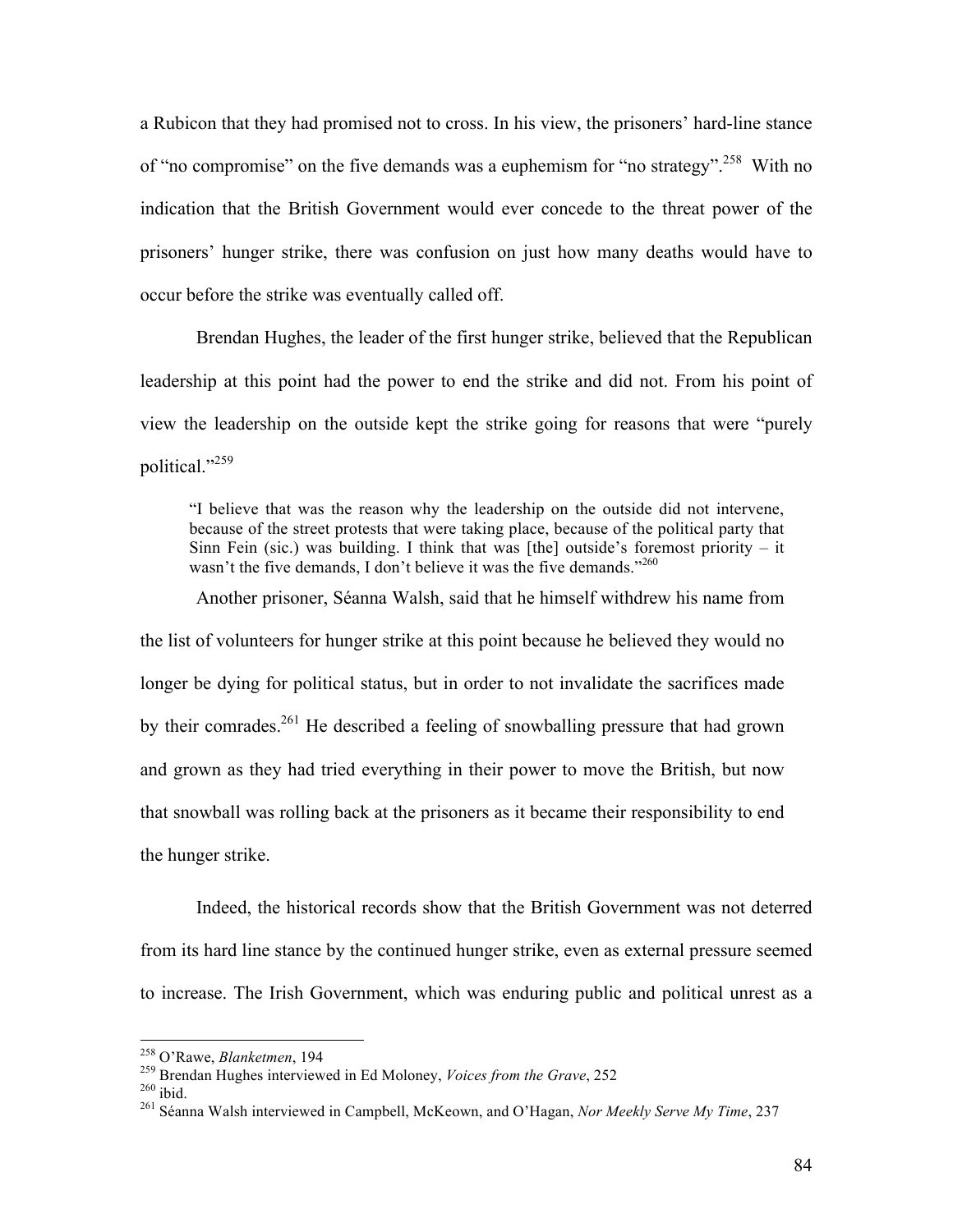result of the hunger strikes, had learned about the secret channel. They were attempting to maintain a good relationship with Britain while trying to settle this problem in which people had become so emotionally involved.<sup>262</sup> The Irish Government had heavily backed the proposals of the ICJP, and this seemed to be a treacherous move on the part of the British Government that greatly threatened British-Irish relations. The new Irish Taoiseach, Garret FitzGerald, tried one more diplomatic tactic in hopes of persuading the "Iron Lady" to take a more conciliatory position. He appealed to United States President, Ronald Reagan, for help. In his letter to leader of what he called, "the greatest democracy on earth", FitzGerald wrote:

 "I would ask you to use your enormous influence with the British prime minister within the next 24 hours in the interest of averting a death which would inevitably increase support for the terrorists and further undermine the stability of our democracy in a dangerous way and can only harm the interests of the British, Irish and American governments…I believe that an expression of your concern to Mrs. Thatcher of the deterioration in the state of opinion among Americans of Irish extraction and among many other Americans and of the urgent necessity to avert the consequences which would result from Mr. Doherty's death could be of decisive importance."<sup>263</sup>

This was not the first time President Reagan had been asked to press Thatcher on the hunger strikes issue. The issue was one of concern to a number of Irish-American politicians and those representing districts with a large population of the Irish diaspora. Speaker of the House, Tip O'Neill had written to Reagan on June 24, 1981.<sup>264</sup> Like FitzGerald, he had appealed to the close alliance between the US and the UK, and also the fact that, given the size of the Irish-American population, there was an "American dimension" to the Irish problem. Both FitzGerald and Thatcher had long worried about the effect the strikes would have on American funding for IRA activities. However,

<sup>&</sup>lt;sup>262</sup> Leonard Downie Jr., "Hunger Strike Endangers Ties, Irish Tell British" *Washington Post*, 11 July, 1981<br><sup>263</sup> Brian Hutton, "FitzGerald Pleaded with Reagan to Soften the Iron Lady", *Irish Examiner*, 30 December, 2011

<sup>&</sup>lt;sup>264</sup> O'Neill, Tip. "Letter to President Ronald Reagan, 19 May, 1981", PREM/19/505, National Archives, Kew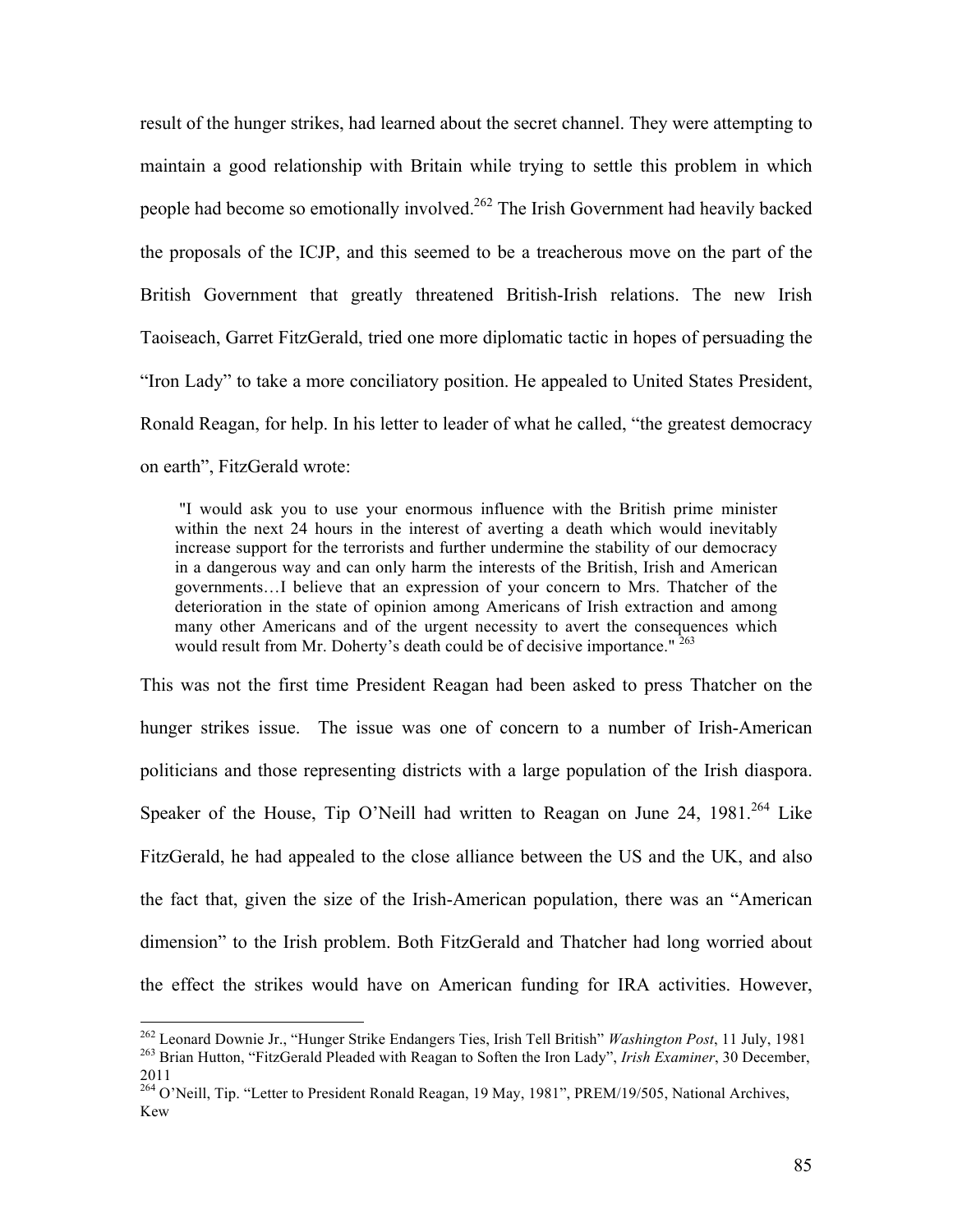although state papers show that some weeks later, more American politicians, such as Senator Ted Kennedy, requested a meeting with Reagan, this action was not successful in sufficiently persuading the British to change course and preventing the next death. The British maintained their hard-line position, and Kieran Doherty became the sixth striker to die on August 2, 1981, after 73 days without food.

The hunger strike crisis now seemed inescapable. As the death toll mounted over the course of the summer of 1981 both sides became deeper and deeper entrenched in their respective positions. The escalation of the hunger strike by the prisoners meant that the final four deaths of Kevin Lynch, Kieran Doherty, Tomas McElwee, and Mickey Divine came in quick succession from the end of July through August, a draining emotional ordeal for the prisoners and their families.

| 1 adie <i>2</i>     |     |                    |                          |                                                                |
|---------------------|-----|--------------------|--------------------------|----------------------------------------------------------------|
| Name                | Age | Date of<br>Death   | Days on<br>Hunger Strike | Crime                                                          |
| <b>Bobby Sands</b>  | 27  | May $5$ ,<br>1981  | 66                       | Possession of a handgun                                        |
| Francis<br>Hughes   | 25  | May 12,<br>1981    | 59                       | Various offences including murder<br>of a soldier              |
| Raymond<br>McCreesh | 24  | May, 21,<br>1981   | 61                       | Attempted murder, possession of a<br>rifle, IRA membership     |
| Patsy O'Hara        | 24  | May 21,<br>1981    | 61                       | Possession of a hand grenade                                   |
| Joe McDonnell       | 30  | July 7,<br>1981    | 61                       | Possession of a firearm                                        |
| Martin Hurson       | 24  | July 13,<br>1981   | 46                       | Attempted murder, involvement in<br>explosions, IRA membership |
| Kevin Lynch         | 25  | August 1,<br>1981  | 71                       | Stealing shotguns                                              |
| Kieran<br>Doherty   | 25  | August 2,<br>1981  | 73                       | Possession of firearms and<br>explosives, hijacking            |
| Thomas<br>McIlwee   | 23  | August 8,<br>1981  | 62                       | Manslaughter                                                   |
| Micky Devine        | 27  | August 20,<br>1981 | 60                       | Theft and possession of firearms                               |

**Table 2**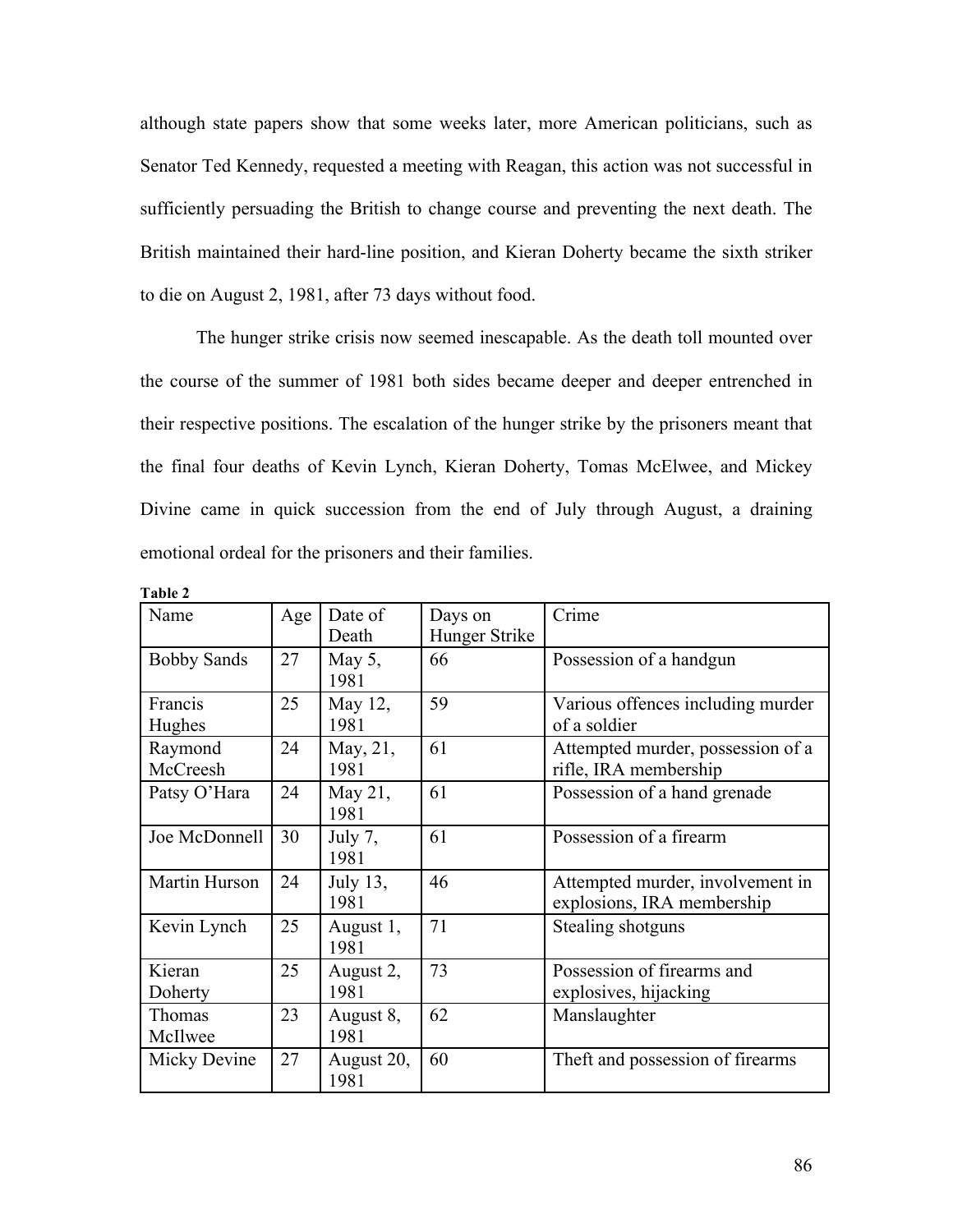The initiative that finally ended the hunger strike came from Father Denis Faul, a Catholic priest who had been deeply involved with both the prisoners and their families. Faul became enraged at what he believed to be manipulation of the hunger strike for political gain. He had confronted the prison OC, Bik McFarlane, about this, and after the death of Martin Hurson, who was originally from Faul's parish in Tyrone, the two got into an explosive argument in which Faul accused McFarlane of being responsible for Hurson's death.<sup>265</sup> Father Faul thus made it his mission to bring an end to the hunger shrike. He called a meeting of the families in a hotel north of Belfast. He informed them of their legal right to intervene when their sons were declared "unfit to make a decision." Though some families were reticent to interfere with their sons' wishes, the mother of hunger striker Paddy Quinn became the first to intervene.<sup>266</sup> After this initial action, more and more families began taking their sons off the strike when their sons reached the critical point. After a number of interventions the prison OC, Bik McFarlane, had discussions with the hunger strikers about the situation. He also made an assessment of how many of the families and discovered that quite a number were going to intervene, regardless of the wishes of the hunger strikers.

"I met with everyone on hunger strike and painted the scenario for them, what the situation was and they agreed that if the next 3 or 4 families intervened, then one after that didn't intervene we were in a situation where someone would die just to prove that we could die and that's not what the whole thing was about. So it was decided that we needed to end it and that we would be in control of ending it."267

Having reached the point where the hunger strike had become unsustainable, the strike was officially declared to be over on October 4, 1981. The prisoners released a statement in which they said, ''We have been robbed of the hunger strike as an effective

<sup>&</sup>lt;sup>265</sup> Bik McFarlane, interviewed in Campbell, McKeown, and O'Hagan, *Nor Meekly Serve My Time*, 224 <sup>266</sup> O'Malley, *Biting at the Grave*, 279 <sup>267</sup> Bik McFarlane, interviewed in Laurence McKeown, *Out of Time*, 79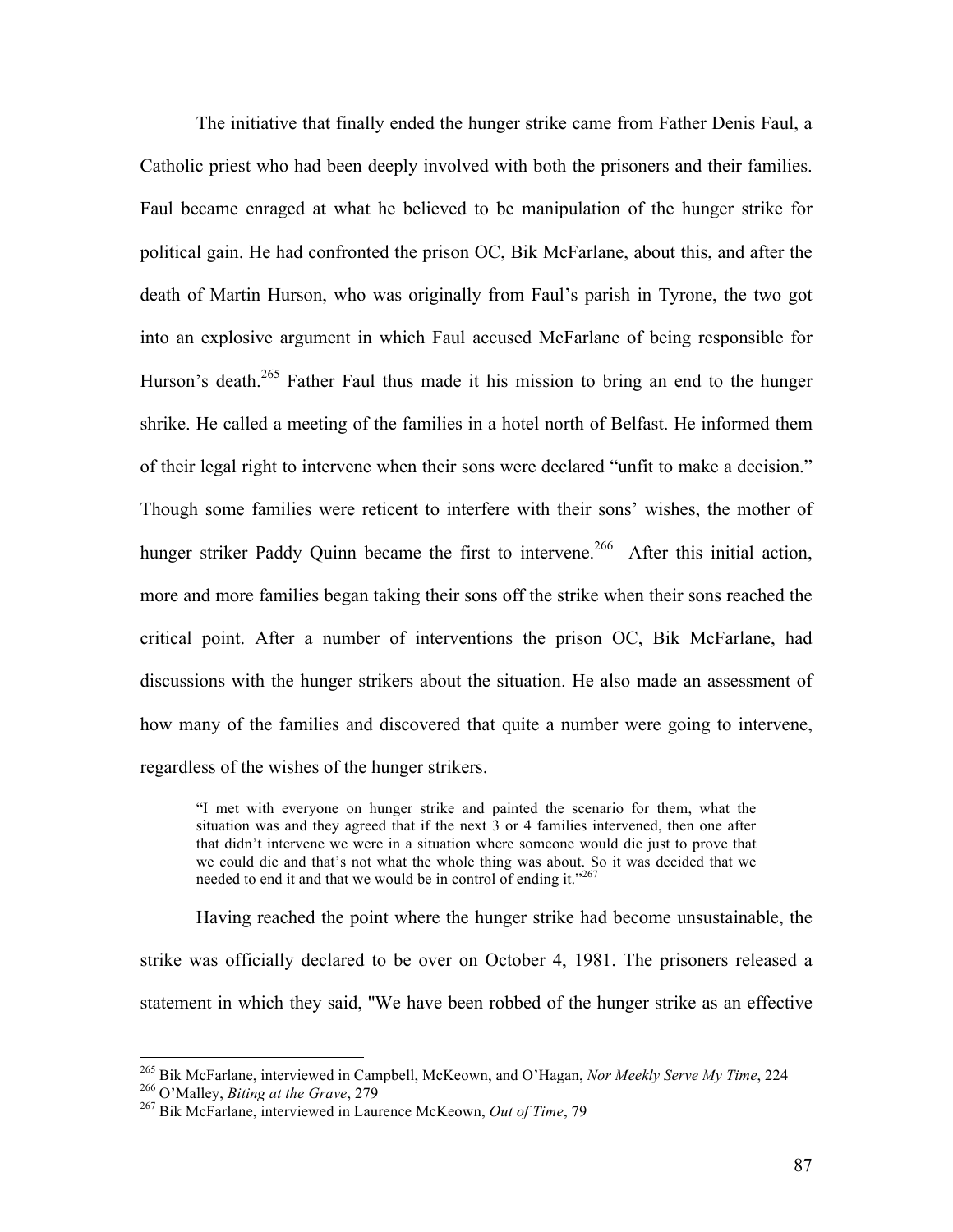protest weapon principally because of the successful campaign waged against our distressed relatives by the Catholic hierarchy."<sup>268</sup> The crisis had finally been brought to an end.

## Chapter 7: Conclusion

The conventional narrative put forward at the present day, 30 years later, is that the election of Bobby Sands and two other prisoner candidates during the hunger strike is that this taught the IRA the benefits of electoral politics and that marked a shift for them away from their armed struggle. However, at the time, the benefits of contesting elections were not apparent to the prisoners. The statement released by the prisoners at the end of the strike reveals that they were discouraged and felt that, if anything, the outcome of the strikes reinforced their thinking that any Catholic nationalist or republican electoral success was inconsequential within the political system of Northern Ireland at the time. As they said in their statement, "Despite the electoral successes and its implications, despite the 100,000 mourners who attended Bobby Sands' funeral, despite the massive and unprecedented display of community support, the British Government adhered strictly to the precept that 'might is right'..."<sup>269</sup> This analysis led them to conclude that, "nationalist pacifism in the Northern Ireland context dooms the nationalist population to subserviency (sic.), perpetuates partition, and thwarts the quest for a just and lasting peace in Ireland."270

Just who won in the battle of the 1980-81 hunger strikes is up for interpretation. In the immediate aftermath of the strikes, the British Government declared victory. They

 <sup>268 &</sup>quot;Statement from republican POWs, H-Blocks, 30 September, 1981", Linen Hall Library Political Collection, H-Block/Hunger Strike Box 5, Belfast <sup>269</sup> ibid.<br><sup>270</sup> ibid.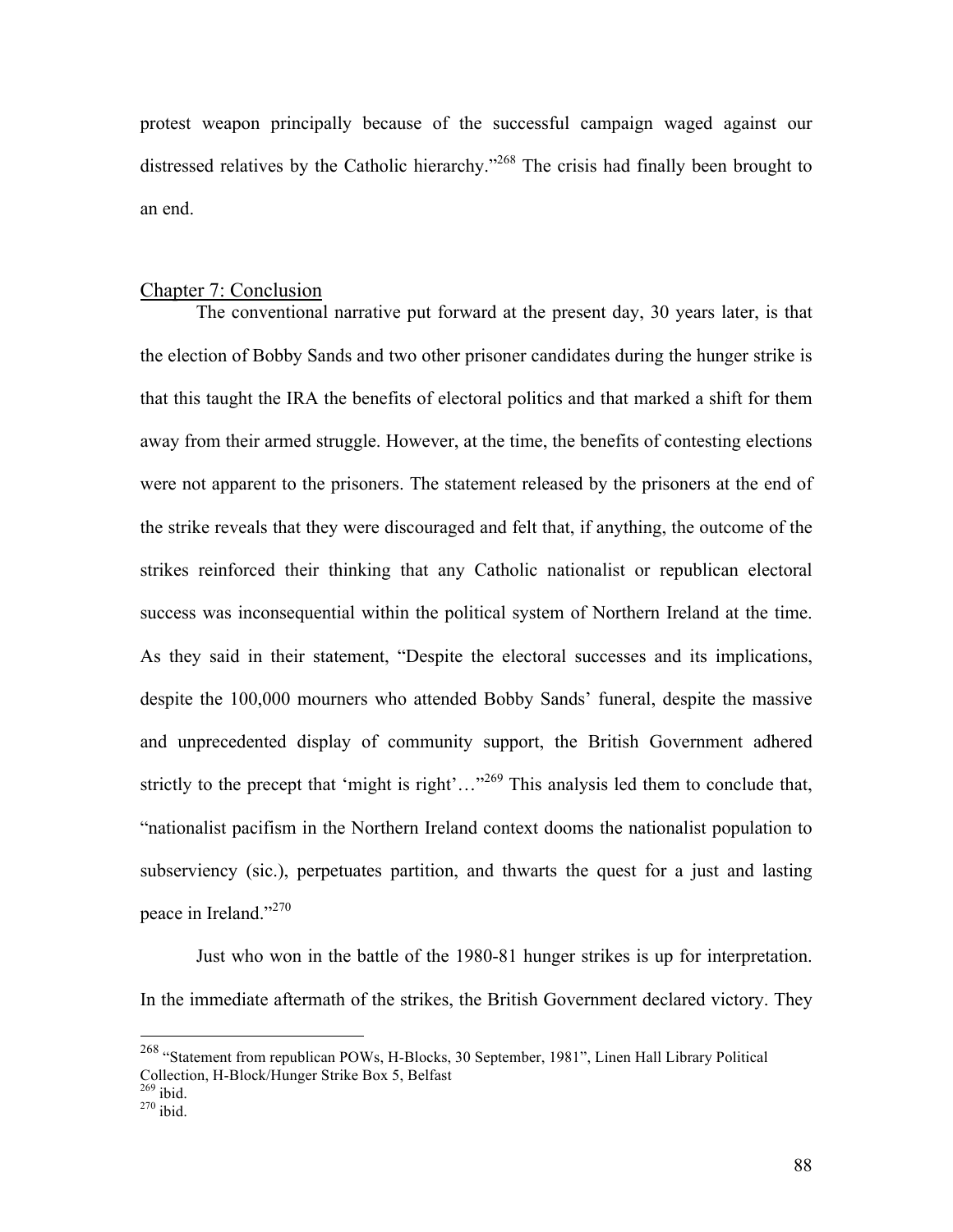had stood firm on their stance against political status and eventually forced the prisoners to end the strikes. However, within three years the new Secretary of State for Northern Ireland, James Prior, instituted reforms in the prison system that gave the prisoners all of the five demands. These changes came in a very short time. Within three days of the end of the hunger strike, Prior announced that all prisoners in Northern Ireland would be allowed to wear their own clothes, thus removing the "badge of criminality" that had been the symbolic beginning of the blanket protest, the dirty protest, and finally the hunger strikes.<sup>271</sup> Following this came more concessions on association, remission, and prison work. The cruel irony of this was that if were this concession to have been made a year before, the hunger strikes could have easily been avoided. Although the British Government had not caved under the duress of the strikes, they recognized due to the magnitude of the fallout, that it was absolutely necessary to make these changes to the prison system in order to prevent future prison crises.

In the political realm, the rise of Sinn Féin altered the electoral landscape immensely, and also meant that solely internal solutions proved ever less likely to solve the Northern problem. The electoral mobilization of militant republicanism completely changed the political calculus for both the British and the Irish governments. After the election of Bobby Sands, Sinn Féin not only contested elections in Northern Ireland, where it was perceived by a threat not only to unionists, but also to moderate nationalists like the SDLP, but in the Republic as well. The success that the republican movement had mobilizing voters during the hunger strikes was not a passing phenomenon. In the by-election for the seat won by Bobby Sands, the republican supporter Owen Carron won by an even larger margin than Sands had. In the British General election of 1983, Sinn

 <sup>271</sup> Beresford, *Ten Men Dead*, 332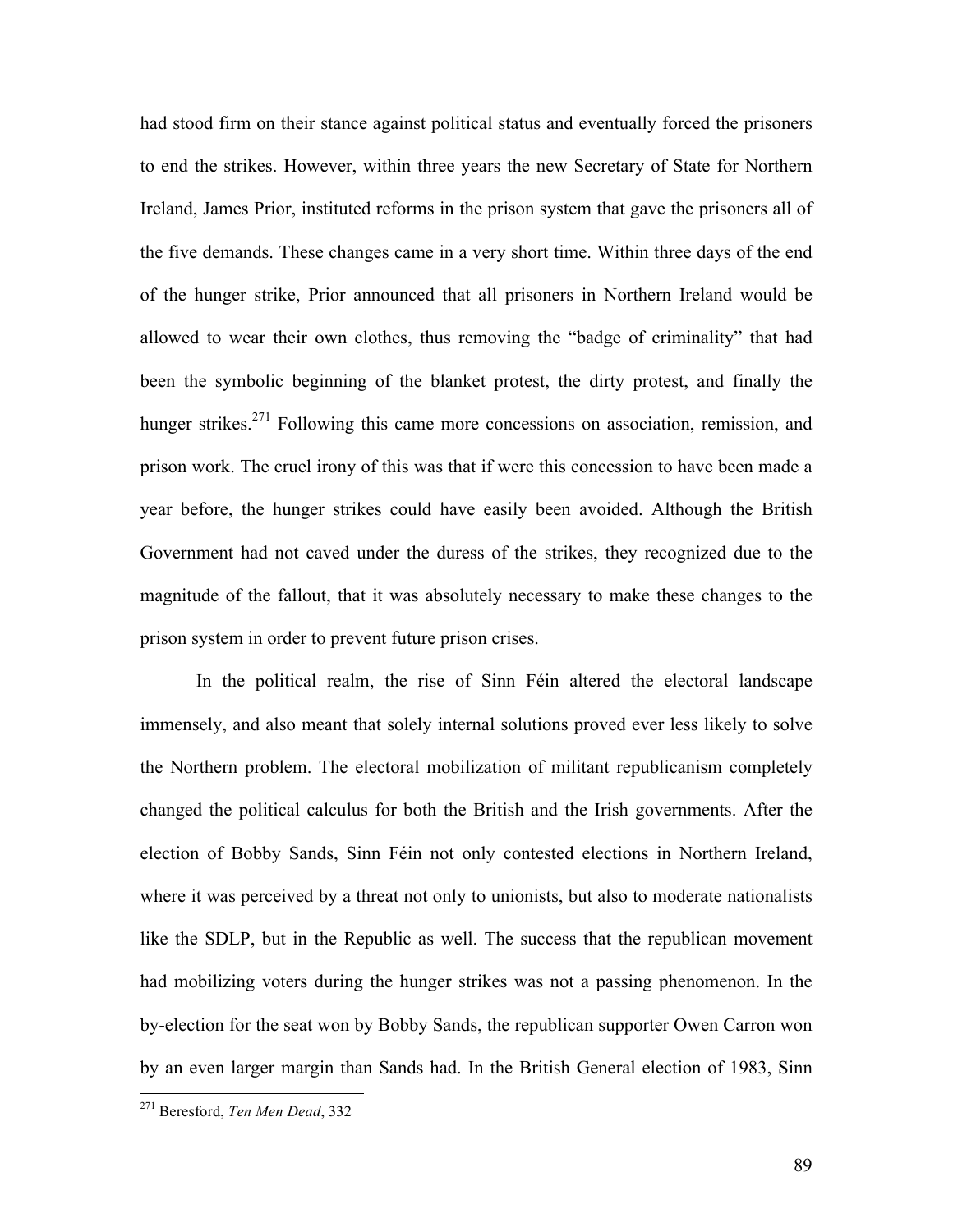Féin captured 43% of the nationalist vote and 15% of the general vote. This was alarming to the two sovereign governments particularly when compared to the 18% of the general vote that had been won by the moderate nationalist party,  $SDLP<sup>.272</sup>$  Fears began to arise that this type of electoral success would make Sinn Féin the legitimate voice of the nationalist population in the North, which would in turn make the impression that most Catholics supported the armed struggle and militant republicanism. The rise of Sinn Féin as a political force was thus perceived to be a threat to moderate Irish nationalism and possible an inhibiting factor to the peace process.

This fear spurred on political developments such as the Anglo-Irish Agreement, which was seen as a first crucial step forward in terms of bilateral management of the Northern Ireland conflict. The hunger strikes have been credited with giving the Northern Ireland problem a sense of urgency that led to the Anglo-Irish Agreement of 1985, which has since been seen as a critical step towards the Good Friday Agreement that was signed in 1998, which brought about a power-sharing government.<sup>273</sup> Yet whether or not this represents a success of the hunger strike is dependent on how one defines the political goals of the hunger strikers and the Republican movement. Some, like Gerry Adams, who makes clear in his memoirs that he considered developing the political influence of Sinn Féin to be a top priority, contends that the strikes were successful in that they gave republicans both experience and a groundswell of support that made them an effective political organization.<sup>274</sup> Still others who opposed the peace process view the powersharing arrangement as a sell out and a betrayal of the prisoners and the ideals of

 <sup>272</sup> O'Malley, *Biting at the Grave*, 221

 $273$  The connection between the hunger strikes and the Anglo-Irish Agreement is a common thread throughout the literature written about the strikes. See David Beresord, *Ten Men Dead*, 332; Liam Clarke, Broadening the Battlefield, 222-225, and Padraig O'Malley, 222-226 274 Adams, *Before the Dawn*, 315-317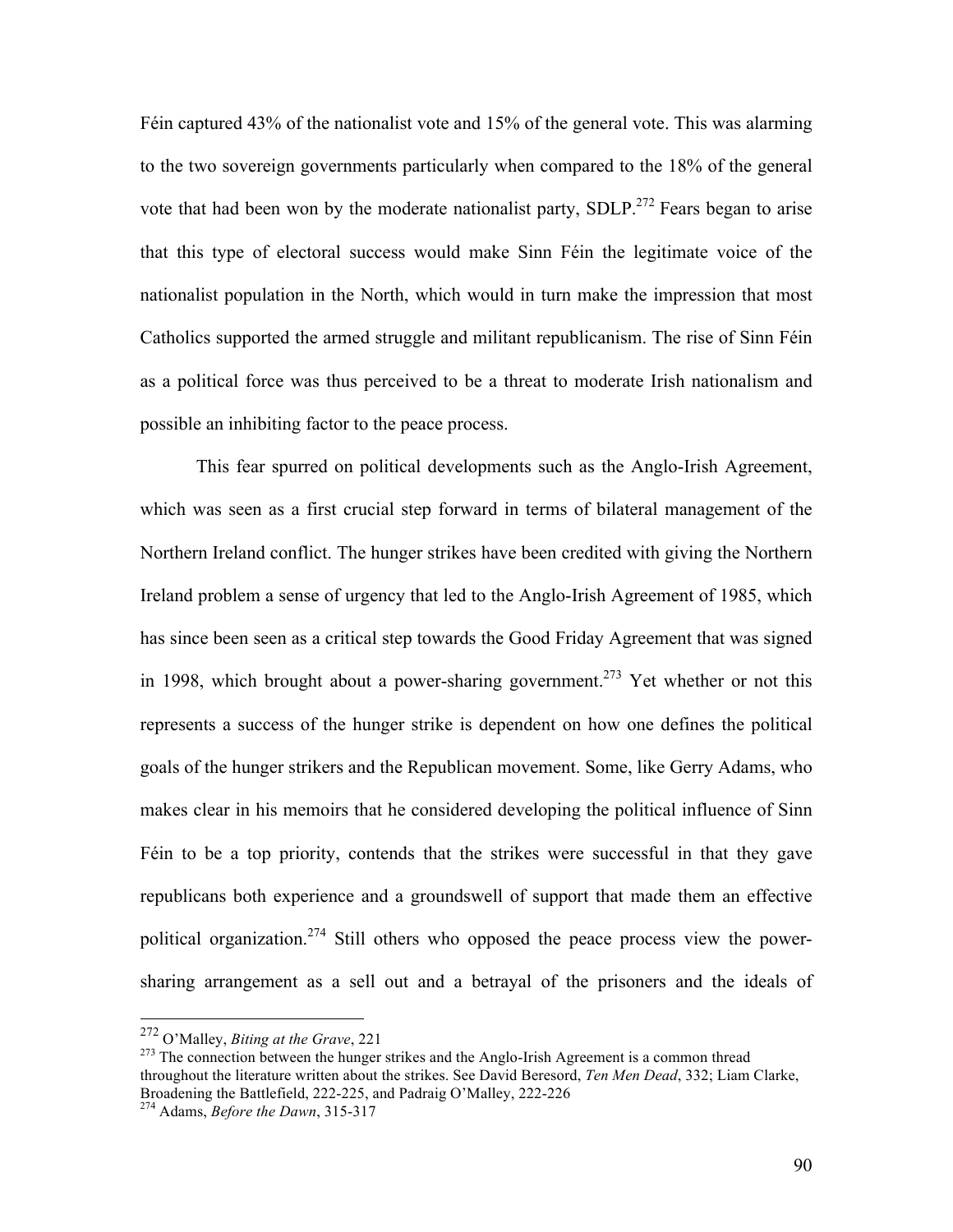republicanism. To these observers, the strikers died because they viewed the prison fight for a united Ireland, not for a power-sharing government that some contend destroys the hope of this mission being realized.<sup>275</sup>

Given this historical trajectory, it is clear that viewing the hunger strikes as a political event, rather than cultural phenomenon, is crucial because of the implications that it has the future possibilities of Northern Ireland. If the hunger strikes were, as O'Malley and other authors have suggested, a symptom of a defective culture then the political developments that have taken place in the wake of the hunger strikes would not have been possible. Followed to its logical conclusion, "the politics of despair", as O'Malley has called the situation that led to the tragedy, would only be rectified when there were profound shifts in the culture of Irish nationalism. Since culture is neither quick nor easy to change, this leaves a very pessimistic view of the prospects for peace in Northern Ireland in the wake of the hunger strikes. However, if the root of the conflict in the hunger strikes is *political* as I have argued in this thesis, then there is a way forward through the reformation of political structures and successive attempts at political bargaining which have eventually given rise to a compromise solution. Herein lies the importance of redefining the hunger strikes as a political action: to dismiss these strikers and the organization that they represented as irrational byproducts of cultural brainwashing is to misunderstand their behavior and political goals. It is only through such an understanding that a path forward can be forged, and a mutually beneficial outcome to this conflict to be realized.

 <sup>275</sup> Brendan Hughes interviewed in Ed Moloney, *Voices from the Grave*, 292-293. For more examples of opinions expressed by dissident republicans see also the writings of Anthony McIntyre. In particlur, his online magazine The Blanket which provides a variety of work by leading republicans, many of whom are critical of the peace process: http://indiamond6.ulib.iupui.edu:81/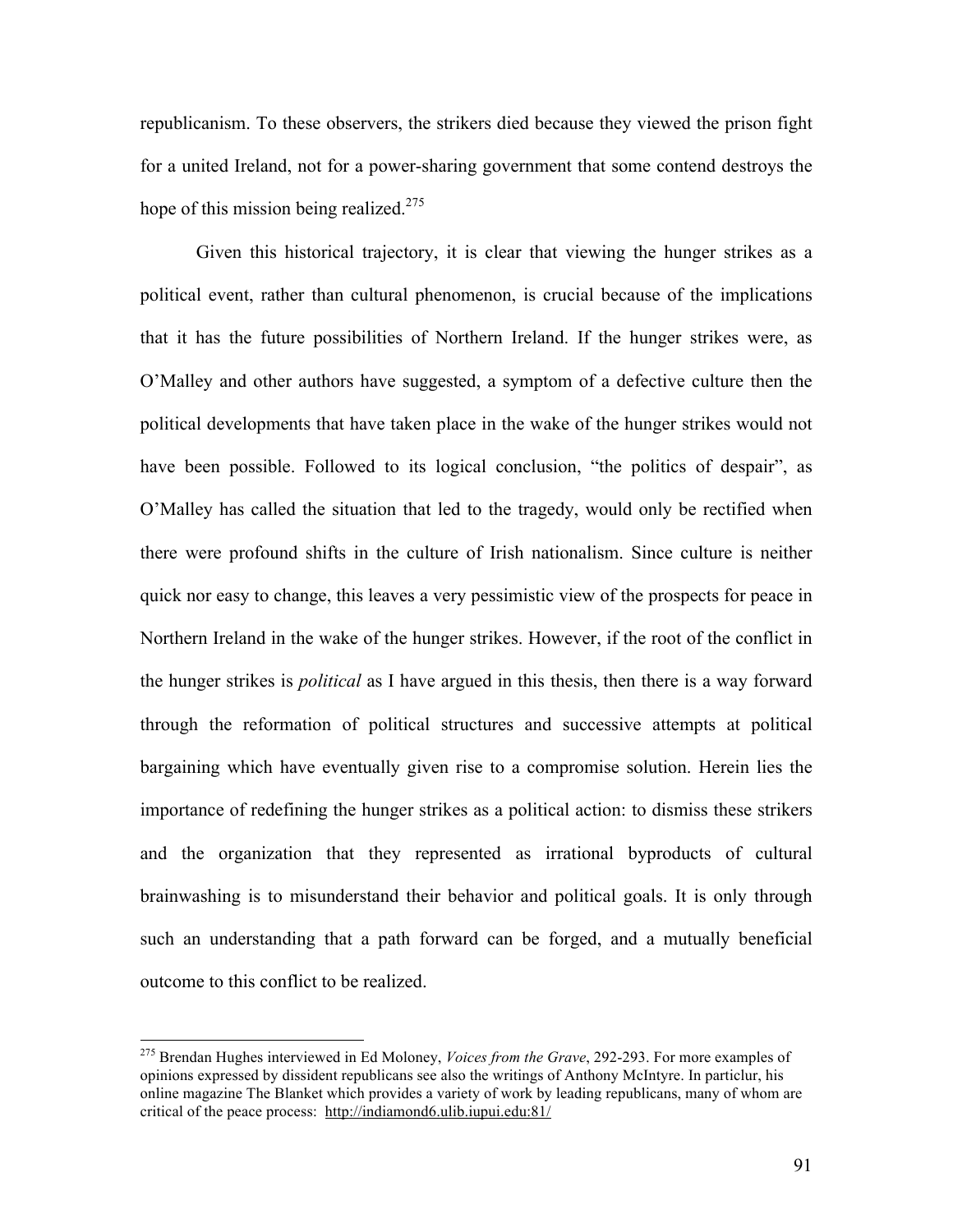# **Bibliography**

Primary Sources

Ad Hoc Committee on Irish Affairs. "Statement for the Record – Irish Hunger Strikes, December 3, 1980." National Archives, Dublin.

Adams, Gerry. *Before the Dawn*. Dingle: Brandon Books, 1996.

Alexander, Michael. "Letter to Stephen Boys Smith, 'Northern Ireland' 27 May, 1981." PREM/19/505, Kew.

‐ "Letter to SW Boys Smith 'Prison Protest in Northern Ireland and the European Commission on Human Rights' 29 May, 1981." PREM/19/505, National Archives, Kew.

AP, "AROUND THE WORLD: Two Rights Aides Will Visit Irish Hunger Striker in Jail." *New York Times*, *Late City Final Edition*, sec. 1, p. 6, 25 April, 1981.

‐ "New Ulster Unrest Leaves One Dead 20 Injured, *New York Times*, May 23, 1981.

Apple Jr., RW. "Mrs. Thatcher Rebuffs Irish M.P.'S on Robert Sands, Jailed IRA Leader." *New York Times, Late City Final Edition*, 22 April, 1981, sec A, p.4, col. 3

Atkins, Humphrey. "Prime Minister – Northern Ireland: the Hunger Strike, 2 July 1981" PREM/19/505, National Archives, Kew.

Boys-Smith, SW. "Letter to Clive Whitmore, 'Northern Ireland: The Protestant Community' 26 May, 1981", PREM/19/505, National Archives, Kew.

- ‐ " Letter to Michael Alexander Prison Protests in Northern Ireland and the European Commission on Human Rights" May 28, 1981, PREM/19/505, National Archives, Kew.
- ‐ "Letter to Michael Alexander 'The Maze Hunger Strike', 21 July, 1981," PREM/19/506, National Archives, Kew.

Borders. William. "Jailed IRA Member Wins Commons Seat." 10 April, 1981 *New York Times Late City Final Edition*, Sec.1 p.1.

Council of Europe, "Convention for the Protection of Human Rights and Fundamental Freedoms", (1950) http://conventions.coe.int/treaty/en/Treaties/Word/005.doc

de Béadun, Deaglán. "UK encouraged human rights approach to Maze." *The Irish Times*, December 31, 2011. http://www.irishtimes.com/newspaper/ireland/2011/1231/1224309675084.html

Dempsy, Paul D. Minister Plenipotentiary. "Letter to Dr. D. Neligan Assistant Secretary Department of Foreign Affairs, Dublin 2, November 12, 1980." National Archives, Dublin.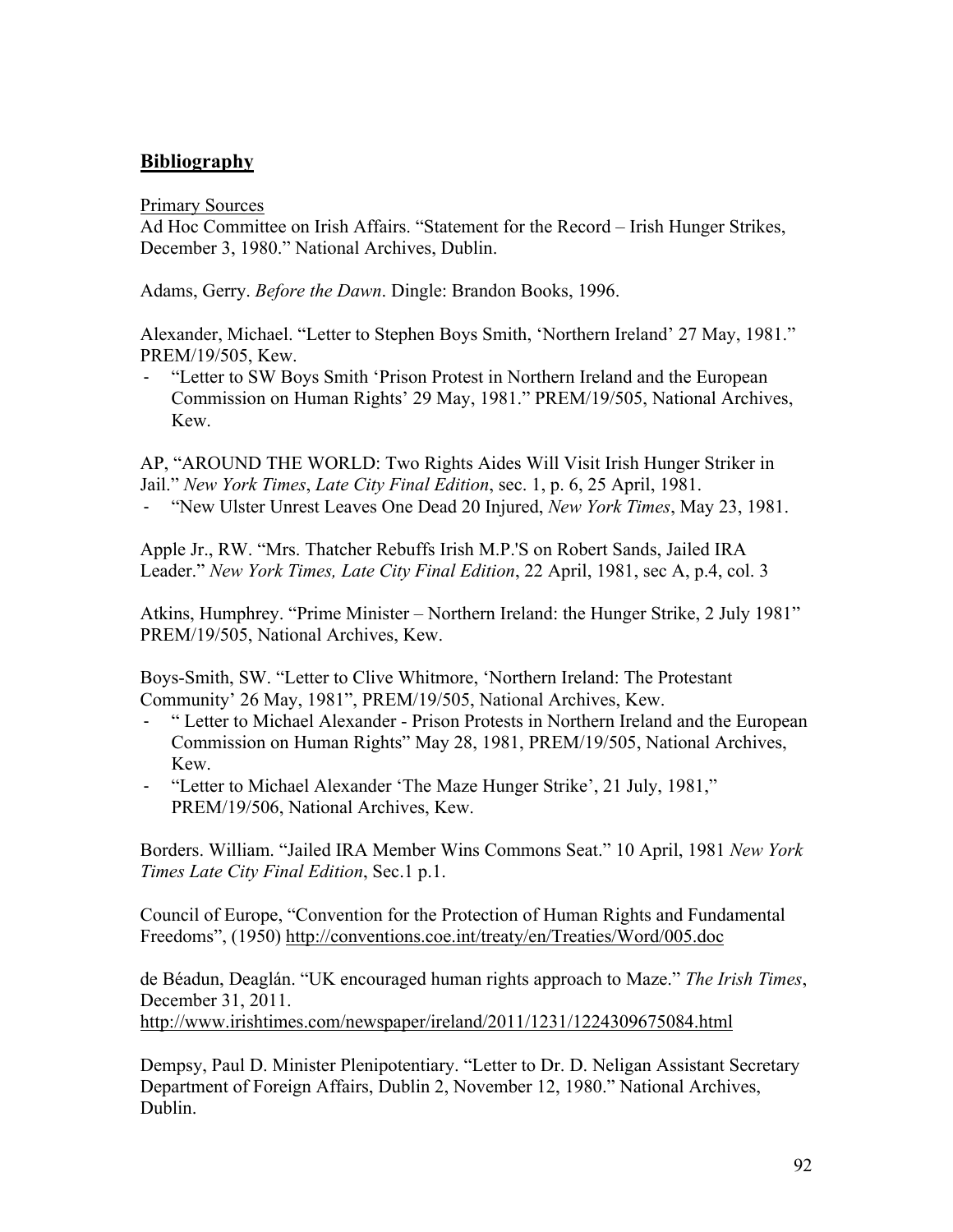Department of Foreign Affairs. "Confidential Note on General Outline of Government Policy, 1980." DFA/2010/17, National Archives, Dublin.

Downie Jr., Leonard. "Sands' Mother: 'He Is Prepared For the End", *The Washington Post*, First Section; A1, May 1, 1981.

‐ "2nd IRA Member Dies on Hunger Strike; Death of IRA Terrorist Sparks New Violence." *Washington Post*, First Section; A1, May 13, 1981.

Figg. "Telegram Number 199 to FCO 'Hunger Strike' June 17, 1981." PREM/19/505, National Archives, Kew

Foreign Commonwealth Office. "Talks between Mrs. Thatcher and Mr. Haughey, 8 December 1980" FCO/87/1066.

- "Letter to Humphrey Atkins, 29 June 1981", PREM/19/505, National Archives, Kew.

Gouldon, PJ. "Letter to AL Free-Gore Republic of Ireland Department FCO, British Embassy Dublin, 12 December 1978", 7601/10/78, National Archives, Kew.

‐ "Letter to Ian McCrory Esq, Republic of Ireland Dept. FCO, 'Prison Procedures in the Republic', 1 November 1978", 6662/10/78, National Archives, Kew.

Hannigan, JE. "Protesters in the H Blocks, 20 October 1978", DUS/20/0301, National Archives, Kew.

Harrington, BA. "Letter to Mr. Blelloch, 'Weekend of 13/14 December', 15 December, 1980," PREM/19/283, National Archives, Kew.

Haughey, Charles. "Letter to the Prime Minister, October 30, 1980." TAOIS/2010/53/903, National Archives, Dublin.

‐ interview on *RTE Radio*, Raidió Teilifís Éireann, 12 April, 1981, INF/4/200, Kew.

Heath. "Draft Letter to Lynch, 8 August 1971", 15/478/8 National Archives, Kew. Holy See. "Telegram to FCO, 'Ulster Prisoners' 30 October, 1980" PREM/19/282, National Archives, Kew.

Hopkins, MW "Letter to Michael Allison, December 17, 1980" FCO/87/1068, National Archives, Kew.

"House of Commons PQs, 5 May, 1981", http://www.margaretthatcher.org/document/104641

Huckle, AE "Visit to HM Prison Maze, 31 October, 1978), 3B/10475/MR, National Archives, Kew.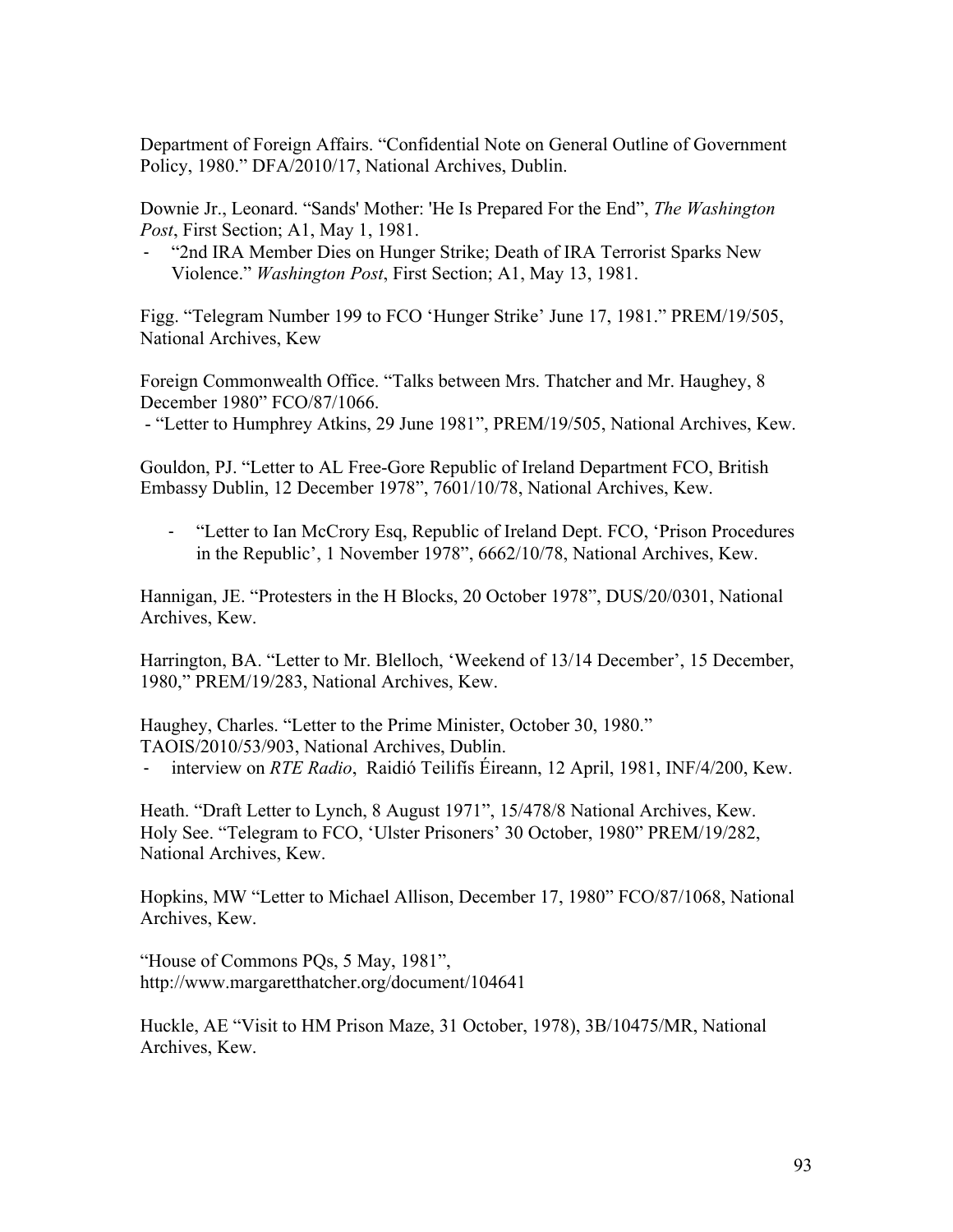Information Office. "Comment on Northern Ireland." INF/40/200, National Archives, Kew.

Irish Commission for Justice and Peace. "Statement on Hunger Strike in the Maze Prison Northern Ireland 3 June, 1981." Linen Hall Library Political Collection, Belfast.

Jackson, SC. "Letter to Mr. Alison, 'Allegations by Mr. Frank Maguire, MP, about Prison Conditions', 13 November, 1979", NIO/12/153, PRONI, Belfast

Kirwan, W. "Letter to Secretary to the Government - H-Blocks Hunger Strike", DFA/2010/20/17, National Archives, Dublin.

Marshall, JA, "European Commission on Human Rights: The Maze Case, June 1980", NIO/12/184, PRONI, Belfast.

Mason, Roy MP. "Letter to Michael O'Kennedy, Irish Minister for Foreign Affairs, 16 October, 1978." 6112/10/78, National Archives, Kew.

McAliskey, Bernadette Devlin. *Price of My Soul*. London: Pan Books, 1969.

Mulgrew, Ian. "Weakened guerrillas tricked by U.K., Irish journalist says", *The Globe and Mail*, 12 March, 1981.

National H-Block/Armagh Committee. "British Renege on Hunger Strike Commitments, Dublin, 1981" Linen Hall Library Political Collection, H-Block/Hunger Strike Box 1.

N.B. Deptartment of Justice Annual Report on Prisons. (1977) Dublin, 50-51.

*Northern Ireland (Temporary Provisions) Act 1972*, (London: Her Majesty's Stationary Office, 1972)

online http://cain.ulst.ac.uk/hmso/tpa1972.htm accessed January 15, 2012

Northern Ireland Office. "Presentation on Prisons 10 March, 1976." PCC 1/5/7, PRONI, Belfast.

- ‐ "H-Blocks Background Note." NIO/12/138, PRONI, Belfast.
- ‐ "European Commission of Human Rights Partial Decision on the Application by 4 Republican Protesters at Maze, June 1980." PRONI, Belfast.
- ‐ "Northern Ireland Political Review October 13-26, November 4 1980." National Archives, Dublin.
- ‐ "Northern Ireland Political Review November 4- December 7, December 15, 1980." National Archives, Dublin.
- ‐ "What Will Happen When the Protests End, 18 December, 1980." Linen Hall Library Political Collection, H-Block/Hunger Strike Box 1.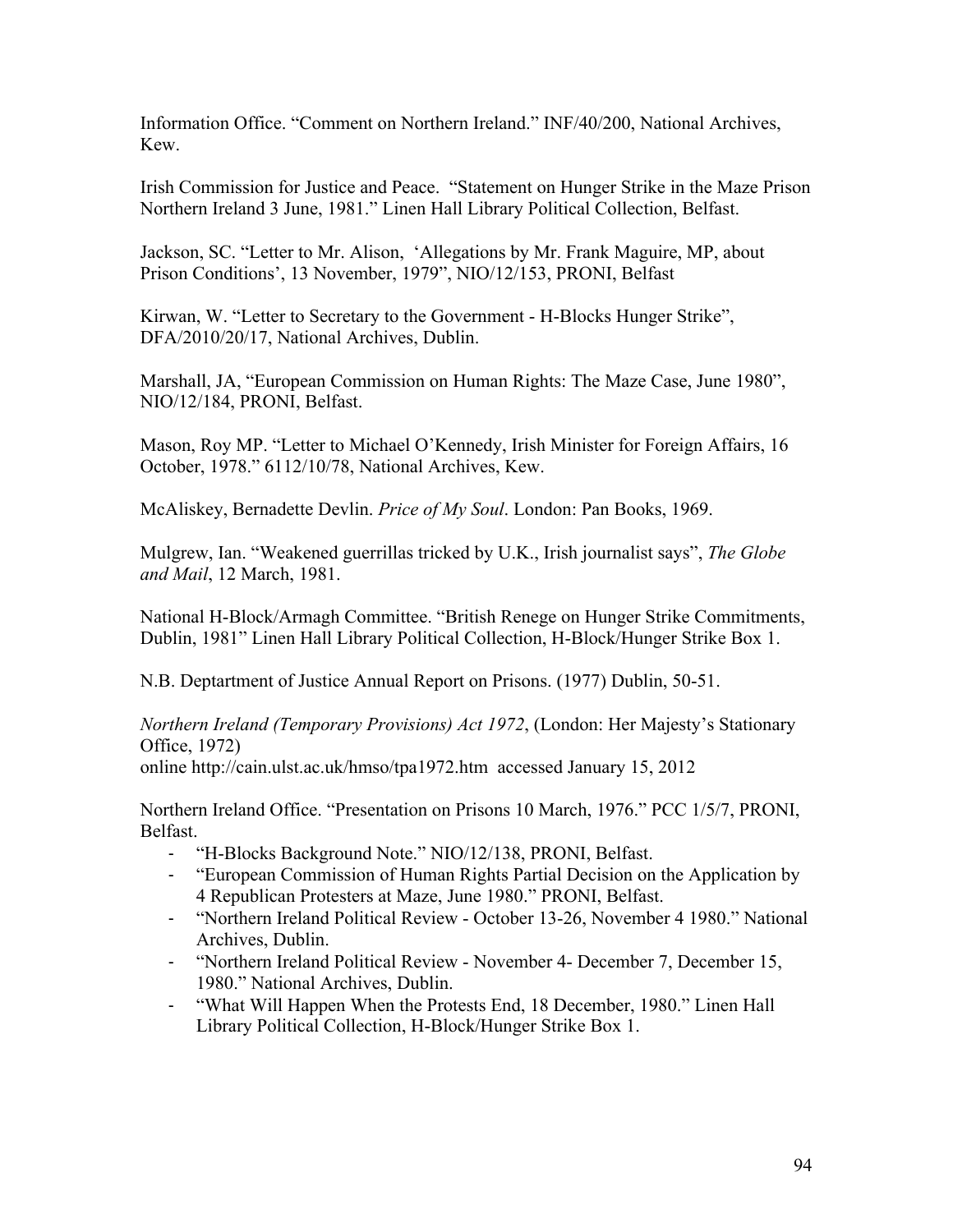Ó'Fiaich, Tomás. "Statement by Archbishop of Armagh, Dr Tomas O'Fiaich concerning his visit on Sunday last to H-Block at Long Kesh prison, Northern Ireland, 1 August, 1978." NIO/12/67, PRONI, Belfast.

O'Rawe, Richard. *Blanketmen: The Untold Story of the H-Block Hunger Strike.* Dublin: New Island, 2005

Oosting, Dick. "Letter to Roy Mason, 24 August, 1978." 5185/10/78, National Archives, Kew.

Parliamentary Debates. "October 28, 1980", TAOIS/2010/53/902, National Archives, Dublin

Prime Minister's Office. "Northern Ireland: Political Development and the Prison Situation, 17 June, 1981." PREM/19/505, National Archives, Kew.

- ‐ "Call no.1 2200-2312, 4 July" 1981, PREM/19/506, National Archives, Kew
- ‐ "Call no. 2 0230-0500, 5 July" 1981, PREM/19/506, National Archives, Kew
- ‐ "Call no. 3 1045-1125, 5 July" 1981, PREM/19/506, National Archives, Kew
- ‐ "Call no. 4 1400-1405, July 5" 1981, PREM/19/506, National Archives, Kew
- ‐ "Call no. 7 2300-2400, 5 July" 1981, PREM/19/506, National Archives, Kew

Rees, Merlyn. *Northern Ireland: a Personal Perspective*. London: Methuen Publishing Ltd, 1985.

Republican prisoners in Long Kesh, "July 4 Statement", in Campbell, Brian, McKeown, Laurence, and O'Hagan, Felim. *Nor Meekly Serve my Time*. Belfast: Beyond the Pale, 1994.

Reuters. "Bernadette Devlin discloses she will run for parliament." *The New York Times, Late City Final Edition*, 22 March, 1981.

Sands, Bobby. *The Diary of Bobby Sands*. Dublin: Sinn Fein Bookshop, 2011.

Senate of Pennsylvania, "November 17, 1980", National Archives, Dublin.

Slavin, Barbara and Freudenheim, Milt. "Ulster Mediation Almost Succeeds", *New York Times*, 12 July, 1981.

Staff reports. "7<sup>th</sup> Day of Londonderry Rioting", *The Washington Post*, First Section; Around the World; A24, April 22, 1981

"Statement by the PRO H-Blocks 3, 4, 5, 6 and PRO Women Political Prisoners, Armagh Jail, February 4, 1981", Linen Hall Library Political Collection, H-Block/Hunger Strike Box 1.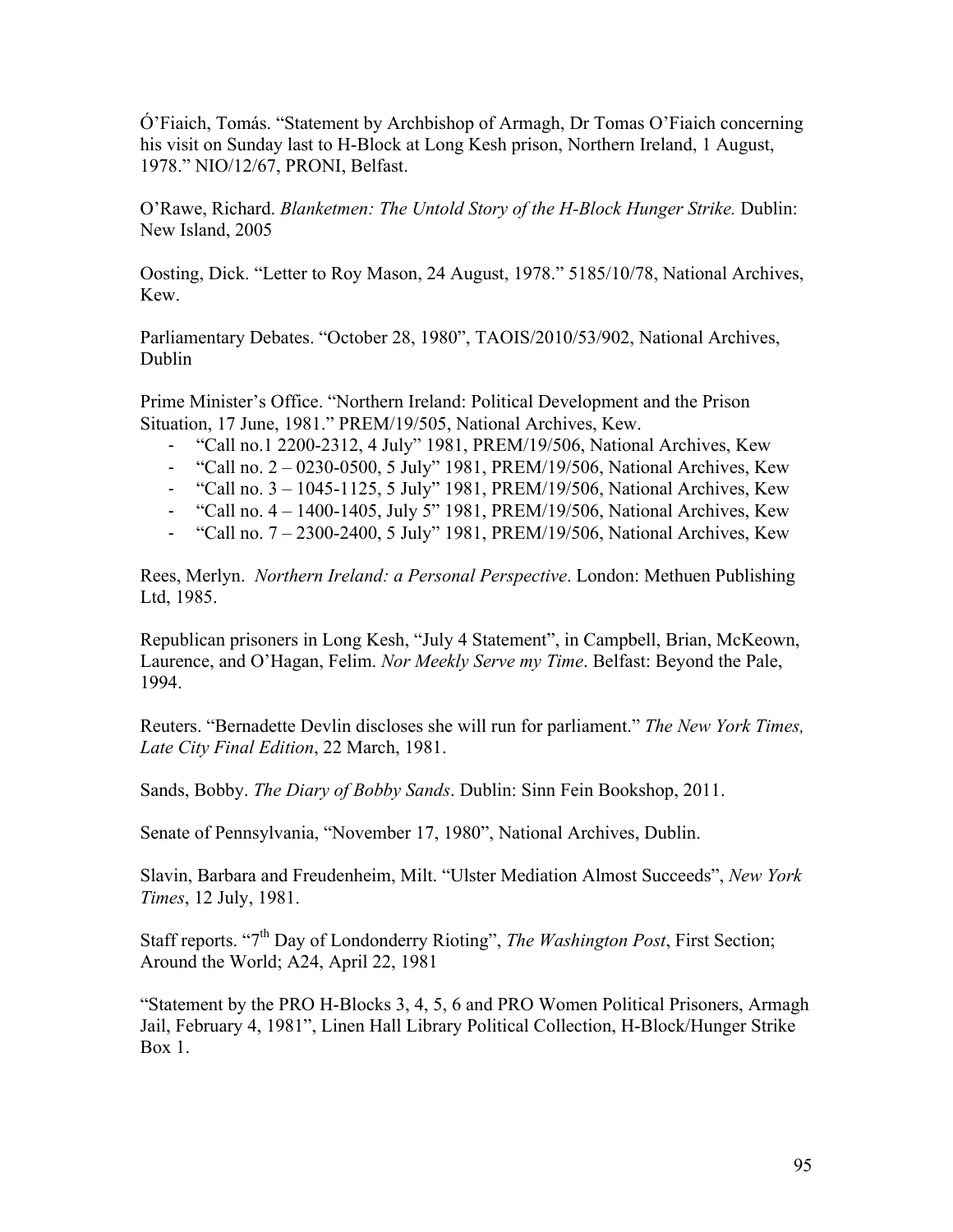Thatcher, Margaret. "Letter to His Holiness November 16, 1980", PREM/19/283, National Archives, Kew.

- ‐ "Press Conference after Anglo-Irish summit" December 8, 1980, Thatcher Archive, http://www.margaretthatcher.org/document/104456 .
- ‐ "Speech in Belfast, March 5, 1981," The Thatcher Archives, http://www.margaretthatcher.org/document/104589 .

Thomas, Christopher and Witherow, John. "Papal envoy sees Sands again", *The Times*, April 30, 1981, p. 1, col. G; Issue 60915.

Ulster Executive of Sinn Féin. "Hunger Strike to the Death, 1980", Linen Hall Library Political Collection, H-Block/Hunger Strike Box 1.

UPI. "Roman Catholics End Mediation Effort in Ulster." *New York Times*, 12 July, 1981.

Whitelaw, William. *The Whitelaw Memoirs*. London: Aurum Press Ltd, 1989.

Wright, JM. "Note for the Record: Meeting with the Irish Commission for Justice and Peace – Tuesday 23 June 1981." 24 June, 1981, PREM/19/505, National Archives, Kew.

# Secondary Sources

Beresford, David. *Ten Men Dead*. New York: Atlantic Monthly Press, 1987.

Buckland, Patrick. *A Short History of Northern Ireland*. Dublin: Gill and Macmillan, 1981.

Campbell, Brian, McKeown, Laurence, and O'Hagan, Felim (eds). *Nor Meekly Serve My Time: The H-Block Struggle, 1976–1981*. Belfast: Beyond the Pale, 1994.

Clarke, Liam. *Broadening the Battlefield: The H-Blocks and the Rise of Sinn Fein*. Dublin: Gill and Macmillan, 1987.

Coogan, Tim Pat. *The Troubles: Irelands Ordeal 1966-1996 and the Search for Peace*. New York: Palgrave, 2002.

Cripps, Yvonne. "Some Effects of European Law on English Administrative Law," *Indiana Journal of Global Legal Studies*: 2 no. 1 (1994) Available at: http://www.repository.law.indiana.edu/ijgls/vol2/iss1/14

English, Richard. *Armed Struggle*. London: Macmillan, 2003.

Finn, John E. *Constitutions in Crisis: Political Violence and the Rule of Law.* Oxford: Oxford University Press, 1991.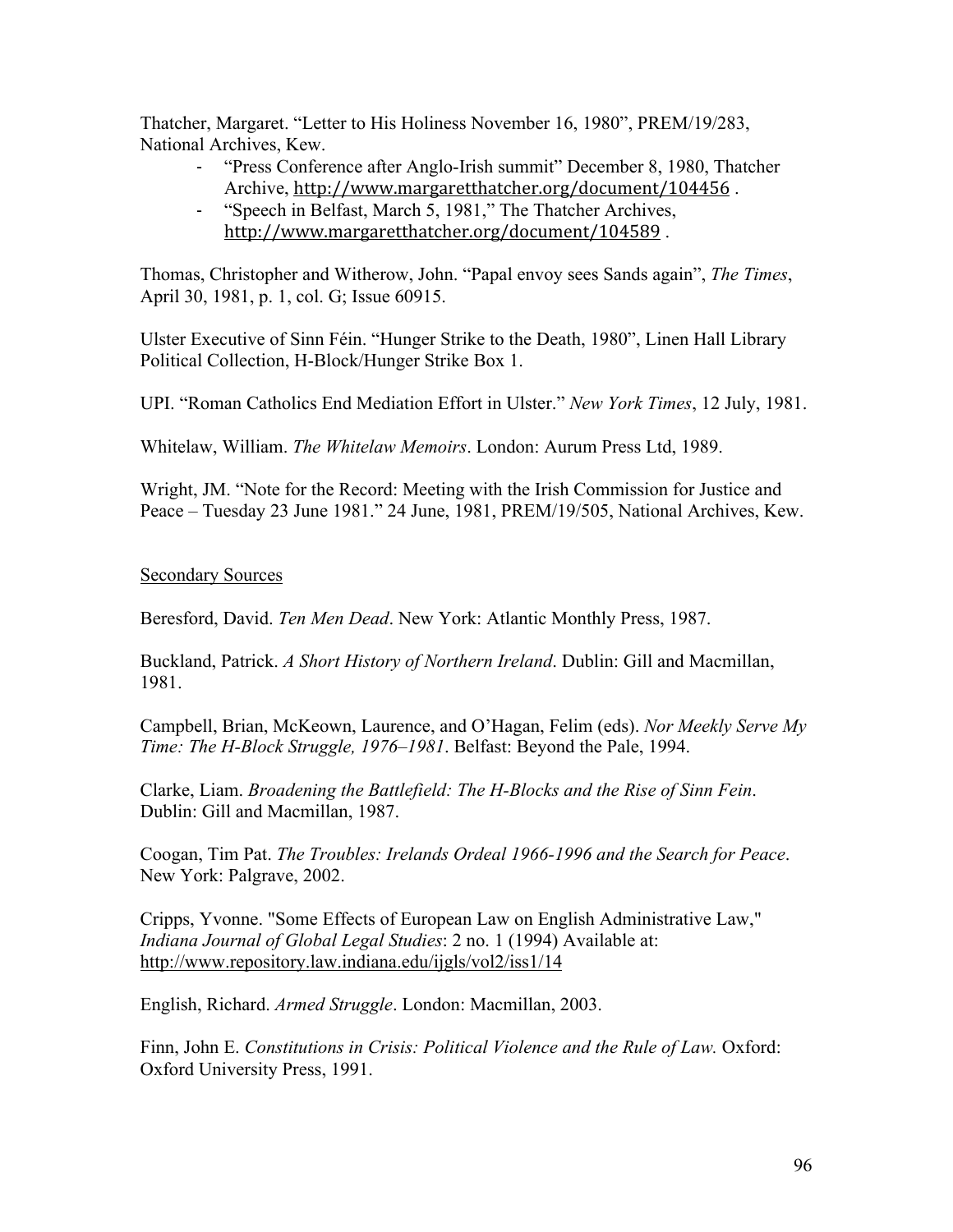Foster, Roy. *Modern Ireland: 1600-1972*. London: Allen Lane, 1988.

Hall, Stuart and Scranton, Phil. "Law, Class, and Control" in Fitzgerald, M, Heatly, G, and Pawson, J. *Crime and Society*. London: Routlege and Kegan Paul, 1981.

Hayes, Bernadette C. and McAllister, Ian. "Sowing Dragon's Teeth: Public Support for Political Violence and Paramilitarism in Northern Ireland". *Political Studies*, 49: 901– 922.

Heskin, Ken. *Northern Ireland: A Psychological Analysis*. Dublin: Gill and Macmillan, 1980.

Lyons, F.S.L. *Culture and Anarchy in Ireland 1890-1939*. Oxford: Oxford University Press, 1979.

McGarry, John and O'Leary, Brendan. *Explaining Northern Ireland*, Oxford: Blackwell Publishers Inc., 1995.

McIntyre, Anthony. "Modern Irish republicanism: The product of British state strategies." *Irish Political Studies*, 10:1 (1995): 97-122

Melaugh, Martin. "Internment - Summary of Main Events." Conflict Archive on the Internet, University of Ulster, http://cain.ulst.ac.uk/events/intern/sum.htm

Miller, David. *Queen's Rebels: Ulster Loyalism in Historical Perspective*. Dublin: Gill and Macmillan, 1978.

O'Brien, Connor Cruise. *Herod: Reflections on Political Violence.* London: Hutchinson, 1976.

O'Duffy, Brendan. *British-Irish Relations: From Violent Politics to Conflict Regulation*. Dublin: Irish Academic Press, 2007.

O'Malley, Padraig. *Biting at the Grave: The Irish Hunger Strikes and the Politics of Despair*. Boston: Beacon Press, 1990.

Rapoport, David. "Some General Observations on Religion and Violence." *Terrorism and Political Violence*, 3 no.3 (1991): 118-140

Rose, Richard. *Governing without Concensus: An Irish Perspective*. London: Faber and Faber, 1971.

Ross, Stewart. *Smashing H-Block: The Popular Campaign against Criminalization and the Irish Hunger Strikes 1976-81*. Liverpool: Liverpool University Press**,** 2011.